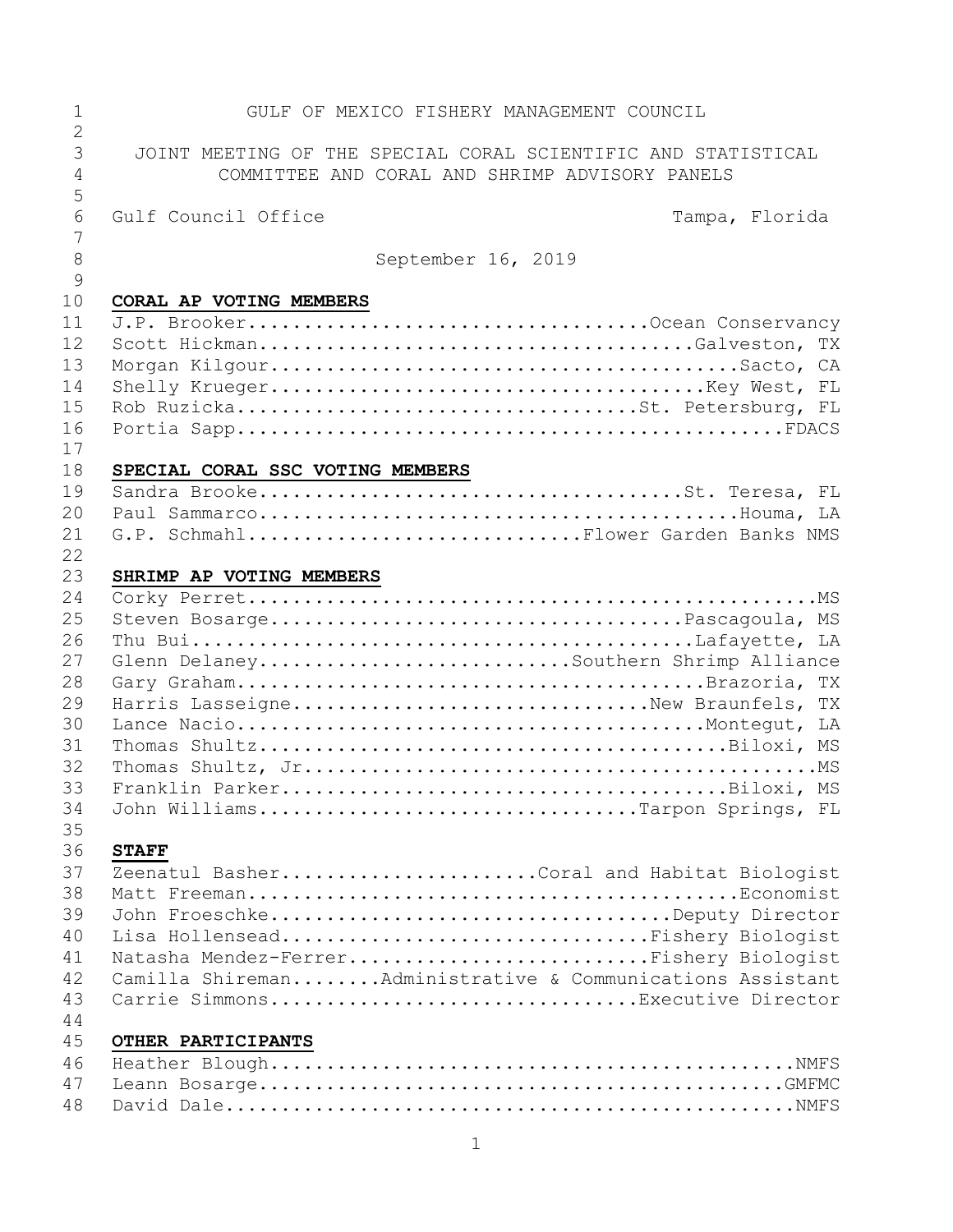| $\mathbf{1}$    |                                     |
|-----------------|-------------------------------------|
| $\overline{2}$  |                                     |
| $\mathcal{B}$   |                                     |
| $\overline{4}$  |                                     |
| 5 <sup>5</sup>  |                                     |
| 6               | Sharon McBreenPew Charitable Trusts |
| $7\overline{ }$ |                                     |
| $\overline{8}$  |                                     |
| 9               |                                     |
| 10              |                                     |

 $-$ 

- 
-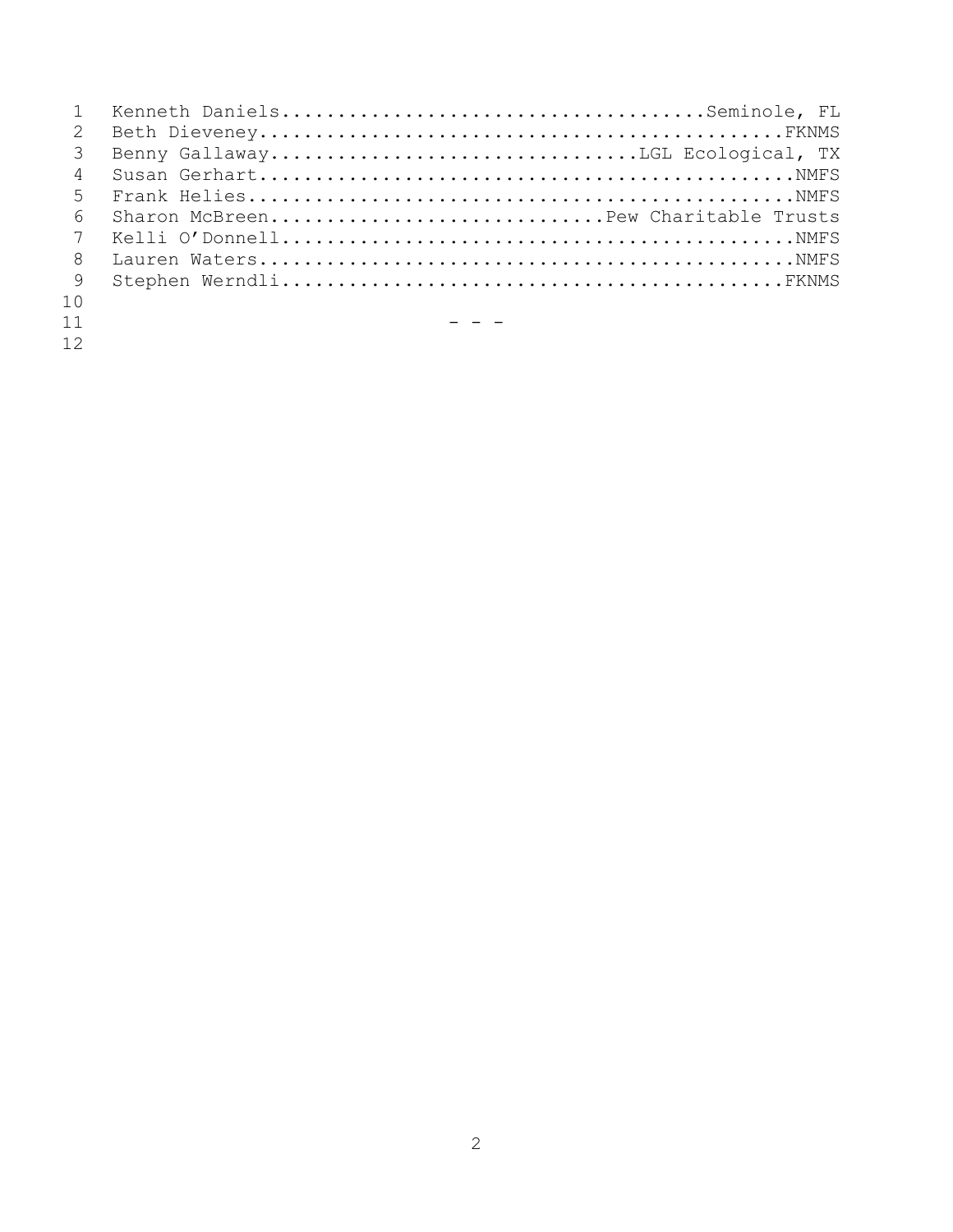| $\mathbf 1$<br>$\overline{2}$   | TABLE OF CONTENTS                                            |
|---------------------------------|--------------------------------------------------------------|
| $\mathcal{S}$<br>$\overline{4}$ |                                                              |
| 5<br>6                          |                                                              |
| $\overline{7}$<br>8             |                                                              |
| 9<br>10                         | Election of Coral Advisory Panel Chair and Vice Chair 8      |
| 11<br>12                        |                                                              |
| 13<br>14<br>15                  | Approval of Joint Shrimp AP, Coral AP, and Coral SSC Minutes |
| 16<br>17<br>18                  | Update on the Flower Garden Banks National Marine Sanctuary  |
| 19<br>20                        | Update on the Implementation Status of Coral 942             |
| 21<br>22                        | Florida Keys National Marine Sanctuary Expansion43           |
| 23<br>24                        | Presentation on Stony Coral Tissue Loss Disease110           |
| 25                              |                                                              |
| 26<br>27                        | Discussion of the Decline of Nesting of the Kemps-Ridley     |
| 28<br>29                        | Discussion of Beginning Coral Amendment 10136                |
| 30<br>31                        | Coral Reef Conservation Program Update147                    |
| 32<br>33<br>34<br>35            |                                                              |
|                                 |                                                              |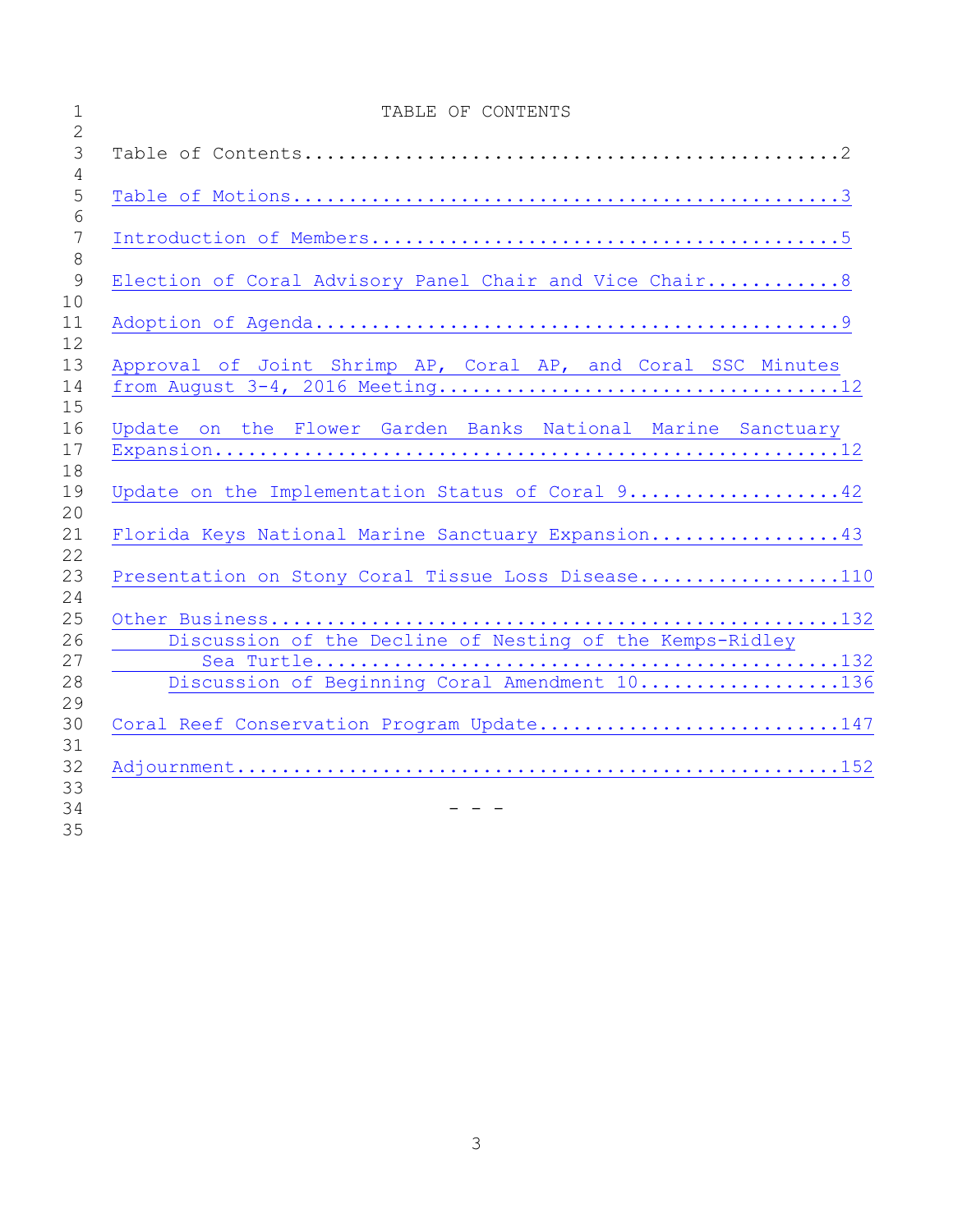## <span id="page-3-0"></span>1 TABLE OF MOTIONS [PAGE 38:](#page-37-0) Motion to request that the NOAA sanctuary agency provide the language on transiting through the sanctuary. [The](#page-38-0)  [motion carried on page 39.](#page-38-0) [PAGE 79:](#page-78-0) Motion to request that staff include all relevant information regarding shrimp effort point data for the FKNMS expansion, not just the point data in the GMFMC jurisdiction, for consideration for making recommendations about the FKNMS expansion. [The motion carried on page 81.](#page-80-0) [PAGE 91:](#page-90-0) Shrimp AP only motion to oppose the proposed northwestern expansion of the FKNMS boundary. [The motion](#page-96-0)  [carried on page 97.](#page-96-0) [PAGE 106:](#page-105-0) Shrimp AP only motion that the Shrimp AP is not in favor of the FKNMS southern boundary expansion. [The motion](#page-109-1)  [carried on page 110.](#page-109-1) [PAGE](#page-131-0) 132: Motion that, given the unexpected substantial declines in nesting activity in Mexico in 2018 and 2019, there is a critical need for a stock assessment update for Kemp's Ridley sea turtles performed by competent sea turtle experts. This stock assessment should address, among other things, if, how, and to what degree density dependence, the 2010 Deep Water Horizon spill, and marine debris may be contributing to this decline. [The motion carried on page 136.](#page-135-1) [PAGE 136:](#page-135-2) Coral AP and Coral SSC only motion to have the Gulf Council start work on Coral Amendment 10. [The motion carried on](#page-146-1)  [page 147.](#page-146-1) - - -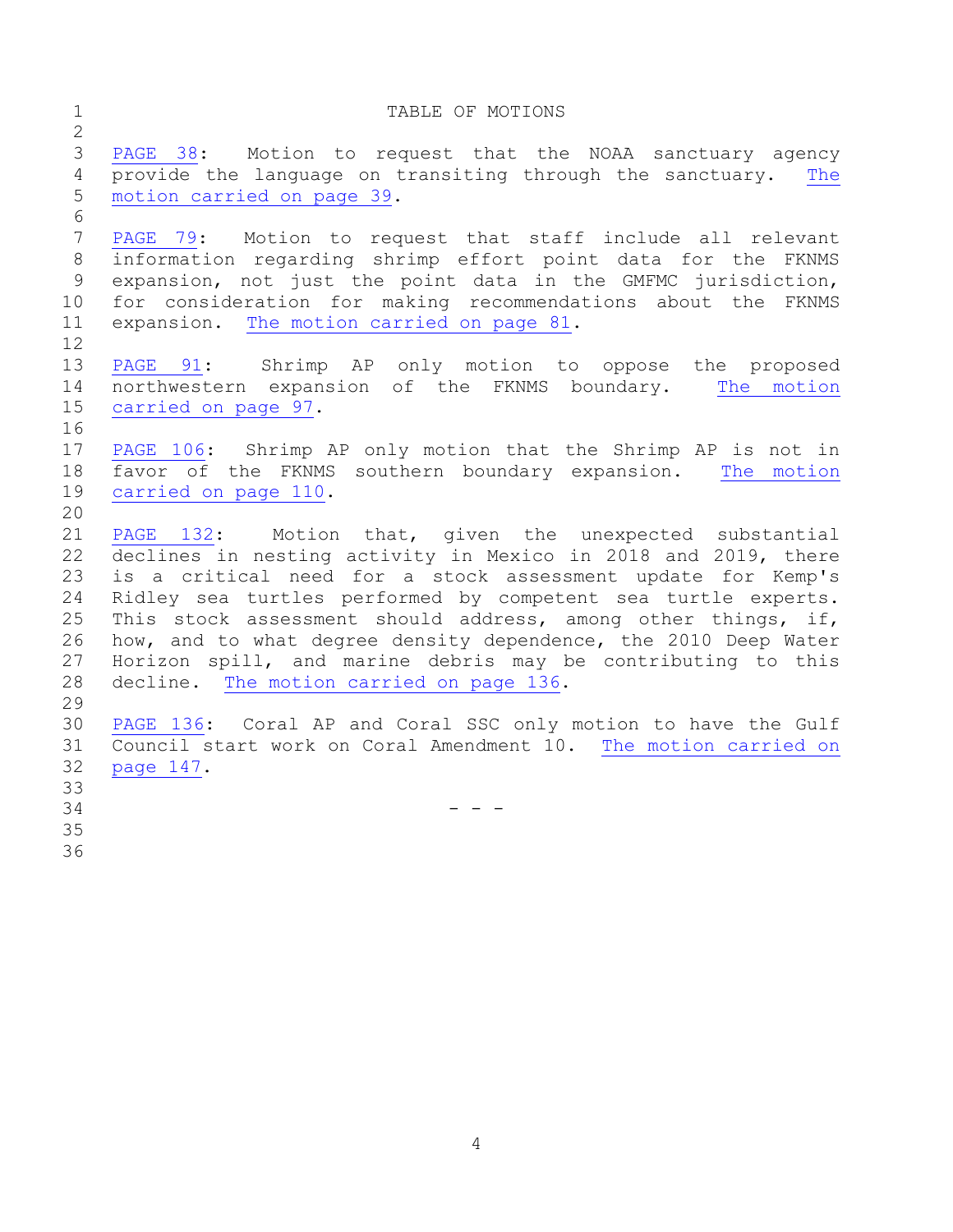<span id="page-4-0"></span> The Joint Special Coral Scientific and Statistical Committee and Coral and Shrimp Advisory Panels of the Gulf of Mexico Fishery Management Council convened at the Gulf Council Office on Monday morning, September 16, 2019, and was called to order by Dr. Natasha Mendez-Ferrer. **INTRODUCTION OF MEMBERS DR. NATASHA MENDEZ-FERRER:** Good morning, everybody. First of all, I would like everybody to introduce themselves. I also want to mention that this meeting will be transcribed, and so, before you speak, please say your name, so that that can be included in the documents. My name is Natasha Mendez-Ferrer, and I am a fishery biologist with the Gulf Council, and we continue introducing ourselves to my right. **MS. SHELLY KRUEGER:** Good morning. My name is Shelly Krueger, and I am the Florida Sea Grant agent in the Florida Keys for the University of Florida IFAS Extension. **MR. SCOTT HICKMAN:** Captain Scott Hickman from Galveston, Texas, a thirty-five-year professional charter boat fisherman and commercial fisherman, and I'm currently the Chair of the Flower Garden Banks Advisory Council. **MR. G.P. SCHMAHL:** Good morning. My name is G.P. Schmahl, and I am the Superintendent of the Flower Garden Banks National Marine Sanctuary based out of Galveston, Texas. **DR. MORGAN KILGOUR:** Morgan Kilgour, and I am a Senior Environmental Scientist with the State of California, but I'm here because I have a lot of vested interest in corals in the Gulf of Mexico. **DR. SANDRA BROOKE:** Sandra Brooke, Florida State University, and I'm a coral ecologist, and I'm on the Coral SSC. **MS. PORTIA SAPP:** Portia Sapp, and I'm with the Florida Department of Agriculture and Consumer Services, and I'm the Director of the Division of Aquaculture. **MR. FRANK PARKER:** Frank Parker, and I'm a commercial fisherman from Biloxi, Mississippi, and I'm on the Shrimp AP. **MR. STEVE BOSARGE:** I'm Steve Bosarge, and I'm a commercial fisherman and Vice Chair of the Shrimp AP, and I'm a commissioner with the Department of Marine Resources, and I've been doing this for a long time, and I'm looking forward to the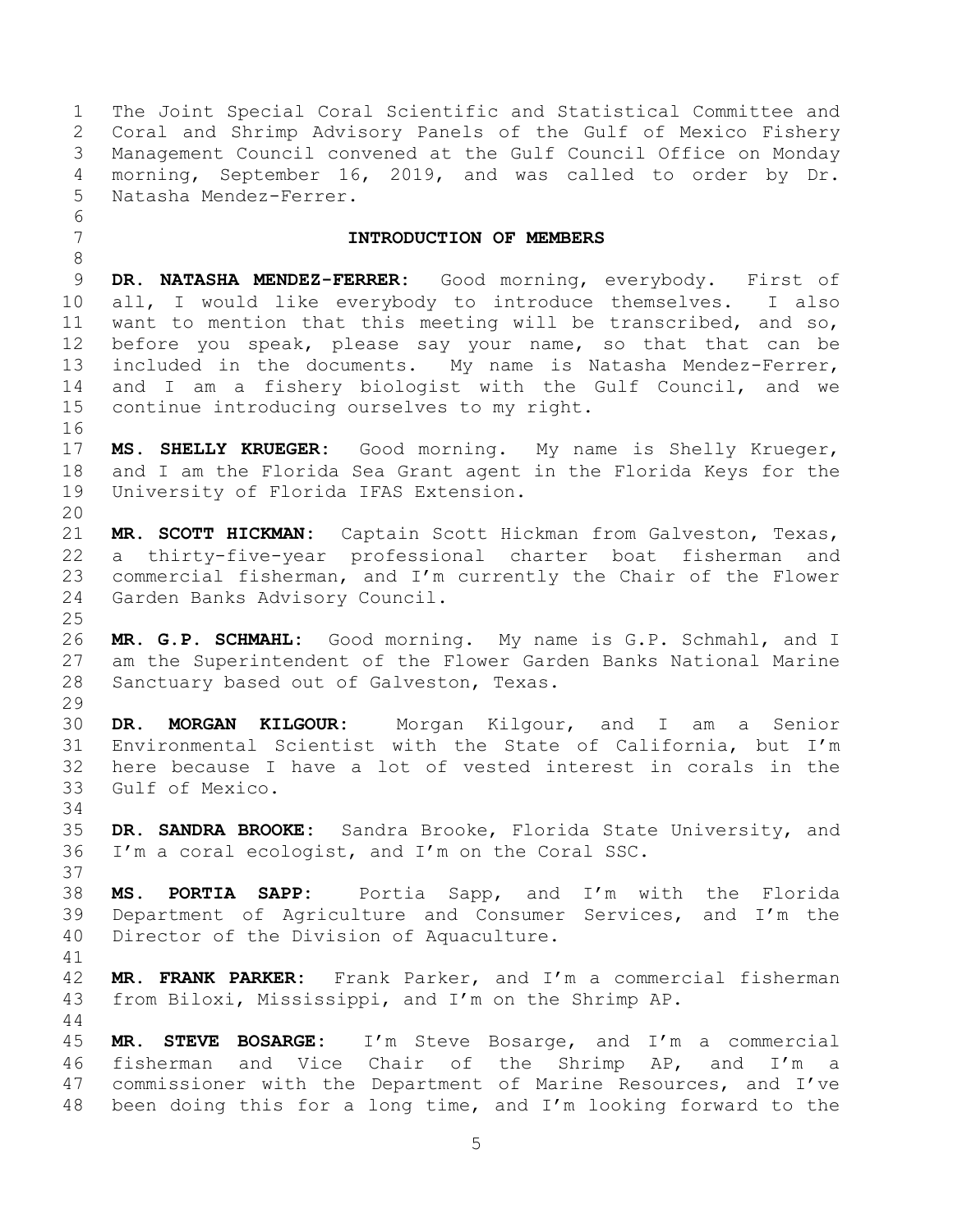meeting. **MR. LANCE NACIO:** I'm Lance Nacio, Anna Marie Seafood, and I've a shrimp boat, and I have a reef fish boat, and I've been doing it for a while. **MS. THU BUI:** Thu Bui, and I'm with Louisiana Sea Grant and LSU Ag Center, and I'm a Marine Extension personnel. **MR. HARRIS LASSEIGNE:** Harris Lasseigne from New Braunfels, Texas, retired commercial fisherman, invested in all phases of the shrimp industry. **MR. CORKY PERRET:** Corky Perret, Chairman of the Shrimp AP from Poplarville, Mississippi. **MS. LEANN BOSARGE:** Leann Bosarge, voting member on the Gulf Council, serving as the liaison for the Shrimp AP meeting today. **MR. JOHN WILLIAMS:** John Williams, Executive Director of the Southern Shrimp Alliance. **MR. GARY GRAHAM:** I'm Gary Graham, and I'm retired from Texas Sea Grant as a fisheries specialist, and I'm also involved in the commercial shrimp fishery. **MR. PAUL SAMMARCO:** Paul Sammarco, and I'm Professor Emeritus at Louisiana University's Marine Consortium, or LUMCON, in Louisiana, and coral reefs are my thing. **MR. THOMAS SHULTZ, JR:** Thomas Shultz, commercial fisherman from Biloxi, Mississippi. **DR. MATTHEW FREEMAN:** Matt Freeman, one of the council staff economists and the staff liaison for the Shrimp AP. **DR. ZEENATUL BASHER:** Zeenatul Basher, and I'm the Coral Reef and Habitat Biologist for the Gulf of Mexico Fishery Management Council. **DR. MENDEZ-FERRER:** We can continue with the members that are in the back, and can we turn on the microphone? **DR. BENNY GALLAWAY:** Good morning. Benny Gallaway with LGL Ecological Research Associates, and I have worked a long time with most of the fisheries in the Gulf of Mexico. Thank you. **EXECUTIVE DIRECTOR CARRIE SIMMONS:** Carrie Simmons, council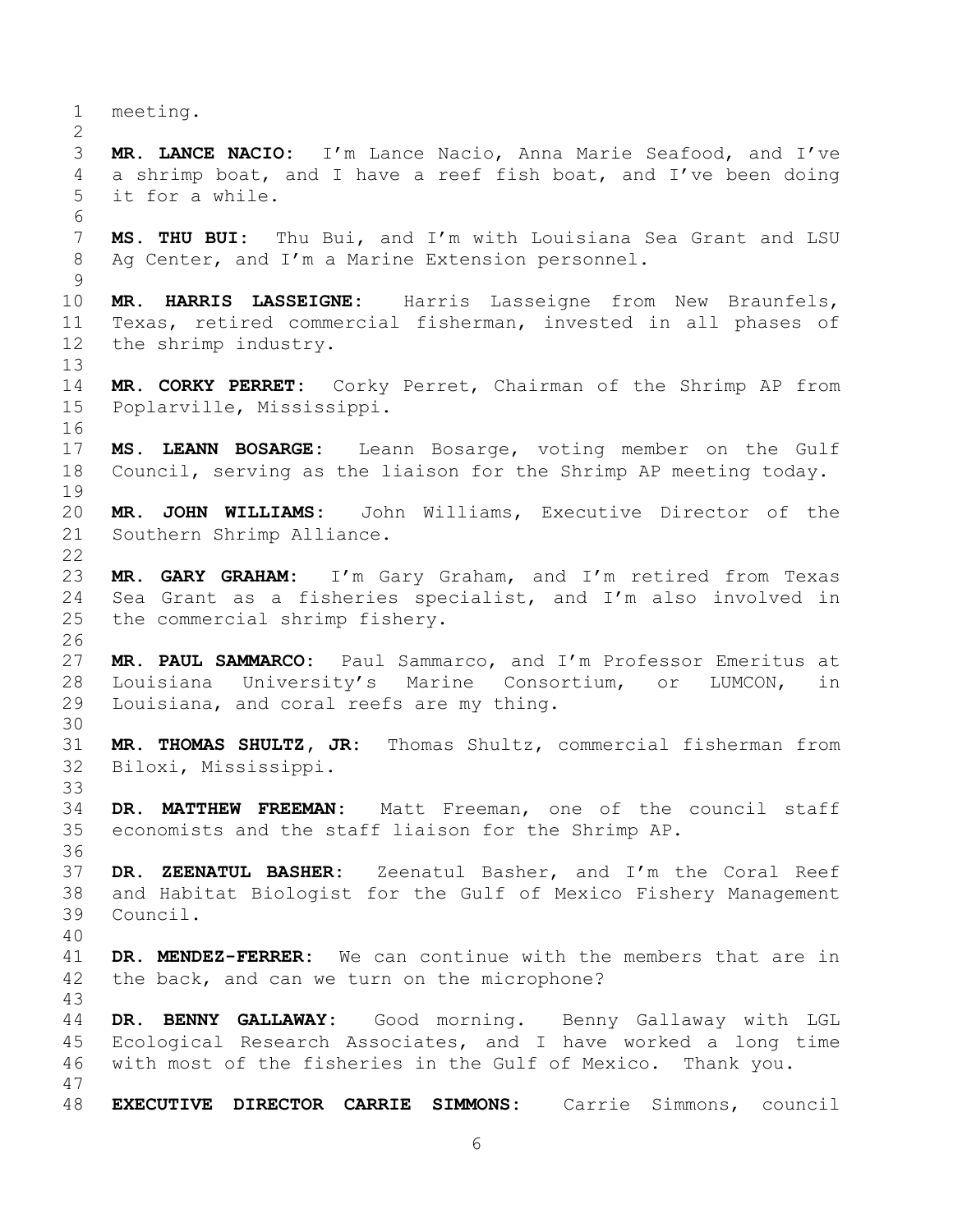```
1 staff. Good morning.
2
3 MS. SUSAN GERHART: Susan Gerhart, NOAA Fisheries Service. 
4
5 MR. FRANK HELIES: Frank Helies, NOAA Fisheries, Gulf shrimp 
6 lead.
7
8 MS. KELLI O'DONNELL: Kelli O'Donnell, NOAA Fisheries, Gulf of 
9 Mexico Branch.
10
11 DR. JOHN FROESCHKE: John Froeschke, Gulf Council staff.
12
13 MS. SHARON MCBREEN: Sharon McBreen, Outreach Officer for the 
14 Gulf of Mexico for Pew Charitable Trusts. 
15
16 MS. HEATHER BLOUGH: Heather Blough, NOAA Fisheries.
17
18 MS. BETH DIEVENEY: Beth Dieveney, Florida Keys National Marine 
19 Sanctuary.
20
21 DR. LISA HOLLENSEAD: Lisa Hollensead, council staff.
22
23 MR. KENNETH DANIELS: Kenneth Daniels, commercial fisherman, 
24 bottom longliner, and a member of SOFA.
25
26 DR. MENDEZ-FERRER: All right. I think that's all. This group 
27 hasn't met in a while, and so, because we have some new members 
28 for the Coral AP, this morning, we will be going through the 
29 election of the Coral Advisory Panel Chair and Vice Chair, and 
30 so I will open the floor to nominations. I have to remind 
31 everybody that only the Coral AP members will be voting on this 
32 item.
33
34 MR. PERRET: Are we going to adopt the agenda before we do 
35 anything else?
36
37 DR. MENDEZ-FERRER: We're going to have the Coral AP Chair run 
38 the rest of the meeting.
39
40 MR. PERRET: That's fine, and so he's going to propose the 
41 agenda, or she?
42
43 DR. MENDEZ-FERRER: Yes, he or she. 
44
45 MR. GLENN DELANEY: Natasha, we have some folks on the webinar 
46 that you might want to introduce. This is Glenn Delaney with 
47 the Southern Shrimp Alliance, and I'm a member of the Shrimp AP.
48
```

```
7
```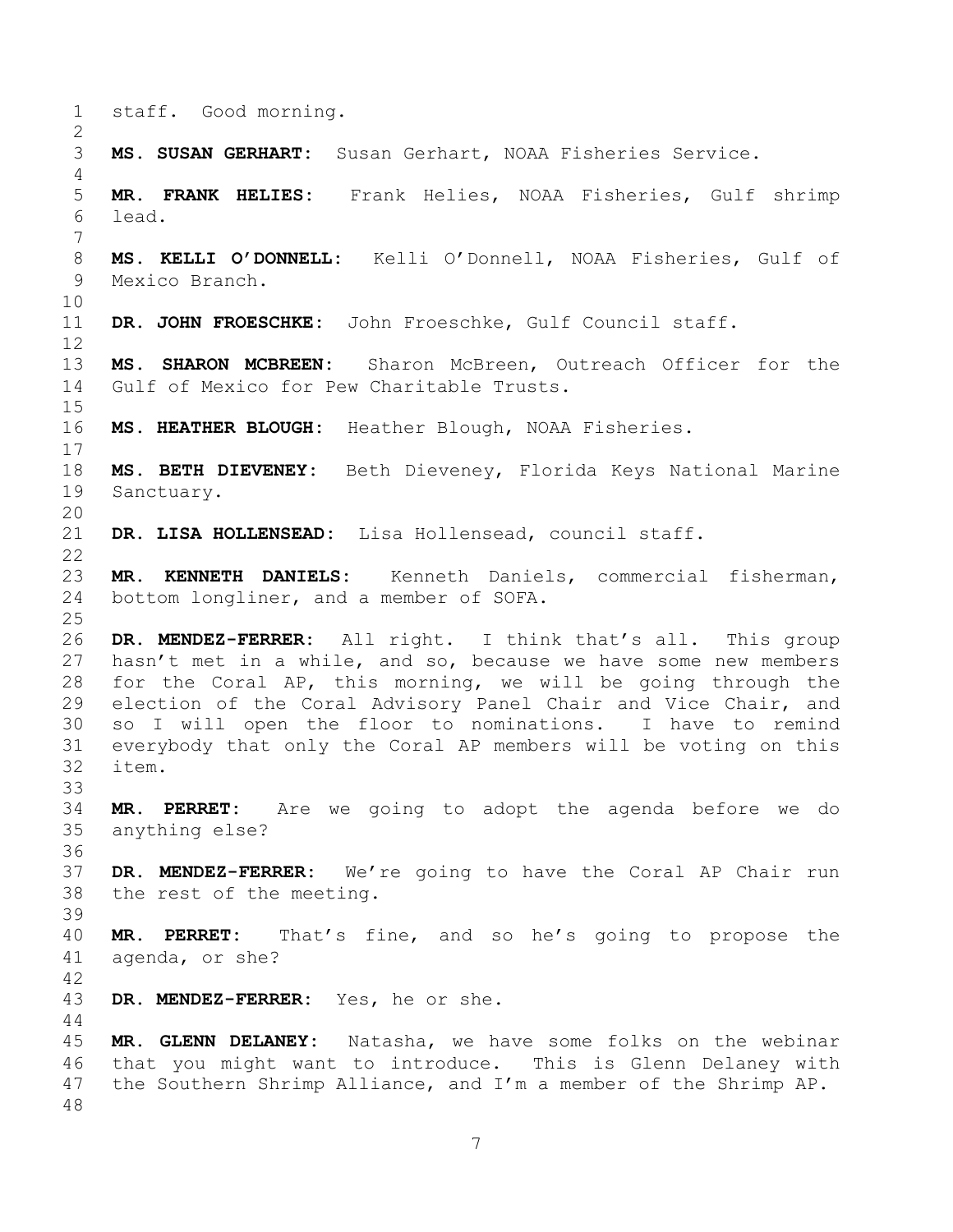<span id="page-7-0"></span> **DR. MENDEZ-FERRER:** Good morning, Glenn. Do we have any other members that are joining us on the webinar? Okay. **ELECTION CORAL ADVISORY PANEL CHAIR AND VICE CHAIR MR. HICKMAN:** I would like to nominate Dr. Morgan Kilgour for Chair. I will need a second, I guess. **MS. KRUEGER:** I second that. **DR. MENDEZ-FERRER:** Do we have any other nominations? Okay. Well, congratulations, Morgan. Now we have nominations for Vice Chair. **MS. KRUEGER:** Captain Scott Hickman for Vice Chair. **DR. MENDEZ-FERRER:** Do we have any other nominations for Vice Chair? Congratulations. Morgan, now you get to sit next to me, 19 and we're going to have you read the Chairman's statement. **CHAIRMAN KILGOUR:** Good morning. I am Morgan Kilgour, Chair of the Coral Advisory Panel of the Gulf of Mexico Fishery Management Council, and I welcome you all to the Joint Coral Advisory Panel, Shrimp Advisory Panel, and Coral Scientific and Statistical Committee meeting. We appreciate your participation in this meeting. Representing the council is Leann Bosarge, and council staff in attendance are Natasha Mendez-Ferrer, Zeenatul Basher, Matt Freeman, and Camilla Shireman. This meeting is open to the public. Notice of this meeting was provided to the Federal Register, posted on the council's website, and sent via email to the subscribers of the council's press release email list. If you have not already done so, please register in the sign-in book at the entrance. An agenda, which outlines all of the topics for today's discussion, may be found at the council's website. Hard copies have been provided to you as well. This meeting will cover the following topics: Election of Coral AP Chair and Vice Chair; Adoption of Agenda and Approval of Minutes from the Joint Shrimp AP, Coral AP, and Coral SSC from the August 3 and 4, 2016 meeting; Update on the Implementation Status of Coral Amendment 9; Update on the Flower Garden Banks National Marine Sanctuary Expansion; Florida Keys National Marine Sanctuary Expansion and Implications for Fisheries Management; Presentation on Stony Coral Tissue Loss Disease; Update on the Coral Reef Conservation Program; and any other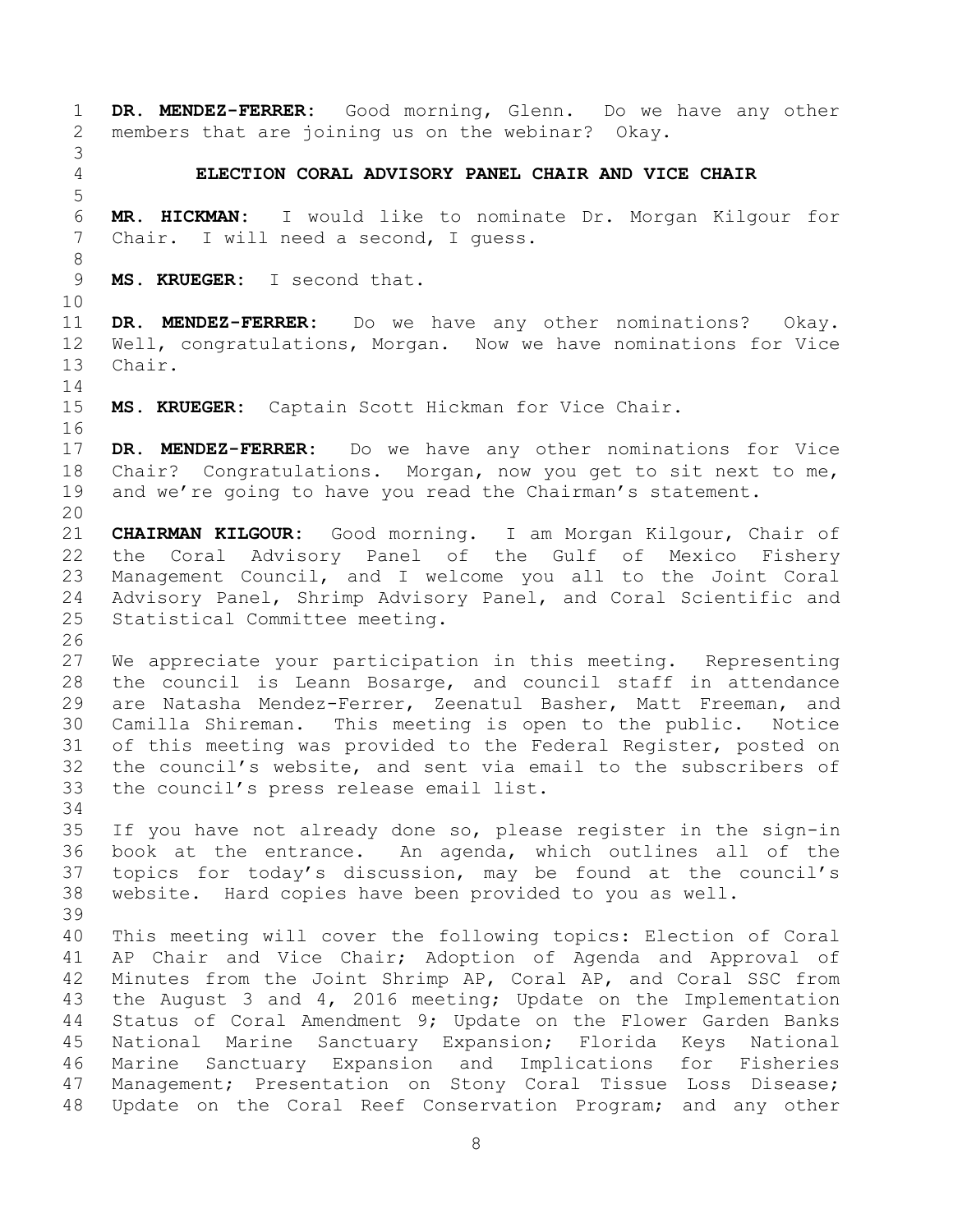business that might come before the advisory panels and/or the SSC.

 This meeting is being streamed live via webinar and recorded. When you wish to speak, please press the talk button on the microphone and state your name before commenting. Please deactivate your microphone when you are finished speaking. A summary of the meeting, verbatim minutes, and digital recordings will be produced and made available to the public via the council's website. For the purpose of voice identification, please your name beginning on my left. I think we already did that. I need a motion to adopt the agenda.

## <span id="page-8-0"></span>**ADOPTION OF AGENDA**

**MR. HICKMAN:** Motion to adopt the agenda.

 **MR. PERRET:** I would like to add, under Other Business, a discussion of the decline in nesting of the Kemp's ridley sea turtle. Just a little housecleaning matter. On September 16, I, and other members of all of these committees, got an email from staff advising us of the date of the meeting and that a final agenda and background materials will be forthcoming. I started getting calls from Shrimp AP members, and, as of right now, the Shrimp AP has never received any background materials, nothing, not go to the website or anything.

 We have got one Shrimp AP member that has never made a meeting. I mean, he had no idea what was going on. In discussions with - - We're meeting once a year, at most, and so please send us materials so we can review. I know we can get a link and go to the website, but we never got a link. We got nothing. 

 I have been a council member for thirty years, and I have been on this AP since I got off the council, and it's the first meeting that I have ever gone to where I never received any briefing material of any kind. We want to provide input, and we need something to provide input on. Thank you. 

 **DR. MENDEZ-FERRER:** I apologize. I guess, if the agenda wasn't provided via email -- I guess I was under the assumption that the members were familiarized in visiting the website and downloading it from there.

 **MR. PERRET:** You deal with it every day, but we're asked to come to a meeting once a year, and we try and keep up, but just please provide us with the background -- I am not blaming anybody, but just look at the position, and I assume the Coral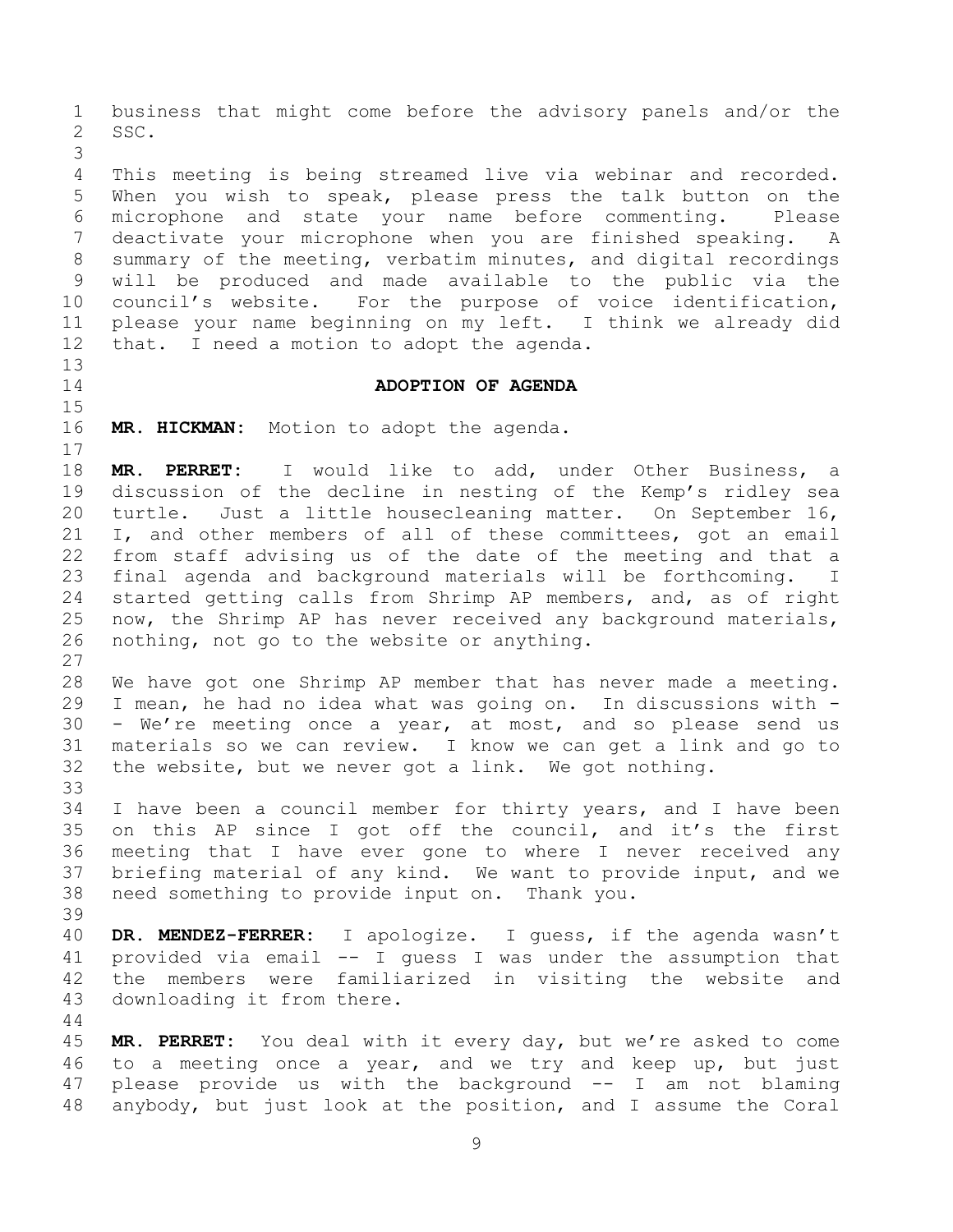people got no information also, and I don't know, but the Shrimp AP got nothing. **DR. MENDEZ-FERRER:** It's been noted, and it will not happen again. **MR. PERRET:** Thank you. **DR. FREEMAN:** Corky, for admin staff at the back of the room, could you phrase again how you would like that agenda item added under Other Business? I believe you made a motion to that effect. **MR. PERRET:** I would move that we add, under Other Business, a discussion of the decline in nesting of the Kemp's ridley sea turtle. I guess I need a second on that. **AP MEMBER:** I will second that motion. **MR. HICKMAN:** I don't know if they need to put this in Other 21 Business or tell me, Chairwoman, if -- On the Florida Keys National Marine Sanctuary expansion, the issue with the trolling provision at the Western Dry Rocks, if that can be brought up and discussed during the presentation, or does that need to be in Other Business? **CHAIRMAN KILGOUR:** I think that's covered under the implications for fisheries management, and so I am happy to do either, but I think we can cover it there. **MR. HICKMAN:** Thank you. **MR. SAMMARCO:** I think some of the material that we're covering today, the background of it, particularly with respect to the Flower Garden Banks expansion, and not all of it, but most of it, I think we were dealing with that earlier, a couple of years ago, and I think we did have some of that material, maybe just as a reminder, to say, hey, we did send this material to you earlier, some of it, and then supplement whatever is needed and so forth, and I think some of it we've had before, and I remember some pretty extensive stuff coming through. **MR. LASSEIGNE:** The Shrimp Advisory, will we be able to make any comments or anything or ask questions? **CHAIRMAN KILGOUR:** Absolutely, and so I guess we will go item- by-item on whether or not we want to have a joint motion from both the APs and the SSC or if we want to do individual motions,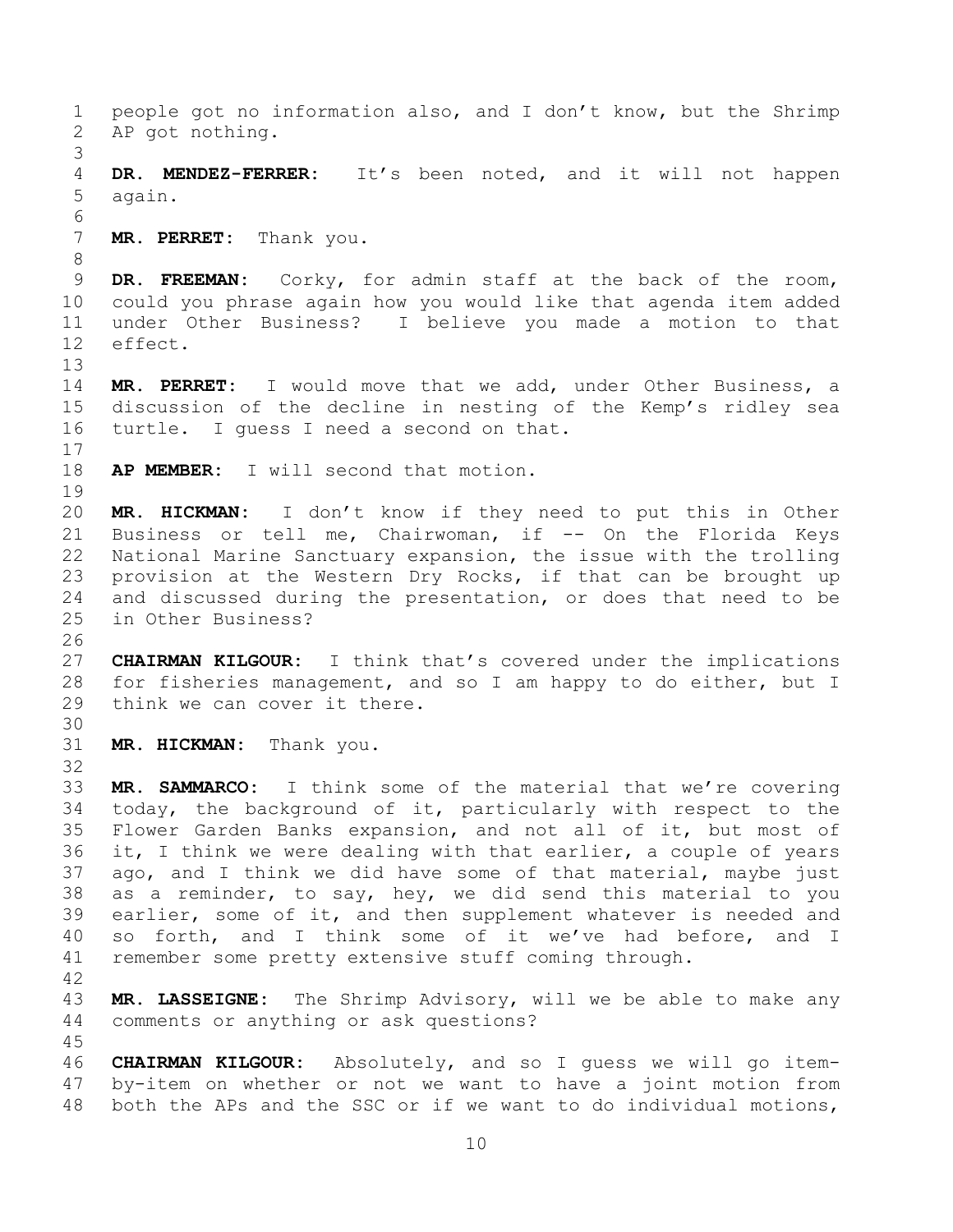which I know is a lot more intensive for Camilla back there, and so, when we did this three years ago, I was a member of the staff, but I do recall that, when there was consensus among the room, we had a joint motion from all three groups, but we also had motions where specifically the Shrimp AP provided that, and I think Corky ran those motions when that was the case, but I think we'll just go topic-by-topic and see where the group falls, but absolutely you can provide input, and you can make motions, and they can just be shrimp motions, and that's fine, too.

**MR. LASSEIGNE:** Okay. Thank you.

 **DR. MENDEZ-FERRER:** I don't know if this would be a motion, but, for Agenda Item Number VI, which would be the Status on Coral 9, the presenter is having some issues, and so it's been requested if he could be moved to after the update on the Flower Garden Banks expansion.

 **CHAIRMAN KILGOUR:** All right, and so we've got a few motions on changing the agenda. Is there any opposition to adding the discussion of the Kemp's ridley and moving the update on Coral 9 to a later time in the day? All right. I guess the motion passes.

 **MR. SCHMAHL:** I was wondering if you could maybe just briefly go over the logistics part. I know that, with two different advisory panels and the SSC, in terms of voting and motions -- Actually, I'm not quite sure if the SSC can make motions and vote.

**CHAIRMAN KILGOUR:** Yes.

 **MR. SCHMAHL:** Okay. I wanted to clarify that, and that could either be separately as the SSC or together with one or both of the advisory panels, and is that correct?

- **CHAIRMAN KILGOUR:** Absolutely.
- 

**MR. SCHMAHL:** Okay. Thank you.

 **CHAIRMAN KILGOUR:** Maybe Natasha can keep us honest and ask if the Coral SSC wants to be part of that motion and if the Coral AP wants to be part of that motion, and, if so, then it can be a group motion. If not, then we can do separate AP and SSC motions as needed, but -- It will make things a little bit more confusing, but hopefully Camilla doesn't have to write three motions for every single topic. Hopefully there will be some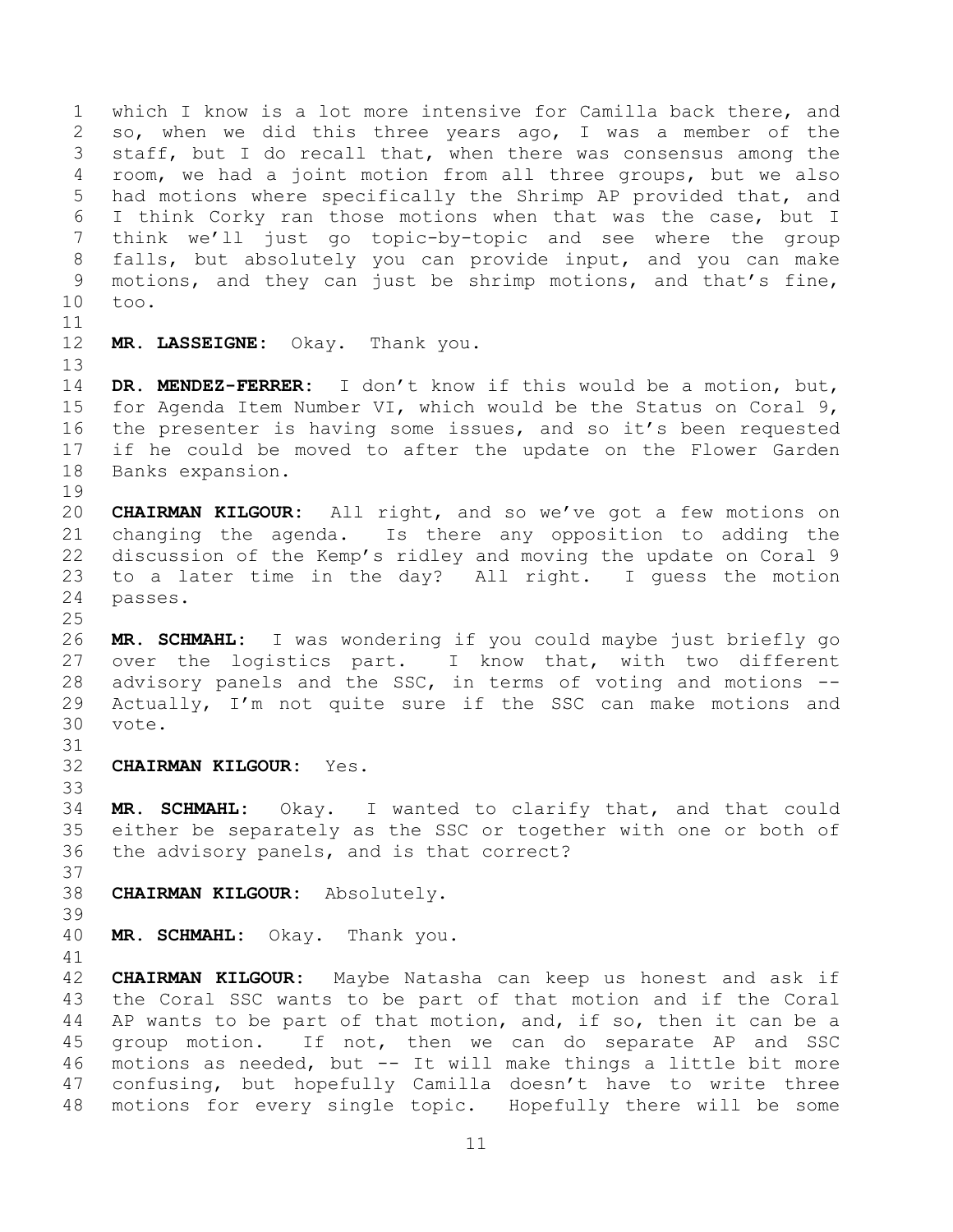<span id="page-11-1"></span><span id="page-11-0"></span> consensus. I am going to need a motion to approve the minutes from the August 3 and 4, 2016 meeting, or are there any questions or comments or complaints about the meeting summary and the minutes? Does anyone want to make a motion to approve those minutes? **APPROVAL OF THE JOINT SHRIMP AP, CORAL AP, AND CORAL SSC MINUTES FROM AUGUST 3-4, 2016 MEETING MR. HICKMAN:** Motion to adopt. **CHAIRMAN KILGOUR:** Does anyone want to second? **AP MEMBER:** Second. **CHAIRMAN KILGOUR:** All right. Any opposed to the motion? The motion passes. Now you get to run it. **DR. MENDEZ-FERRER:** Okay, and so the next item on the agenda would be a presentation by Mr. G.P. Schmahl, and so he will be giving us an update on the Flower Garden Banks National Marine Sanctuary Expansion. At this point, we are not asking for additional comments. This was presented and brought up to the council during the public comment period in 2016, and so he's going to give us an idea of where we are in regard to rulemaking for the expansion. **UPDATE ON THE FLOWER GARDEN BANKS NATIONAL MARINE SANCTUARY EXPANSION MR. G.P. SCHMAHL:** I do have a presentation, a PowerPoint. I didn't know exactly how much background everyone had on it, and I know a lot of the folks here have been involved and at least are aware of what the general proposal is, but I did want to -- I will back up a little bit and kind of give a brief overview of what got us to where we are now. Basically, the Flower Garden Banks is a National Marine Sanctuary. We are one of fourteen, and now actually fifteen, National Marine Sanctuaries in the U.S. We are the only one that is in the Gulf of Mexico, and, of course, National Marine Sanctuaries, we compare them a little bit to National Parks, except National Marine Sanctuaries, of course, are in the water of the coastal and marine areas of the country and also in the Great Lakes.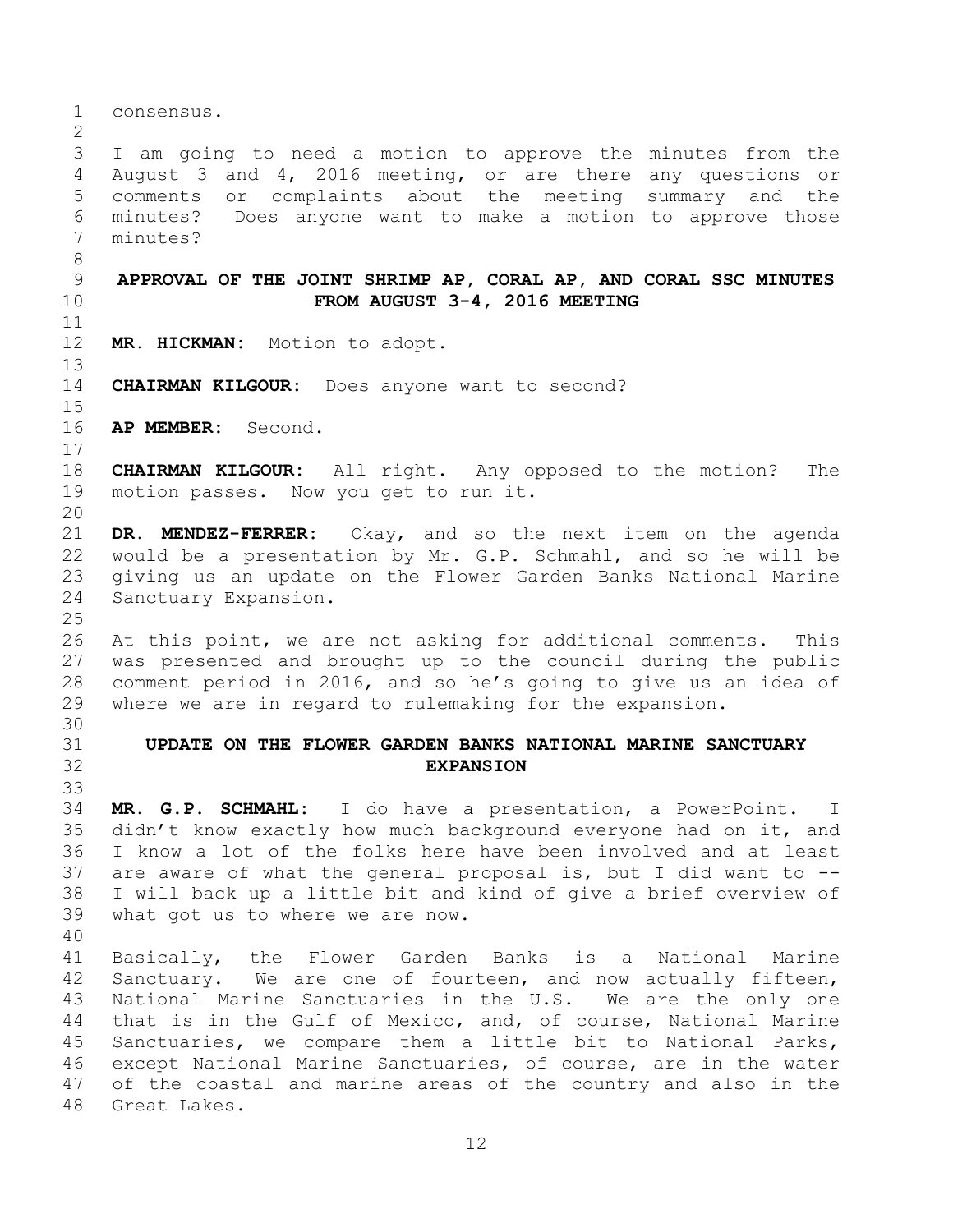We are the only one that is in the Gulf of Mexico. It was designated in 1992, and it is composed of three separate bank features, the East Flower Garden Bank, West Flower Garden Bank, and Stetson Bank, which was added in 1996. It's located about - - Well, depending on which bank, from about seventy-five miles to a hundred miles offshore. If you drew a line straight down from the Texas/Louisiana border out to the edge of the continental shelf drop, that's generally where these bank features are located.

- It was designated primarily for the incredible coral reef that occurs, primarily at the East and West Flower Garden Banks. In this time of major decline of coral reef ecosystems throughout the world, the Flower Garden Banks coral reefs are actually in quite good health. They exhibit over 50 percent living coral cover, which is very high anywhere, essentially, in the world, especially in the Caribbean right now, and it has been maintained at that level since the earliest surveys that were done in the 1970s and through an annual coral reef monitoring program that we've done in conjunction with the Bureau of Ocean Energy Management since 1989.
- It's an area that also is a place where encounters with large marine animals, such as whale sharks, manta rays, and sea turtles, actually loggerhead sea turtles and hawksbill sea turtles, can be seen, and it's a prime destination for recreational divers, and it's become known as a world-class dive destination for those who are interested in diving.
- I think, from the perspective of this council and this group, these areas are also extremely important as nursery areas for a variety of fish and invertebrate species of commercial and recreational importance, and we've documented that in our fish counts and population surveys over the years.
- This particular photograph was taken at Stetson Bank, which is an amazingly diverse area, and it's not quite a true coral reef, but there are reef-building corals there, along with a variety of other types of corals and sponges and other benthic invertebrates of significance.
- 

 The Flower Garden Banks, those three banks that make up the sanctuary, however, are just three of dozens of reefs and banks that occur along the edge of the continental shelf in the northern Gulf of Mexico. The ones that are circled in yellow there are the East and West Flower Garden Bank and Stetson Bank, but you can see there is a number of features that occur along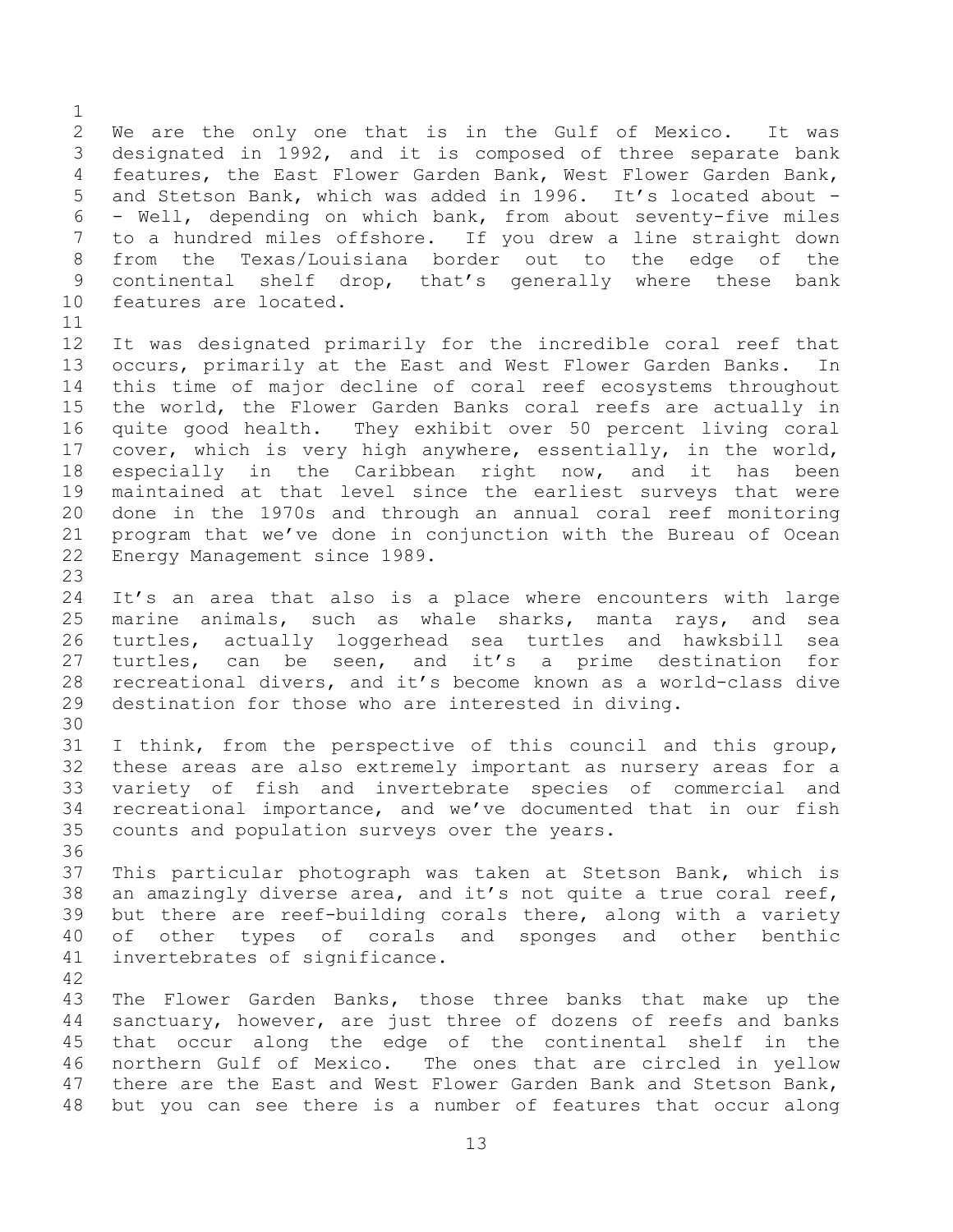those, and most of these areas were created geologically from underlying salt dome formations, and that has caused these areas to be elevated above the surrounding seafloor and exposed hardbottom substrate, which has allowed the colonization of corals of various types, true coral reefs, at the Flower Garden Banks, because they are shallow enough, and there's enough light penetration in deeper areas on these banks.

 Our deeper-water corals are what we call mesophotic corals, or mid-light-level corals, and these are primarily black corals, small branching stony corals, and octocorals.

 These features were studies and recognized early on, back in the 1970s, and there was a whole series of studies that were supported by the Bureau of Land Management at that time, mostly carried out by people at Texas A&M University, and here's a couple of pictures of Dr. Tom Bright and others in some of those early expeditions, and that resulted in the publication, in 1985, of an extremely important book called *The Reefs and Banks of the Northwestern Gulf of Mexico*, and it was the result of those studies that first identified those areas that needed to be protected from offshore oil and gas development, which was, at the time, moving offshore, from the nearshore areas out into the outer-shore areas.

 In fact, most of those areas have been designated by BLM, which became Minerals Management Service and is now the Bureau of Ocean Energy Management, or BOEM, as protected areas, or sensitive areas, because of the biological communities there, and they have established no-activity zones on the tops of these features and buffer areas around these features, which other types of regulations are applied for offshore oil and gas development.

 Most of these areas have also been identified by the Gulf of Mexico Fishery Management Council. Back in 2006, a number of these areas were designated as habitat areas of particular concern, and you can see that the blue boxes on this map have been separated into eastern area and western area, and some of these -- Many of these are HAPCs without specific regulations, but several of them are ones that exhibited high concentrations of stony corals and were identified as coral HAPCs, and that includes the East and West Flower Garden Bank and Stetson Bank, but it also includes McGrail Bank, which is another very high-density coral area.

 I mention this because these areas have been identified by their agencies and other procedures, and it kind of highlights the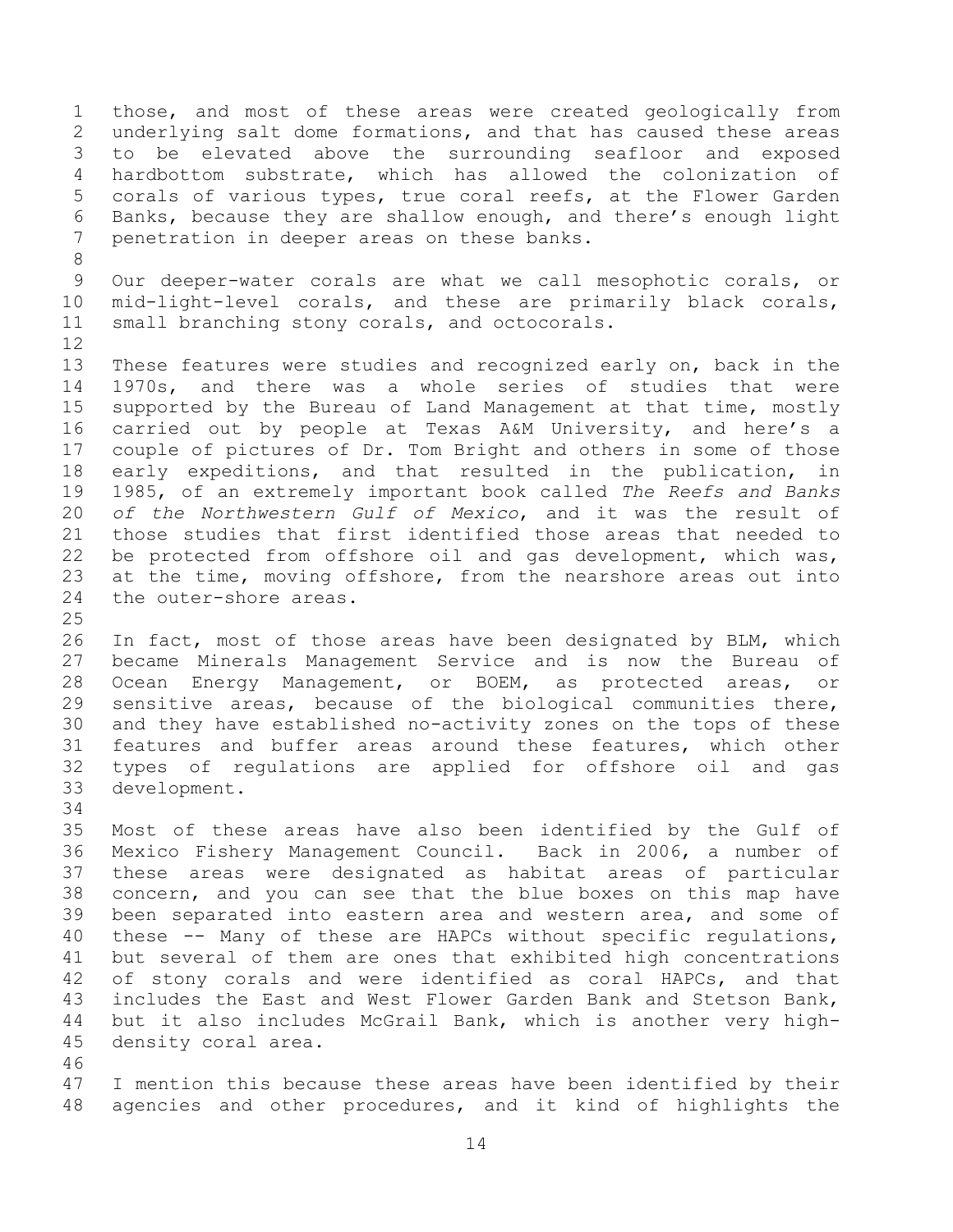level of national significance that these areas have already been recognized, even before we began our sanctuary expansion process. There is a number of potential threats to these areas. I mentioned oil and gas, and this is a slightly outdated -- This is from a couple of years ago of the number of oil and gas platforms in the Gulf of Mexico and pipelines. At its peak, there was about 3,000, a little over 3,000, oil and gas platforms in the northern Gulf of Mexico, and it has actually declined in recent years. They are down, I believe, to around 1,800 platforms, but they're still concentrated in various areas, but specifically around these areas that we're particularly interested in, because those salt dome features also is where a lot of natural gas and oil accumulates, because of the geology underlying those features, and so these are target areas for oil and gas exploration. There are also fishing impacts that we have demonstrated and documented in a number of these reefs and banks, and a lot of it has to do with discarded or lost fishing gear and things of that sort. One of the biggest threats that we do have is large vessel anchoring, and, when I say large, I'm talking about ships in the range of 900 to 1,000 feet, and this is actually taken in the Dry Tortugas, but it shows you the size of an anchor compared to a diver, for example, and you can imagine the destruction that could happen from anchoring of a large vessel on some of these features. Anchoring by large vessels is not prohibited at this time, and most of these areas are right off the shipping lanes that run right south of this line of reefs and banks, and sometimes, for whatever reason, a ship will come up and anchor on these shallow features, to either wait for their next assignment or because there's a mechanical problem or something like that, and this is just -- As an example, Geyer Bank, one of the features that we're talking about, fairly recently was documented as anchoring directly on top of the bank, and, unfortunately, we were not able to document the injury associated with that, but you know that it had to be quite severe. Because of a process that we actually started in 2006 to revise our management plan, because every National Marine Sanctuary has a management plan and is required to review and update it periodically, and one of the things that came out of our management plan review that started in 2006 was the interest in expanding the sanctuary, expanding the protection and the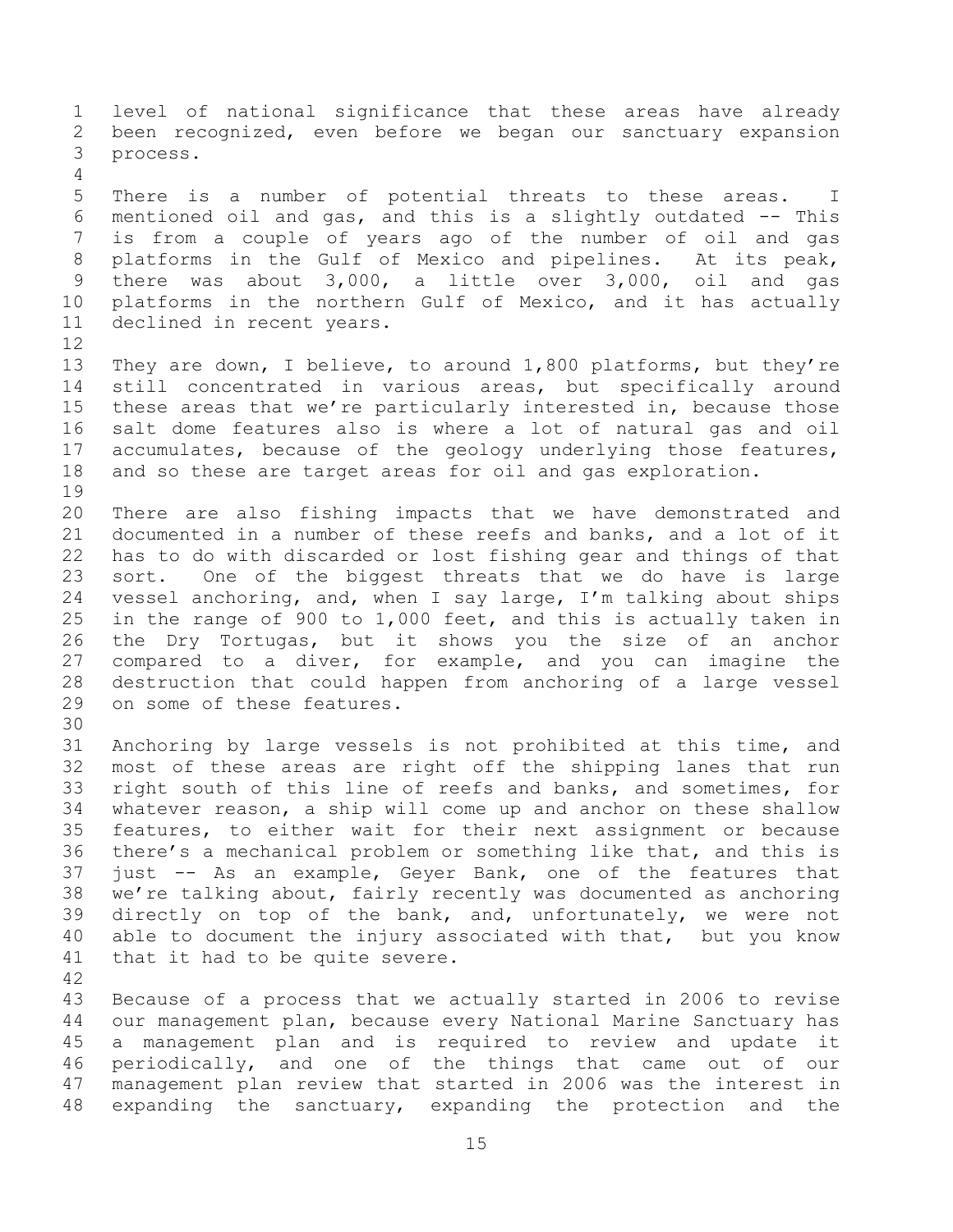potential management of the sanctuary program, to additional reefs and banks in the northwestern Gulf of Mexico. It took a while, but, in 2016, we did release the official proposal to expand the sanctuary along with a draft environmental impact statement, and this was released in June of 2016, and the public comment period went through the summer of 2016. I'm not going to go into detail about this, but we did, as typical with a federal action, we did propose a range of alternatives for expansion. The area in red is the area that we looked at as our area of interest, and you will notice that it did -- Our area of interest did expand to the east, a good extent to the east, of the Mississippi Delta, and that was primarily because of the major Deepwater Horizon oil spill event that happened in 2010 and the interest from the public to look at these areas farther to the eastern areas of the places that we were originally looking at previously. Very quickly, we had five alternatives, and there was the no action alternative, where it was the three banks that already occurred inside the sanctuary. The second alternative was to increase the number of banks to be included to nine additional banks in six polygon features, and this was actually a recommendation that we received from our advisory council in 2007. Our third alternative, and what we identified as our preferred alternative, is a variation of this, but it was slightly enlarged, with fifteen additional reefs and banks, and I will show you that outlined in a minute, because that is the focus of the area that we're looking at now, and then we had two larger- scale alternatives that, like I mentioned, did look at an expanded area of interest, both to the east of the reefs and banks of the northwestern Gulf of Mexico, including some of the areas off of Mississippi and Alabama known as the Pinnacles, and that was in that, and also some of the deeper-water coral areas, both on the shelf slope and in deepwater areas, and what's of interest there is many of those areas that were included in that alternative are also ones that have been either already recommended as habitat areas of particular concern under this process and also may be subject to future designations by the council as HAPCs. Finally, there was a little bit even broader expansion of some

 sites, including some underwater Maritime Heritage Sites, including some shipwrecks of national importance, but the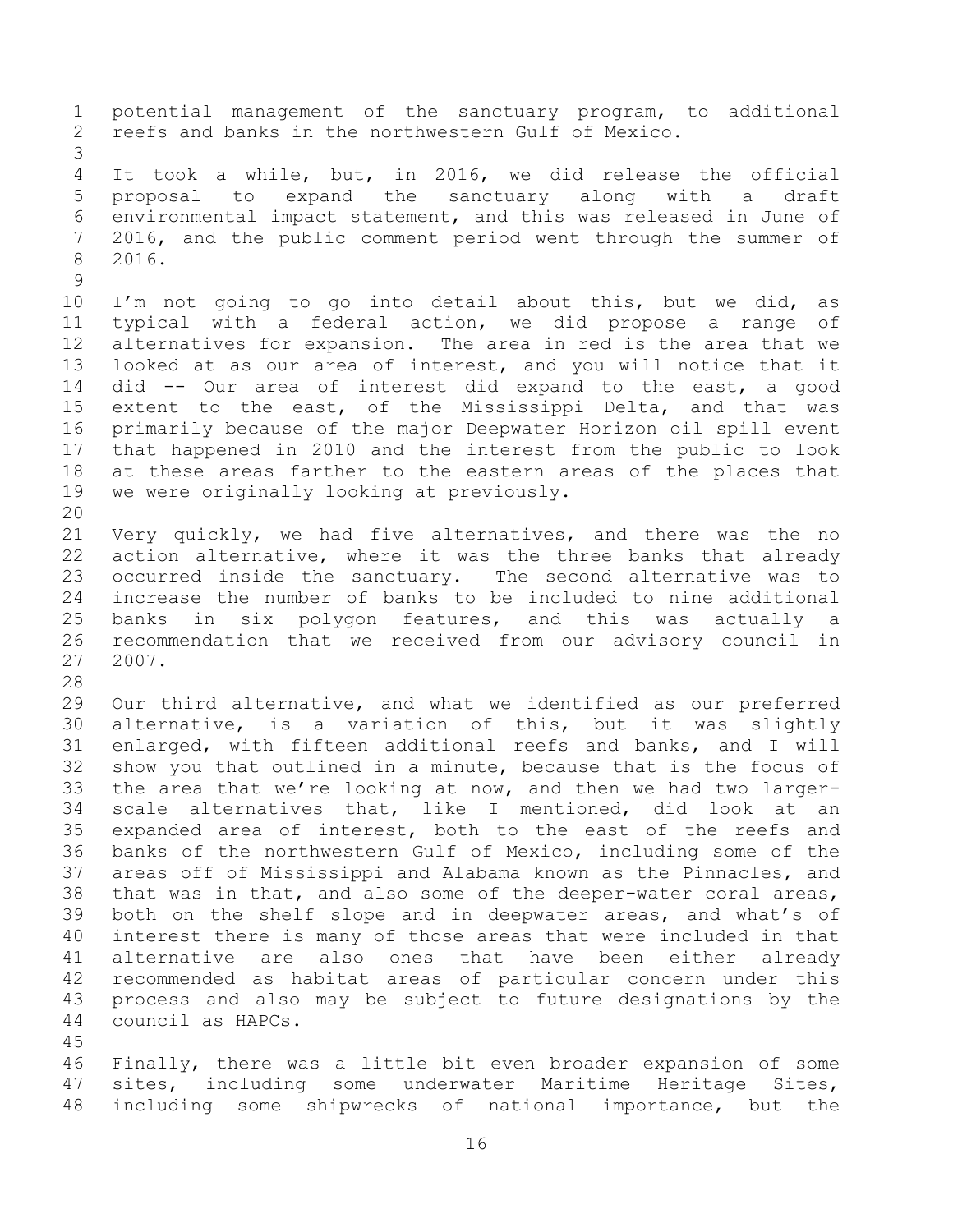preferred alternative is the one that's shown in this diagram here. There is fifteen reefs and banks, for a total of 383 square miles of area, and the existing sanctuary is approximately about fifty-six square miles.

 Also, the proposal was then to expand the sanctuary to include those fifteen additional areas in the polygons that we described and to apply the existing regulations that apply now in the Flower Garden Banks National Marine Sanctuary to these new areas, and, very briefly, those regulations, or prohibitions, 11 are shown here, and they're talking about -- That includes vessel anchoring of all sorts of vessels, any type of vessel, fishing with or possession of fishing gear other than what is defined as conventional hook-and-line gear, and hook-and-line gear can be both the traditional kind of recreational hook-and- line gear, but it also includes what is known as bandit rigs, as long as it's a single line, and it could have multiple hooks, and it can be either hand-wound or mechanically wound. All of those fall under the definition of conventional hook-and-line. There is no distinction between commercial and recreational. It's just the gear type that is the subject of this prohibition. 

 There is a general prohibition on possession of essentially any kind of fish, invertebrate, unless it's those that were taken by hook-and-line gear, any kind of alteration of the seabed, injuring or moving coral, other benthic plants or invertebrates, and then oil and gas exploration and development is prohibited inside the no-activity zones within these areas, and I will talk a little bit more about that in a moment. Our regulations actually do allow for oil and gas exploration and development inside the sanctuary boundaries, but outside the no-activity zones, and those no-activity zones were those that were defined and established by MMS, which is now BOEM, for several decades now.

 We know a lot about these areas, and we knew a lot about them from the original studies that were done in the 1970s and 1980s, and, since that time, we have conducted a large program of scientific exploration ourselves, including very detailed multibeam benthic mapping of many of these areas.

 We have utilized -- Most of these areas are deeper than scuba- diving depths, and so we have utilized primarily ROV surveys, and we have an ROV of our own, and we have also used other ROVs that are available in the scientific community to groundtruth many of these areas, and that has resulted in being able to characterize most of these features, both with physical mapping and with identifying what kind of biological communities are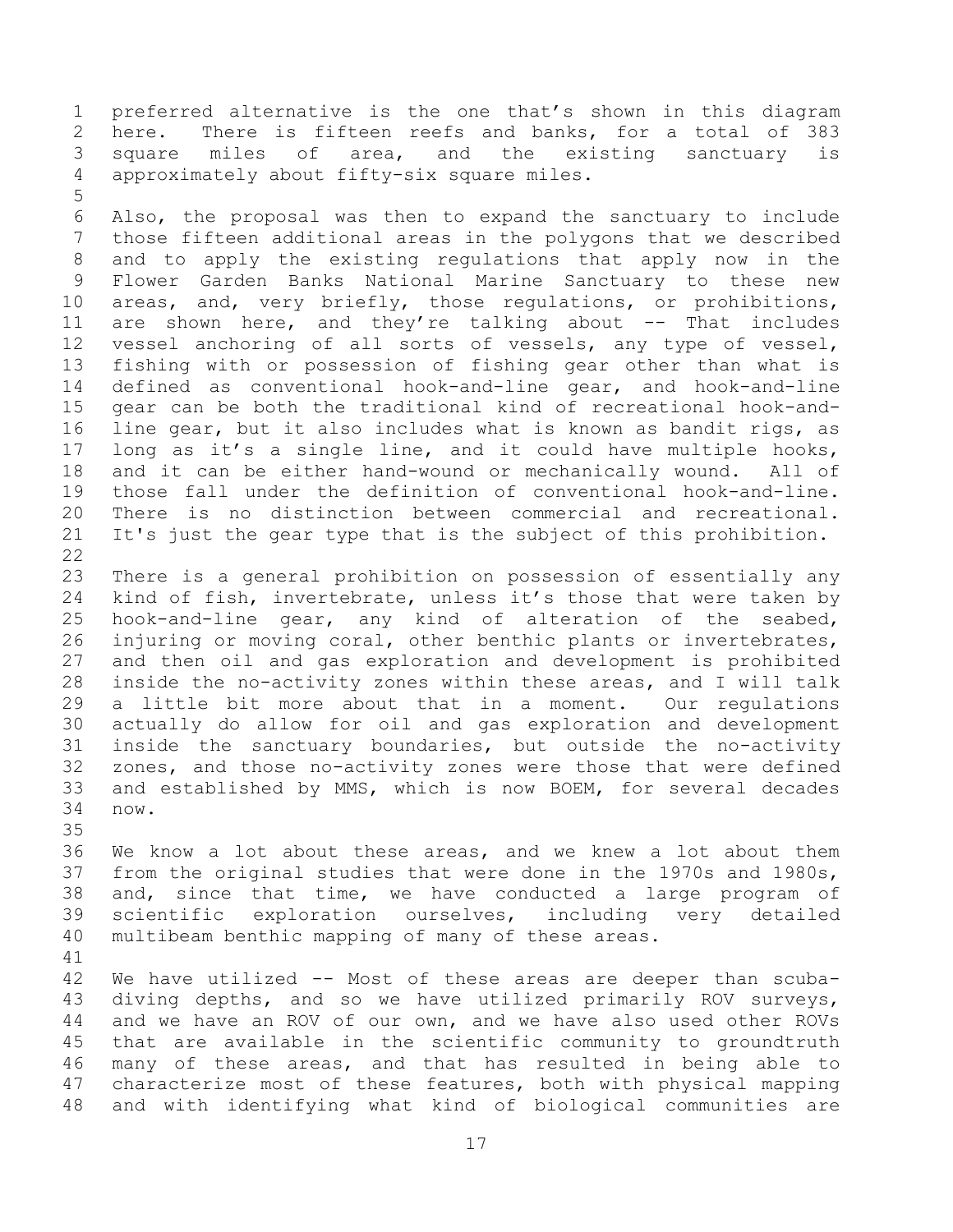associated with those areas and being able to come up with habitat characterization maps and defining these areas of what are most important in terms of deepwater coral and other types of important benthic communities. I won't get into this, but it's like these areas are extremely important, extremely diverse, but they are different than a coral reef, and so, if you are thinking about the coral reef at the Flower Garden Banks, this is not quite that. You get deeper than about fifty meters or so and the community changes quite significantly from those reef-building stony corals to these areas of what are known as mesophotic or deepwater corals, up in the upper-left-hand corner, for example. You can see these fields of -- This is mostly a mix of black corals and octocorals. Some of the shallow areas, you still have enough light to have a lot of algal growth, microalgal growth, as photographed from 19 Bright Bank. In some of the even deeper areas, there is even some glass sponge communities, which are extremely rare in the Gulf of Mexico. This particular one is from Elvers Bank, and all of these have significant reef fish populations, including some potential spawning aggregation sites within several of the features that are in the proposed expansion. This is data actually that Paul Sammarco was the lead PI on, in a study that was funded by BOEM to look at what they call their potentially-sensitive biological features, and I mentioned the no-activity zones, which are off-limits to oil and gas, but there is also regulations, lease stipulations, that BOEM requires companies to avoid, potentially sensitive biological features, and that is areas where there is hard bottom, over eight foot of relief, and that have a high density of coral communities associated with them. Some of these -- These are just basically coral counts per square meter on a variety of the banks that are of interest, and these are actually three different kinds of coral groups, and, if you add them together, some of these, you're looking at densities of twenty to thirty corals per square meter, and this is some of the highest densities that I know about of mesophotic deepwater corals of anywhere in the world, and so these are incredibly important. After the release of the draft EIS and proposal in 2016, we went through a public comment period, and we received a lot of public comment, over 8,000 public comments. Also, during that period,

we were required, under our National Marine Sanctuary Act, to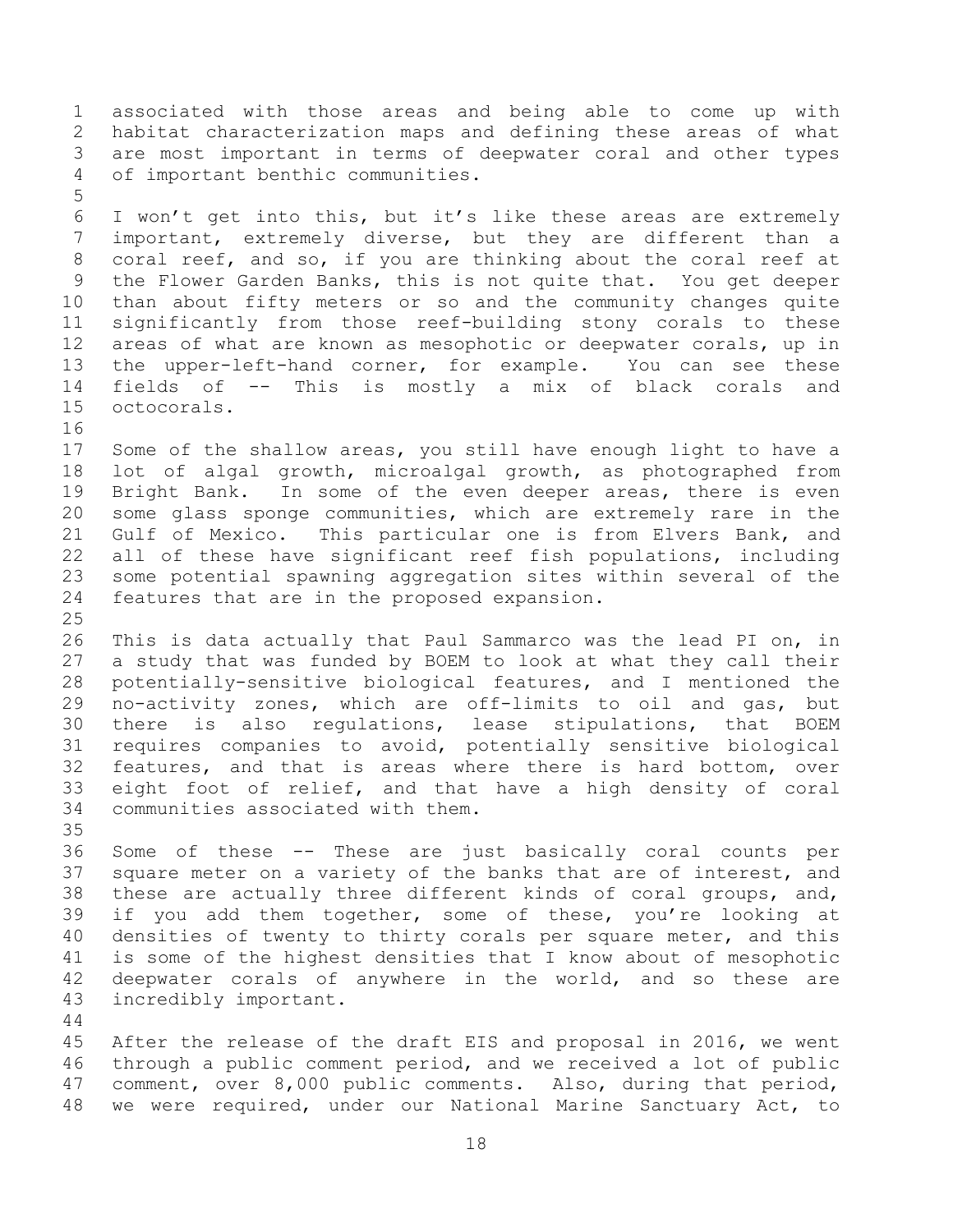consult with the fishery management council. It's under a provision in our National Marine Sanctuary Act, known as  $304(a)(5)$ , and so we did that.

 We presented the information, of course, to the Gulf Council, and the Gulf Council came back with a series of recommendations that I believe you are familiar with, and I will go over that in a second as well.

 The primary recommendation, without getting into the details, is to look at these areas of expansion and to sort of concentrate on the previously-identified no-activity zones as the areas where most of those stricter regulations would be applied, and so the prohibitions that I mentioned earlier about no anchoring, the no use of types of gear, other than conventional hook-and- line, and this area, of course, would include shrimping, and it would include bottom longlines and other types of fishing gear that would impact or touch the bottom, but that we apply those strict prohibitions only within the no-activity zone areas and the areas outside of the no-activity zones, but still inside the proposed sanctuary boundary, should be allowed to keep open for historical fishing activities, but that there would be an endorsement process, so that the people fishing in these areas would be aware of the sensitivity of them and to come up with types of fishing practices that would mitigate and reduce any potential impact to coral communities that occurred outside that area.

 Meanwhile, because of this, because of all of the public comment that we received, and I will say that there also was a good bit of concern from the oil and gas industry about potential impacts to their ability to freely explore and develop some of these areas, and so we engaged our Sanctuary Advisory Council.

 All of the National Marine Sanctuaries have an advisory council that is made up of constituents and stakeholders from individual sanctuaries. Scott Hickman mentioned that he is on our council, and, in fact, he was recently elected as chair of our council. 

 We put together a boundary expansion working group, and we went through a process, and, in fact, it was quite exhaustive, I think. There was, I think, a total of twenty-one meetings that were held and took input from a variety of sources. Again, there was a lot of interest and concern about potential impacts to both the fishing industry, fishing community, and the oil and gas community, and the result of that -- That was over a year 47 period that this took place, and they came up with a -- You might recognize some of the folks on the council. Some of them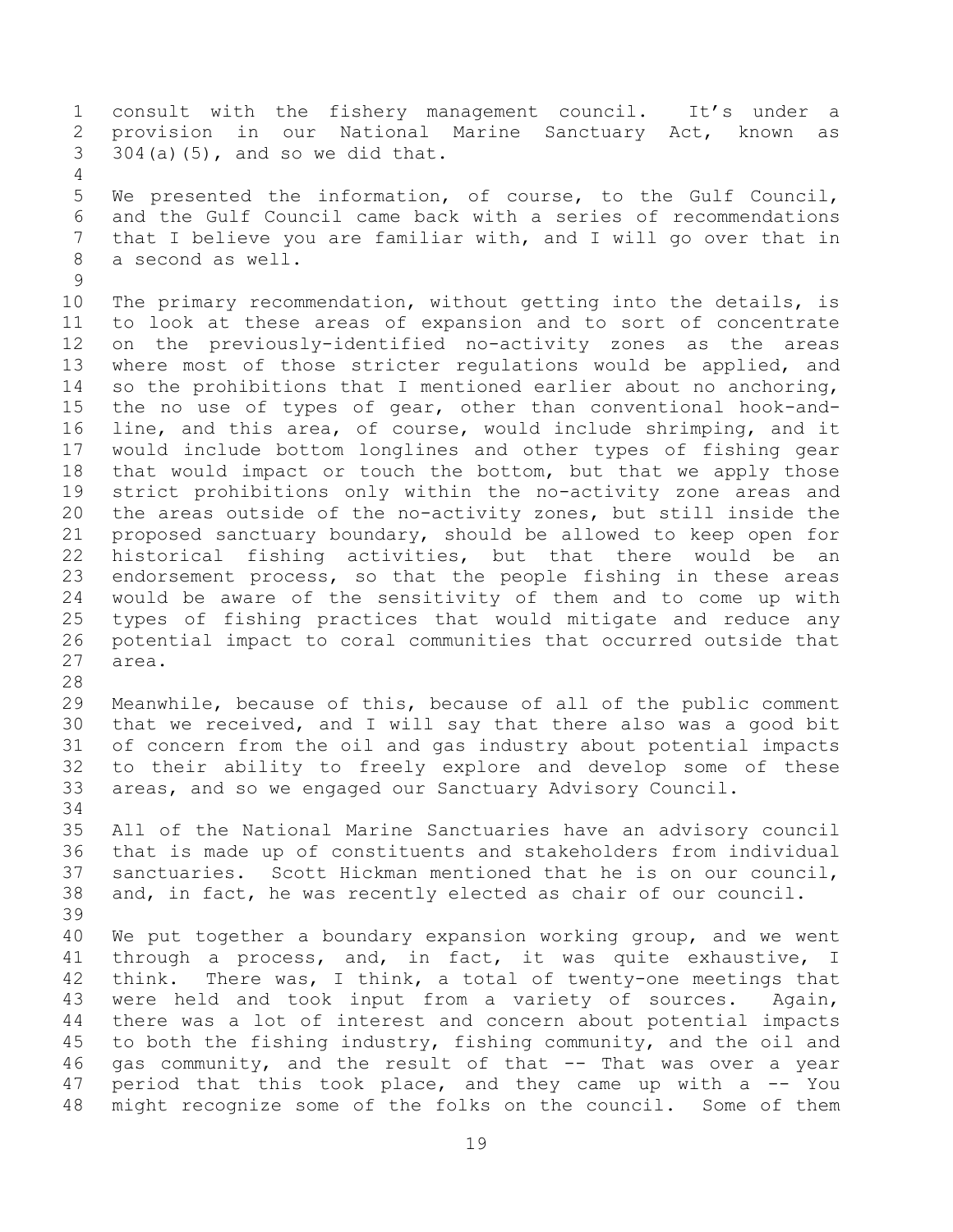have probably interacted a lot with you, besides Scott. Buddy Guindon was on the council and Shane Cantrell, and so we did have a good bit of fishing representation on that working group. They made a recommendation to our full council, which was adopted by our full council, to modify the preferred alternative that we had presented in 2016, which would generally reduce the footprint of each of those areas that we were proposing for expansion, keying in, again, on those no-activity zones that were brought up by the Gulf Council in their general recommendations and, of course, from the oil and gas industry. It's a little bit hard to see on this map, but there's a purple line sort of in the background of each of those features, and the white lines are the ones that were recommended by our sanctuary advisory council. I think you can see, from that, that it is -- That this area has been reduced in size, and, also, of the fifteen banks that were originally proposed, one of those were not continued to be recommended by our council, and so there's fourteen additional banks, with a total of 160 square miles, and so our original proposal was 383 square miles, and this proposal by the advisory council is 160 square miles. What does that mean? I am going to focus in on just one, to kind of show you what I mean by this, and this is a complex that we call the Bright Bank Complex, and this was named after Dr. Tom Bright, which I showed a picture of earlier, and many of these features are named after the researchers that did the original studies back in the 1970s and 1980s, many of which were associated with Texas A&M University, but this is Bright Bank. There is a lot going on here, and so I will just try to orient you to this. The bigger box that is kind of the thicker line, that is kind of a yellow line, that's actually the line of the existing habitat area of particular concern, the HAPC, that was designated in 2006. The purple line is the line that we proposed in our 2016 expansion proposal. As you can see, we tried to follow the existing HAPC lines, where we thought it was appropriate, but we recognize also that the box approach doesn't sometimes incorporate areas of sandy bottom that there was not specific areas that were associated with those kinds of communities that we were highly interested in, and so we modified that. That was our -- The purple line was our proposal.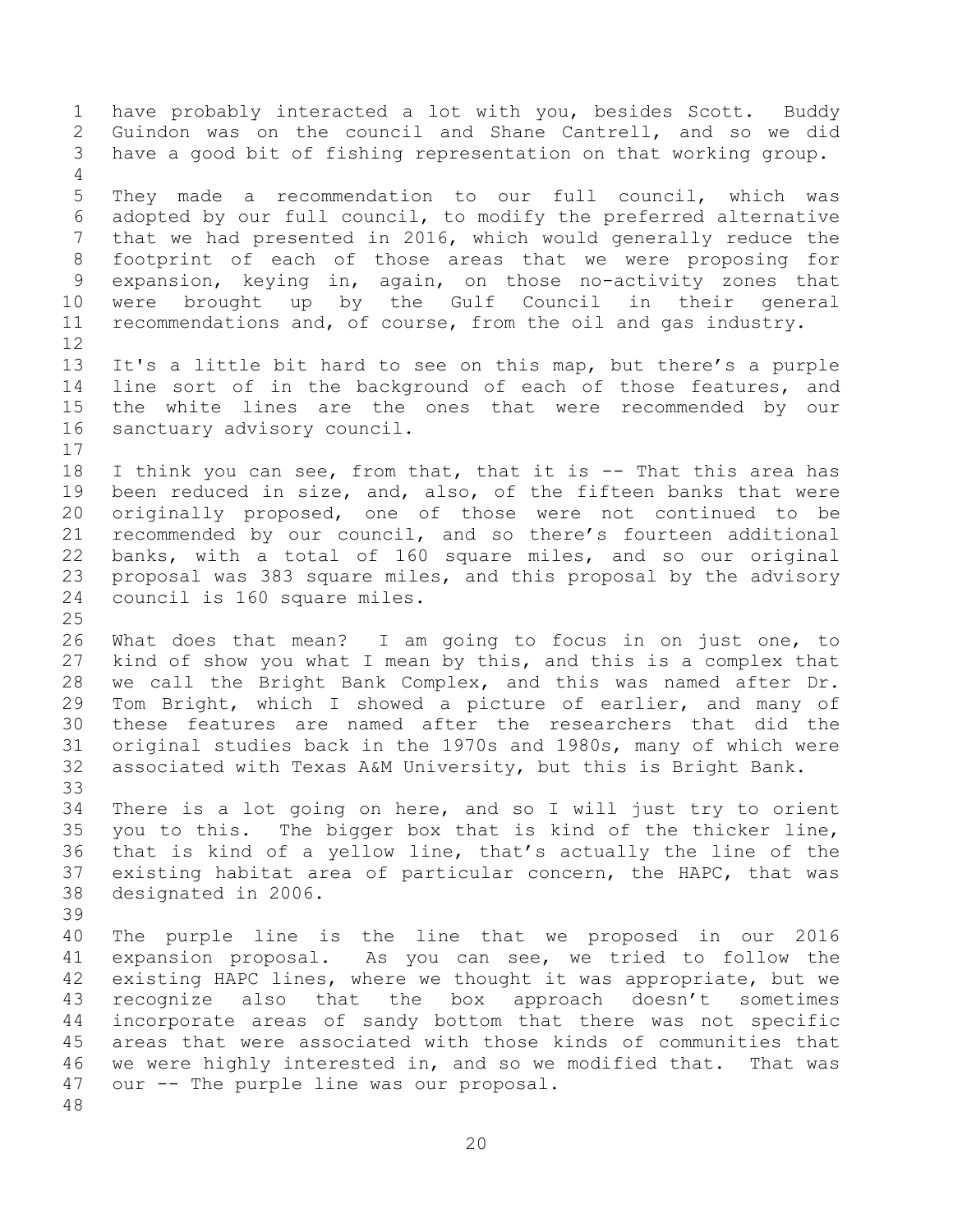The areas in sort of bright lime green, those are the existing no-activity zones established by MMS and BOEM, and then you can also see the black line, which is the recommendation from our Sanctuary Advisory Council, and just, also for reference, these kind of reddish areas, those areas are areas that we believe fit the definition of the potentially-sensitive biological features that BOEM references in their lease stipulations for oil and gas. That shows where the existing coral and other biological communities are associated with them, and you can see there is a lot of those outside of the no-activity zones, but, like I mentioned, the oil and gas operators are required to avoid those areas regardless.

 I'm going to kind of focus in a little bit more, just on Bright Bank, so you can see it a little bit better, and so the no- activity zone is that area in green, and that was the area that the Gulf Council, if you recall, recommended originally in their comments after the release of the plan to allow -- To put the strict fishing, in this case, prohibitions -- Make them apply only within the no-activity zone, in this case that lime green zone, and that areas outside the no-activity zone would still be open for historical fishing practices.

 Now, the advisory council came with their recommendation, what they did, and this was because of a lot of input, and also just from the enforcement aspect. The no-activity zones are based on 27 a depth contour, and so they're very irregular, and, as you know, and I'm sure that you've heard this from enforcement components, that they need designated lines on a map that can be easily deciphered by a user, by someone out on the water, and they like boxes, squares, usually.

 We pushed back on that, of course, and we believe that polygons are appropriate, especially in this day and age, with the sophisticated navigation instrumentation, but, in this case, the black line is what essentially -- We took the no-activity zone and drew a polygon around it, but, as you can see, there are some areas that are outside of the no-activity zone that would still be inside of the sanctuary boundary. I just wanted to make that distinction.

 I will show you just a couple of other examples, just so you can see a couple of cases. Here's another, and this is a bank complex that we call the Bouma Bank Complex, and there actually are four different banks associated with this. again, those square boxes are the existing HAPC boundaries that were established back in 2006, and the green, again, is the no-activity zone, and the black lines are the recommendations from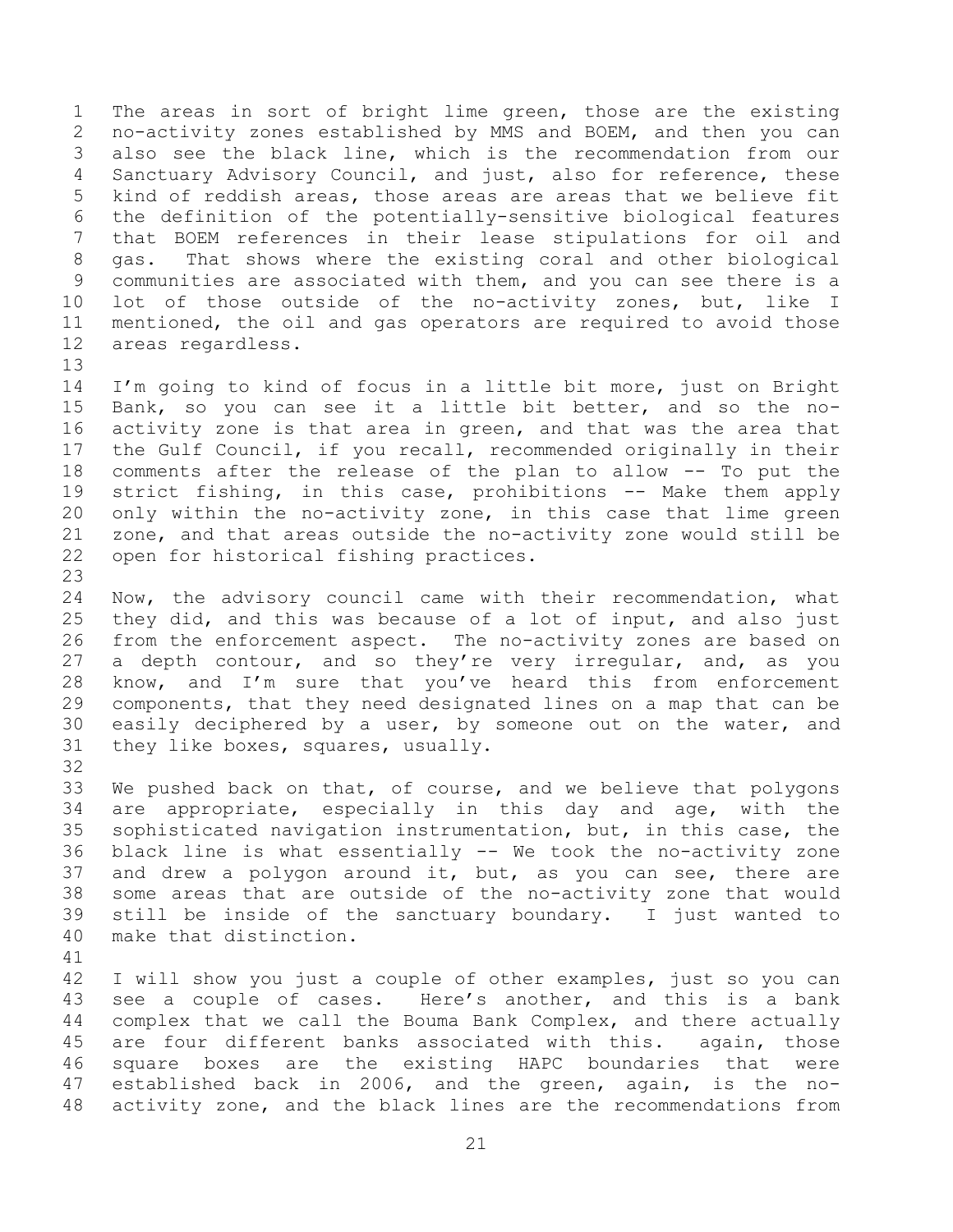our Sanctuary Advisory Council to be the new National Marine Sanctuary boundary lines. Again, these are polygons that were -- I think we attempted to draw lines very close to the no-activity zones, but, in some cases, they're a little bit larger than those areas. There is also some -- I will show you just one more example. This is McGrail Bank. McGrail Bank is actually one of those coral HAPCs that do have regulations that were established back in 2006 that do not allow bottom-tending gear or anchoring by fishing vessels, and that's because of a coral reef, a true coral reef, that occurs on that bottom lime green area that is quite significant, but, again, our advisory council drew a line that is the black line on this, and the reason I'm showing you this one is this came up with kind of a very kind of strange boundary, and so that long, skinny finger, and there's a small area on the lower-right-hand corner. This has been raised by the people at NOAA Enforcement that those types of boundaries are very difficult to enforce, and so I will just mention that, but this is the advisory council's 23 recommendation for McGrail Bank. Unfortunately, I can't say yet that the advisory council recommendation is our new preferred alternative, although it is, but now what is happening is that we have taken all of this information, and we are in the process of proposing a new rule, and we're going into the rulemaking process, and what we will do, hopefully within the next sixty days, is be publishing a proposed rule that will put forward a new revised preferred alternative, and I will say that it will be very, very close to what our Sanctuary Advisory Council recommended, and we will then be going out for public comment on that rule. Hopefully, depending on the issues that come up during that public comment period, and the issues that are raised, we will then be able to move to the final rule and final environmental impact statement. Now, we did come to the Gulf Council after our Sanctuary Advisory Council recommendation, and we presented the advisory council recommendation to the Full Council, and that did result in a communication from the council that essentially says, if we do go forward with our advisory council's recommendations, in terms of the boundary, that the original tiered approach, where you would have an area that was just associated with the no-activity zone that would apply to the stricter fishing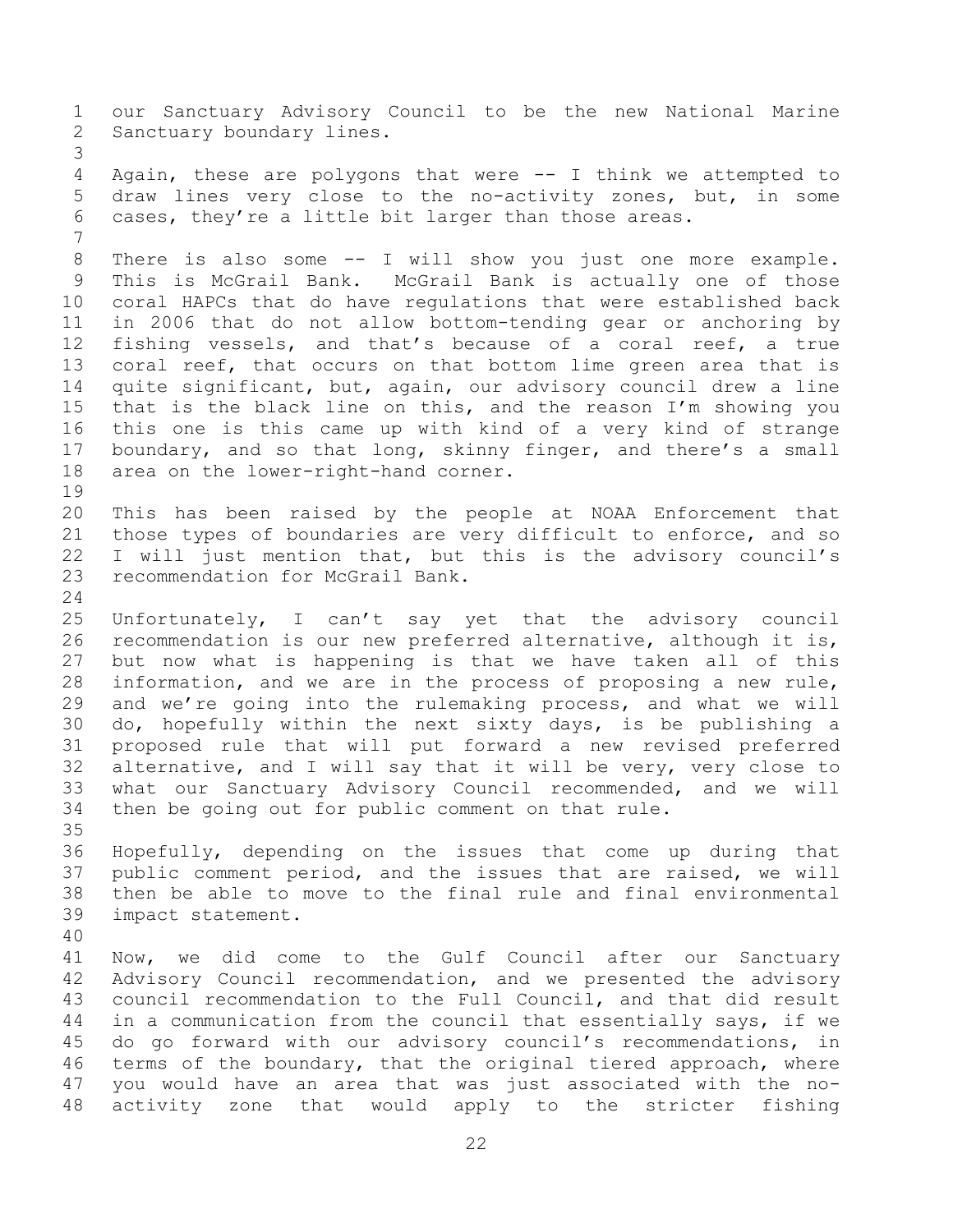regulations and then areas outside that zone would be open for historical fishing practices -- Because these new boundaries, the recommended boundaries, are so tightly associated with those no-activity zones, that it didn't really make sense to apply that tiered approach and that the Gulf Council was comfortable with allowing the full suite of regulations in the Flower Garden Banks National Marine Sanctuary be applied to the full boundaries if we went along with our 10 advisory council's recommendations. That is, essentially, where that stands with the Gulf Council right now. As I mentioned, we are in the process right now of trying to get the proposed rule out in the Federal Register to be published, and we hope that will happen this fall. It has gone through our internal review within NOAA and the Department of Commerce 17 already, and it is out for review before it's finally published. There will be a sixty-day public comment period after it's published, and we are planning to hold at least two physical public meetings, at least one in Houston and one in the New Orleans area, and then we will, of course, look at the comment, and this will also include re-engaging with the Gulf Council, and then we would go to final publication of the rule and the final environmental impact statement hopefully in the spring of next year. That is essentially where it stands. I will say that there's a few things that we're going to be specifically asking for additional comment when we publish the rule, and so, right now, we are not proposing any changes to regulations that would be applied in these new areas, and so all the suite of regulations that currently apply in the Flower Garden Banks, the ones that I described about anchoring, about disturbance to the seafloor, about fishing only with hook-and-line would apply to all of these areas, but, because of some public comment that we received, we are specifically asking for additional information, or additional comment, on these areas that I have up here now. One has to do with spearfishing. We had a recommendation, both from the Gulf Council and our advisory council to allow an 42 exemption for the use of spearfishing gear in the expanded area, not in the existing Flower Garden Banks area, but in the expansion area. A little bit of twist on this is that our council recommended that spearfishing gear only be allowed to be used in a freediving mode only, and so not with scuba gear, and it's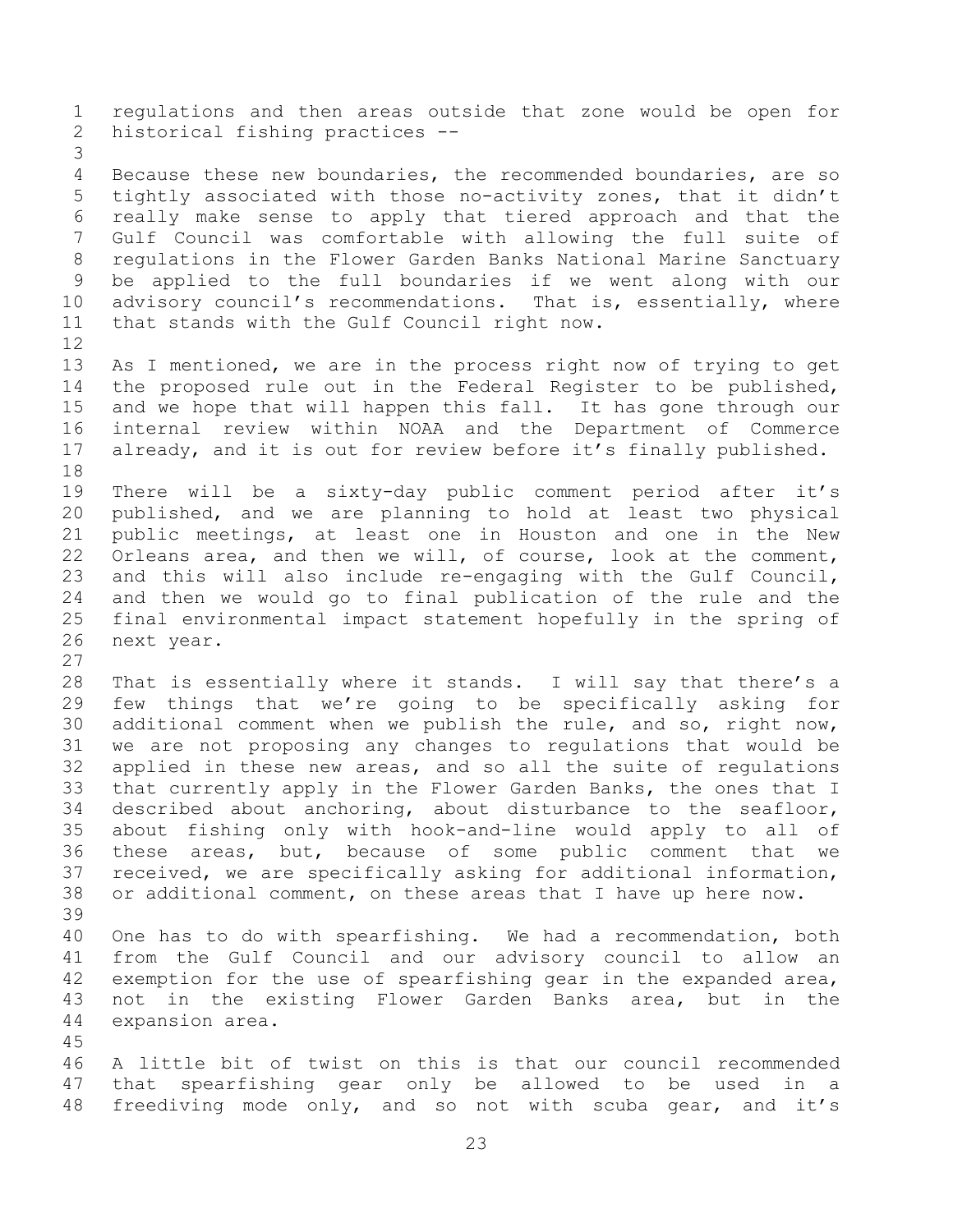interesting. The primary people that we heard from that spearfish out here are not actually going for bottom fish. They are not going for snapper and grouper. They are actually going for pelagics, for wahoo and amberjack and stuff like that, which is interesting, but the council -- The Gulf Council recommended an exemption for spearfishing gear, but they did not distinguish between freediving and scuba diving, and so there is both issues that we will be requesting comment on. We also got a request from the Highly Migratory Species group of NOAA to allow for an exemption for pelagic longline gear, and so that will also be highlighted in the proposed rule, and we're requesting more information on that, because we did not get a lot of public comment on that, but, since we did get this input

 There is also a proposal to allow for the possession of spearfishing gear in the existing sanctuary, and that's a situation that our rules right now prohibit the possession of any kind of fishing gear, except for conventional hook-and-line, inside the boundary, and so, if a group was out and they wanted to do a variety of activities, go spearfishing out on the platform and then do hook-and-line fishing somewhere else, they couldn't even enter the Flower Garden Banks Sanctuary, and that's caused problems, and it hasn't been a big problem, but it is an issue for some people, and so it's been recommended to look at that as well.

from our sister agency in NOAA, we feel that we need to explore

 That's essentially where it is. Hopefully, we will see the release of the proposed rule within the -- Like I say, within the next couple of months, and then we will take it from there, and so that's essentially the status of the expansion proposal for the Flower Garden Banks National Marine Sanctuary.

 **CHAIRMAN KILGOUR:** Thanks, G.P. Does anyone have any comments or discussion? Scott.

 **MR. HICKMAN:** That was a good, fairly quick explanation, G.P., and thank you. I was in the back of the room, and I don't know if you covered it or not, but one of the things I would like to say is it's, being part of the process and being part of the council at the Flower Garden Banks, it was a very transparent, stakeholder-driven process. The pelagic fishermen that shoot the wahoo and stuff, they had their concerns heard, and it's working through the process. 

Those twenty-one meetings were brutal, to say the least, and

that one further.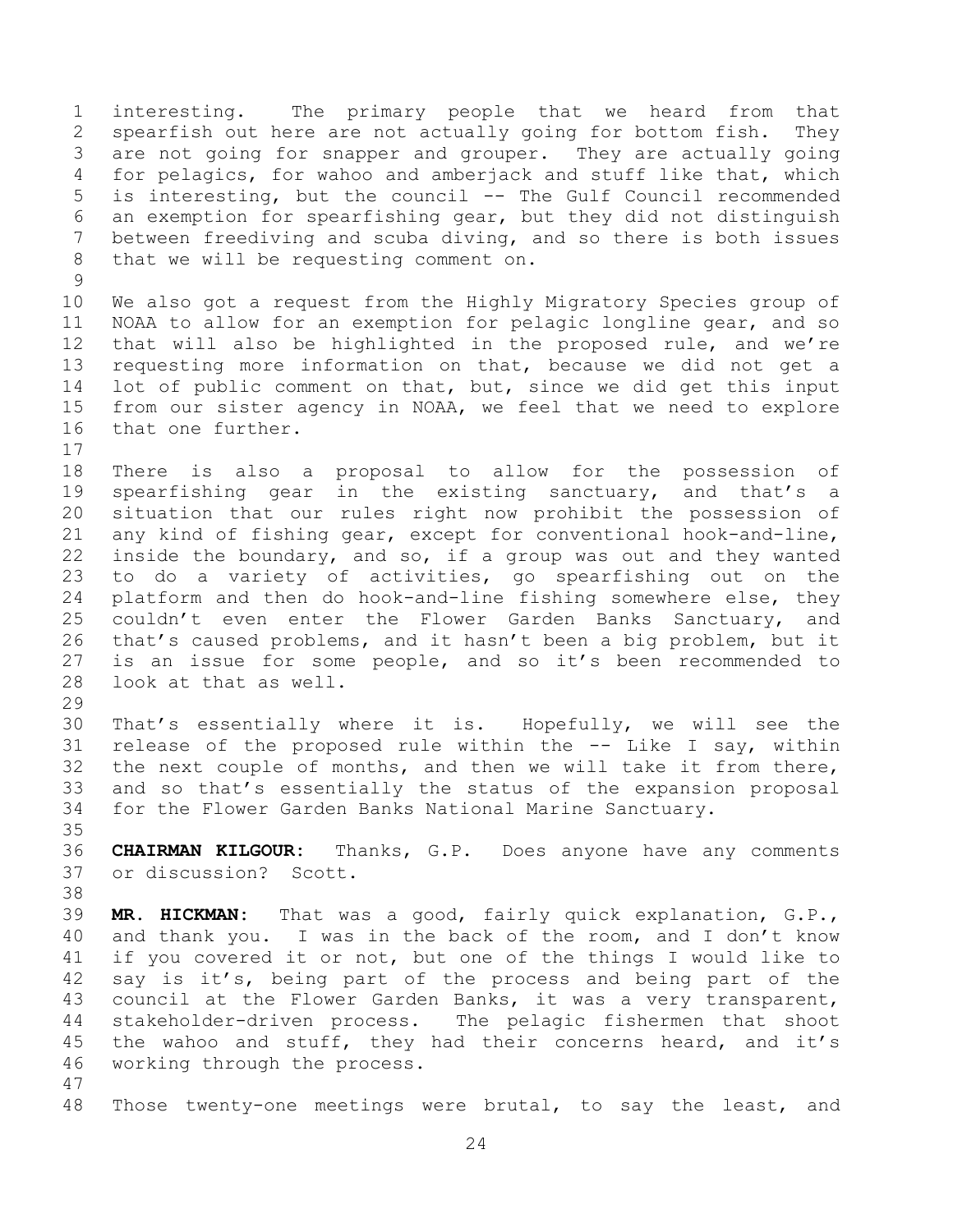there was a lot of compromises met. Did you talk about the President's Executive Order, President Trump's Executive Order? **MR. SCHMAHL:** I did not. **MR. HICKMAN:** You left that out? **MR. SCHMAHL:** Yes. **MR. HICKMAN:** That was something else as we were starting this process, is President Trump had an Executive Order evaluating these expansions and these national monuments, and, actually, I got the honor to go up in front of the Senate Transportation Science Committee and give testimony on this process. Oil and gas had a lot of issues, and everybody had lots of issues, and we got through it, and we've got a great product, and we're real proud of the work, and we look forward to protecting more of these special areas and keeping these historic fishermen back in the areas that they've been fishing in, plus protecting these corals, and so we appreciate everything the agency has done and everything all the fishermen have done. 

 **MR. PERRET:** With all the horrible stuff we've been reading and hearing about the Gulf going to hell with B.P. and oil and spillway openings, I was quite pleased to hear, in your introductory remarks, that the Flower Gardens are in, quote, unquote, quite good health. What do you attribute that to, with the corals worldwide in decline, yet the Flower Garden Banks are in quite good health, and how do you attribute that? Good management by the agency? That's number one. 

 **MR. SCHMAHL:** I would like to say that that's the main reason, because I think it's because of the isolation of it. Like I said, it's a hundred miles offshore, and it's relatively deep. The shallowest part is about sixty feet deep, and it is sort of bathed by the waters that come off of the blue current that come up into the eastern Gulf of Mexico, and then there's a series of spinoff eddies that track west, bringing this nice kind of clear, very low-nutrient waters to kind of bathe these areas. 

 I think the biggest thing is we're outside of that -- For the most part, we're outside of the area of coastal runoff from the things that are really causing problems, like the dead zone, that are typically associated with the runoff that's coming out through the river systems and the nutrients that are loading into the northern part of the Gulf of Mexico, but this is --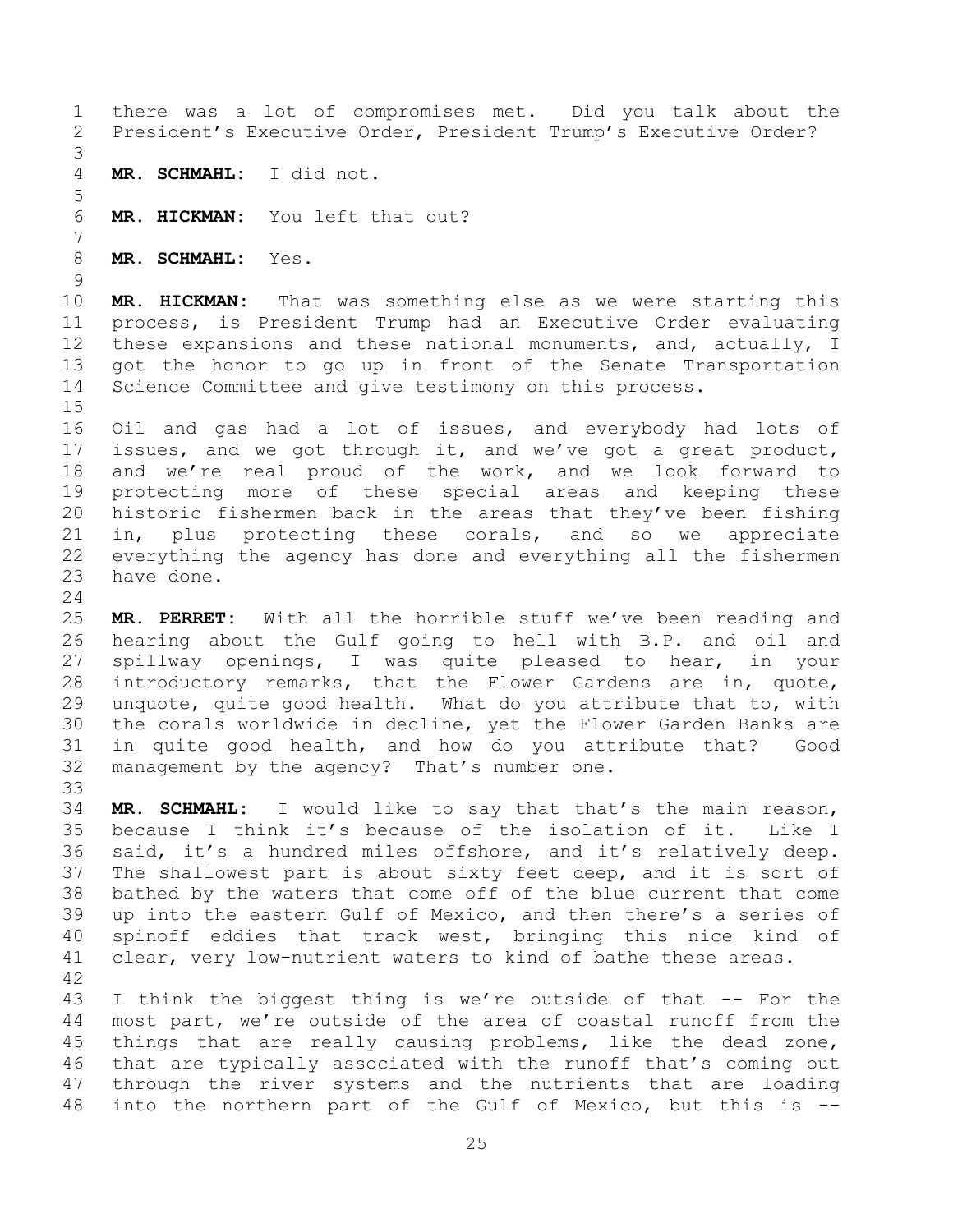It's diluted by the time it gets out to the offshore areas, and the fact that, because it's hard to get to, and so we don't get a lot of visitation, and so there's that aspect of it, too. Just as an example, I used to work in the Florida Keys, and the reefs of the Florida Keys get tens of thousands, hundreds of thousands, of people on each individual reef every year. We estimate we get about 2,500 or 3,000 divers, and so there's that aspect too, but I think that's the main reason that it's still in good health. **MR. PERRET:** I have four or five questions for you. Saying that, you've got mineral exploration in that entire area, and so it is coexisting, I guess. You showed one slide of damage by anchors from large ships, and have there been any enforcement citations for that kind of destruction? **MR. SCHMAHL:** There have been in the Flower Garden Banks Sanctuary, and not by those kinds of large ships, but we have had anchoring violations that have occurred inside the sanctuary. The problem is that, these other reefs and banks, there is no regulation that prohibits that. **MR. PERRET:** I am talking about where it's currently in existence, the no anchoring. Has there been any enforcement action taken against anchoring? **MR. SCHMAHL:** Yes, there has been. **MR. PERRET:** Okay. The preferred alternative that would add twenty-nine or so more areas, what is the estimated cost of that? **MR. SCHMAHL:** The cost for management? **MR. PERRET:** The cost of implementation and the entire cost. What's that going to cost the taxpayers of the United States of America? **MR. SCHMAHL:** That becomes sort of a sliding valuation kind of question. Right now, we're saying that, right now, we can provide a level of management and oversight to these areas without an additional increase to our budget. **MR. PERRET:** You know, and I know, that's not practical. You put all these regulations, and, if you don't have more dollars to enforce them, how are you going to ever make anything out of

it, I mean, if you're having problems with anchoring, and you go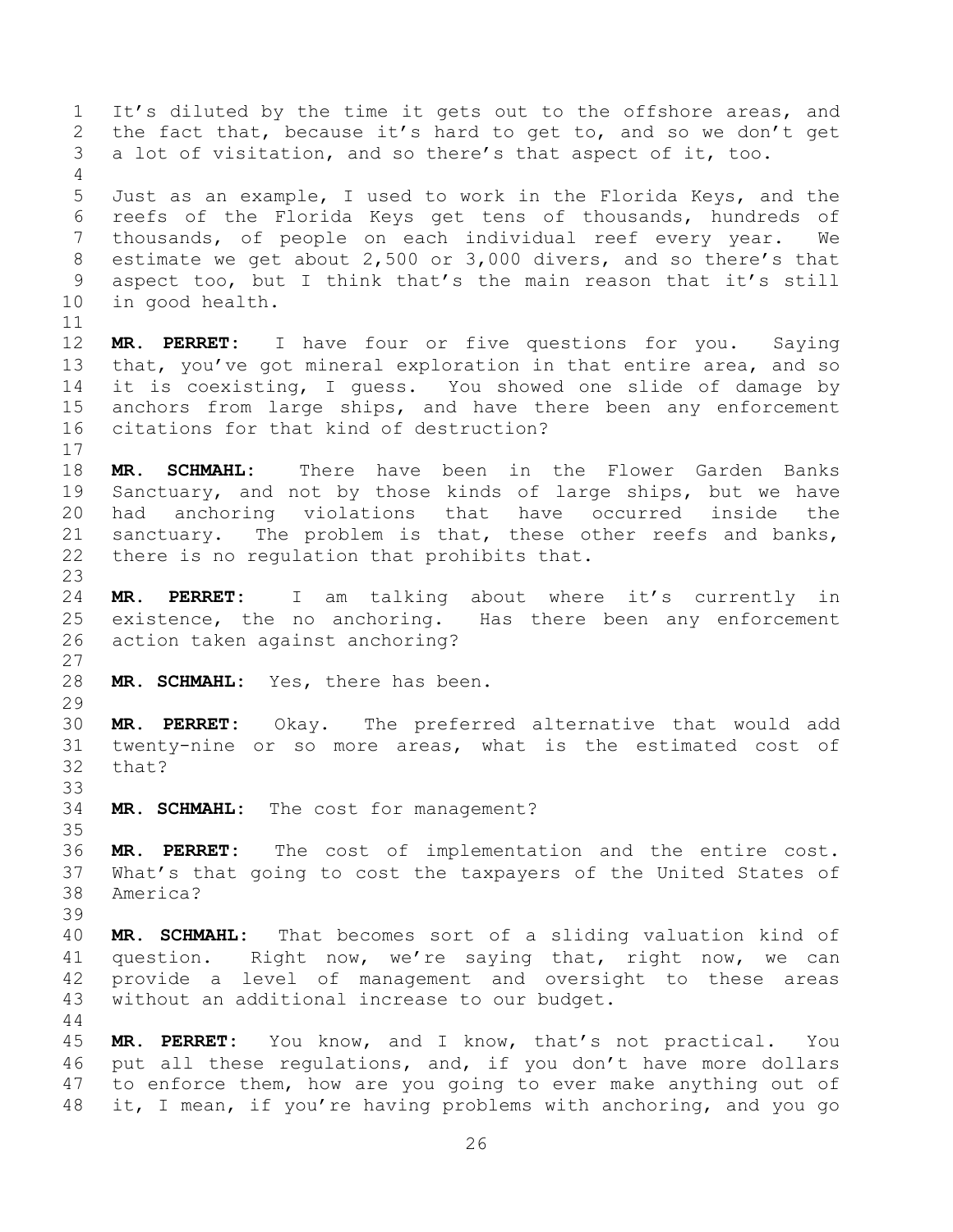say no anchoring, but you've got no enforcement?

 **MR. SCHMAHL:** It kind of depends on -- Sometimes people say that there's no value of just making a paper park and just putting a line on a map, but, in fact, I believe there is a lot of value of putting a line on a map. When it comes to shipping, when it comes to international shipping, you create a no-anchor zone, and those -- That is part of their insurance and liability situation. They will not anchor there. You don't need like a guy in a little boat to say that you can't anchor here.

 **MR. PERRET:** How do you attribute that guy who had his anchor in your area when you showed the slide?

 **MR. SCHMAHL:** That's outside of the -- That's a bank that's outside of the existing sanctuary. The same goes with oil and gas. Now these areas are more restricted for oil and gas, and that becomes part of the review process, and, therefore, these areas are more well protected, just because that line is there, because it's a process, and nobody is going to run out and sneak in an oil platform. 

 I think the type of enforcement you're talking about, things like poaching and stuff, using spearfishing gear where they're not supposed to, and those are extremely difficult to enforce even in the best situations, and I would say, unless we get more money, that kind of enforcement, you're correct, will not happen.

 **MR. PERRET:** Scott, I would echo a lot of what you said about your advisory panel being transparent and so on and so forth. Something for the Gulf Council to think about, as well as Scott and you, is it could be advantageous to have a council staff person or member, and Morgan is going to tell me that's going to happen, sit on that, but my question is, do the state regulatory agencies have a presence on your advisory panel?

 **MR. SCHMAHL:** Historically, no, because one thing is that these areas, the existing sanctuary, is entirely in federal waters, and so there's no direct state jurisdiction in the existing sanctuary area. We just recently actually added a member from the Texas Parks and Wildlife, because there was an existing oil and gas platform that was decommissioned that was inside the boundary of the sanctuary, and that is now managed by TPWD, and, because now they have jurisdiction, really, in our sanctuary, we have added them to the sanctuary.

**MR. PERRET:** Do you have to go through coastal zone management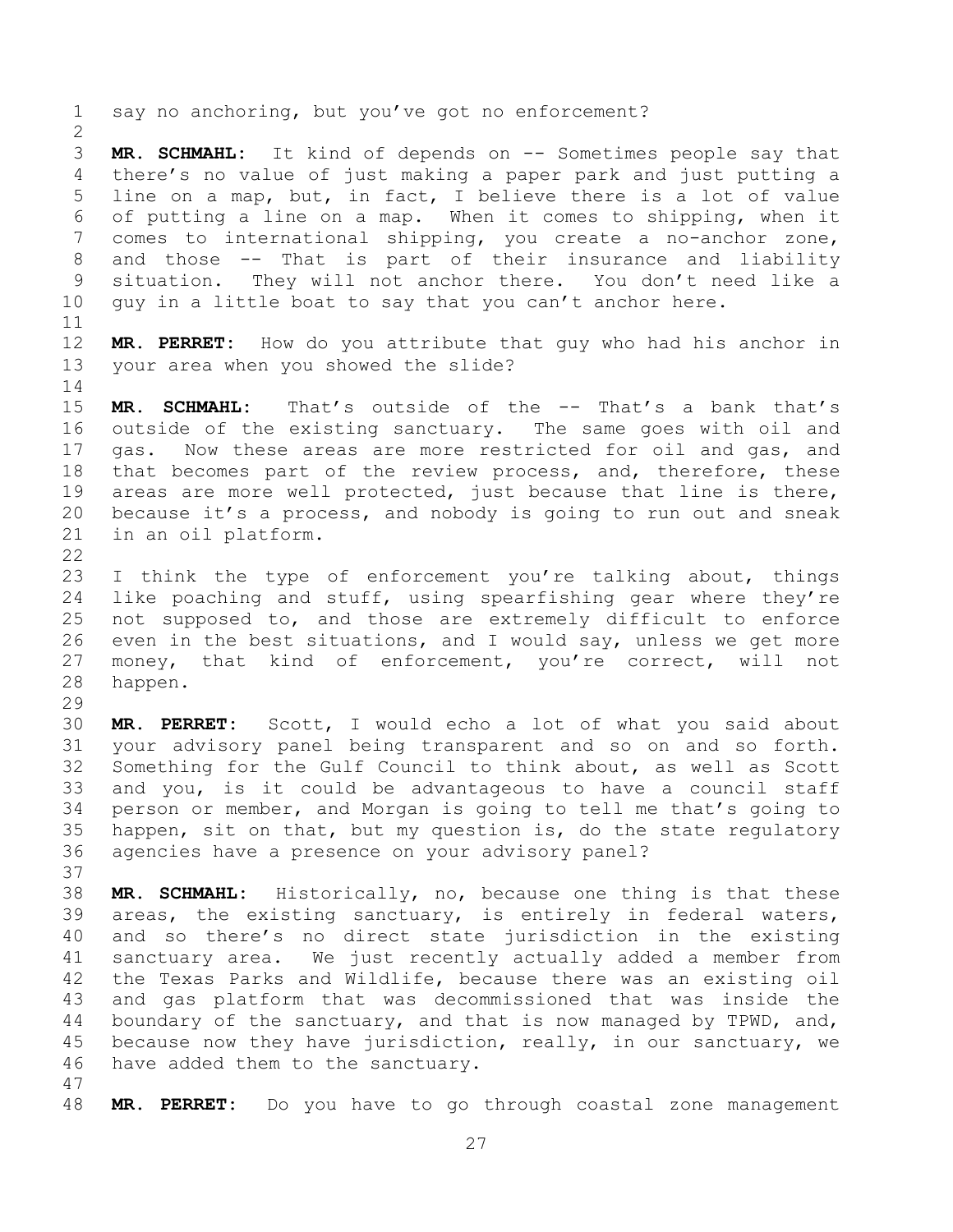approval for any of your activities? If so, the state's coastal zone can say yea or nay, and that's why I wonder about state agency representation.

 **MR. SCHMAHL:** We do. We send -- Like this regulatory package will go to the affected states for review under their coastal management program, and there's a little bit of question about whether we have to do that, but we do that.

 **MR. PERRET:** I've got just one more. Fishermen are the most ingenious people I know, and, in your areas, you allow historical fishery practices. Fishermen are always experimenting. What happens if a new fishery, not a historical fishery, is to develop? Is that going to be allowed?

 **MR. SCHMAHL:** I need to clarify that. Right now, the way we are proposing it is that, within the entire sanctuary boundaries, and these are reduced from what we originally proposed, the only types of fishing gear that would be allowed is conventional hook-and-line gear, and so, as long as this new fishery used what would still fall under that use of conventional hook-and-line, it would be allowed.

 **MR. PERRET:** Not in those areas. In the areas where you still allow shrimping and longlining and all of that. If Scott developed a piece of gear to catch a heretofore unknown fishery, 27 and the stock is there, and there's a market for it, would that type of new fishery be allowed?

 **MR. SCHMAHL:** Again, I need to clarify that that was -- When we had those larger boundaries proposed, and we were considering like a zoning thing, that there would be smaller areas that only hook-and-line would be allowed and then, outside those areas, historical fishing practices would be allowed. Now that we've reduced the size of those boundaries, we are no longer proposing that, and so historical fishing practices would not be allowed in the boundaries that we are now coming forward with, which are our Sanctuary-Advisory-Council-proposed boundaries, and so, no, they would not be allowed.

 **CHAIRMAN KILGOUR:** Corky, I want to step in. I was the staff member that sat in on a lot of the working group, and not all of them, because they were from 6:00 to 9:00 at night, but I sat in on as many as I could, and so I brought all of this information to the Gulf Council.

 The Gulf Council made recommendations to adopt the sanctuary-wide regulations out to the boundaries, because, most of the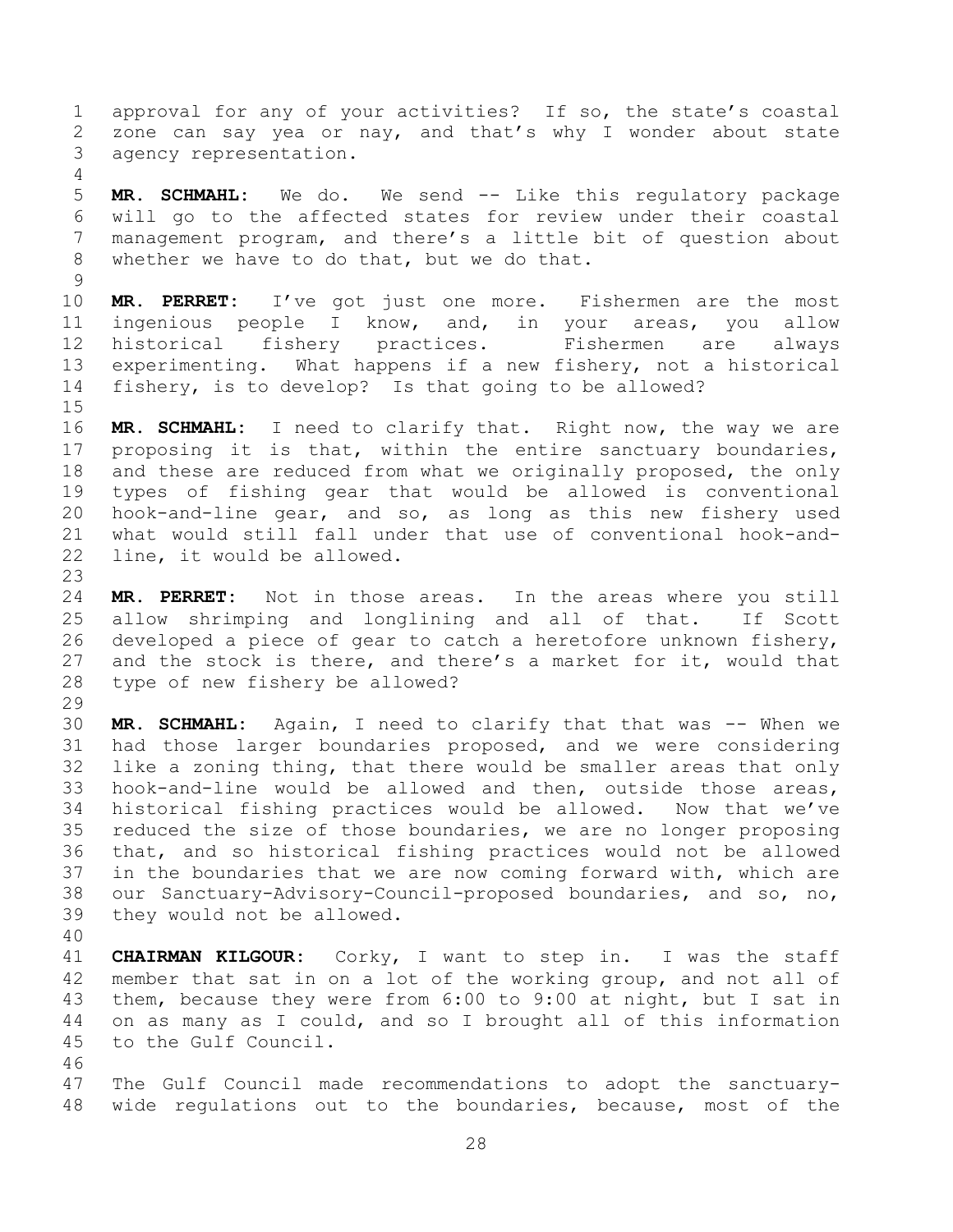time, the difference between the no-activity zone and the proposed boundary was less than a kilometer. Not all of the time, but most of the time, and so that tiered approach didn't make sense anymore, and so the Gulf Council adopted just to have sanctuary-wide boundaries to the extent of the boundary of the sanctuary, and so, in the case of new fishing gear, my understanding is that wouldn't be allowed if they had sanctuary- wide regulations, and, if there was new fishing gear that was outside of the sanctuary, that would have to go to the Gulf Council to be approved or disapproved, based on those standard procedures.

 **MR. PERRET:** But, from what I'm hearing, you're recommending that the Gulf Council have a staff member on the advisory panel?

 **CHAIRMAN KILGOUR:** I do recommend that, and I think the Gulf Council, in the original letter to the sanctuary, in the 2016 draft EIS, requested that a Gulf Council staff member help -- Be present in the development of the boundaries, and so that wasn't an official item, but I did attend as many as I could, and I was filled in as much as staff could fill me in.

**MR. PERRET:** Thank you. Thank you, George. Thank you, Scott.

 **MR. HICKMAN:** Corky, to answer one of your other questions too, on the law enforcement side of it, dealing with the IUU fishing coming out of Mexico into the south Texas waters and the human trafficking problems and the drug trafficking problems that we're having off of Texas right now, the Trump administration has allocated some monies, to where Galveston is going to get two new fast-attack cutters.

 The Coast Guard has told us that, in this patrol areas that they're going to be increasing with Home and Defense, they will also -- Falling under that mission will be patrolling these areas at the Flower Garden Banks and the expansion areas, and so, how many they're going to do, I don't know, but they're saying that they're going to be allocating resources to patrol all of these areas, and so it's good to have those new assets in Galveston.

 **MS. KRUEGER:** My understanding is this is in the final comment period right now?

 **MR. SCHMAHL:** It's not open for comment yet. We're trying to get the -- We have to actually publish the rule in the Federal Register.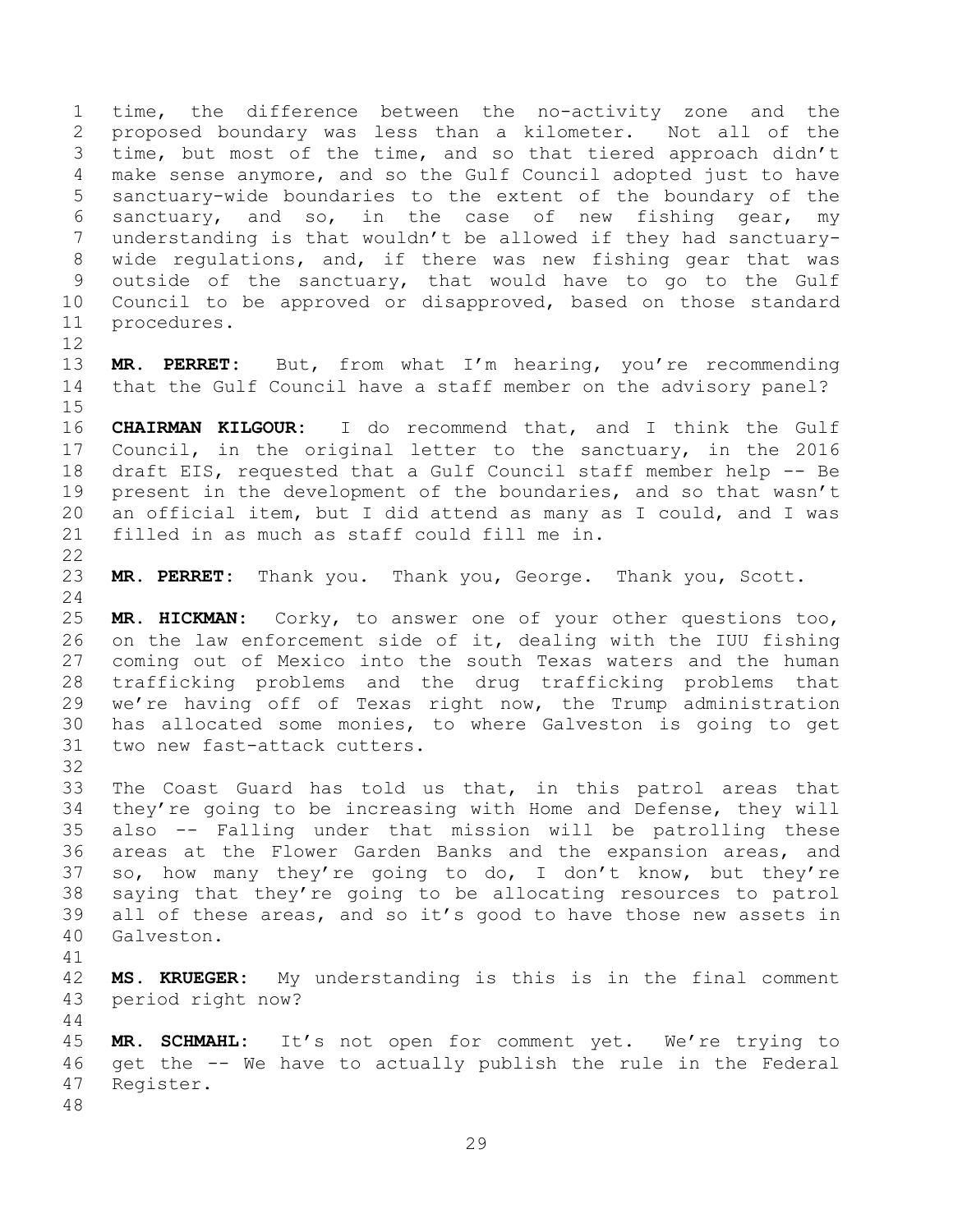**MS. KRUEGER:** Okay, and so my question is what percent were the NOAA-preferred alternatives selected and sent to NOAA? Of the preferred alternatives, can you give like a guesstimate of what percent were the preferred, versus 1, 2, 3, and 4 Alternatives?

 **MR. SCHMAHL:** Essentially, what we're working with is the preferred -- It's a modification of the preferred alternative, and so that was Alternative 3, which was the mid-range one, and it does not include any of those areas to the east of the area that was originally described, and is that what you meant? It's basically, like I mentioned, all of the banks that were proposed in our preferred alternative in 2016, with the exception of one, is also included in the Sanctuary Advisory Council recommendation that we are going forward with in the proposed rule.

 **MS. KRUEGER:** Yes, that's what I was asking, is were basically the preferred alternatives selected the majority of the time after public comment, and, granted, there's still final review going forward.

 **MR. SCHMAHL:** The short answer is yes. Almost all of them were, but it's just the boundary configurations themselves have been modified.

 **MR. DELANEY:** Morgan, as you know, we have very precise shrimp fishing effort data generated by the deployment of electronic logbooks on most of our vessels, and, as you know, the Shrimp AP and the Gulf Council rely on that data for our consideration of these coral protection areas, habitat areas of particular concern, the Flower Garden Banks, et cetera, and many other management actions with regard to the shrimp fishery. 

 Maybe this is a question for Mr. Schmahl or someone else in the room, but did the Sanctuary Advisory Council consider or use the shrimp fishing effort data that I'm referring to in the drawing of their revised boundaries for the sanctuary? Thank you. 

 **MR. SCHMAHL:** I can answer that, and the answer is, yes, we absolutely did. I didn't mention this before, but, in the original comments from the Gulf Council in 2016, it included information about shrimp effort using electronic logbook data, and there were -- In fact, for the most part, these areas are typically avoided by the shrimp industry to begin with, just because of the nature of the seafloor, but I think there were three banks that there were some historical shrimping effort in 47 the very edges of them, and, in all of those three cases, we modified the boundaries so that those areas are now excluded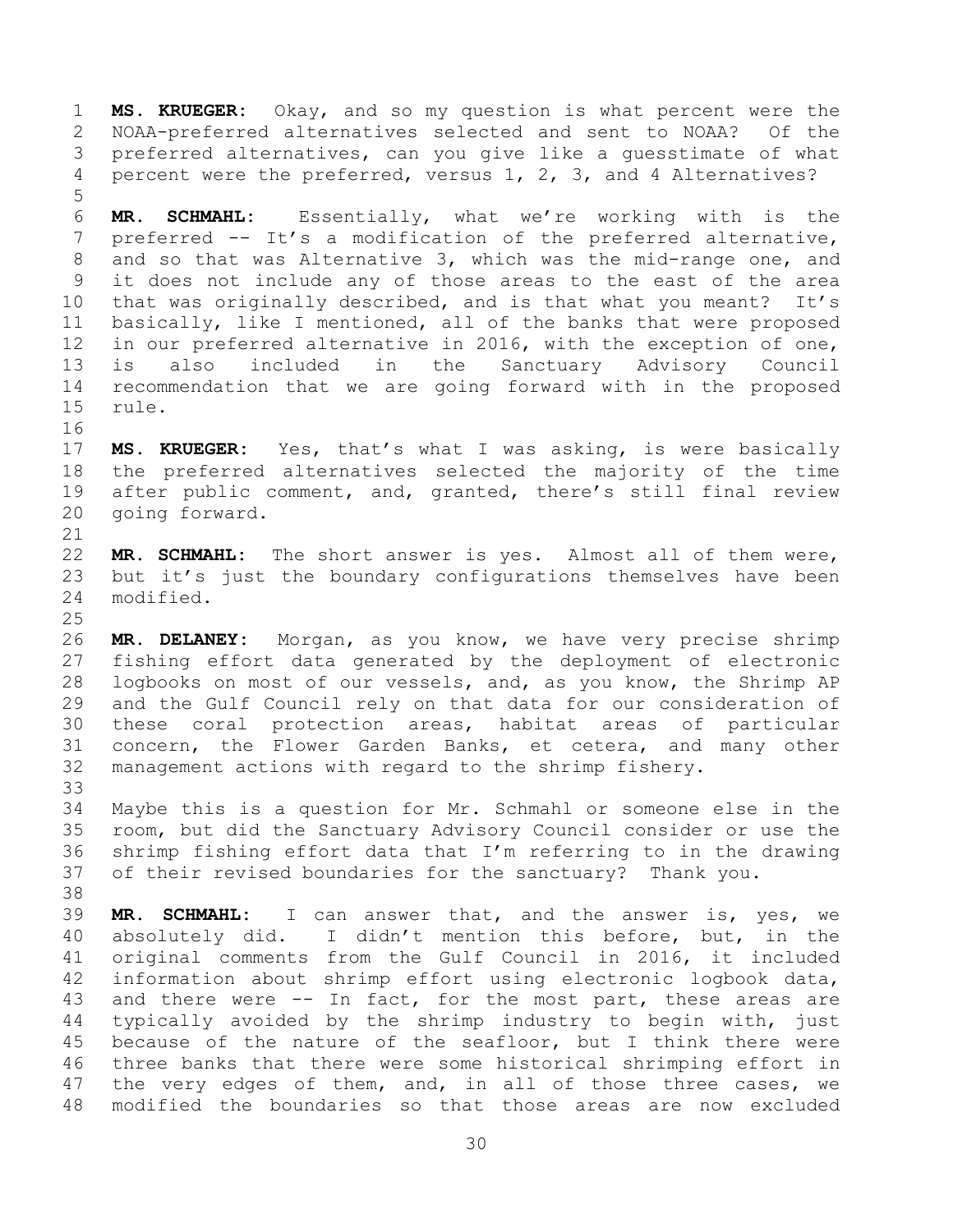from consideration.

**MR. DELANEY:** Excellent. Thank you very much.

**CHAIRMAN KILGOUR:** Paul.

 **MR. SAMMARCO:** I would just like to say that I support the sanctuary's proposal to expand the sanctuary in the way they have noted, particularly in your Alternative 3, and I think you said that was your preferred one, was Alternative 3.

 Our research group, including the Flower Garden Banks group, spent years collecting data from these banks and years analyzing the data, and, if they were -- If these areas were moonscapes, believe me, I would tell you, and I would say do what you want with them, the same as my driveway, but they're not. They are very rich areas, and the northern Gulf of Mexico is in a particularly enviable position, in that it has the Flower Garden Banks, which are in very good shape, as G.P. says. They are amongst the best, really, in the world.

 We've lost 50 percent of our reefs worldwide, something like 23 that, and these banks, although they may not be, most of them, true coral reefs, are very rich and have a lot of corals of various sorts, and they will act, as time progresses, as a refuge for other corals to survive some other things that we're 27 going through at the moment, and so I support the proposal.

 **MR. LASSEIGNE:** On enforcement, how many citations have been given, and are they visual citations, or are they using transponders, or what is the method of doing a fine, and how many have been done, and have any fishermen been involved, besides anchors?

 **MR. SCHMAHL:** Unfortunately, I don't have the numbers off the top of my head, but I will tell you that the number is very low. I have been the Sanctuary Superintendent for twenty years now, and I can -- There's probably only been a dozen violations that have occurred, that they have pursued, since I have been there. Anchoring has been the primary one, and possession of unauthorized fishing gear has been another. I will say, for the most part, those are visual observations by Coast Guard patrols that were out there at the time.

 We do get information from visitors out there. In particular, there's a recreational dive company that is out there like pretty much every day during the summer, and they will report violations, if they see them, and then we can follow-up on them.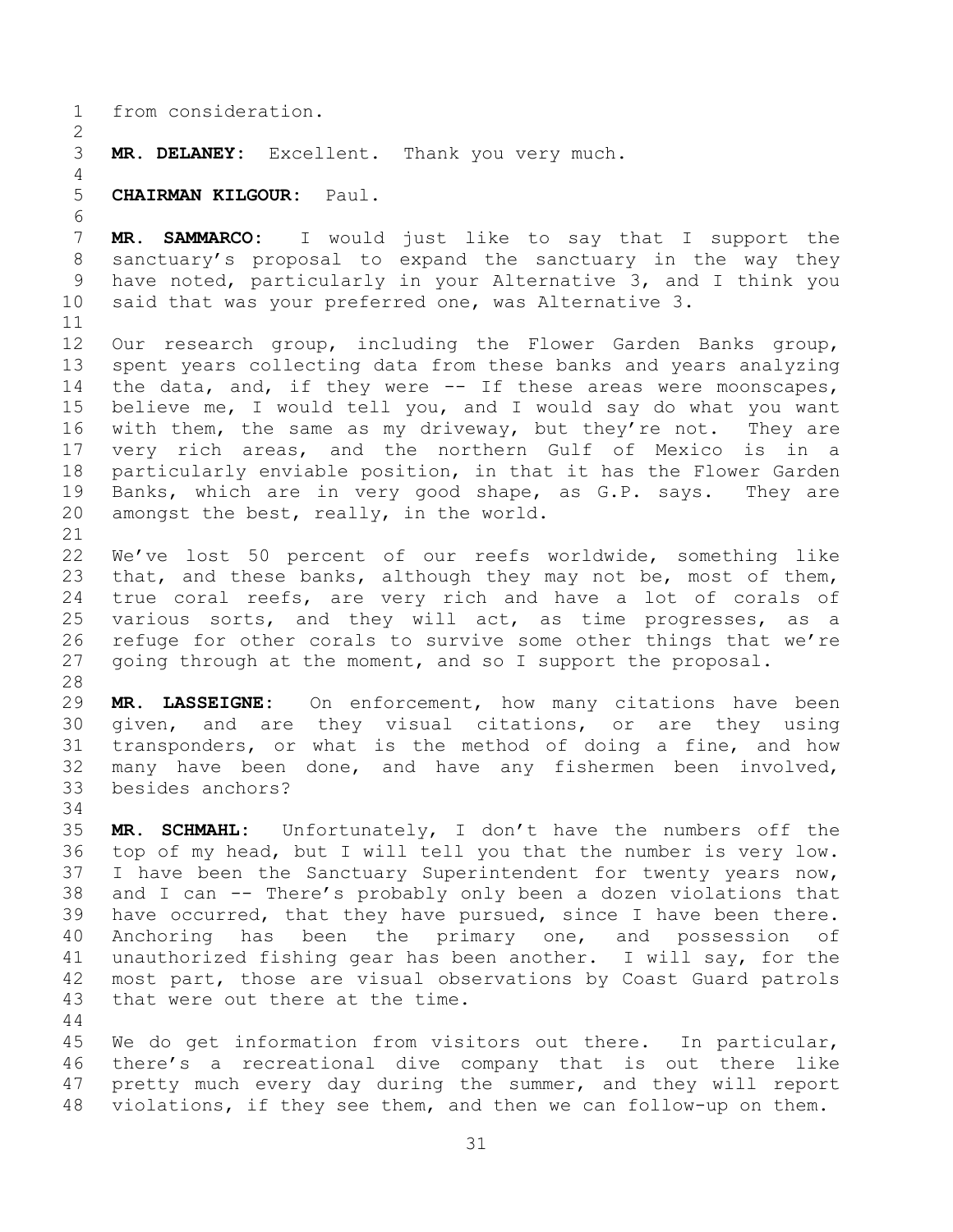I know, at least in a couple of cases, that the violations were pursued based on transponder data, basically that you're not allowed to anchor, and so, if a vessel is sitting there for hours, you can assume that they were anchored, and you can investigate it, and, in other cases, shrimping for example -- Shrimping gear is an unauthorized gear in the sanctuary, and there were situations where shrimpers were coming in, and they weren't shrimping in the area, but they were using the mooring buoys, just to tie up to, just for convenience for overnight kind of thing, and, technically, that's a violation, because they have unauthorized gear aboard. You can have it if you're just passing through, but you can't stop, and so I know, at least in one case, there was an enforcement action taken because of that. 

 **MS. BOSARGE:** I'm only going to comment just because I don't think the council is going to -- I don't know that this is coming back before the council, and I guess we can have a discussion on that, but a few things popped into my head, and so I thought I would throw it out there while you're here. 

 First, I just wanted to commend you on the boundary adjustments. That was really important to us, as the shrimp industry, and then also the commercial fishermen on the council, the council in general, and you managed to pare Alternative 3 down from an increase of 326 square miles to an increase of I think you said like 160 square miles, and so essentially half, and so that leaves a lot of bottom and fishing grounds there open, and we really, really appreciate that. I know that wasn't easy, and so I just wanted to commend you for that. Thank you.

 The one thing that popped into my head had to do with what you just touched on, that I guess I didn't think about it until I really saw the map, where, if you could turn to that map for Alternative 3, the preferred alternative, which I think you've pared it down a little from there, but it doesn't matter. That's close enough.

 Now we're going to have a lot of areas that are off limits, little areas that are off limits, but what I can foresee happening -- Say we're shrimping over to the west somewhere, the Flower Garden Banks, and not in the Flower Garden Banks, and we're shrimping outside, somewhere over there, and we say, all right, we're going to shrimp a little farther to the east somewhere, and so, when we start running, more than likely, we're going to run across those areas.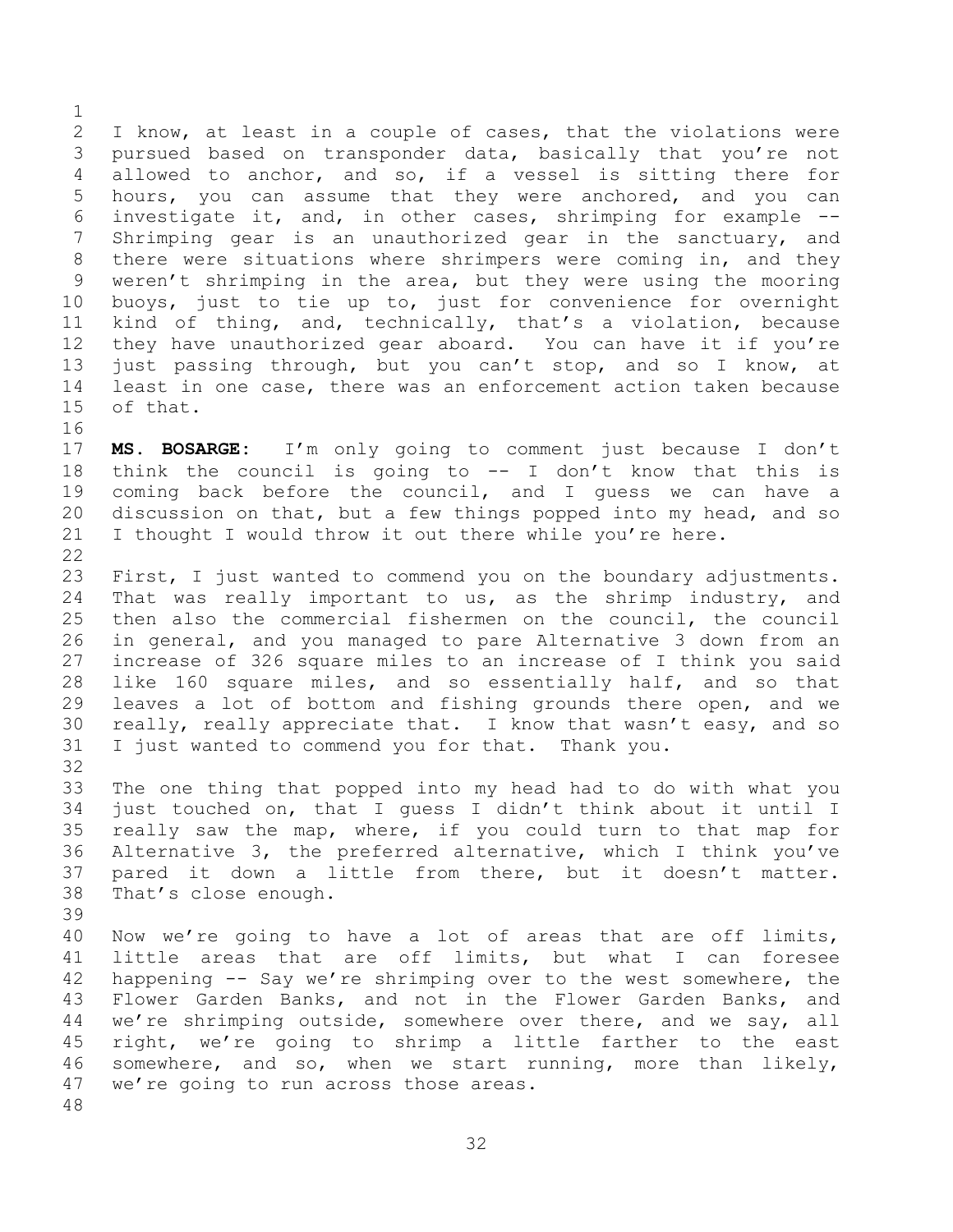We're not shrimping, but we have shrimp on the boat, which is prohibited, and we have gear on the boat that is prohibited, but we're just transiting, and that's all we're doing, but, the way the regulations are worded, like you said, we're going to be in violation. That's from the shrimping perspective, but I can see the same thing from the reef fish guys' perspective, and, in their case, it's even worse, because what happens in their case is they have a VMS on the boat, right, and so say they're a bottom longline boat, and there is not that many of them, and so enforcement is very familiar with the boat and all of that, that they're traditional bottom longline and blah, blah, blah. Say they're over there somewhere to the west and they go to move somewhere to the east and they are transiting across. Because they have that VMS, law enforcement never has to go out there and see them. They say, well, that's a bottom longline boat, 19 and they open a case on that poor guy, and he's essentially guilty until proven innocent, and I say that because I've had it happen to us before. I think maybe -- I am hoping that the council will be able to give you some feedback on maybe how to address that, so that we can make sure that people that are playing by the rules are innocent and don't get punished, like what you were talking about with the mooring buoys, because, the way the regulations are worded right now, I think that's exactly what will happen, and we don't have a leg to stand on, really, for enforcement purposes. **MR. SCHMAHL:** I do want to clarify that. Our regulations actually do provide for transit without interruption, and that's the wording, and so you can have prohibited gear on your vessel as long as you are moving through and not stopping. The enforcement happened because the vessel did stop, and they were using our mooring buoys just as an overnight stop, and so, in that case -- That was the case. You can transit through the area with prohibited gear onboard as long as you don't stop. **CHAIRMAN KILGOUR:** Before I take your question, I just kind of want to summarize what I understand is this, and that is what the Shrimp AP saw today is the revision of the document that you saw in 2016, which reduces the boundaries so that they more closely mimic those no-activity zones. The Gulf Council has made the recommendation to adopt those sanctuary-wide regulations within those new SAC-preferred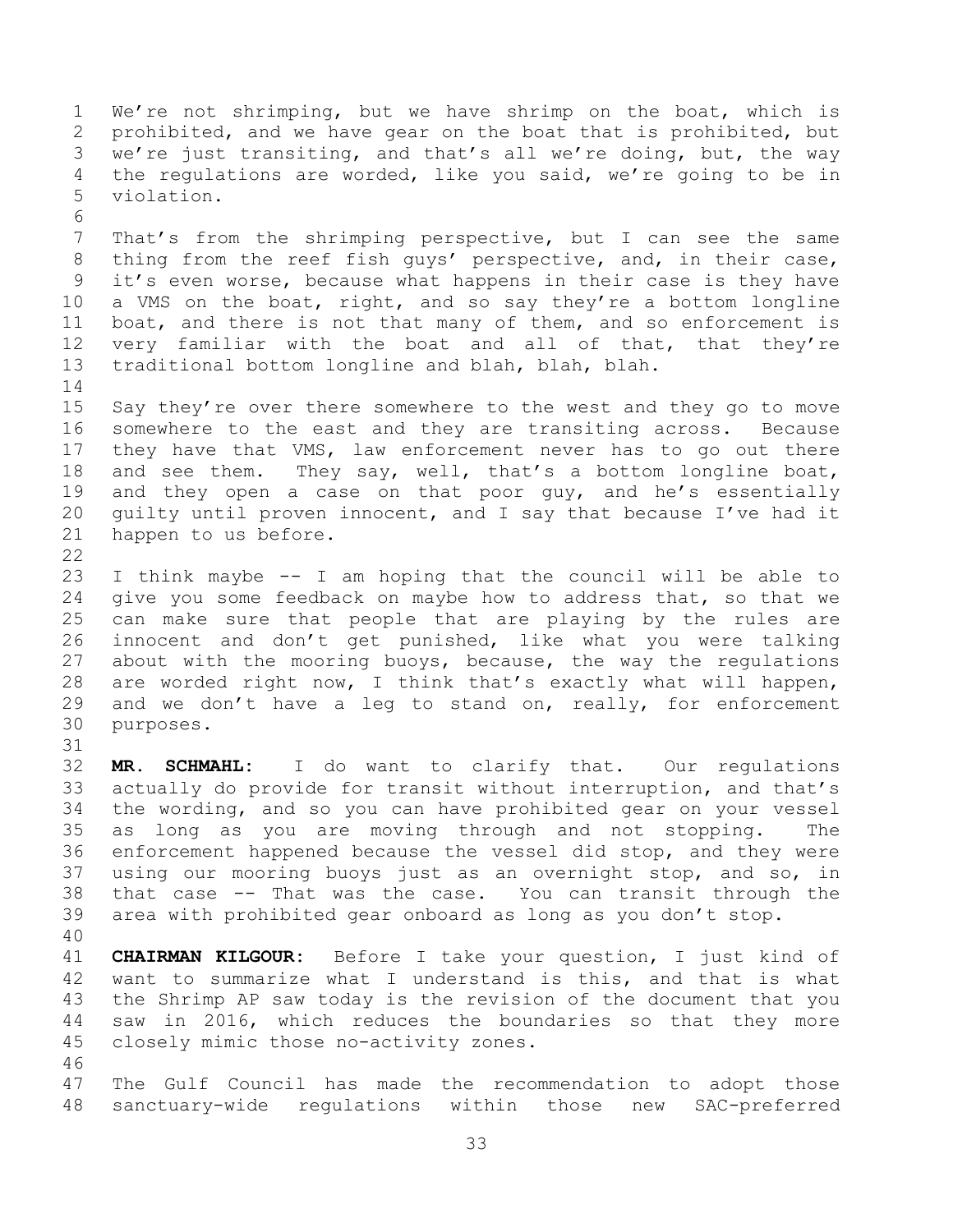boundaries, which would extend just slightly past the no- activity zones, and those regulations include traditional hook- and-line gear as the only allowable gear, but that also includes bandit rigs. In the letter from the Gulf Council in 2018 regarding those, I think it was requested that more information about the effects of bandit rig gears, particularly the weights that they use to get the hooks to the bottom, be investigated, but, as of now, that would still be traditional fishing. What my request from the Shrimp AP and the Coral AP and the Coral SSC is, if you have any recommendations for the Gulf Council on this new preferred alternative, which shrinks the boundaries, but extends the regulations to those shrunken boundaries, now would be the time to make motions and to provide input and including I heard a transit provision was a concern, but G.P. just clarified that, but, if you still have concerns, this would be the time to make those recommendations to the council. Did I summarize that well enough for you, G.P.? **MR. SCHMAHL:** Yes, that is correct. **MR. PERRET:** To be perfectly clear, if a vessel with, quote, unquote, prohibited gear is transiting the area, they are not in violation? **MR. SCHMAHL:** That is correct, yes. **MR. SAMMARCO:** Just a quick question, technical question. I seem to remember, from our last meeting, isn't there some sort of monitoring gear either onboard or that's used, and I don't know where it's used, which shows gear up or gear down for a vessel, or is that only in some vessels? I remember this being a -- Is that telemetered, or is it onboard, or -- **MS. BOSARGE:** We do have electronic logbooks onboard, but they're not real time, if that's what you're thinking. Now, the reef fish guys have VMS onboard, and that shows movement, and then there is an formula, or a function, that, once a year, takes all those datapoints and essentially says, all right, at what point was the boat trawling, or at what point was it transiting, but those are only shown in aggregate and not shown individually. If I can follow-up, Morgan, G.P., I just would like to see the wording one day of the transit provision, simply because we have different transit provisions for different things, and I just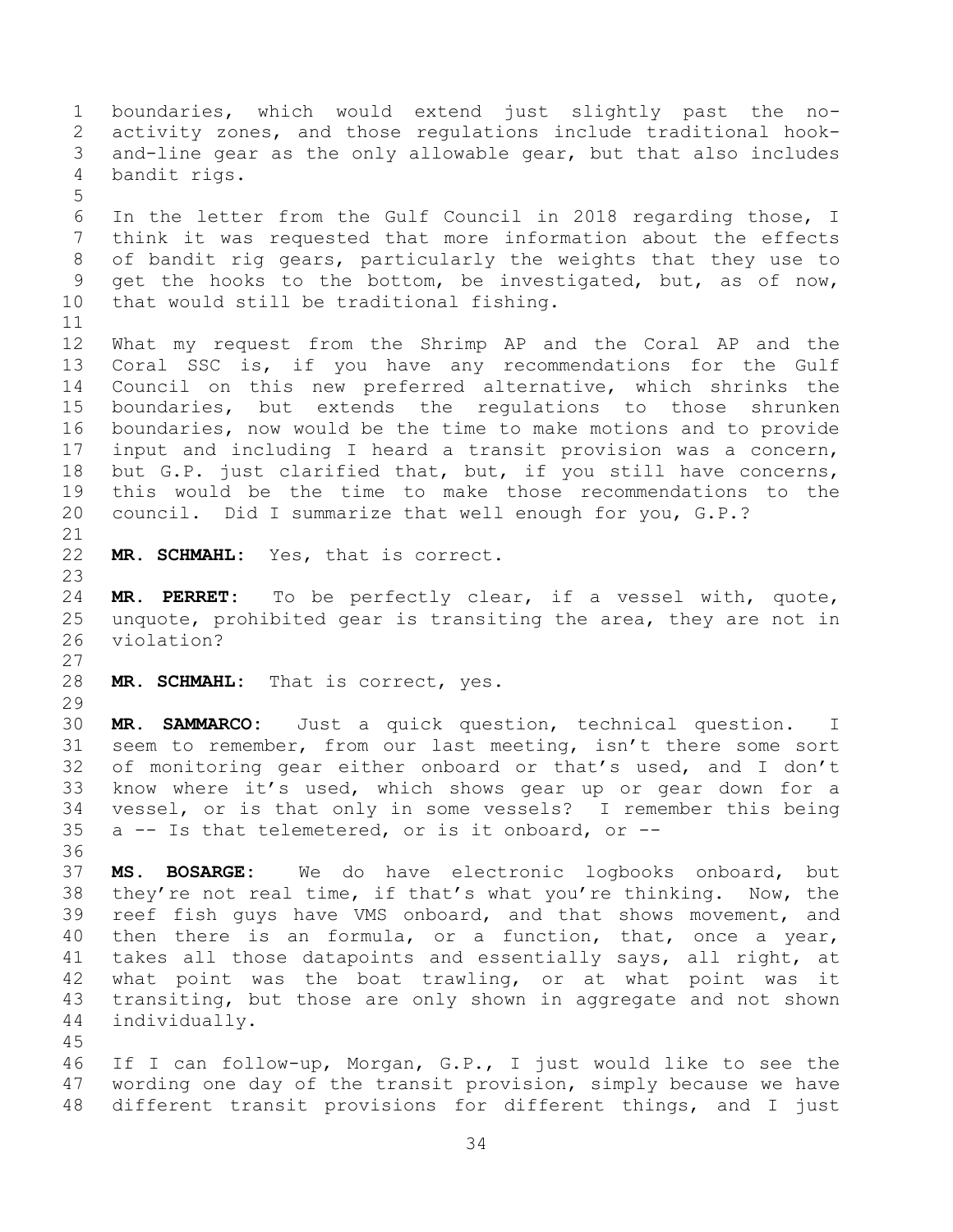want to see if there's any wording about the gear, because, if you think about it, when we're trawling, it's constant movement, and so I'm sure there's got to be more to that transit provision than just constant movement, and I just -- We need to make sure that we're aware of what it is and that it's feasible for us. 

 **MR. SCHMAHL:** I will say that there is two regulations. One is the use of any fishing gear except for conventional hook-and- line is prohibited, and so, if they were actually trawling in the sanctuary, that would be a clear violation. The other prohibition is possession of gear, but that reads -- This is 12 actually just a summary, but possessing, and then, in parentheses, except while passing through the sanctuary without interruption, any fishing gear, device, equipment, or means, except conventional hook-and-line gear.

 I will send you that and highlight the actual wording from the regulations, but it is -- It's very clear that you can pass through the sanctuary with prohibited gear onboard if you're not using it.

 **MR. HICKMAN:** Leann, we found this out a couple of years ago with the Flower Garden Banks. All of our VMSs on our boats, and now it's similar on the charter boats, they pinged us once an hour, but, when we would get around these areas, like sanctuaries and these other things, they run the rate of -- The law enforcement people that are looking at all of this stuff, they will run the rate of the ping up to like once a minute or once every five minutes, to see exactly what that boat is doing. 

 They can dial it up and down right there at the law enforcement center to see what's going on. Shane Cantrell was running one of our boats, and it had some scientists onboard, and he declared out a scientific trip, under a Letter of Authorization through NOAA, and he forget to the tell the sanctuary people that he was going in the sanctuary to take this scientific thing, and, sure enough, my wife got a call saying, hey, one of your boats is in the sanctuary doing science work and why weren't we notified, and they turned the rate up, and they could see exactly what he was doing, and they follow this stuff pretty close.

 **MR. WILLIAMS:** I think, at some point, you might want to look at what we went through in the coral group also with the South Atlantic and the expansion of the Oculina Bank. We have a transit permission through there, and a lot of it is based on speed, and that will tell you whether you're trawling or steaming across that closed area.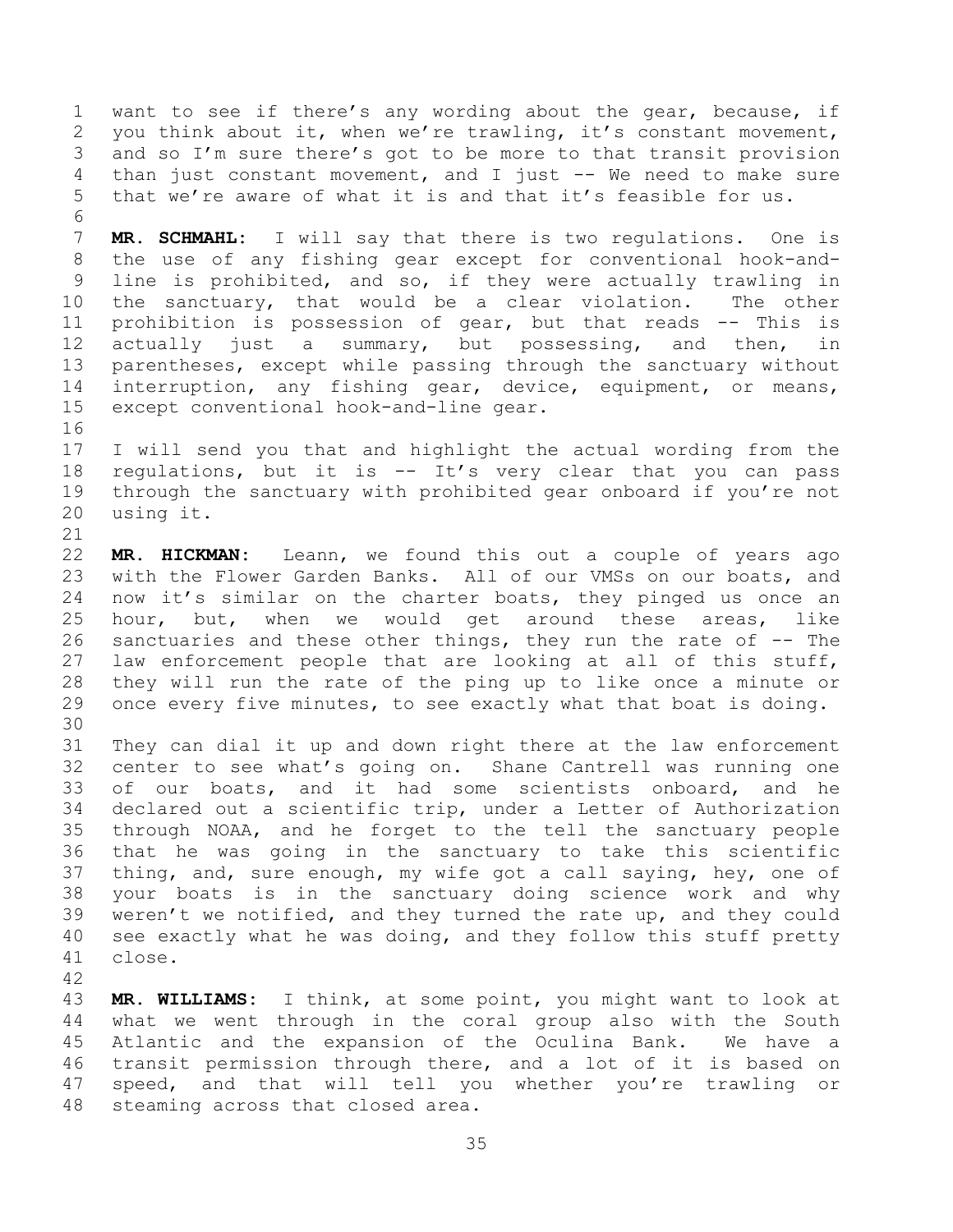The only difference is they are required to have VMS, and they don't necessarily use the electronic logbook, but I am certainly not suggesting that we use VMS in the Gulf of Mexico, because that's a whole different area, because you've got so much Oculina closure that you need to run through there, but not necessarily with the Flower Garden Banks. It's small, and you'll be transiting, and you're certainly not going to be working there anyway, because it's coral, but the point is that you might want to look at what we have in the Oculina Bank area for the transit system, and you might be able to use some of that. Thank you. **EXECUTIVE DIRECTOR SIMMONS:** I was just going to mention that this is on the agenda for October. G.P. is coming to the council meeting, and he is going to provide an update, and so, as Morgan mentioned, if you have recommendations, either by standing and different APs, or together, as a consensus recommendation, it would be great if you could put some motions down for the council to consider. I think, at the time we wrote the scope of work, we didn't realize, or weren't thinking, that this body had not seen those changes and it had just gone to the council, and so we apologize for that, but I think these recommendations would be important to send to the council regarding these changes. **CHAIRMAN KILGOUR:** Sandra. **DR. BROOKE:** Thanks for bringing that up, John. That was a solution that we came up with, but I think it is predicated on having VMS onboard, because there's no way of assessing that any other way, but it's certainly something to consider. G.P., could you clarify the scuba rules, as they stand at the moment, for spearfishing? Is spearfishing allowed on scuba for reef fish at the moment? **MR. SCHMAHL:** No, it is not. Spearfishing, the possession or use of spearfishing gear, is not allowed in the current sanctuary regulations, regardless of whether it's on scuba or not. **DR. BROOKE:** Thank you, and is this being considered then, if I 45 remember from your presentation, the use of spearfishing Sorry. Is scuba gear being considered for spearfishing for reef

fish at all? I'm not sure why scuba and spearfishing came up if

it isn't.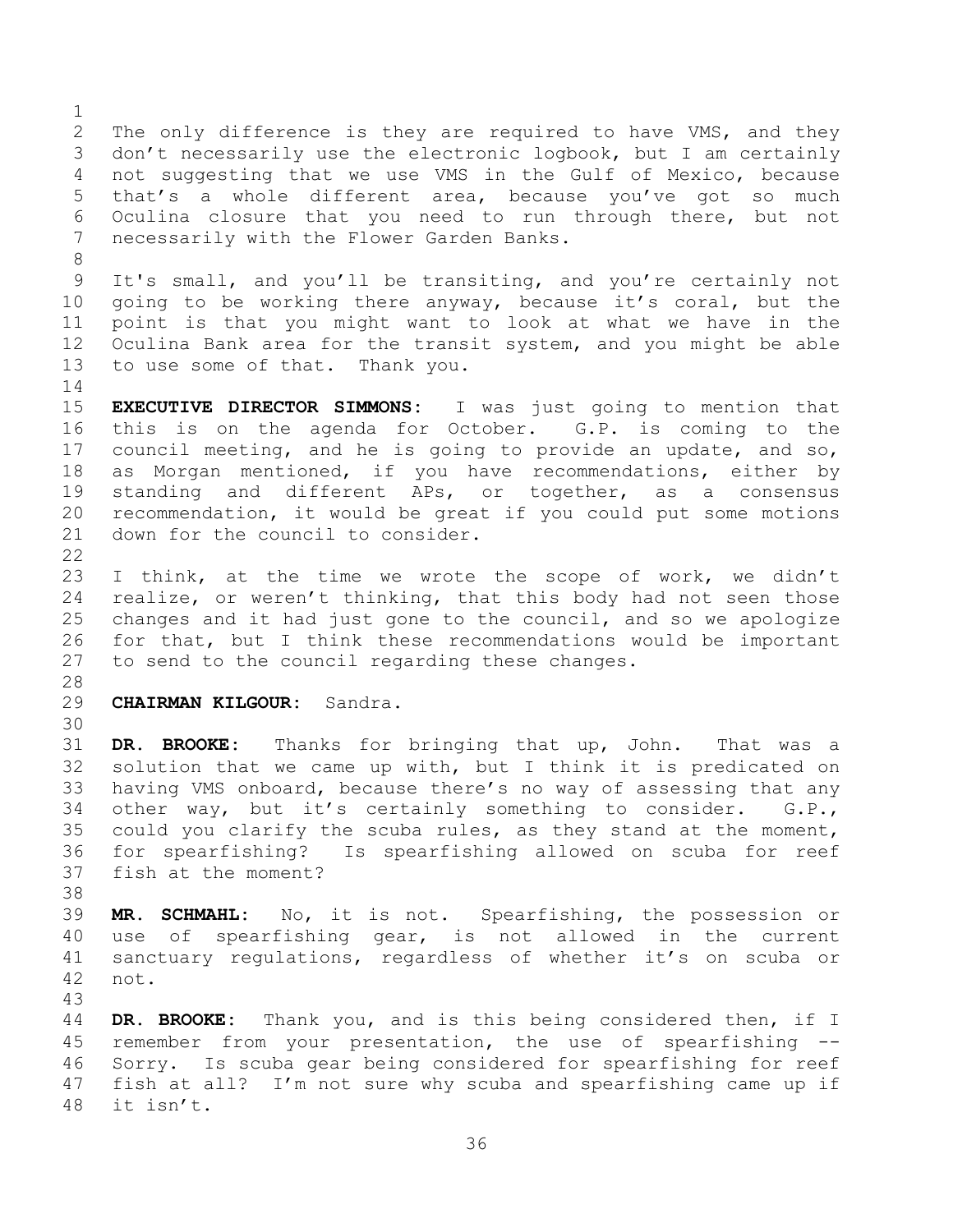**MR. SCHMAHL:** It is being considered. I guess we're doing this in a slightly different way than usual. We are proposing a rule that would apply the existing regulations, and so, therefore, spearfishing would not be allowed, but we are requesting additional comment on that issue, because of the comments that we received from our advisory council and from the Gulf Council. How we deal with that, I'm not quite sure yet, but, yes, it is sort of back on the table. 

 **MR. HICKMAN:** Our advisory council worked on this for a while, and we actually -- I think our first recommendation was non- scuba-assisted spearfishing. There is a growing sport of guys that are extreme sportspeople, and a lot of them are marathon, triathlete-type people that travel around and jump out of a boat in the middle of the ocean and chum and have these giant spearguns, and they have these huge flippers, and they will dive down thirty feet and shoot wahoo, and we have this big aggregation of wahoo on these banks every winter.

 People come from all over the country to go out there and do this pelagic spearfishing, and they've got sharks trying to -- It's crazy, but they love it, and it's a growing sport. It's an important recreational activity, and it was something we wanted to let them continue to do, and it was a historical kind of thing, and so that's why it came to be.

 **DR. BROOKE:** Just a comment that chumming sharks, lots of crazy people in the water, and scuba diving recreational people seems like an unhappy combination.

 **MR. HICKMAN:** They really like it, and the GoPro footage is pretty interesting, to say the least.

**CHAIRMAN KILGOUR:** Okay. Seeing no more raised hands -- Gary.

 **MR. GRAHAM:** I really want to echo what Leann said. That bottom that was inshore of the Flower Gardens was an extremely important shrimping area, and it's becoming even more important with our need to produce bigger shrimp, and that area holds big shrimp, and it would have been really, really a blow to us to have lost that bottom, and I really appreciate you guys 43 considering that. That was very important, and there were a lot of -- There still are a lot of fishermen that are worried about this in Texas, and I want to thank you all for looking at that and considering it. 

**MR. HICKMAN:** Gary, those boats are still out there. If you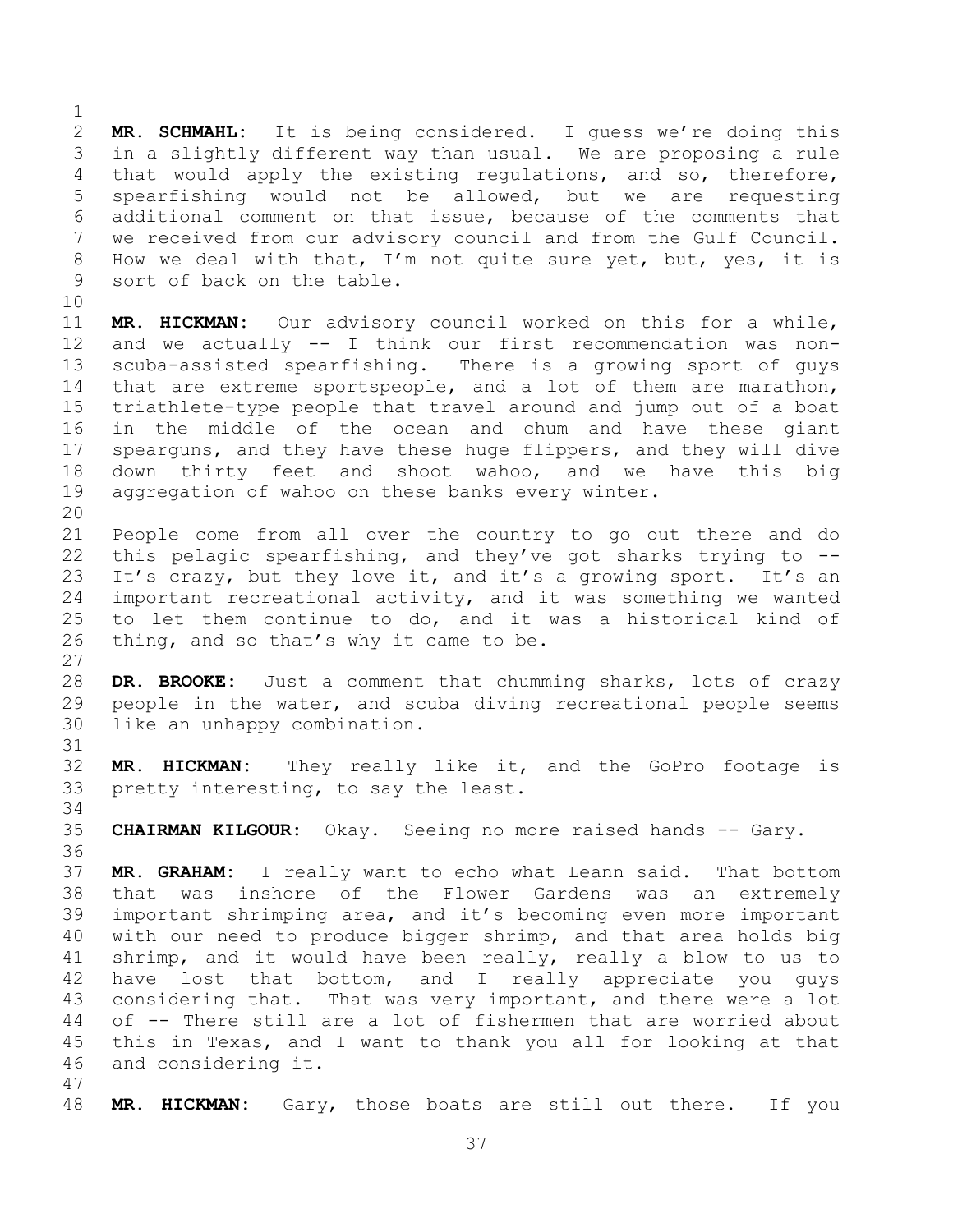look at the AIS information, currently, I guarantee you there's five or six boats in there right now, as we speak, and, for our charter boat fleet out of Galveston, where we catch a lot of our blackfin tuna and some of those species, the go-to place is those shrimp boats, inshore of the East and West Garden, and that's where we catch those fish, and that's where we run those trips, and so it's kind of a symbiotic relationship with the shrimpers. If they would have gotten pushed out of there, there would have gone our daytrip blackfin fishery for our charter boat fleet.

**CHAIRMAN KILGOUR:** Corky.

 **MR. PERRET:** Are we open for motions? Obviously, there is some confusion about what can or cannot be with prohibited gear and transiting an area, and I just -- To get it on the record, I would like to make a motion that we request the official -- Is it a proposed regulation now, or there are existing regulations in the -- **I move that the NOAA Sanctuary agency provide us with the exact language on transiting an area and what is or what is not allowed, insofar as prohibited fishing gear.**

**AP MEMBER:** I second that motion.

 **CHAIRMAN KILGOUR:** Okay. We have a motion that's been seconded. Is there any discussion on the motion? I have a proposal on that motion. Perhaps, if it passes, we ask G.P. to send that to 28 the group and we take a break and then come back and discuss it, and would that work for everybody?

**MR. PERRET:** You are running the show. Whatever you like.

**CHAIRMAN KILGOUR:** Would that work for you, Corky?

**MR. PERRET:** Yes. Thank you.

 **CHAIRMAN KILGOUR:** Is that a Shrimp motion, or is that for everyone? Does the Coral AP want to weigh-in on this motion? 

**MR. HICKMAN:** Yes.

**CHAIRMAN KILGOUR:** Coral SSC?

**DR. BROOKE:** Yes, that's fine.

**CHAIRMAN KILGOUR:** Okay. Is there any discussion on the motion?

**MR. SCHMAHL:** Actually, I have it right here, and I could email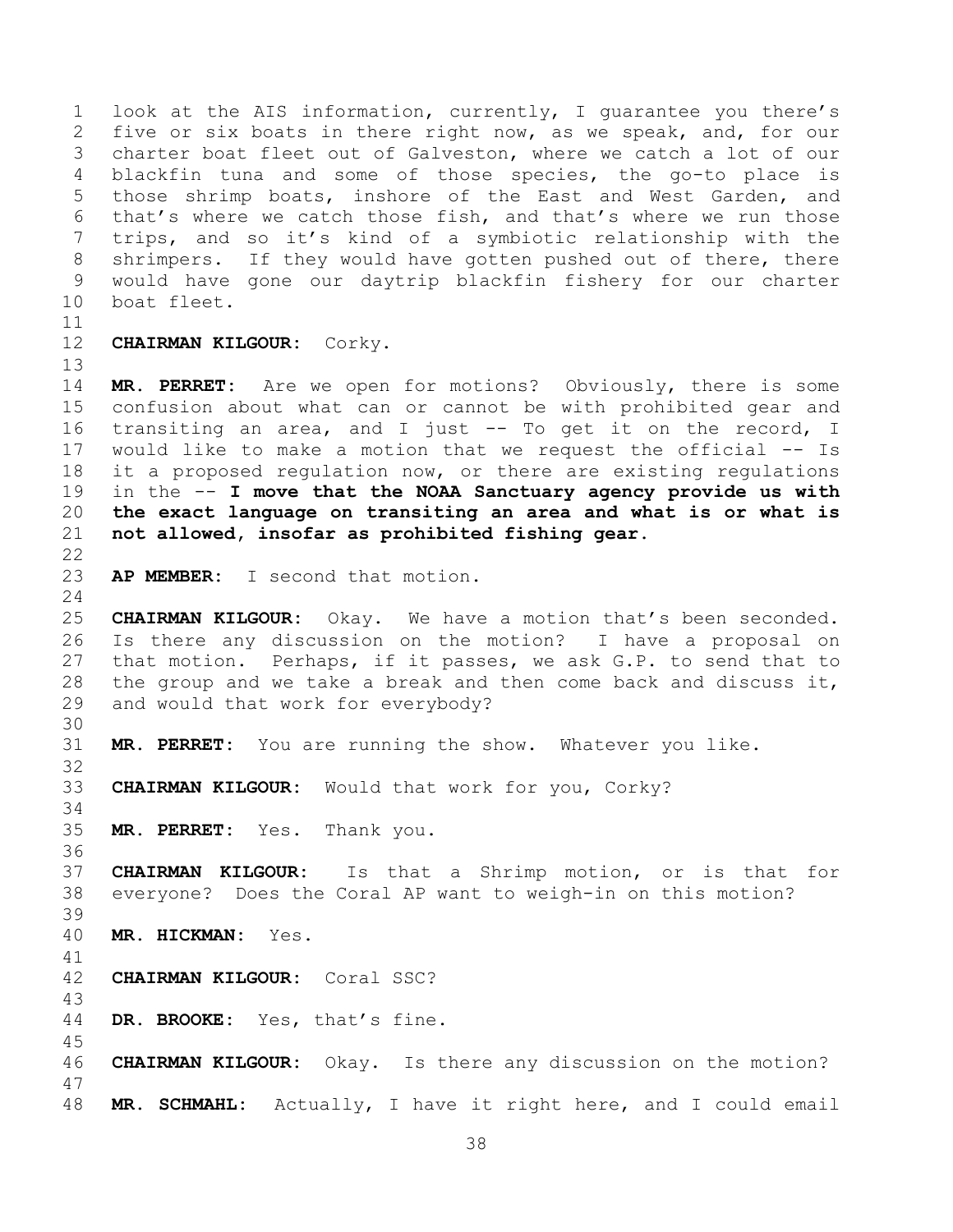it out to you right this moment, and is that what you're asking? I can read it to you as well, now that I have found the actual language, rather than a summary, but -- **MR. PERRET:** I hope the language will take care of all of our concerns, but I am not sure just what it says or does not say. **CHAIRMAN KILGOUR:** Why don't we vote on this motion and take a break. **Does anyone oppose this motion? The motion passes.**  Let's take a break. G.P., can you send that to either Natasha 12 or Camilla or somebody on the council staff, so they can send it to everybody? That way, we all have it in front of us, because I'm better with visual than hearing. Thanks. We will also put it on the screen. Perfect. Let's take a fifteen-minute break. (Whereupon, a brief recess was taken.) **CHAIRMAN KILGOUR:** If everyone can come back to the table, staff is going to put the regulatory language up on the board. Is this what you were requesting, Corky? This is the language: Possessing or using within the sanctuary, except possessing while passing without interruption through it or for valid law enforcement purposes, any fishing gear, device, equipment, or means except conventional hook-and-line gear. **MR. PERRET:** Well, being a poor, dumb fisherman, it's as clear as mud to me. The way it's written is extremely confusing. Why would a commercial boat with, quote, unquote, prohibited gear be involved with valid law enforcement purposes? Why is law enforcement thrown into fishing gear? **CHAIRMAN KILGOUR:** G.P., I will let you take a swing at that. **MR. SCHMAHL:** That's a really good question. I don't know that this is the original regulations. I don't know. **MR. PERRET:** I might be the only one having a problem with it, but it's extremely difficult to understand, in my opinion, the way it's written. **MR. SCHMAHL:** I will also clarify that this is in a section, and this is Section 922. It's 15 CFR 922.122, and these are prohibited activities. Then it lists all the things that are prohibited. It's prohibited to anchor, and it's prohibited to possess coral and things like that, and then it comes to this one, and this is prohibited to possess or use within the sanctuary any fishing gear, device, equipment, except for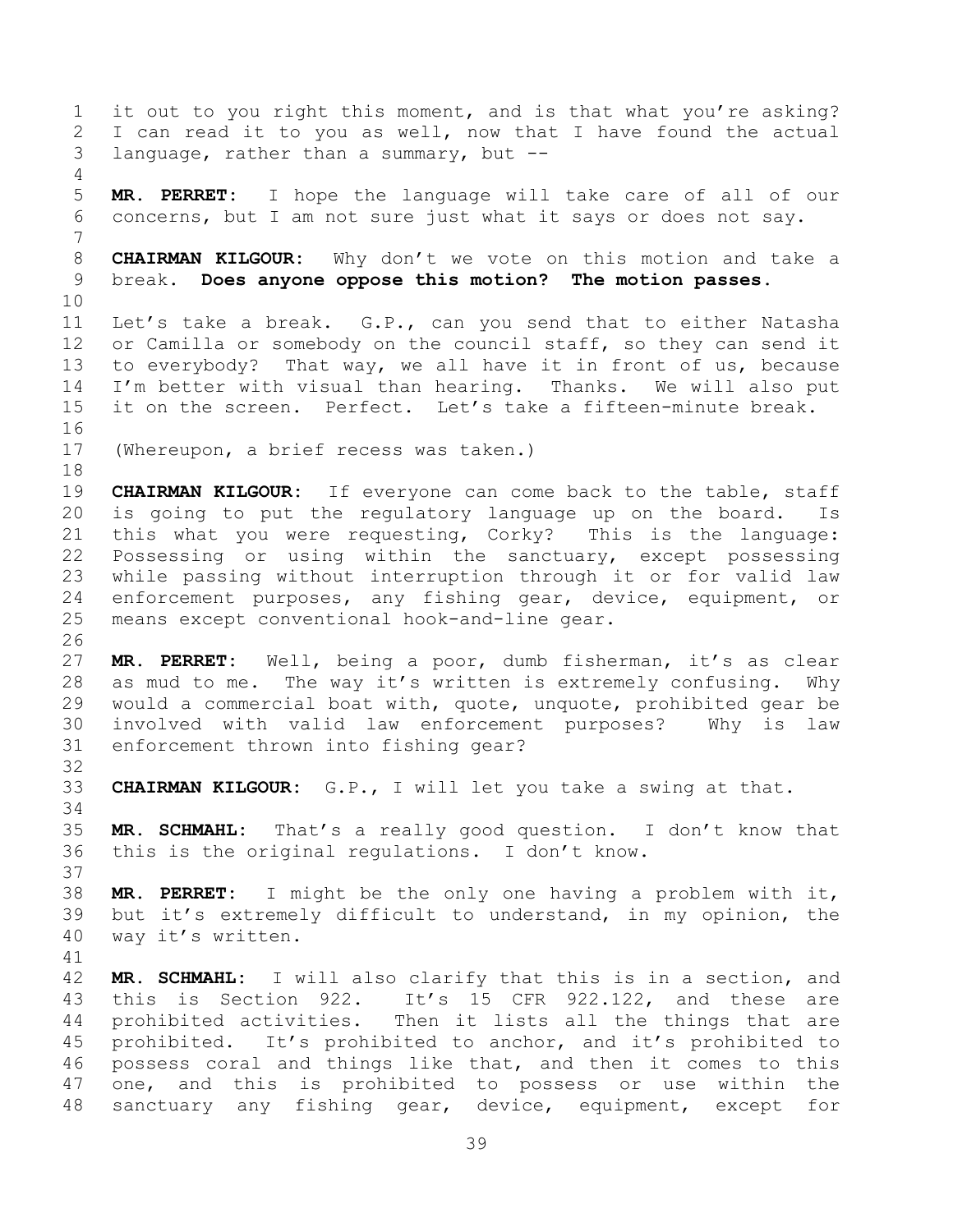conventional hook-and-line gear. That is the basic one, but it does have that exemption of except possessing while passing without interruption through it or for valid law enforcement purposes, and I don't know that -- Unless, for some reason, law enforcement would be using gear for purposes other than fishing, using it for law enforcement purposes, but I don't understand what that would be. We have a lot of exemptions that exempt law enforcement activities and exempts military activities. **MR. PERRET:** So you're telling me, if I've got commercial shrimp gear onboard my vessel, and I am passing through one of these areas without interruption, that I am not violating your regulation? **MR. SCHMAHL:** Yes, that is correct. **MR. PERRET:** Okay. **CHAIRMAN KILGOUR:** Scott, did you want to say something? **MR. HICKMAN:** I don't think I've ever even seen this regulation, but I will say, just from reading it straight through, as a dumb fisherman, I look at it as drive through there and don't stop with that gear onboard, and, if you do stop, damned sure don't put it in the water, unless it's hook-and-line gear. **CHAIRMAN KILGOUR:** Leann. **MS. BOSARGE:** I think, with the motion that was passed, hopefully the council will take a look at it, because, essentially, using the gear, that means fishing with the gear, and so then it becomes a question of how does the sanctuary define fishing, because, for law enforcement purposes, for the shrimp fleet anyway, that's defined a lot of different ways. For some places, we have to deck the doors. For other places, we've got to take bag straps out, and, in other areas, we've got to disconnect gear, and so there's a lot of different definitions. Some of it, we can just get the gear out of the water, like Scott said, but there's a lot of different definitions, and so hopefully the council maybe will be able to clear that up, I hope. **CHAIRMAN KILGOUR:** It sounds like something they did in Coral Amendment 9. Harris.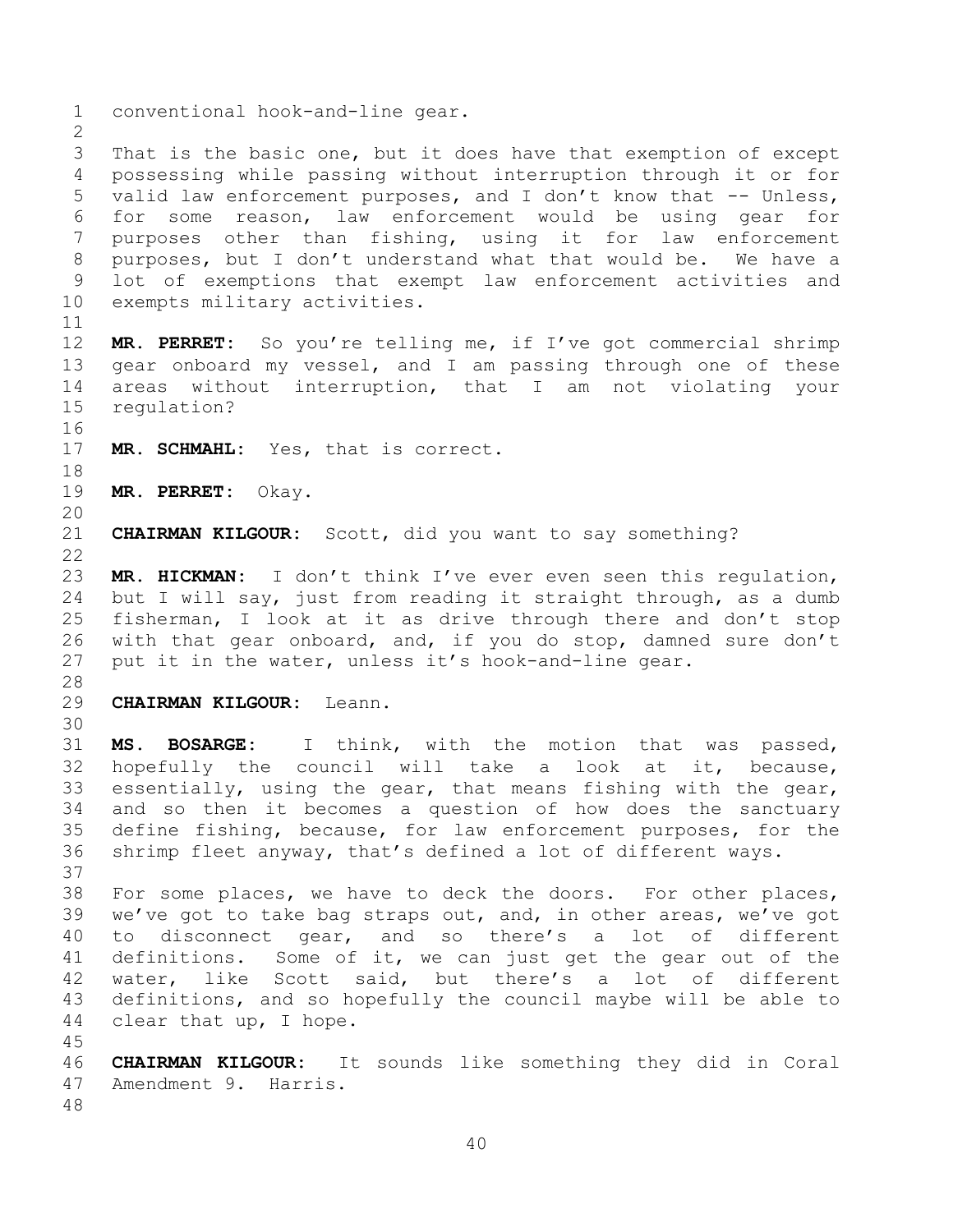**MR. LASSEIGNE:** It says passing without interruption. Well, sometimes you have to stop to change oil, and sometimes you break a jumper shaft, and you can't do anything about that, and you've got to get towed, and there are reasons sometimes when you stop, and you're definitely not going to put your nets in the water, because coral reefs are like razor blades, and you're going to ruin everything and lose your gear, and so sometimes you have to stop, for whatever reason it is.

 **CHAIRMAN KILGOUR:** Sandra, and then I'm going to request that, if there's specific motions on the Flower Garden Banks, that we make them, because we're starting to run behind time, and so we need to get caught up on the agenda. Sandra.

 **DR. BROOKE:** I appreciate the legitimate definitions of fishing, and that's something that we've wrestled with the Oculina Banks as well, gear-in-and-gear-out and whatever, but, I mean, this is -- We all recognize that there are exceptions, but these areas are really tiny, and so you've got to be really unlikely to lose a drive shaft in the middle of one of these little banks, and so I think we have to make the assumption that these regulations are under normal operating circumstances and just go with that. If you have a problem and you have to stop, then you explain it to law enforcement, and I guess that's -- I don't know how else we can get around this and not allow people to be open to prosecution for fishing inside the sanctuaries.

**CHAIRMAN KILGOUR:** Matt, if you're brief.

 **DR. FREEMAN:** I am not a lawyer, but I will pretend like I'm playing one on TV right now. Reading a few sections down on this, it seems to pertain to that. It says that the prohibitions, including this part right here, do not apply to activities necessary to respond to emergencies threatening life, property, or the environment, and so it appears that there is some stuff built in, in terms of what you were asking about.

 **CHAIRMAN KILGOUR:** Does the Shrimp AP or Coral AP or Coral SSC want to make any motions with regard to the Flower Garden Banks National Marine Sanctuary expansion document? I believe it's coming back before the council in October, and so I will open the floor to those motions right now.

 **MR. SAMMARCO:** G.P., this particular regulation, does this exist already on the books, or is this proposed to be on the books? 

 **MR. SCHMAHL:** This exists already on the books for the existing sanctuary, but, as I mentioned, we are proposing to apply these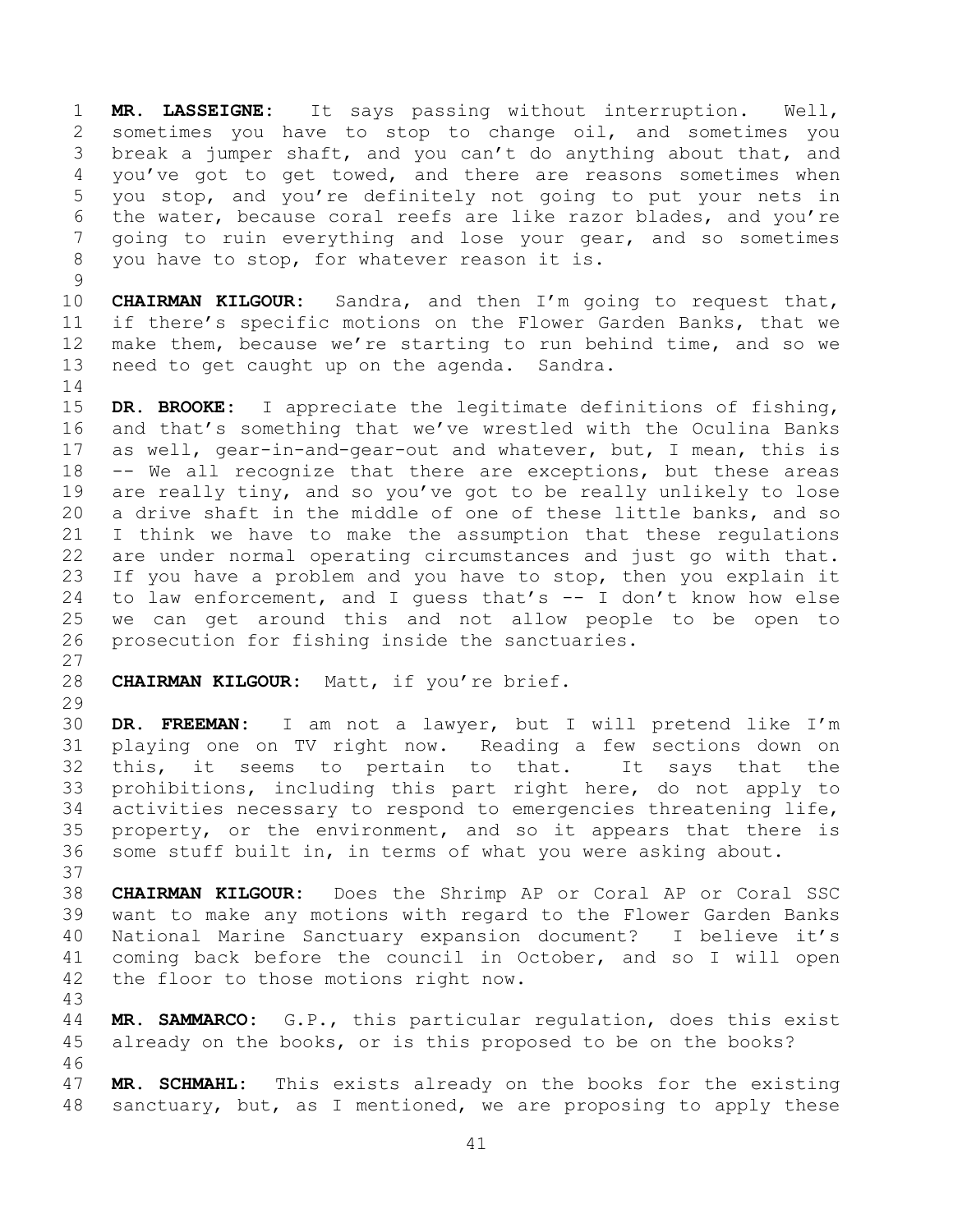same regulations in the expanded part of the sanctuary. **CHAIRMAN KILGOUR:** Okay. Seeing as there are no motions, let's move on to the update on Coral Amendment 9. Lauren Waters is going to give us an update from NMFS. **UPDATE ON THE IMPLEMENTATION STATUS OF CORAL 9 MS. LAUREN WATERS:** Good morning, everyone, and apologies for the slight change in the agenda, that this is coming second. The update, I am at least excited to say, is that Coral Amendment 9, the proposed rule package, will be going up to NOAA Headquarters this week, and so it will start the rulemaking process. As a reminder, when the council took final action on this last year, shortly thereafter, there was a request by the council that the Highly Migratory Species group backstop the rules in their portion of our rules and regulations, and so that took some coordination this past fall with them, with that group, in order to do that rulemaking process together, and so that was, in part, part of the delay in seeing this through, but, at this time, it is going up to Headquarters this week, and so hopefully, in the next couple of weeks, you all will be seeing at least some kind of notice from the Federal Register. **CHAIRMAN KILGOUR:** As an interested party, would it be possible for you to send a link to the proposed rule when it's published, or somebody on the council staff to send it to the Coral Advisory Panel, at least, when it's published? Is that possible? 33 MS. WATERS: I can say at least that we will -- As we always do, NOAA Fisheries will put out a Fishery Bulletin when that notice publishes, and then, at that time, I know normally the council mimics those. **MR. SCHMAHL:** I just had a question. I wasn't familiar with the terminology used about the highly migratory species and backstopping the rule, and could you explain what that is? **MS. WATERS:** No problem. Essentially, it's almost like mimicking the same rules and regulations, and so, in Coral 9, the council put forward that they wanted to put some fishing regulations of no bottom-tending gear, and so they wanted to make sure that the Highly Migratory Species group was also looking at their fishermen and some of that.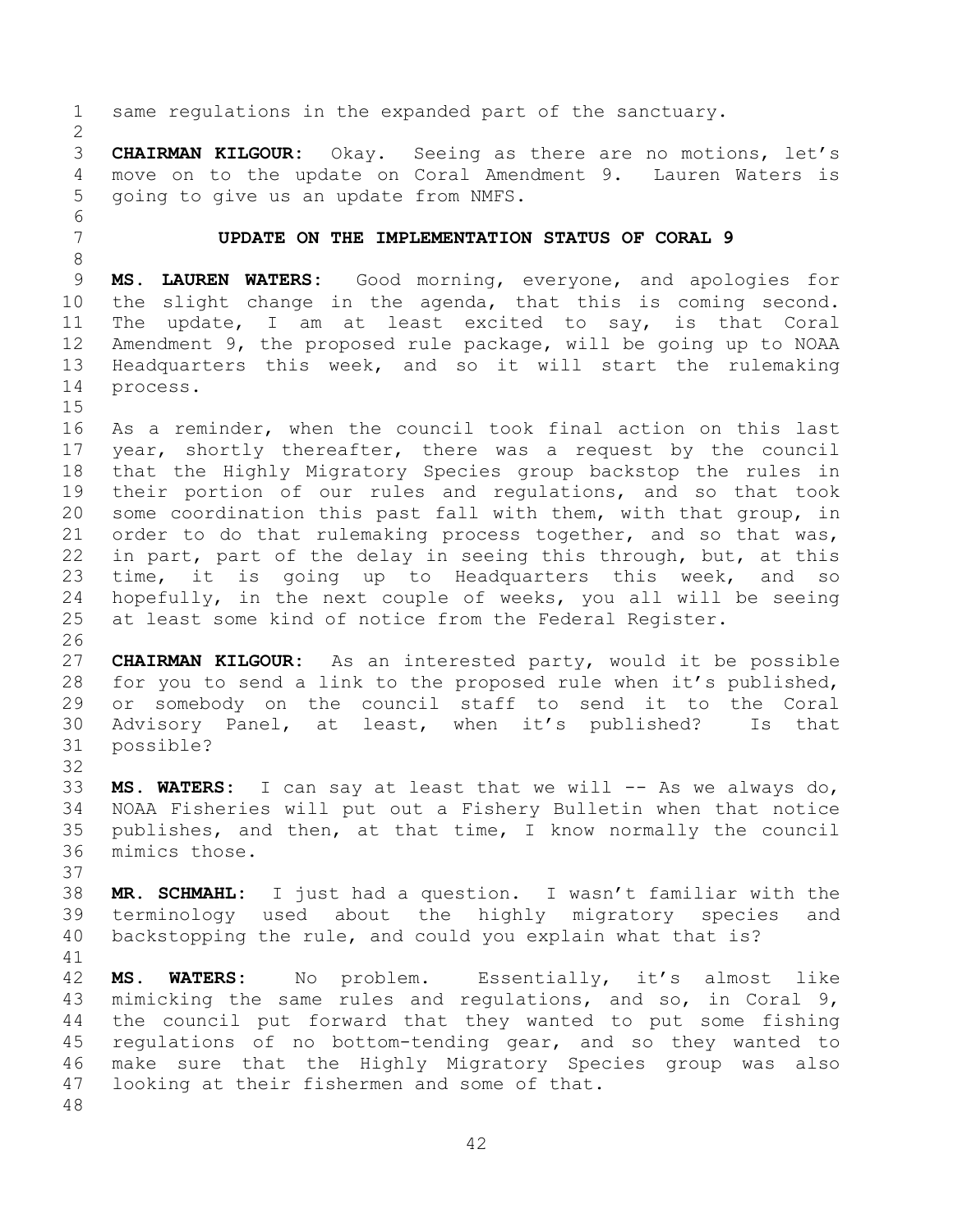**CHAIRMAN KILGOUR:** Are there any questions for Lauren? Do you have more?

 **MS. WATERS:** I have one more thing that I do want -- That way, there is no confusion later. When you do see the notice in the next couple of weeks, the proposed rule, that might not be the actual proposed rule. It might just be the notice that NOAA has received it. We have had some delays recently in the proposed rules actually going forward once they're up in Headquarters, and so I just wanted to make sure that there wasn't extra confusion in a couple of weeks.

 **MR. HICKMAN:** It sounds like it will free up a little time now, and maybe we can get started on Coral Amendment 10.

 

**MS. WATERS:** It's the council's pleasure.

 **CHAIRMAN KILGOUR:** All right. Thank you very much. Next on the agenda is the Florida Keys National Marine Sanctuary Expansion and Ms. Dieveney.

 

## **FLORIDA KEYS NATIONAL MARINE SANCTUARY EXPANSION**

 **DR. MENDEZ-FERRER:** Before we begin with the presentation from the Keys Sanctuary, I do want to remind the members that we will have a summarized presentation given by the Florida Keys National Marine Sanctuary Superintendent at the October council meeting, and, during that meeting, we will also be discussing any recommendations and comments that are discussed during this meeting, and so, if you have any motions -- We will wait until after she is done with her presentation, and then we'll proceed to discuss. 

 **MS. DIEVENEY:** Good morning. I would like to introduce my colleague, Steve Werndli. He wasn't here when we did introductions, but he's here to support in the presentation and any questions that you may have, and so thank you for having us, and we have presented to the council and various APs throughout our process to review our management plan and regulations, and this is the first presentation that we are giving to the Gulf of Mexico Fishery Management Council following public release of our document, and so all of this is now open for public comment. 

 This is our initiation with our process, the 304(a)(5) process, with the council that you've gone through with the Flower Garden Banks National Marine Sanctuary.

The restoration blueprint is what we are referring to our draft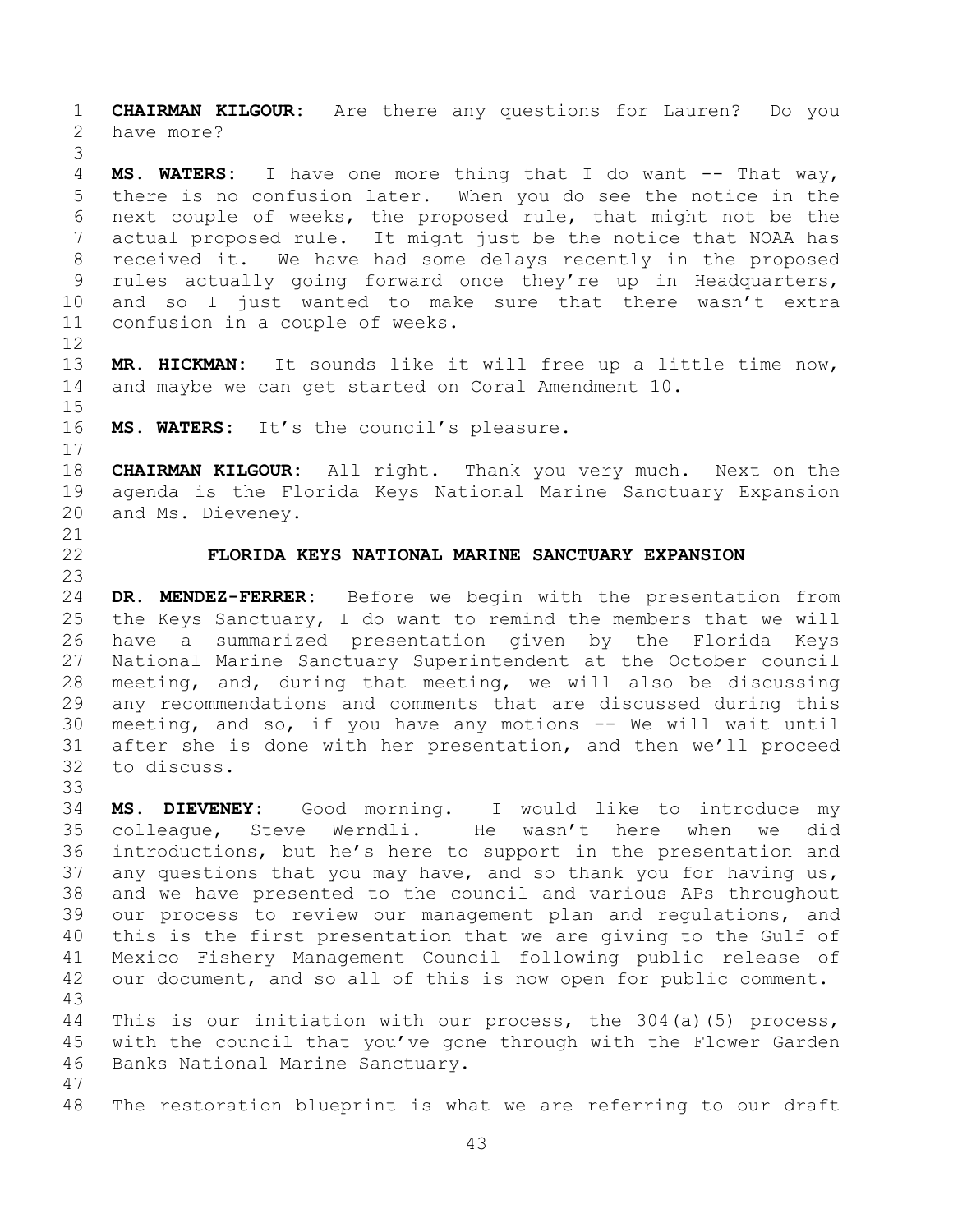environmental impact statement that is out for public comment now that has proposals for update sanctuary boundary, sanctuary- wide regulations, marine zones, management plan, and marine- zone-specific regulations, and I'm going to walk through a little bit of background on the sanctuary impacts and status of sanctuary resources and then the specific actions that are before the council for consultation, and then I will give some context of the larger plan, so that you have that bigger context when considering your action and proposal. 

 The Florida Keys National Marine Sanctuary was established by an act of Congress in 1990, and, in 1997, the first regulations, marine zones, and management plan were implemented, and I'm missing some things that show up on mine, but, in 2001, there was a modification to add the Tortugas Ecological Reserve, and those are the two green zones out in the Tortugas region, and so those were added through a separate process, additional community and public input, a working group process to add those.

 In 2007, we updated the management plan, which are the non- regulatory programmatic activities that the sanctuary undertakes, and so it's been since 1997 that we have done a comprehensive review of the Florida Keys National Marine Sanctuary, the boundary, regulations, marine zones, and so it's a big document, and there's lots in it, and I hope today that I can provide a little bit of clarity of how you can review and respond to it.

 To give a little bit of background, as many of you probably know, the Florida Keys is a really popular area, the local community, tourism, boating, diving and snorkeling, commercial fishing, recreational fishing, and it is a playground for the community in the Florida Keys, and so a lot of the economy is dependent upon being able to access and use these resources and having healthy coral reef, seagrass, and water quality in the Florida Keys.

 This just gives a high-level summary of the amount of the economy that is dependent upon a healthy marine environment, \$4.7 billion, and these are Tourism Development Council numbers from 2018, and we receive 5.5 million visitors annually, and approximately 60 percent of the Monroe County economy is dependent upon the marine environment and a healthy marine environment.

 A healthy marine environment, what are the key resources in the Florida Keys? We do a status report, and this is a program that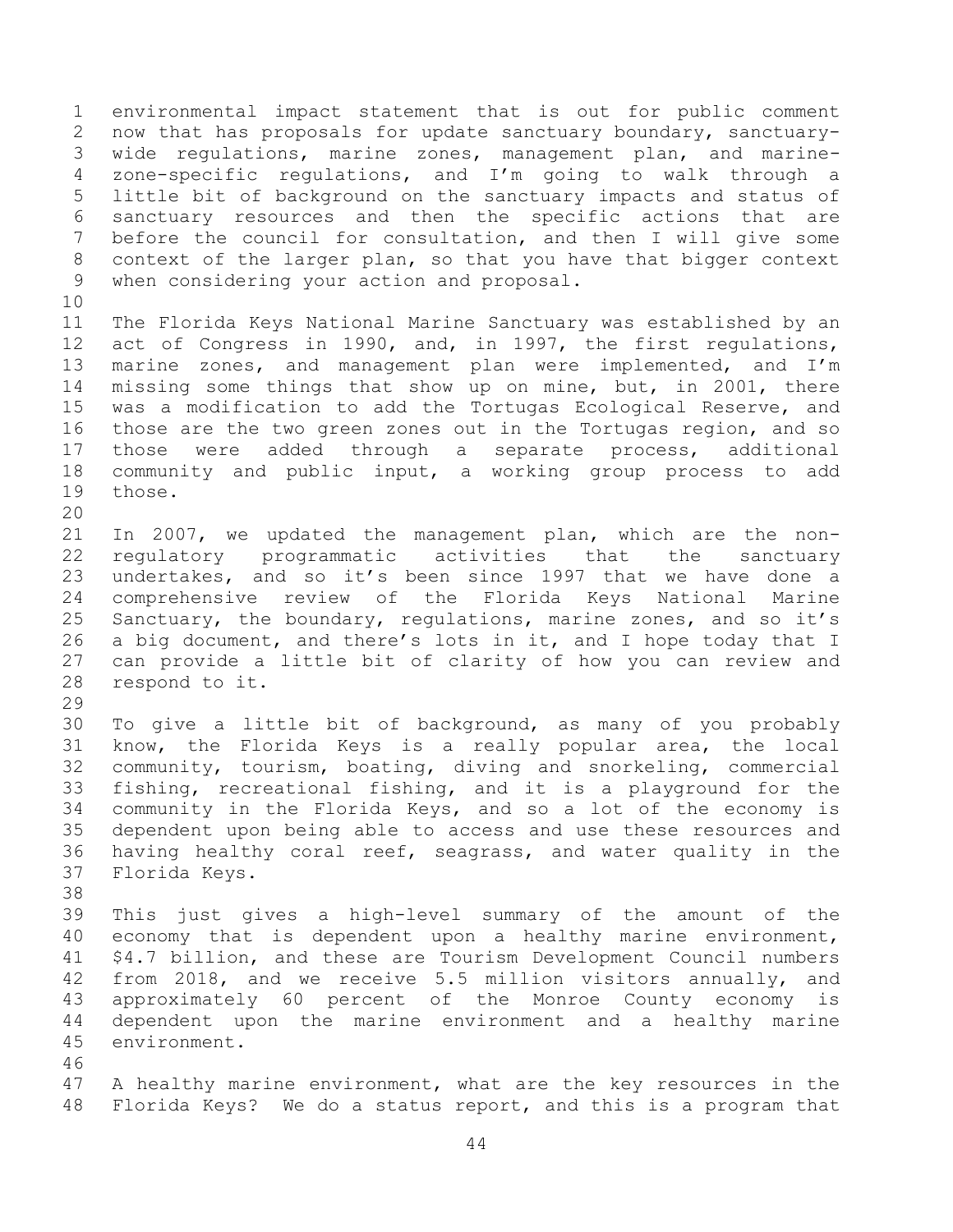sanctuaries do system-wide. Periodically, we do an assessment of the condition of sanctuary resources, looking at living marine resources, habitats, water quality, and, in the case of the Florida Keys, and this isn't the same across the same across all sanctuaries, but, in the case of the Florida Keys, we also look at our maritime heritage resources and what is the condition of these resources and what are potential impacts or threats to these resources, what are we doing to address those impacts and resources. 

 This Florida Keys condition report came out in 2011, and, for 12 the most part, the trends were on the fair to poor, with many of the trends of these resources declining, either staying static or declining, and, to give a few specific examples, declines in 15 coral reef ecosystems, and you're going to hear some presentations later this afternoon specifically about some of the more recent impacts to coral reefs in the Florida Keys and throughout the Florida reef tract, but the coral reefs in the sanctuary are not doing so well.

 Impacts of coral disease, bleaching, poor water quality, changing ocean conditions, marine debris, and this coral cover number, 6.22 percent, is prior to the more recent impacts from Hurricane Irma and the stony coral tissue loss disease, and so our coral cover has declined a lot in the Florida Keys.

 Other important resources are seagrass resources. About 50 percent of the sanctuary has seagrass resources, and they are important for fisheries, for juvenile fisheries, for bird nesting, or not nesting necessarily, but foraging and the like, and they are impacted by vessel damage, water quality, et cetera. The statistic at the bottom is more than 56,000 acres of seagrass have scarring damage, and this is a study that was done on behalf of Monroe County looking at prop scarring damage, a comparison from I think it was 1990 to 2016, I believe, this study of the impact of seagrass.

 One of the things that we'll talk about later is some of our marine zones are put in place intended to protect the seagrass resources and manage vessel activities in those areas to protect the seagrass resources.

 In addition to the specific impacts that I gave you, this is just a timeline. The condition report came out in 2011, and that's the last time we did a comprehensive assessment of the resources of the sanctuary, and, since that time, we have had two years of warm water, mass bleaching events, drought, and elevated salinity, that has impacted some of the seagrass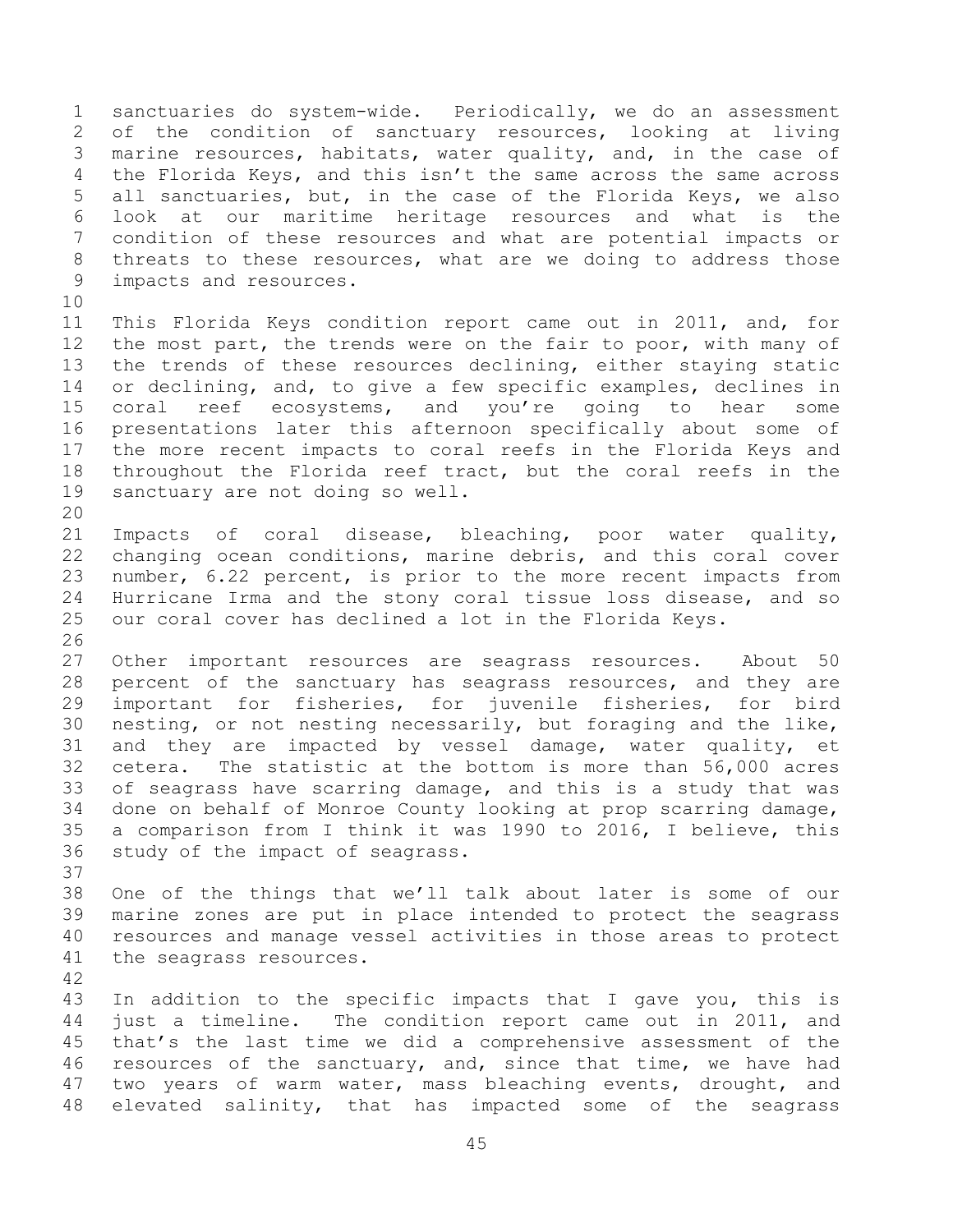resources, particularly in Florida Bay, harmful algal blooms, sponge die-off, Hurricane Irma impacts throughout the Florida Keys, sargassum strandings, more recently, and a coral disease outbreak that's been working its way through the Florida reef tract since about 2014, and so lots of impacts in the natural ecosystem in the Florida Keys. Other issues that we have in the Florida Keys are population growth, increased uses of resources. As I noted, this is a popular area, and there is lots of tourism and lots of use in the area, invasive species, fishing pressure, coastal development, marine debris, climate change, and ocean acidification. All of these elements are affecting the natural habitats and natural resources in the Florida Keys, and so why create a blueprint? The restoration blueprint, as I noted, is our draft environmental impact statement, which outlines proposed management actions to address some of these threats, allow sustainable uses, support the economy, and plan for the future to manage these resources for the long term and protect the resources while also allowing sustainable uses. This effort, as I noted, the release of the Florida Keys condition report in 2011 really kicked off this effort with our Sanctuary Advisory Council. They saw the status of these ecosystems and these resources and noted that let's do an analysis, let's do a review, of how we are managing these resources and what we need to do to improve our management, to improve these resources. Our Sanctuary Advisory Council, much like the Flower Garden Banks, led this process, and we have twenty members on that volunteer Sanctuary Advisory Council and twenty alternates, and so forty in all, and they're all pretty well engaged and involved. Shelly Krueger is one of our Sanctuary Advisory Council alternates, and she represents the research and monitoring seat, and our advisory council, throughout this process -- They kicked this process off in 2012, and, through about two-and-a-half years, led this review. There have been over seventy public meetings and lots of public comment that they heard, that then they translated into recommendations to the sanctuary staff to review, analyze, and develop these proposals. This slide is just a high-level summary of some of the Sanctuary Advisory Council goals for this process, and it involves two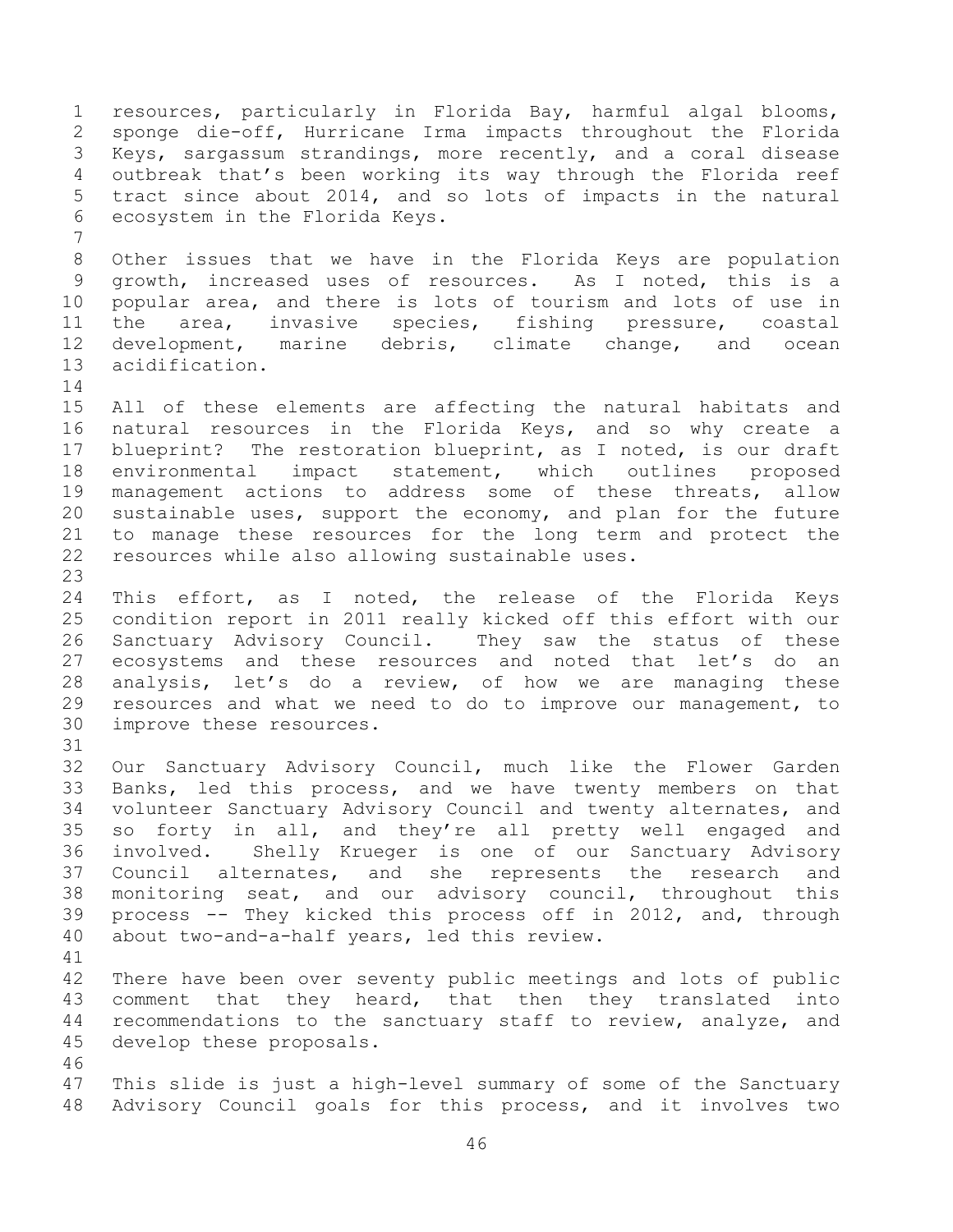components, the natural ecological elements and the goals there of protecting the habitats, protecting large contiguous habitats that serve the entire life cycle for species, improving and maintaining the condition of habitats, including all the habitats, and so deep reefs, patch reefs, nearshore reefs, seagrass habitats, hardbottom habitats, and increase the abundance and condition of selected key species. They also had goals around the use elements and the economic elements, and so minimize conflicts among uses, prevent heavy concentrations of uses, provide undisturbed research and monitoring sites, and the overall goal is really to achieve a vibrant ecosystem and economy. Our advisory council also established three community working groups, and so these working groups were a mechanism that the advisory council could get a lot more input from the community, and these working groups met over a series of -- Some of them 19 met over the series of a year, and, for one of the working groups, they met over a series of close to two years, and these three working groups were really looking at the marine zone components of our management plan and regulations. The Shallow-Water Wildlife and Habitat Protection Working Group was looking at marine zones that are targeted to protect shallow-water and dependent wildlife, and these are an existing zone type, and they are referred to as wildlife management areas, and I will go into details of those later. The second working group, the Coral Reef Ecosystem Restoration Working Group, this was a working group that was really charged with potentially identifying areas to protect as a new zone type to facilitate active coral reef ecosystem restoration, and so where might it make sense to actively restore coral reef ecosystems, and those two working groups met over a seven-month period and provided recommendations to our advisory council that then were transferred to the sanctuary. The final working group, Ecosystem Protection: Ecological Reserves, Sanctuary Preservations, and Wildlife Management, this working group met for close to two years, and they had the charge to really look at other of our existing marine zone types, sanctuary preservation areas, ecological reserves, and special use areas, and these are more protective zone types, and 45 they were charged with looking at those existing zones, are they working, do they make sense, should we modify them, and/or are there new areas to protect with this type of zone type restrictions and protections, and I will be going through each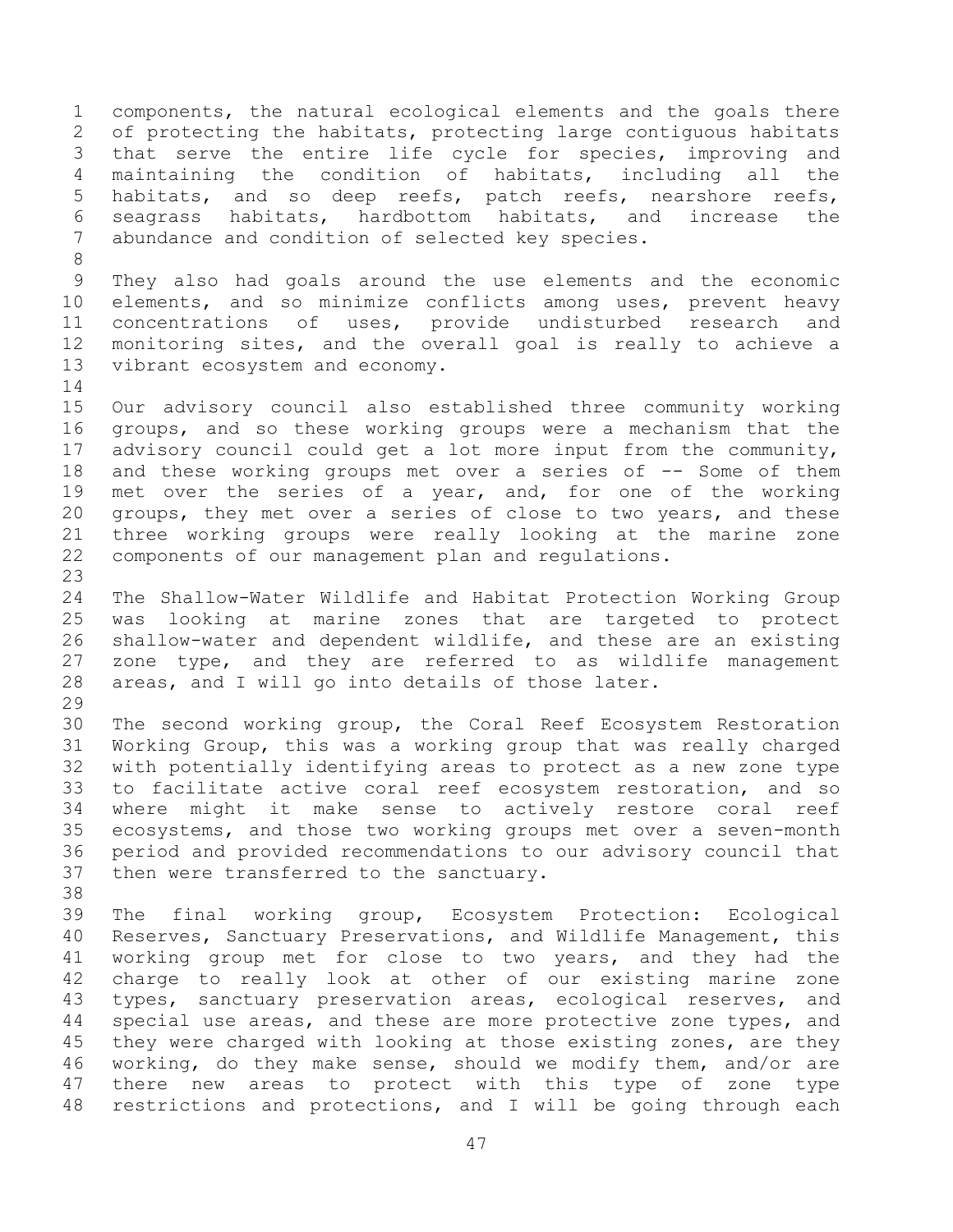of these zone types and how they show up in the proposal, and so you will get more details. Throughout the process, as the Sanctuary Advisory Council and these working groups were working, the agency was also working with our other federal and state agency partners and making sure that we were keeping our key partners informed, making sure that information of note that they had to inform the process was a part of the process, and as well, going forward, now that we've released the plan, we do have consultation and coordination requirements with many of these agencies, and so the top category there, Florida state agencies, about 60 percent of the Florida Keys National Marine Sanctuary is in state waters, and so we have, and will continue, to work very closely with our state partners on this. NOAA Fisheries, we've been very involved with them throughout the process, as well as the two councils, and we have the South Atlantic Fishery Management Council and the Gulf of Mexico Fishery Management Council jurisdiction that overlaps within the sanctuary, and then, finally, agency partners, the Department of Interior, Navy, and the U.S. Coast Guard, just to name a few. Just to note, really quickly, that the Department of Interior -- The U.S. Fish and Wildlife Service, there are four National Wildlife Refuges that overlap with the National Marine Sanctuary, and so they are an official cooperating agency on this DEIS, and many of the marine zones are within their jurisdiction, protecting their trust resources, migratory birds, sea turtles, and the like. Now I am going to turn to the consultation opportunity that the Gulf of Mexico Fishery Management Council has and highlight some of the key elements that are within your jurisdiction, and so, first off, I just wanted to touch on the National Marine Sanctuaries Act. This is the purposes and policies element, and so it outlines what -- For the nation, the system of National Marine Sanctuaries, what our purposes and policies are. It's to 41 identify, designate, and manage the sanctuary system, strengthen the system, enhance public awareness, enhance understanding of the system and ecosystem processes, facilitate compatible human uses, and strengthen global protection of marine resources, and so that's the overarching purposes and policies. Then Section 304(a)(5) is the specific element that outlines the opportunity we have with our relevant fishery management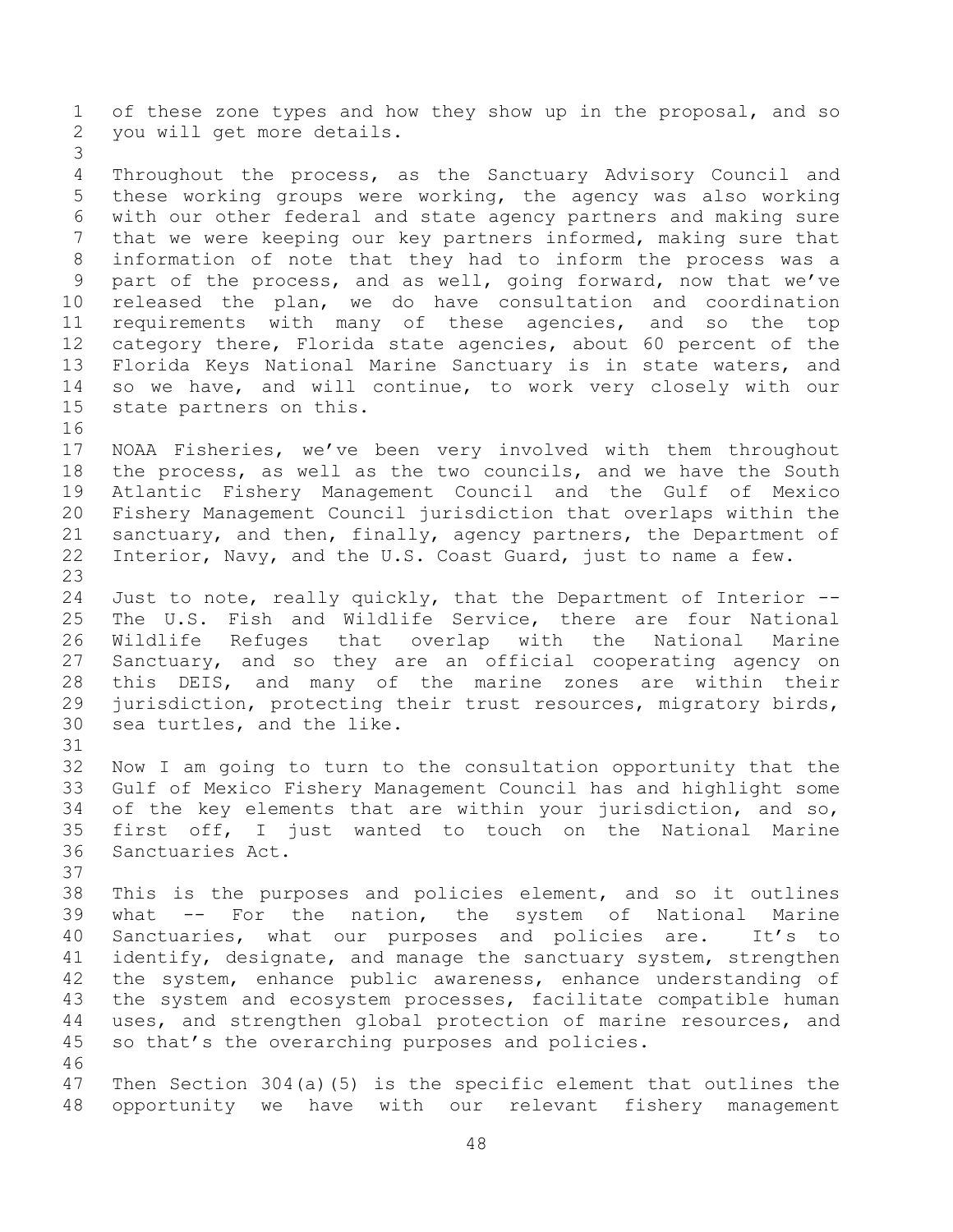councils, in this case the Gulf of Mexico and South Atlantic, that, when we are designating or implementing management in the sanctuary, there is an opportunity for the relevant regional fishery management councils to prepare draft regulations for fishing activities. The council -- With that responsibility comes two things. one is making sure that any draft regulations are aligned with and meet the goals of the overall management plan process, and so that's referring back to the high-level goals and objectives that our Sanctuary Advisory Council developed for that, aligning anything with those goals and objectives, and, if the council chooses to draft fishing regulations, making sure that the National Standards of the Magnuson-Stevens Act is used as guidance and the like, and you've done this with the Flower Garden Banks, but the same opportunity is now before you for the Florida Keys National Marine Sanctuary. Our proposed action, and hopefully this will be clear, is we have four alternatives in our proposed action, no action and a range of reasonable alternatives. Alternative 3 is the agency's preferred out for public comment, and primarily what we will use as the proposal for consultation, but I am going to highlight some things in the other alternatives that might be of interest to you. In each of the alternatives, there are five components, and so management plan, which is the non-regulatory activities, and these are the activities that sanctuary staff implement on a day-to-day basis, our mooring buoy program, our research program, working with our enforcement partners, and Steve is the lead on coordinating our enforcement activities, and so those day-to-day operations of the sanctuary, and that's in the management plan section. Boundary expansions, and so overall sanctuary boundary expansion, and we do have two proposals there. Then sanctuary-wide regulations, and these are the regulations that apply

 throughout the entire sanctuary, and then the last two components are interrelated, marine zones and marine-zone- specific regulations, and so proposals to update and add new marine zones as well as what are the actual regulations in those marine zones.

 The items specific to you that will be of interest to you is sanctuary boundary, and this is the proposed sanctuary boundary. Included on this slide, and I need to edit the title there, but, included on this slide, it has both Alternative 2, 3, and 4, and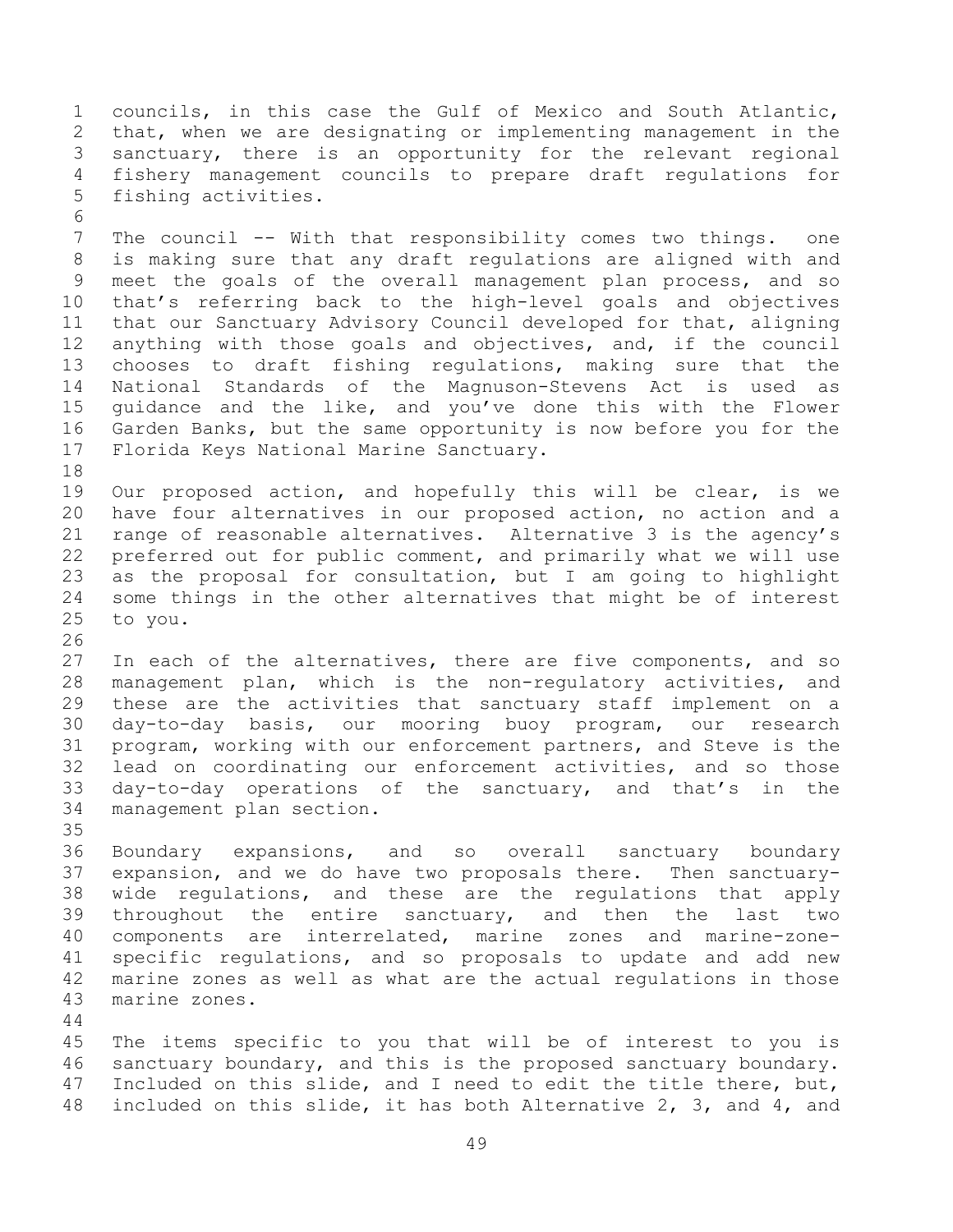so the proposal for the sanctuary boundary includes a proposal to extend -- The red is the existing boundary, extending out to the east, to align our existing sanctuary boundary with the area to be avoided, and this is an area that we have regulated since the sanctuary was established, and it prohibits vessels over fifty meters or tank vessels, and that was part of the existing act establishing the sanctuary, because there were a few large vessel groundings that impacted the coral reef ecosystem, and so the area to be avoided really has been in place since the 1990s to protect that reef offshore, and our proposal is to extend the existing boundary to align with that regulatory boundary. In the Tortugas region, the proposal is to extend the sanctuary boundary to encompass the Ecological Reserve South, the Tortugas Ecological Reserve South, and those are in our preferred alternative. In Alternative 4 is a proposal to include Pulley Ridge, and this is the -- It would align with the existing and the proposed expansion that your council has worked through for Coral Amendment 9. **CHAIRMAN KILGOUR:** Beth, is it okay if you take questions during the presentation? Leann, did you have a question? **MS. BOSARGE:** I did have a quick question before you go any further, so we'll understand. You said that new area that is enclosed by the blue lines would have sanctuary-wide regulations, and you're going to touch on one sanctuary-wide regulation, and will you get specific, like G.P. did, where he said, as far as fishing is concerned, what is prohibited and what can't happen? **MS. DIEVENEY:** We can. **MS. BOSARGE:** Okay. Well, that will help us understand what it means to us. **MS. DIEVENEY:** Yes, and we can also provide our existing regulations, during lunch or following this meeting, because what's in the presentation is our proposed changes and not our 42 existing, and so, yes, but, as Leann notes, in these proposed expansion areas, it would be sanctuary-wide regulations that would apply. Moving to sanctuary-wide regulations, these are, again, throughout the entire sanctuary, and these are the sanctuary-wide regulations that are proposed to either be updated or new,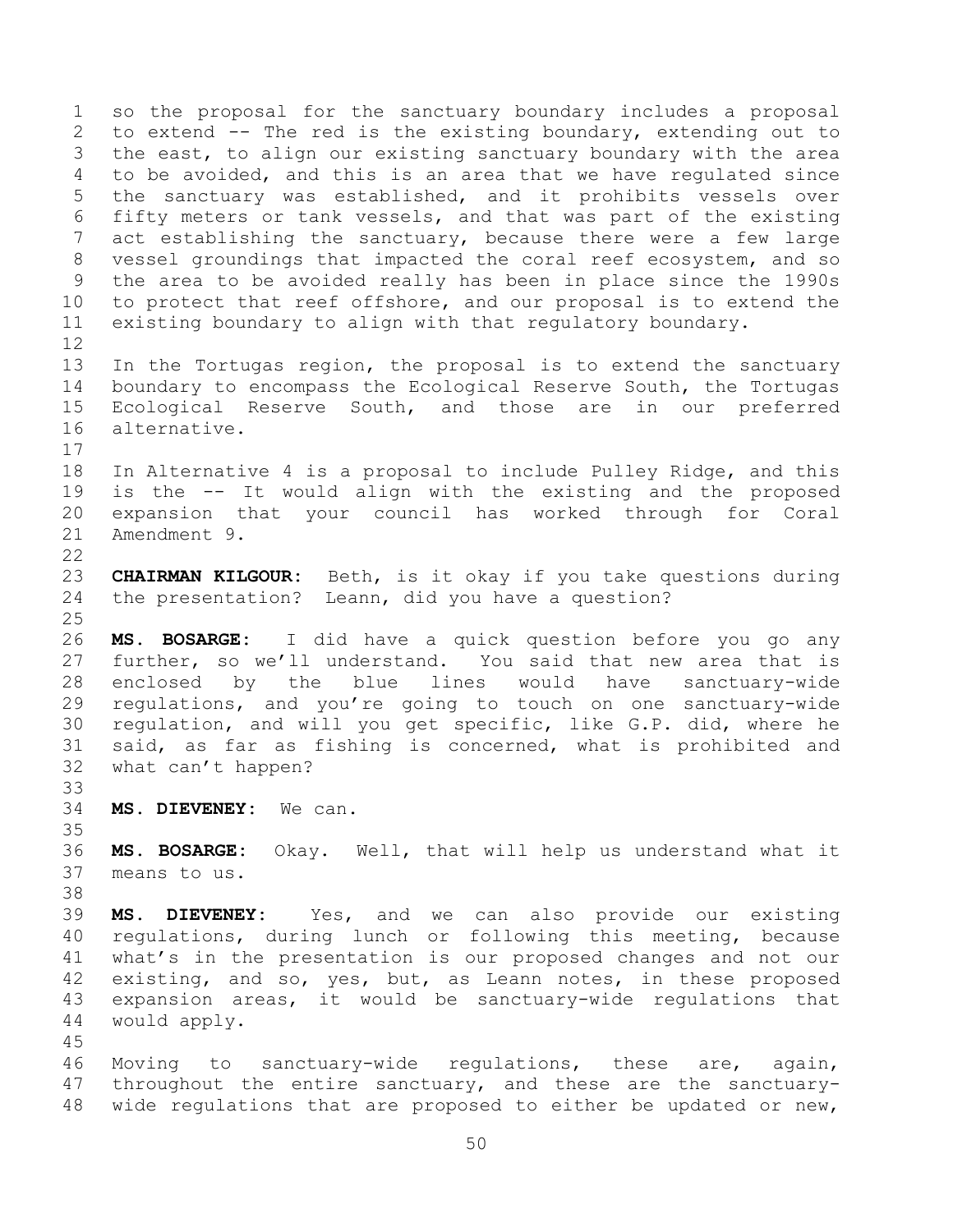and the top list are included in Alternatives 2, 3, and 4, and the bottom two that are in the box are included only in Alternative 4, and Alternative 4 is our most protective, and so this list is just a high-level summary of those that are proposed to be updated or new within the entire sanctuary, and there are two that I wanted to highlight specific for your purposes.

 The first is a prohibition on fish feeding, and our current regulation is, one, we do not explicitly regulate fish feeding unless a discharge has occurred or destruction, loss, or injury to sanctuary resources has occurred. The State of Florida does prohibit fish feeding in State of Florida waters, and so our proposal is to extend and strengthen slightly the state's regulation to prohibit fishing, and so our proposed update is to propose the feeding of fish, sharks, or other marine species from any vessel and/or while diving, and, on the bottom, I note that this proposal does not affect the current exception for discharge of fish, fish parts, chumming materials, or bait used or produced incidental to and while conducting traditional fishing activity in the sanctuary. That's a proposed update new regulation in the sanctuary that would apply sanctuary-wide. 

 The second, this is only included in Alternative 4, our most protective regulation, and our current regulation prohibits harvesting or possessing any live rock within the sanctuary, except as authorized by permit for aquaculture issued by either the National Marine Fisheries Service or authorized by applicable state authority.

 Live rock aquaculture does take place in the sanctuary, in both state and federal waters. In our most protective alternative, only Alternative 4, the proposed change is to require sanctuary authorization for existing and future live rock aquaculture, and what this does is allows the sanctuary a little bit more involvement in the process, and it allows us to put conditions on this activity in the sanctuary, so it is compatible with resource protections and other activities. 

 Just to note, this is only included in Alternative 4. In our other alternatives, we do have a management plan activity specific to this, which is really to strengthen our relationship with our National Marine Fisheries Service and state partners to work much more closely on these activities. Those are the two of the proposed update or new sanctuary-wide regulations that we thought were of interest or relevant to this body. 

With that, I will move on to marine zone boundaries and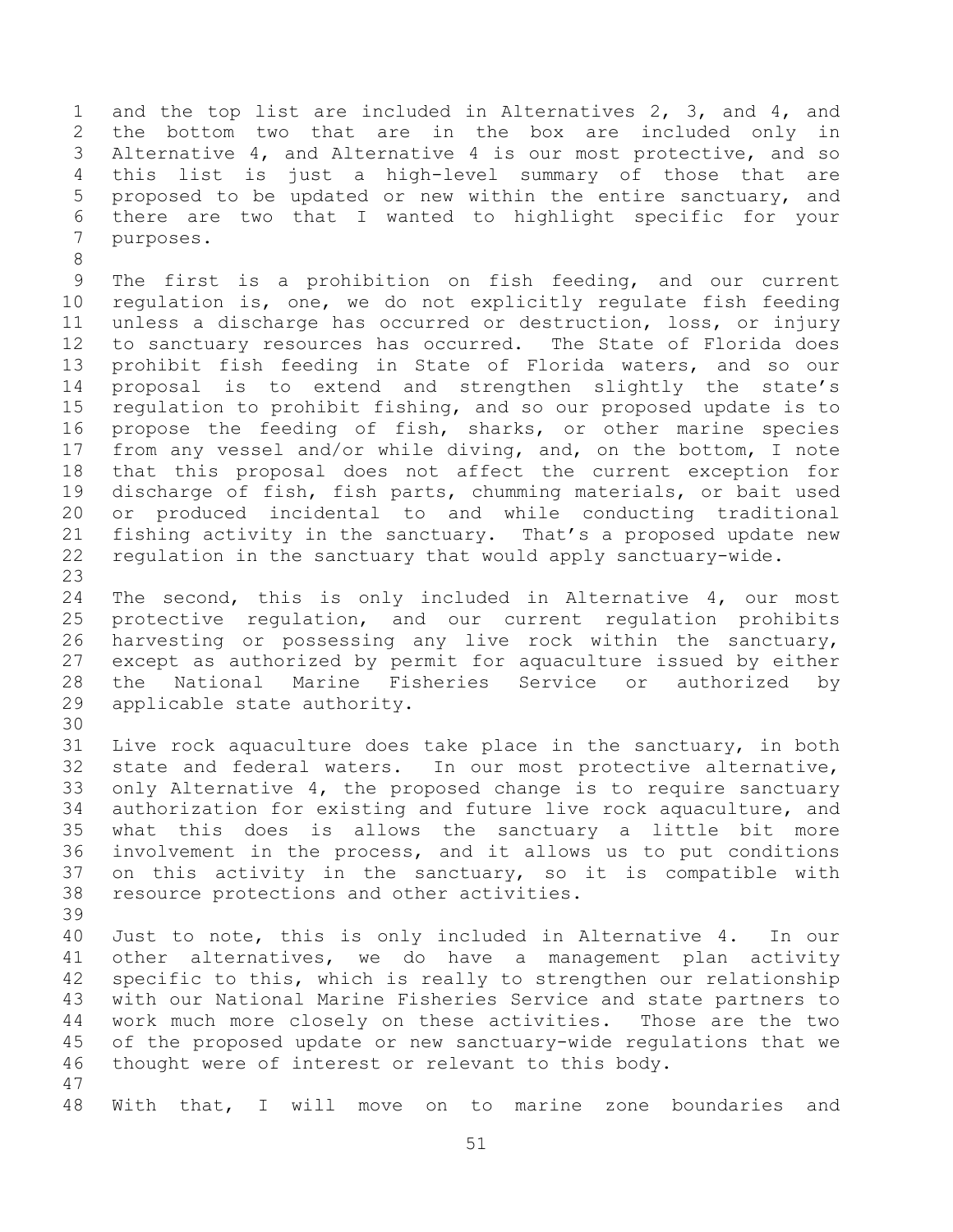regulations. As I have noted, the sanctuary has used marine zones as a management tool since 1997. We have different types, individual types, of marine zones that provide different levels of protection and therefore allow or restrict different activities. The restoration blueprint proposes new zones to address persistent threats to resource health, protect a range of habitats, and also facilitate restoration.

 Just because we do have several different marine zones and they can be confusing, to just have a summary here, sanctuary preservation areas are an existing zone type. This zone type manages activities to separate conflicting use and protect habitats. These are generally along the reef tract, smaller zones that separate conflicting activities, generally fishing, from diving and snorkeling. 

 The regulations prohibit discharge, fishing, touching or anchoring on coral, and so these are marine zones that are no take, and there are exceptions in this marine zone type that we are proposing to eliminate, and I will get to those, but the exceptions allow bait fishing permits in these marine zones and, in four of the nineteen, allows catch-and-release fishing by trolling, and so our proposal is to eliminate those two exceptions to provide clarity of this zone type being no take, no fishing, and separate conflicting use.

 **MR. HICKMAN:** Thanks, Beth. We have had this discussion on the Western Dry Rocks, and I've got a lot of people that are concerned about that area, because it's a huge spawning aggregation site for mutton snapper, and I reached out to NOAA Law Enforcement and wanted more of a legal reading on what they thought trolling was, what their legal interpretation was, and it was basically the boat was moving, and so there is no way to -- In the western Gulf, we like to motor fish, or bump troll, what they call it, and we may have two lines off the back, and we'll have two or three weighted lines going down.

 Under the current scenario, by still including trolling, which could be a quarter mile an hour with the motor gear in gear 40 every once in a while, basically holding up, you don't -- It's really not fixing anything, as far as the fishing effort there, or what a lot of people are concerned about is this other part of the spawning aggregation of mutton snappers.

 We've got the ones at Riley's that are protected, and then, right over here, you've got this other part of the population that's not, and I've seen pictures of sixty boats at a time fishing on the Western Dry Rocks when the spawning aggregation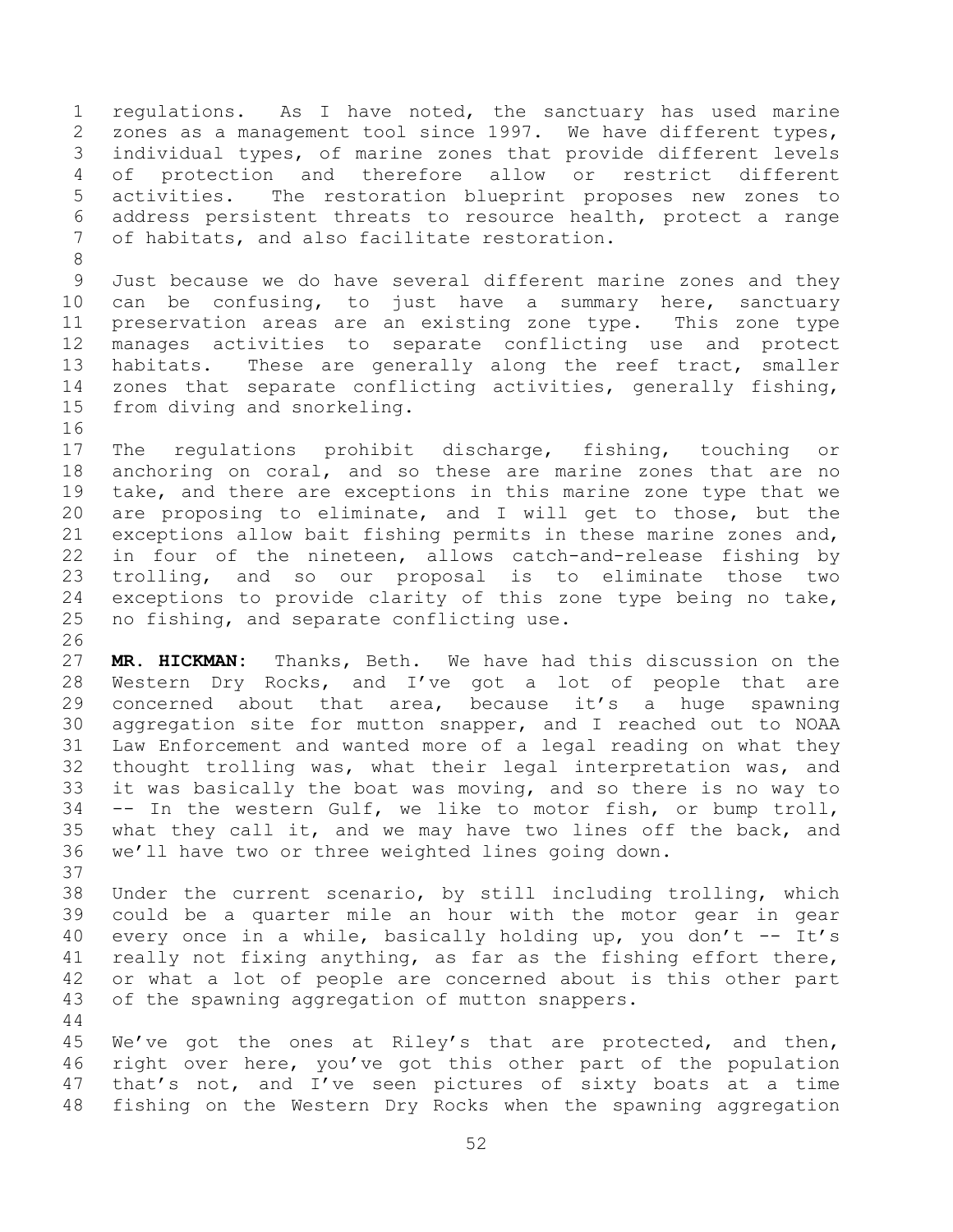1 are there, and, as we all know -- If I've got a duck hunting business, I don't hunt ducks in the summertime when they are nesting in Canada. I need ducks to come back south. It's a very important fishery, and this isn't going to really help that spawning aggregation of fish, and so, if there is -- Have you all had discussions about having like a minimum trolling speed? I know John here was talking about that, as far as troll boats going through sanctuaries, where they set a minimum trolling speed, instead of just having this open-ended trolling thing inside this, because I don't see this actually helping the fishery. **MS. DIEVENEY:** I will get to the specific marine zones, and Western Dry Rocks is one that I haven't highlighted specifically for your consultation purposes, but I will be talking about it, and that is something that we welcome public comment on for our range of alternatives in that area, and trolling, as you note, is one of the proposals in that area, but I will be talking about that a little bit later. The second zone type, just to highlight, is existing zones, ecological reserves and special use areas. The proposal is to combine those two zone types to just have one called conservation areas, and these are our most protective zone type, and the regulation, the current regulation, in these areas is transit only without a valid sanctuary permit, and the proposal is to make no change to that existing regulation, but there are new areas proposed as this zone type. Wildlife management areas, these are generally small and nearshore and protect wildlife and minimize disturbances and shallow-water habitats, and they generally -- The regulations vary depending upon the area and what the resource protection needs and goals are, but, generally, they restrict vessel activity, and so they might be no-motor, and they might be idle speed with no wake, and they might be no-anchor, and they might be no-entry. Did you have a question? **MR. PERRET:** I think you clarified it. You're saying idle with no wake, but then you say no motor. **MS. DIEVENEY:** These are the regulation options that could apply in these areas, and so wildlife management areas, while we've tried to be consistent across the other zones of, if it's a sanctuary preservation area, you can do this, and you cannot do this. In a conservation area, you can do this, and you cannot do this. To be clear for communicating and compliance and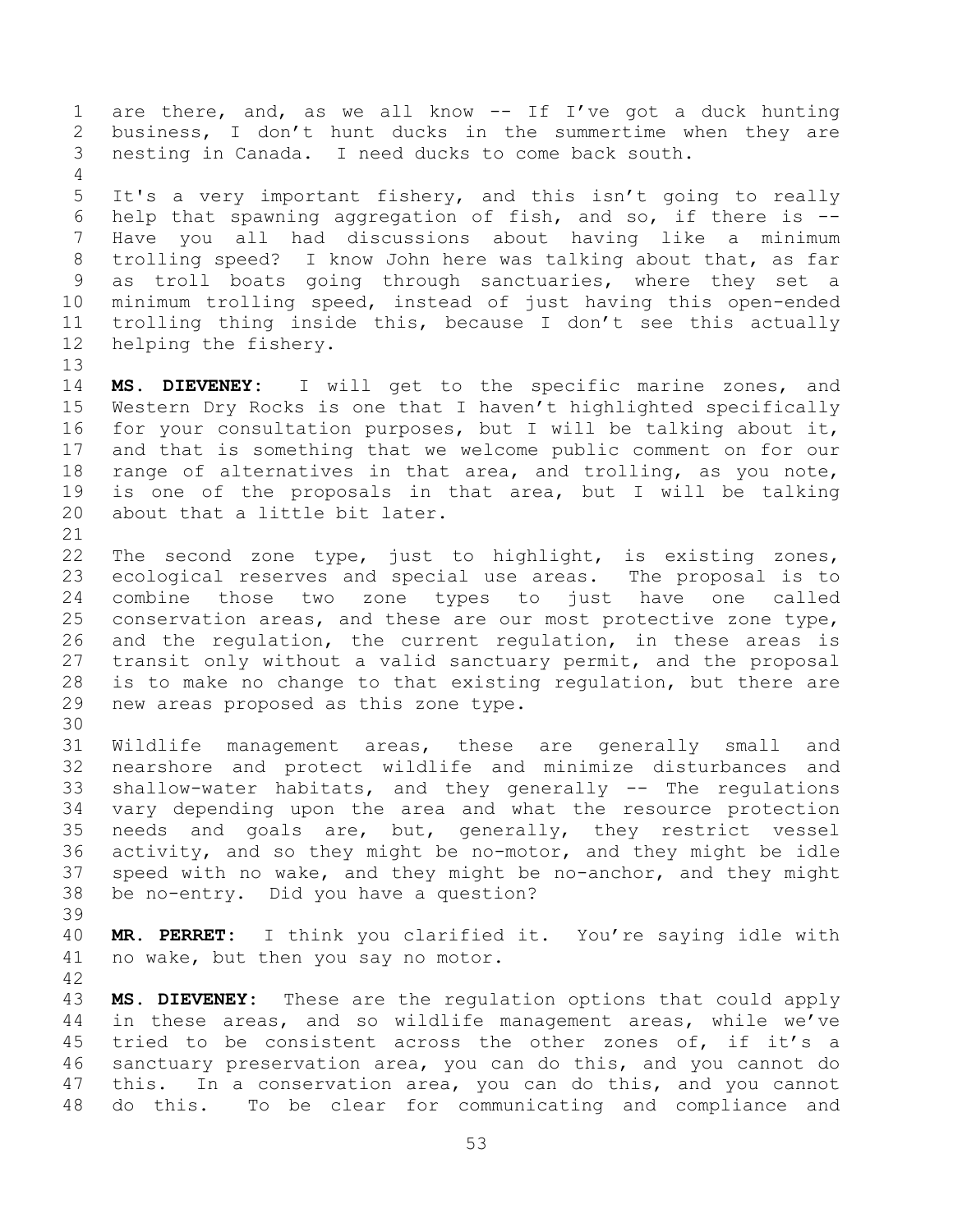enforcement, wildlife management areas, it's a little bit more difficult, because those are really designed and intended for specific resource protection goals, and so we wanted to align the regulations with those goals.

 **MR. PERRET:** But you could be most restrictive and go with no entry at all.

**MS. DIEVENEY:** We could, yes.

 **MS. BOSARGE:** Morgan, and I should have done this before we started the presentation, and I apologize, Miss Beth, but, the last time that we -- I think it was actually when the Florida Keys -- When you all presented a few years ago to us, and we invited some grouper snapper longline fishermen from the eastern Gulf to come to the meeting, and we reached out to those fishermen again at this meeting, and I know we do have at least one of them in the audience, and so I just wanted to -- Because they are not represented very well on our Reef Fish AP and on our other APs, and so we invited them, and it's down in their neck of the woods, sort of, or it's at least a meeting in Florida, and so they are present, and so I hope, if they have a question, when we get to something that may be relative to their fishery, if we have time, we'll be able to recognize them, I hope.

 **MS. DIEVENEY:** This just, again, is a summary of the zone types, their goals, and regulations. Specific marine zones within the Gulf of Mexico Fishery Management Council jurisdiction, in the Tortugas region, the proposal, and this is Alternative 3, which is our preferred, the existing Tortugas Ecological Reserve North, there would be no changes to that area, the spatial protections, or the regulations applied.

 Tortugas Ecological Reserve South, the proposal is to extend that boundary one mile to the west, to capture additional area, additional habitat, known to support multi-fish spawning aggregation activity, and so that is a proposed spatial change, one mile to the west, with the same regulations, transit only, without a valid sanctuary permit.

 A proposed new zone in the Tortugas region is that yellow zone with the hash markings, and that is a proposed new sanctuary preservation area. It is intended to protect fish transiting between the Dry Tortugas National Park Research Natural Area and Riley's Hump to spawn. The proposal, as a sanctuary preservation area, is that this is no take and, in addition, no anchor. That is our preferred alternative for the Tortugas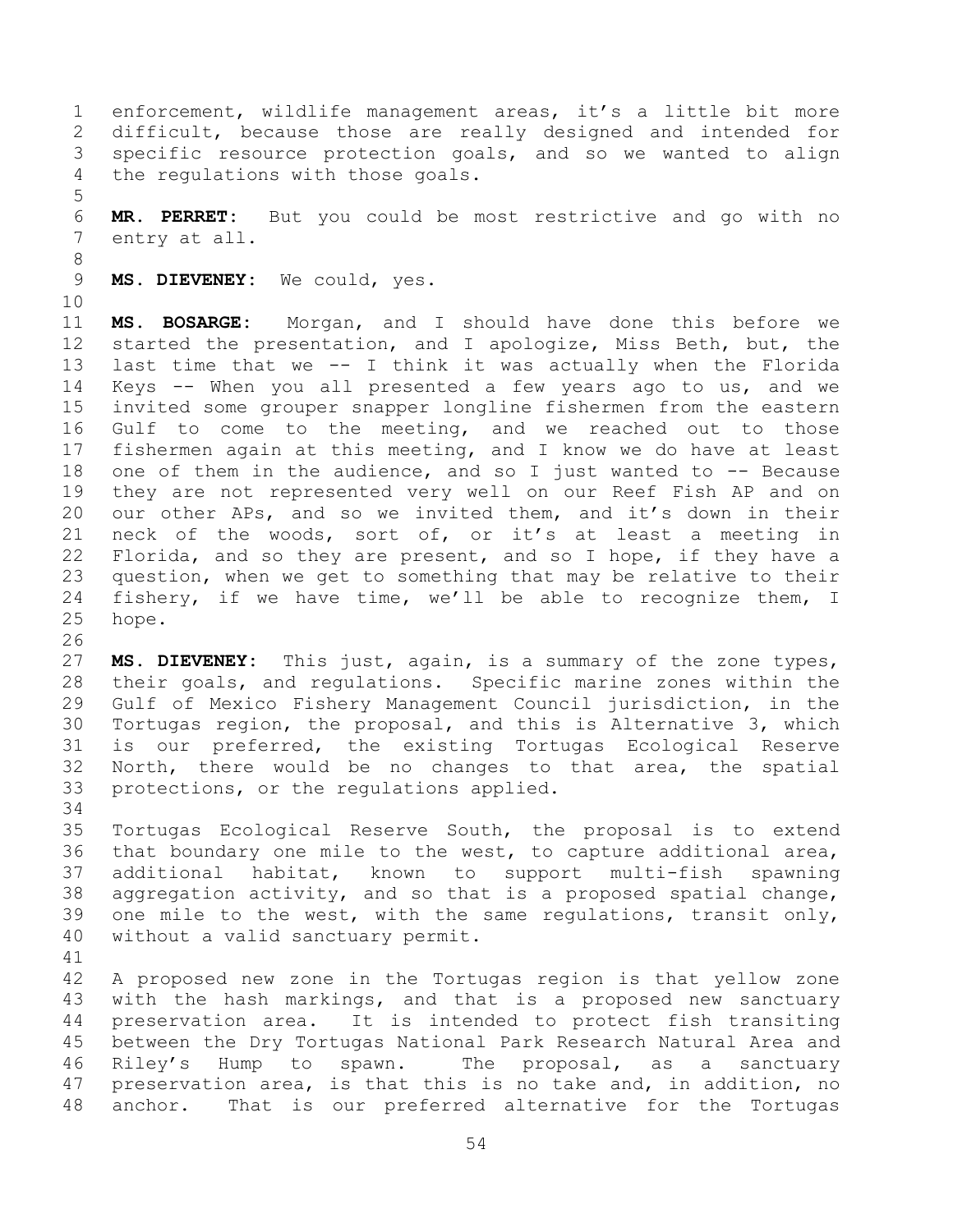region, which is, I believe, of interest to this council. I am going to show you -- The next slide shows you the difference across the alternatives, and so the first panel is Alternative 1 with the existing Tortugas Ecological Reserve North and South with no boundary expansion, and the red box there, just to note, is an existing Tortugas Bank no-anchor zone, and it's no anchor for vessels over fifty meters. Alternative 2 and 3 is what I just walked through on the previous slide, and the only change in Alternative 4 is that Tortugas corridor then becomes the most protective, transit only. This is the proposal for public comment in the Tortugas region. **CHAIRMAN KILGOUR:** I am trying to remember in my own head, but that dark green is the state portion of -- There's like a light green in Alternatives 2 and 3, and then the dark -- **MS. DIEVENEY:** Like the oblong shape, that is Dry Tortugas National Park. **CHAIRMAN KILGOUR:** National park, and the state boundary is the white-dotted line? **MS. DIEVENEY:** Yes. **CHAIRMAN KILGOUR:** Okay. I just wanted to make sure that I had it all in my head right. **MS. DIEVENEY:** Yes. We included this, and, looking closer at the Gulf Council jurisdiction map, I don't believe this is within your jurisdiction, but I just wanted to include this, and so this is a proposed new zone in the Marquesas region, and you see, in Alternative 1, there is no marine zone to the west of the Marquesas Islands. In Alternatives 2 and 3, that is a large square, approximately I think ten square miles, as idle speed with no wake, and so a wildlife management area, idle speed no wake, to protect an area known to be internationally important sea turtle foraging habitat. In our most protective, it would be transit only, idle speed no wake, and so the intent of this marine zone is to protect seagrass habitats known to support sea turtle foraging. **MS. BOSARGE:** Sorry, but I'm going to have to ask the question. Can you go back one slide? This is why I was asking about sanctuary-wide regulations, because this gets really confusing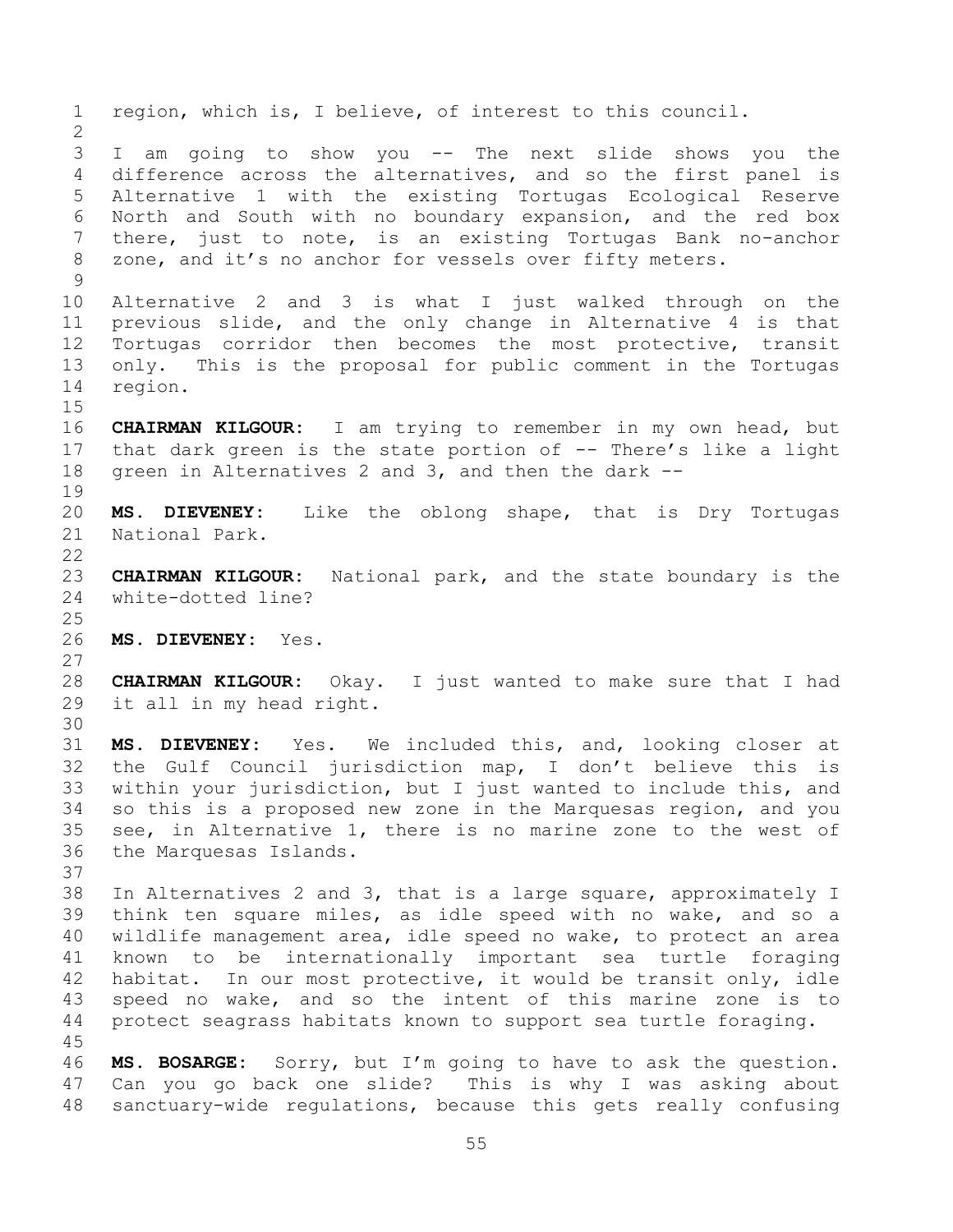when you look at this. Can you dumb it down to shrimping for me? Let's just focus on one thing. Alternative 1, versus 2, 3, and 4, where can we shrimp and where can we not? **MS. DIEVENEY:** The activity for fishing is restricted in the Dry Tortugas National Park, and Tortugas North Ecological Reserve and Tortugas South Ecological Reserve and the Tortugas corridor. The existing ecological reserves, expanding Tortugas South one mile to the west would be new area restricted, proposed to be restricted, and then the Tortugas corridor would be proposed as a no-take area. **AP MEMBER:** You're going to have to get a pointer. **MS. DIEVENEY:** I have one, but it's not on all the -- **DR. MENDEZ-FERRER:** I don't know if this is a discussion that we should have now or after Beth is done with her presentation, but council staff have made some kind of maps with -- We overlaid these polygons with the shrimping efforts and with a little table at the bottom that we can have a discussion of like where 22 can we fish and which areas are transit only, and so we can decide if we want to kind of take a quick look at those later and let her finish her presentation and then have that discussion later on. **CHAIRMAN KILGOUR:** In light of that, should we let Beth finish the presentation, and then I see lunch is here, and we can take a lunch break and then have this discussion with the fishing -- Do you have the fishing information also overlaid on those polygons? **DR. MENDEZ-FERRER:** Yes. **CHAIRMAN KILGOUR:** Okay. Let's let you keep going. **MS. DIEVENEY:** Those are what staff pulled out as the elements

 of interest within the jurisdiction of the Gulf of Mexico Fishery Management Council for consultation. I just wanted to put this up. We are here today meeting with you guys, and we'll be back on October 2 to meet with the Reef Fish AP. As Carrie noted, we will be presenting on October 21 at the Full Council meeting, and we are also doing a similar session with the South Atlantic Fishery Management Council. 

 Also, I have on here that we'll be doing briefings and discussions with the Florida Fish and Wildlife Conservation Commission. Public comment opened through January 31, and we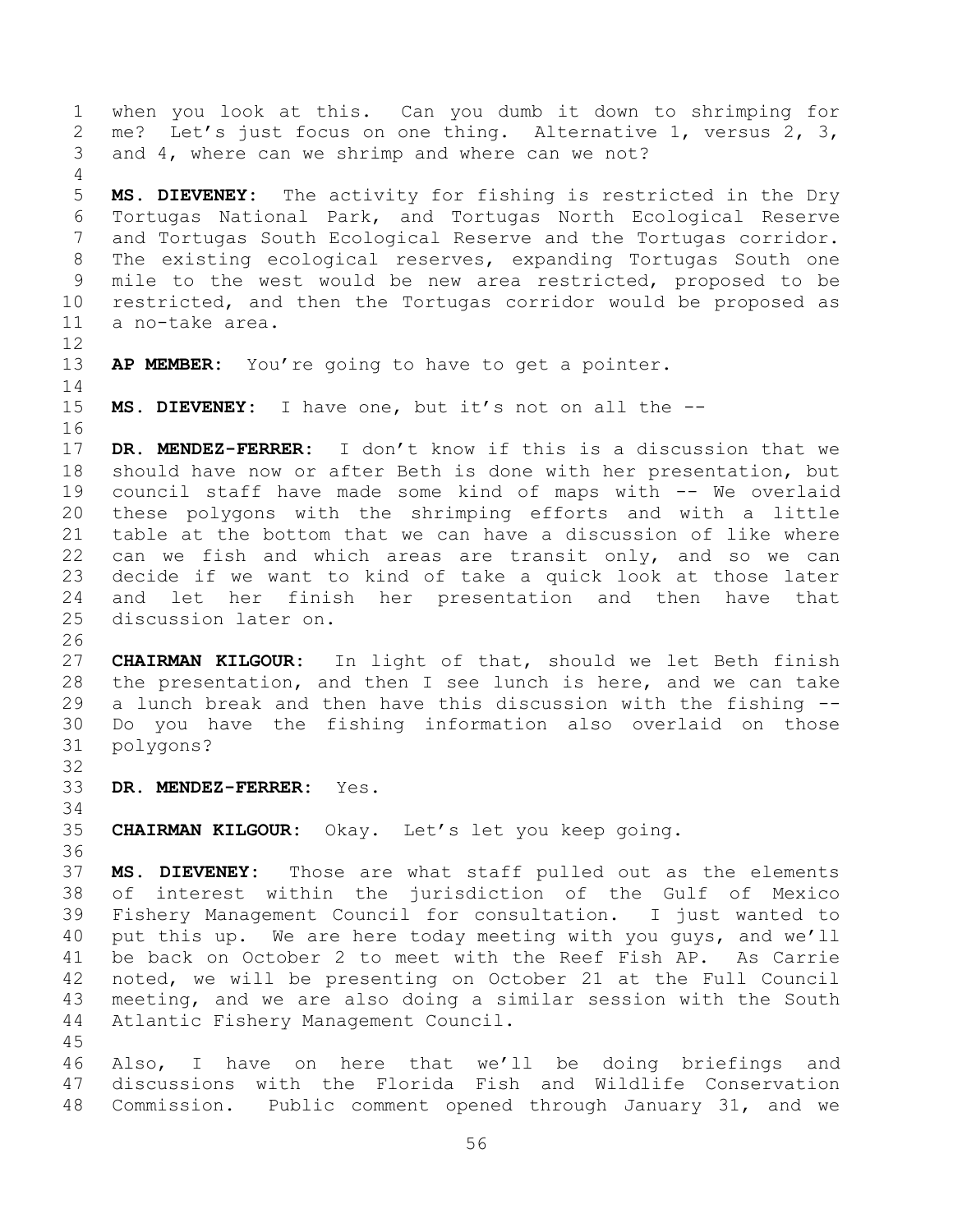did that extended public comment both for the community in the Florida Keys, but also because that allows us to have public comment open past two meetings with the council. Now I am going to go through the rest of the plan and the proposals in the rest of the plan, just so you have that larger context. As I noted, there is a management plan component in all of the alternatives. This is the same proposed management plan in all of the alternatives, and so there is no difference across the alternatives in the management plan, and I just highlight here high-level goals for the management plan. Within each of these, there are a series of objectives and activities. Some of the activities are working with our National Marine Fisheries Service colleagues to take action to protect ESA- listed coral species, to develop a coral restoration plan, to enhance our enforcement capacity and relationships with our enforcement partners, increasing our team ocean, which is our on-the-water interpretation, working with boaters to educate them of the regulations and provide them information. Our Blue Star dive snorkel operators and fishing guides, this is a program that's been in place for some time to enhance our stewardship ethic with local operators and how they educate and work with their clients, and so lots of activities in the management plan elements that we hope we get public comment on for what is good and what to strengthen additional activities. Sanctuary boundary, I have pretty much walked through this. this is Alternative 2 and 3, which is our preferred, which is to extend to that regulatory boundary of the area to be avoided and to encompass the Tortugas region. Alternative 4, the only difference there is the proposal to include Pulley Ridge as a distinct unit and sanctuary-wide regulations would apply, and I failed to note this earlier, but the only additional regulation that we have in the proposal is no anchoring of all vessels, to protect the benthic habitat there. Sanctuary-wide regulations, again, these apply throughout the sanctuary, and the first one is limit discharge from cruise ships and sanctuaries, and we have an existing exemption that allows cruise ships to discharge certain materials, and the proposal is to eliminate that, that they would not be able to discharge within the sanctuary waters.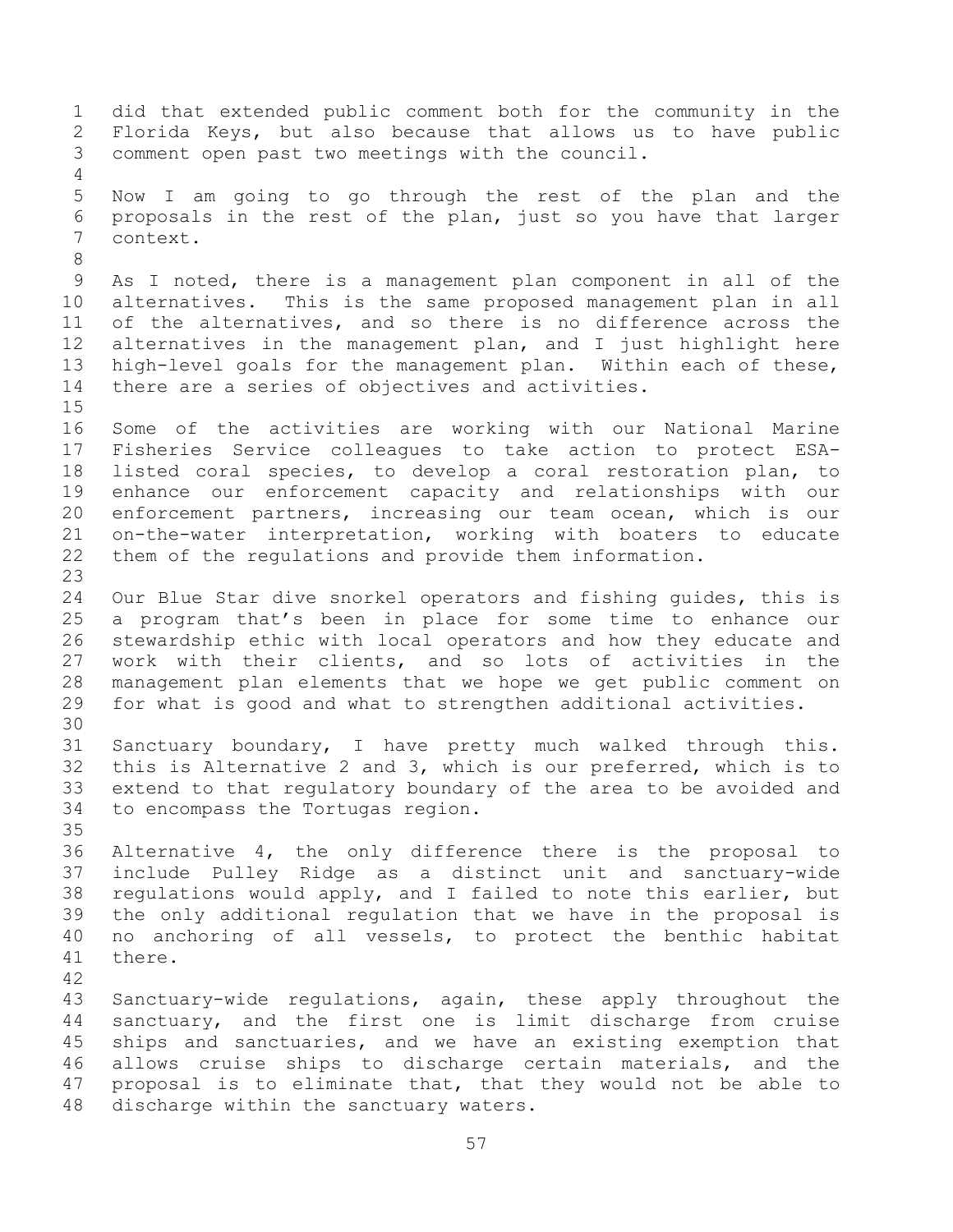Increasing the number of days allowed for an emergency regulation, this is an existing sanctuary-wide regulation that we can implement an emergency regulation for sixty days with one sixty-day extension. We have used this on two separate occasions, for a coral disease event and for a coral restoration activity, and the proposal is to extend that to 180 days, with one 180-day extension, to give a little bit more flexibility and response time for the agency and partners.

 **MS. KRUEGER:** Could you go back one slide? The Pulley Ridge area, just to clarify, that's already a habitat area of particular concern through the Gulf Council, and the only change would be that this would prohibit anchoring by like freighters and things like that?

- **MS. DIEVENEY:** Yes.
- **MS. KRUEGER:** Okay.
- 

 **MS. DIEVENEY:** Specific to our maritime cultural resources, the proposal that we permit activities to survey and inventory research and transfer maritime cultural resources. The proposal here is really just to align our regulations with how our state partners regulate historical resource permitting, and so there would be one permit category for archeological research across 27 all waters of the sanctuary, state, and federal.

 A proposed new regulation gives sanctuary the ability to address impact from derelict or deserted vessels. Currently, the only way we can regulate this is through if a discharge has occurred or if impact to sanctuary resources, and so just giving us a little bit more authority to address this threat and impact to sanctuary resources.

 Prohibit fish feeding, I have already noted, and mooring buoy restrictions, and so we provide mooring buoys throughout the sanctuary, both in areas that are closed to fishing and areas open to fishing, and our proposal here is to provide large vessel mooring buoys. There are several large vessels that operate in the Florida Keys and transit through the Florida Keys, and trying to protect both the hardware of these mooring buoys as well as the benthic habitat, where that hardware is implemented, creating large vessel mooring buoys that those large vessels would have to use. 

 I noted already Alternative 4, requiring Florida Keys National Marine Sanctuary authorization for live rock aquaculture, and,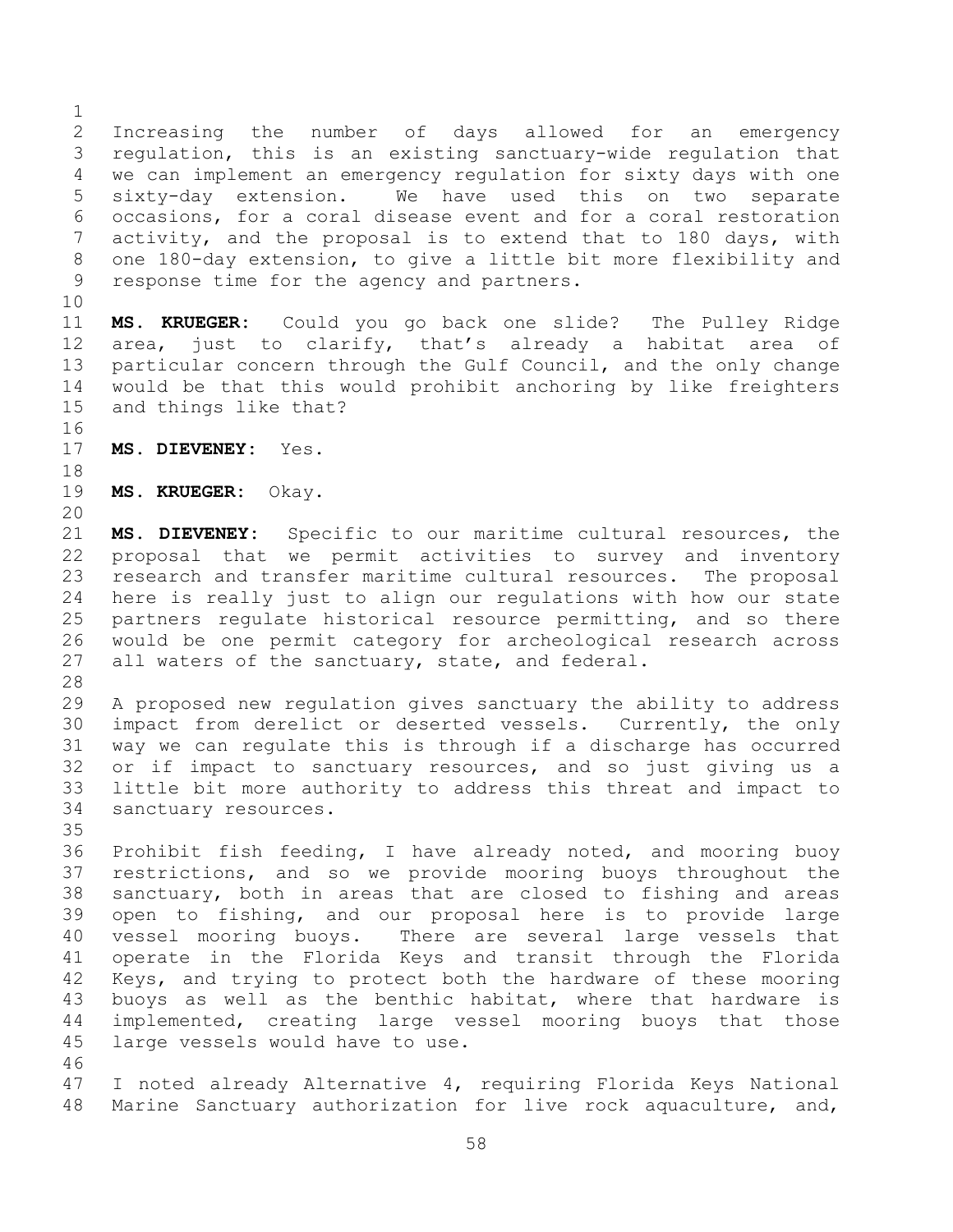finally, a proposed update to an existing sanctuary-wide regulation that prohibits -- It limits boat speed within 100 yards of residential shorelines to idle speed no wake, and the proposal is expand this to all shorelines and make it slow speed, which aligns the regulations with a state regulation. Marine zone boundaries, I have already given you the background on the marine zones that we have in the sanctuary, and I am just going to highlight some of the preferred alternative of each of the marine zone types. Sanctuary preservation area, it's an existing marine zone type, and it manages uses and separates conflicting uses, and we also provide mooring buoys in these zones, to provide additional protections for the benthic habitat. Existing regulations are prohibit discharge, fishing, touching or anchoring on coral. The existing regulations are on the left side, and the proposals, which I have already touched on, is to eliminate the two exceptions, eliminate the bait fishing exception. In sanctuary preservation areas, we issue permits to allow bait fish collection in these areas, and, in four of these areas, we allow catch and release trolling fishing, and so the proposal is to eliminate those exceptions and to have consistent regulations in all of these marine zones. The proposal is also to add idle speed no wake, as well as no anchor, to provide additional protections for the benthic habitat. Starting in the Upper Keys, Turtle Rocks is a new proposed area. It's proposed to protect patch reef habitats in the Upper Keys, which are not well represented in our current marine zoning scheme. Carysfort is an existing sanctuary preservation area, and the proposal extends that to offshore slightly, to the ninety-foot contour, to protect additional deep-reef habitat that is not well represented in our current marine zoning scheme. In our preferred alternative, Carysfort is also included, and you note it's in purple. It's included as a proposed limited entry area for commercial operators, and they would have to be Blue Star operators. Blue Star operators are those that have voluntarily 42 taken courses and are committed to educating their public, their clients, about the resources and better reef etiquette when in the water. The other areas to highlight in this area are Key Largo Dry Rocks, Grecian Rocks, and North Rocks. There are two existing sanctuary preservation areas in that area, and the proposal is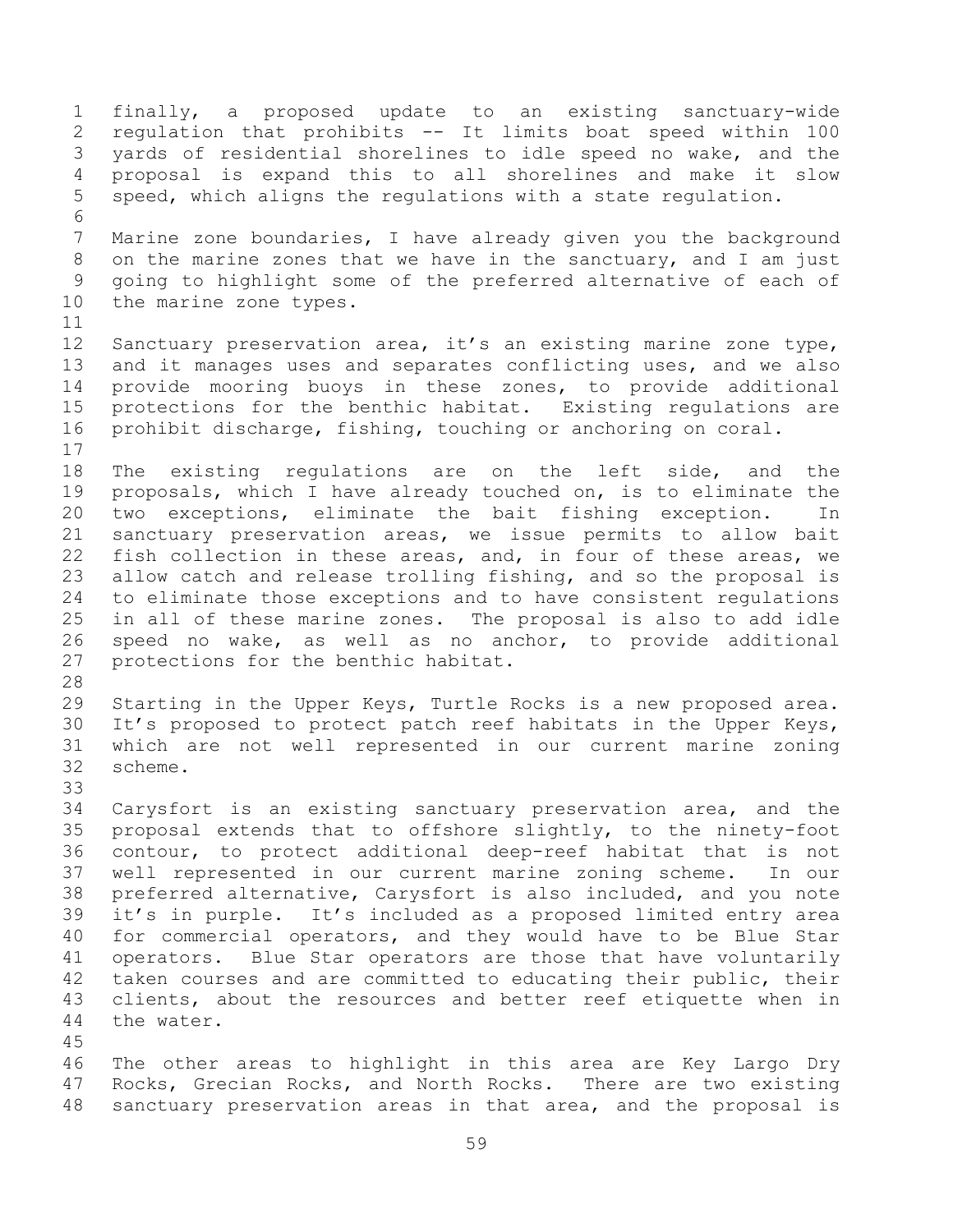to connect those and expand it slightly to protect additional reef habitat and ESA-listed reef species. Pickles Reef there is an inset, and that's a proposed new marine zone, and it's proposed to facilitate coral ecosystem restoration, and that's an existing coral nursery habitat area, and so facilitating coral restoration through protection of this area. In the Middle Keys, the proposals include a new proposed zone, Long Key-Tennessee Reef, and that is a proposal for a new area from Long Key State Park to the deep reef. One of the Sanctuary Advisory Council goals was to protect large, contiguous habitats in each region of the Florida Keys, and this marine zone is proposed to meet that goal. Turtle Shoals is another new marine zone in the Middle Keys proposed to protect patch reef habitats, again an under- represented habitat type in the current marine zoning scheme. The other two insets there are new marine zones, small other areas that are existing coral nursery sites proposed to facilitate coral restoration. In the Lower Keys, only minor changes to existing marine zones. Looe Key is proposed to be expanded to protect additional habitat in this zone type, and Western Sambo, an existing marine zone, is proposed to be extended to the deep reef ninety-foot contour, to protect deep reef and area known to support part of the lobster life cycle. In the Marquesas region, only a minor change here to the existing marine zones. Sand Key Sanctuary Preservation Area is another area proposed as that limited-use area for commercial operators, and, to the west, Key West Coral Demonstration Project, that's another coral nursery habitat site proposed to be protected to facilitate restoration, and we have already talked about the Tortugas region. This is just a summary for your reference as you look at this whole plan. It shows, for this zone type, across the alternatives, the total number of sanctuary preservation areas, total square miles, and the regulations existing and the proposed changes. The next zone type is conservation areas, and, as I noted, this is the most protective type. It takes two existing zones, ecological reserves and special use areas, and it makes them one conservation area. They are the most protective, transit only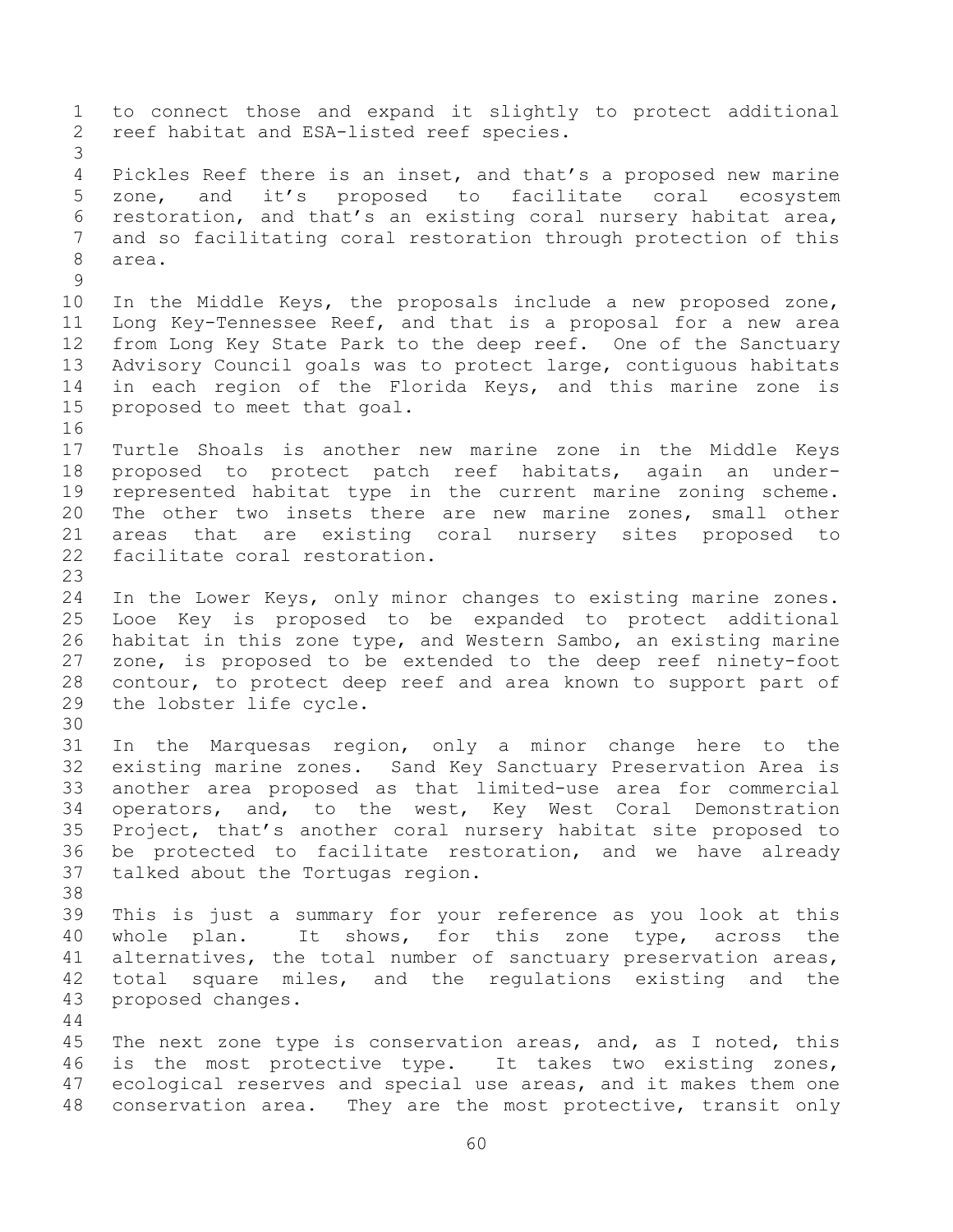without a valid sanctuary permit.

 There are many fewer of these marine zones in our preferred alternative. Existing, that exist currently, are Conch Reef, Tennessee Reef, Looe Key, and Eastern Sambo. The only proposed change there is that Tennessee Reef is proposed to be extended, to capture a little bit of deep-reef habitat to protect habitat that is under-represented in our current marine zoning scheme.

 Tortugas North, there is no change from existing. Tortugas South, that proposed one-mile westward extension, and then, in the Backcountry, Channel Key and Red Bay Bank, and those are proposed new conservation areas, and those areas have a combination of hard bottom, seagrass, bank reef habitats, and that's a habitat type that is not currently protected through our marine zoning scheme, and these are areas that have had a lot of monitoring activity as well as restoration activity, and so including these relatively small areas as conservation areas, transit only without a valid permit, and so that's the conservation area zone type in our preferred alternative.

 This is a summary across, again, of total zones across each of the alternatives. Alternative 4 is our most protective, and we 24 do include more areas as this most protective zone type, and the regulations applied do not change across the alternatives.

 Wildlife management areas, as I noted, are generally small, nearshore, shallow water. They protect wildlife and the habitats that they need. The regulations are distinct to each zone for those, the purpose and goals of that zone, but the list there is what could be applied, and here is just one example of a wildlife management area in 1998, and this was prior to establishment, and, in 2014, after this area had been managed as a no-motor zone for that time, just to show how this zone type is intended to be used, and it could facilitate habitat restoration, and so this is an existing, Tavernier Key, no-motor zone.

 In the Middle Keys, the proposed marine zones in Alternative 3 - - I will draw your attention to Alligator Reef. This is a proposed new wildlife management area, and it actually overlaps with an existing fishery management plan no-lobster-trap area, and the working group really looked at all of those fishery management plan no-lobster-trap areas and identified this as the largest area. They proposed this as no anchoring, and so to provide additional habitat protections for the coral species that are present there.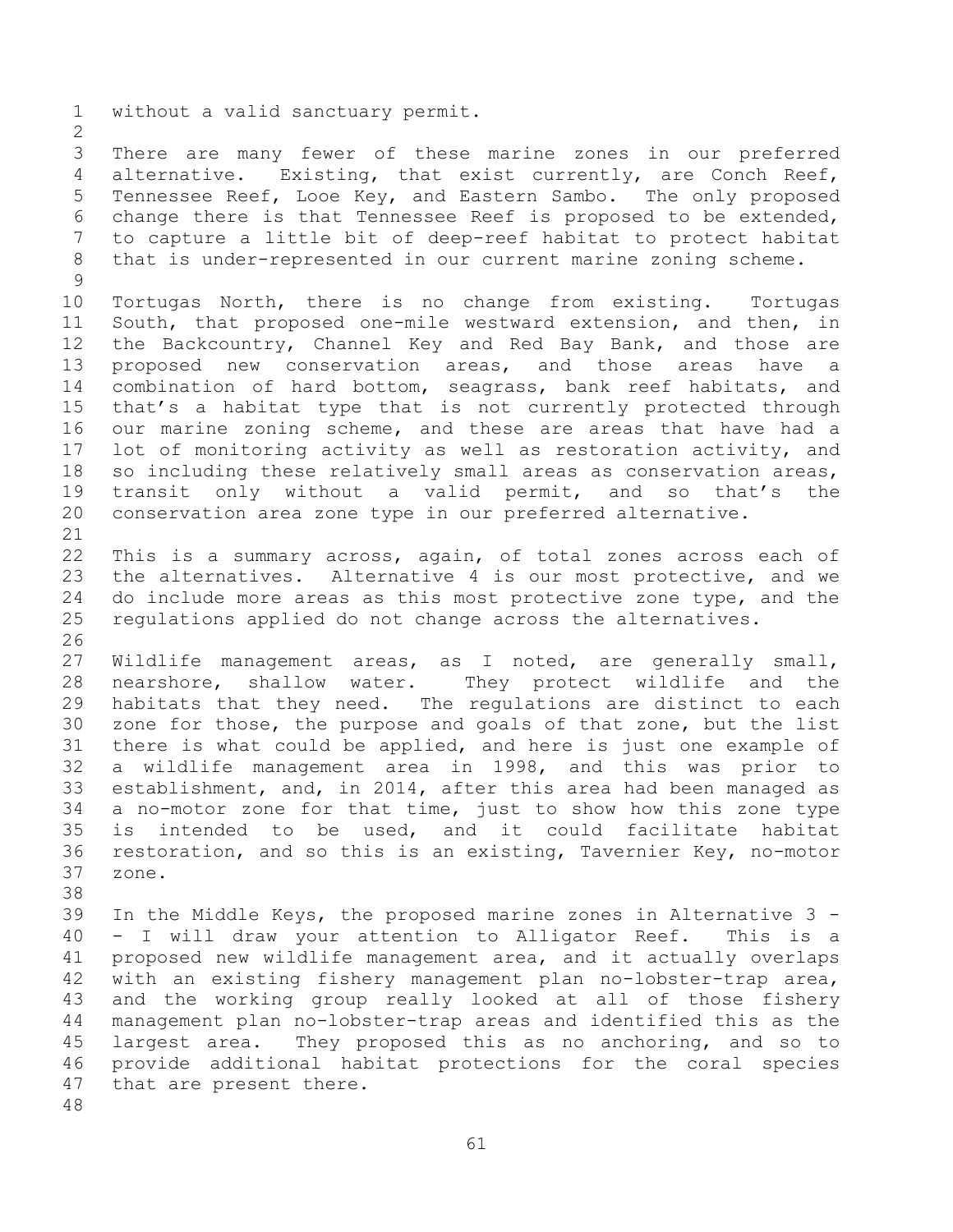The other areas in the Backcountry, Moser Channel and Gulfside Banks, those were discussed at length with the community working group, and there are heavy impacts by vessels, and these are shallow areas near the intercoastal waterway, and how can we protect the habitats there, and the proposal is idle speed no wake. In the Marquesas region, the Marquesas turtle zone, we've already talked about, and idle speed no wake in our preferred alternative, and then, in the Boca Grande & Woman Key area, minor expansions to existing marine zones, and these are areas known to support turtle nesting and other bird habitat, and so minor changes to those existing zones, and also some no-anchor areas proposed in that area. Western Dry Rocks is the area that Scott noted earlier, and this is a proposed new zone, and it's within state waters. It is a known multi-fish spawning aggregation, and the proposal in our preferred is to create a zone there and make it trolling only, intending to protect the habitats and the fish spawning activity. This is a summary across this zone type. This is the largest number of marine zones in our existing plan and in the 25 alternatives, is this zone type, and the regulations that apply, or could be applied, in these areas are highlighted there at the bottom. The final marine zone type, just to highlight, is we have marine zones that are called existing management areas, and these are zones that were already in place when the sanctuary was designated in 1990, and so this is Key Largo -- It was Key Largo National Marine Sanctuary and Looe Key National Marine Sanctuary, and those were encompassed into the Florida Keys National Marine Sanctuary as the Key Largo and Looe Key existing management areas, and, as well, the four National Wildlife Refuges that overlap with our jurisdiction. The proposal for Looe Key is the area in Looe Key has three different zone types in its existing management. The large box around is the existing management area, and the yellow box is sanctuary preservation area, and the green is a special use research-only area, and so there is a myriad of different regulations that apply in this area, and our attempt to try and simplify -- Provide additional protections and simplify this area and the regulations applied, and you see Alternative 2 and 3. The entire area is proposed as no-anchor, and we extend the Looe Key Sanctuary Preservation Area, and, in Alternative 4, we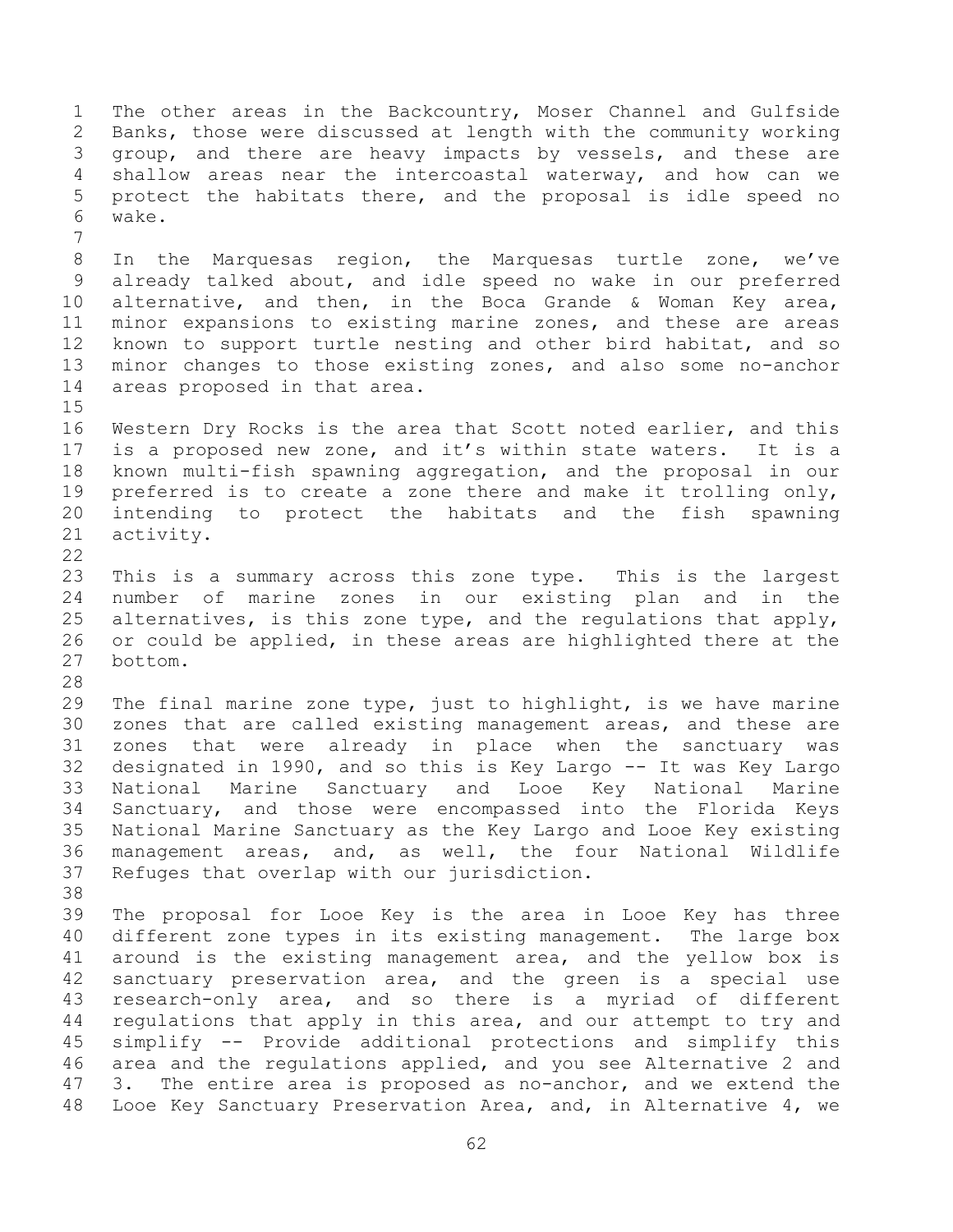have a three-panel existing management area, sanctuary preservation area, and conservation area. Across that three- panel, the regulations become more protective. This is Key Largo management area, and there is no spatial change being proposed in this area. The only proposed change is to make this area no anchor, to provide additional protections for the habitat. This is the summary table across this zone type, and included in here is the National Wildlife Refuge and regulations that apply there. I just wanted to highlight a few marine zones, highlight across the alternatives, just to show how the differences across Alternative 1, no action, to Alternative 4, the most protective, show up in the document. In the Upper Keys, Carysfort is an existing sanctuary preservation area. In Alternative 2, it extends to protect deep-reef habitat. In Alternative 3, it's proposed as a limited-entry area for commercial operators, to be Blue Star only, and, in Alternative 4, this is proposed as one of those large, contiguous habitat areas that the advisory council requested we analyze in each of the regions. In all of these, it maintains sanctuary preservation area, separating conflicting uses, and it is a no-take area. This is the Long Key-Tennessee Reef area in the Middle Keys, and so, existing, there is Tennessee Reef Special Use Area, and it's a research-only area. In Alternative 2, that area is a proposed conservation area, extending to protect deep-reef habitat, and so just a small extension to the ninety-foot contour. In Alternative 3, it is proposed to be expanded from the shoreline at the state park to the deep reef, as a sanctuary preservation area, and, in Alternative 4, the most protective, the conservation area, transit only. Revisiting Tortugas, we've already touched on this a few times, but this is just showing how the protection changes, or is proposed to change, across the alternatives. Western Dry Rocks, again, we have talked about this, the proposed. In current, the no action, there is no marine zone there. In Alternatives 2 and 3, it's proposed as a wildlife management area to protect the species that occur there and the habitats there, trolling only, and, in Alternative 4, a conservation area, and so transit only in that area. We have already talked about the Marquesas, and then, just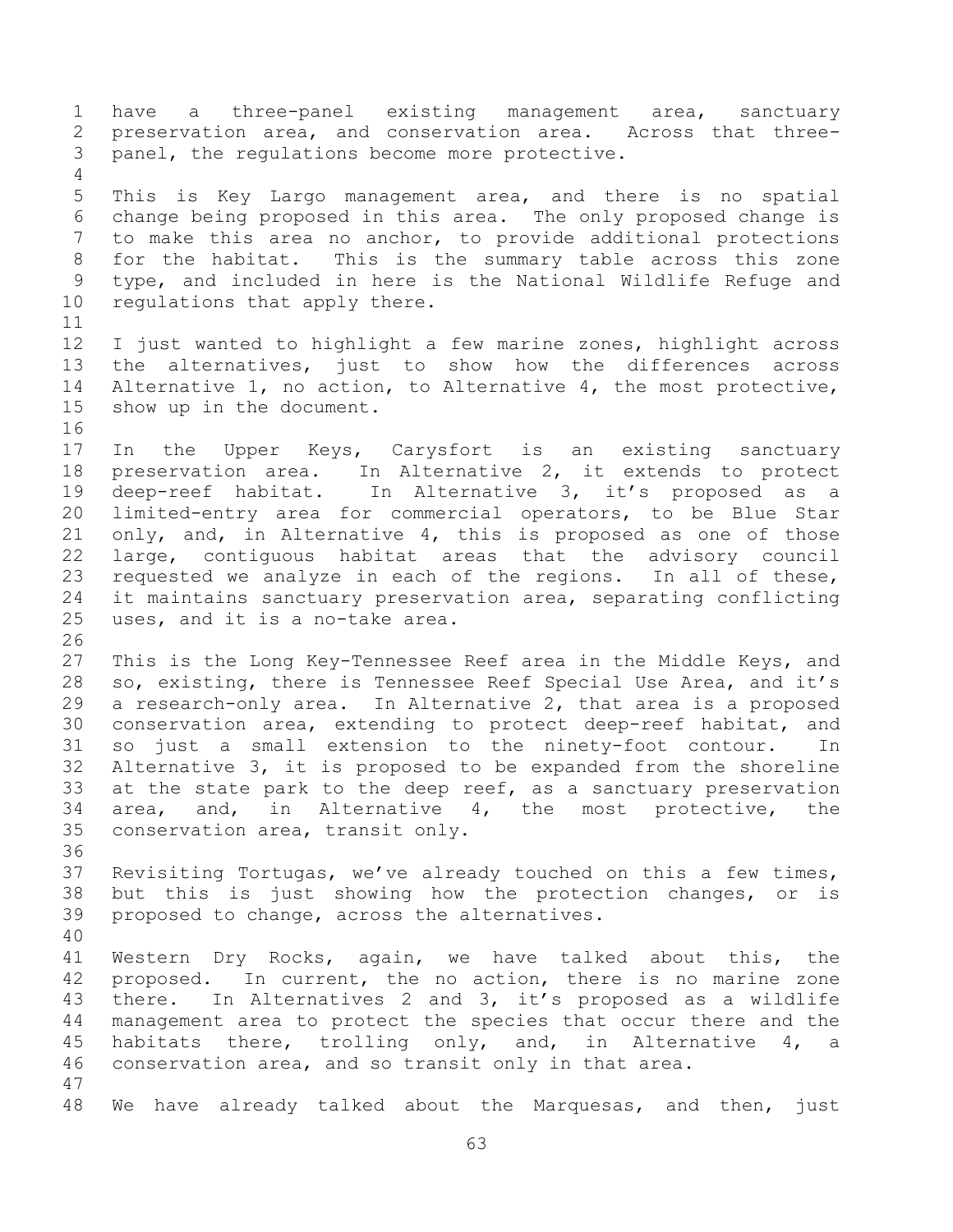lastly, in the proposals, we do use anchoring as a management tool to provide additional habitat protection, and so, in the proposals, all of the sanctuary preservation areas, existing and proposed new, include a proposed no-anchor restriction, to provide additional protections to habitat. We do provide mooring buoys in these areas for access.

 In the existing management areas, Looe Key and Key Largo, those are also proposed as no-anchor areas, and I highlight the Tortugas no-anchor zone, and that does not change, and, in Pulley Ridge, Alternative 4, if that were to be included, the proposal is that that area be no anchor.

 **CHAIRMAN KILGOUR:** I want to highlight one thing, since we hit Pulley Ridge one more time. There is an exemption for bottom longliners in the expansion of Pulley Ridge, and so I just want to make that clear, that adding this as a sanctuary would remove that exemption, is my understanding, and is that correct?

**MS. DIEVENEY:** No. Do you want to touch on that, Steve?

 **MR. STEVE WERNDLI:** The regulation proposed in that area would be our sanctuary-wide general regulations, which would not prohibit longlining. The prohibition that may impact them would be the no anchoring, and so, if they need to anchor while they were out there, there would not be able to anchor. 

 **MS. DIEVENEY:** We have existing sanctuary-wide regulations that allow traditional fishing activity. Just a real quick summary, no action, our existing sanctuary boundary, in red. That's overlaid with all of the marine zones that exist, and so that's why it looks a little bit busy, including the area to be avoided, which is in black, and the sanctuary-wide regulations would remain the same as they were implemented in 1997, and there are a total of fifty-seven marine zones currently, and the management plan that was updated in 2007 would apply and would not change.

 Alternative 2 is a step up from that, really looking at how we can manage this area and also what regulations apply to target reducing conflicting and concentrated uses. The sanctuary boundary has a proposed expansion to 4,541 square miles, the area to be avoided, Tortugas, sanctuary-wide regulations. The proposal is to update three existing sanctuary-wide and proposes four new marine zones, for a total of ninety-six proposed, and there would be a revised management plan. 

Alternative 3, which is our preferred, has the same proposed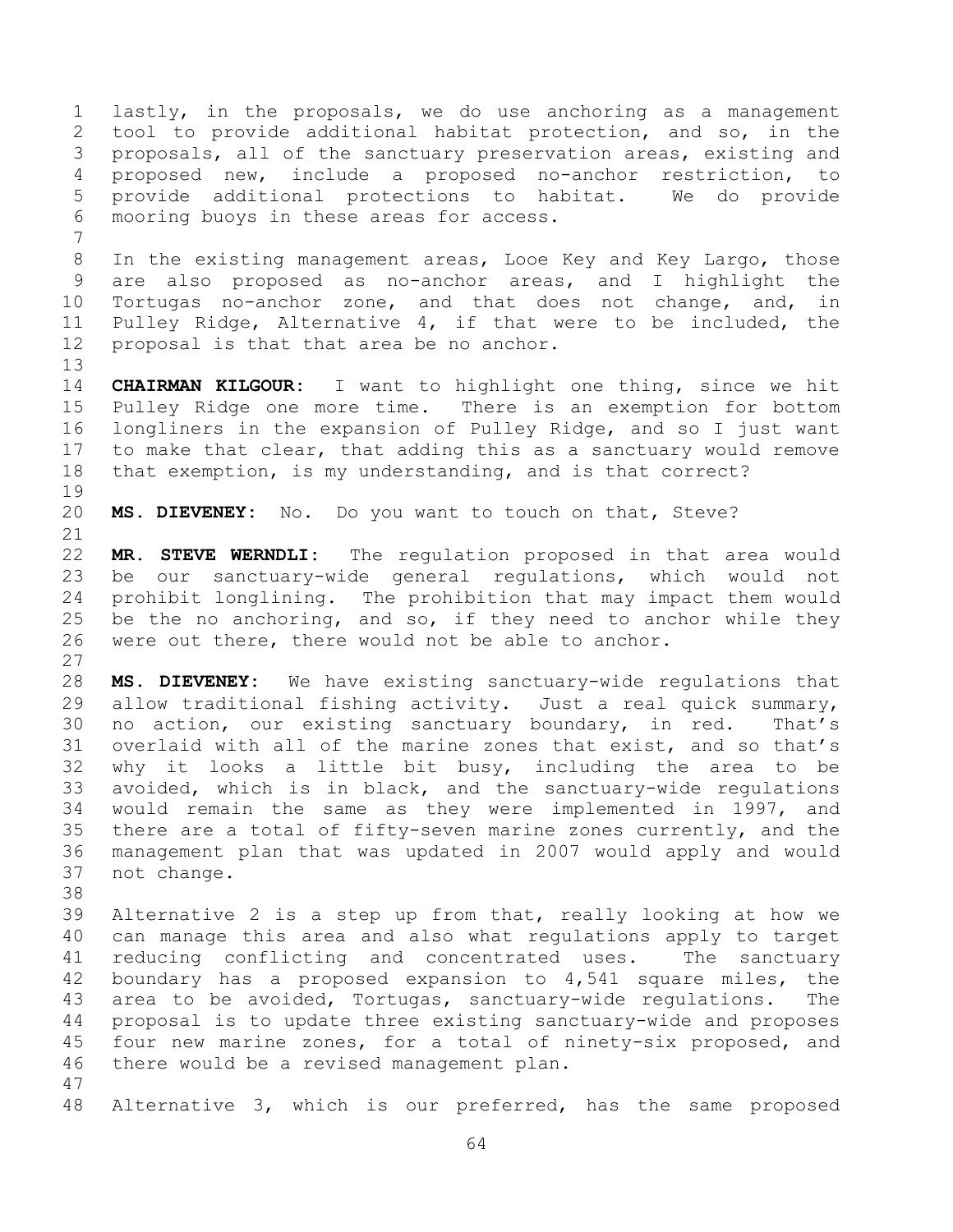sanctuary boundary expansion as in Alternative 2, and the same proposed sanctuary-wide regulations as in Alternative 2, and the total marine zones are ninety-eight, and the same revised management plan. Alternative 4, really the intent here is to move towards the advisory council's goal of protecting large, contiguous

 habitats, and you see that I have circled them in white in the Upper Keys, Middle Keys, Lower Keys, and then in the Tortugas region. We do update five existing sanctuary-wide regulations, proposed four new total marine zones, ninety-eight, and a revised management plan.

 This is just a high-level summary of the preferred. This is 15 where you can access the document, floridakeys.noaa.gov/blueprint, and, on that page, you can find static maps of every single marine zone that is proposed, either modified or new, and there is a static map that shows the differences between no action and the three action alternatives, and then there is also an interactive map tool on that page that you can go in and actually turn on and off and zoom in and out for areas that you are most interested in looking at. 

 Finally, we are going to, as part of our public comment period, in addition to all the consultation we're doing with the various agencies, we are hosting several public information sessions in the Florida Keys, Lower Keys, Middle Keys, Upper Keys, and then in Miami and Coral Gables and Fort Myers. We will do information sessions as well at those two meetings, and we will take oral public comment, and then, at our upcoming Sanctuary Advisory Council meetings, October 15 in Key West and December 10 in Key Largo, we will be engaging our advisory council in discussion, but also allow sufficient time, hopefully sufficient time, for public comment, for oral public comment. 

 At any of these sessions, we'll be taking written public comment, but oral public comment really focused at our advisory council meetings, so our advisory council members can hear from the public as well, and, just in case you have constituents, friends, or colleagues down there, those meetings will be shifted from 1:00 to 9:00, so that we can accommodate people during the day and after the workday, and I think that's it. 

 **CHAIRMAN KILGOUR:** Thank you, Beth. I have a running list of questions, as I'm sure most of us do, and so why don't we take until 12:30 to go grab some lunch and come back, and we'll just work through lunch, and that way you can take a bit of a breather before you're in the hot seat again. Does that work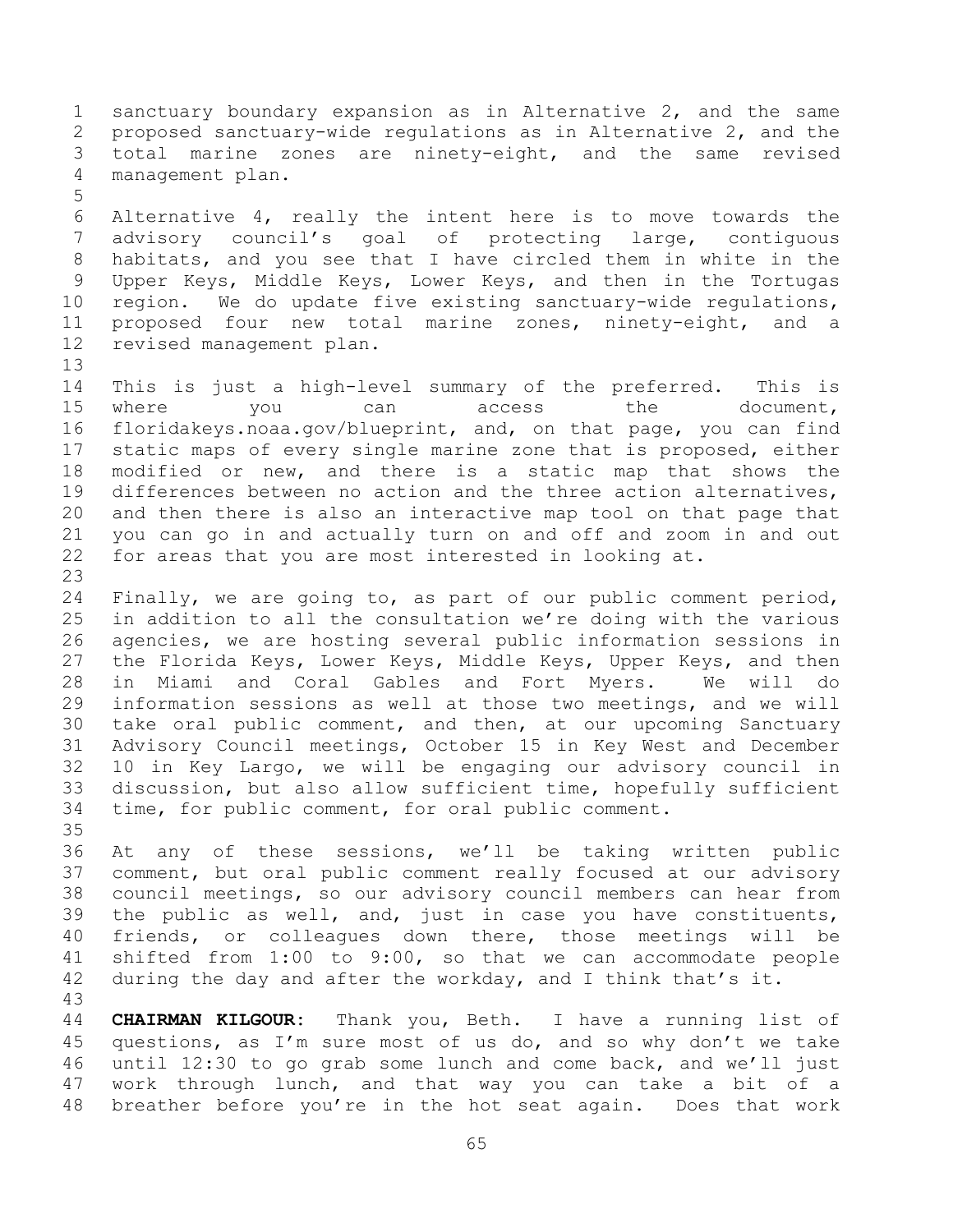for everyone? Is 12:30 okay, or do you need a little bit more time? **DR. MENDEZ-FERRER:** In case you want to take a look at the maps overlaying some of these polygons with the shrimping effort, you can go onto our website, and, on our meeting page, there is a link under Agenda Item VIII(a), and it says "shrimping effort in the lower Florida Keys region". You can open that, and you will see four maps, which is each one of the alternatives, showing the shrimping efforts in the area, and we can go over that during the discussion. (Whereupon, the meeting recessed for lunch on September 16, 2019.) - - - September 16, 2019 MONDAY AFTERNOON SESSION  $-$  The Joint Special Coral Scientific and Statistical Committee and Coral and Shrimp Advisory Panels of the Gulf of Mexico Fishery Management Council reconvened at the Gulf Council Office on Monday afternoon, September 16, 2019, and was called to order by Chairman Morgan Kilgour. **CHAIRMAN KILGOUR:** Before lunch, I know there were questions, but I don't have a running list of who is first, and so -- Natasha wanted to go over something really quickly. **DR. MENDEZ-FERRER:** In a moment, I will be showing you the overlay of the maps with the shrimping effort, and I kind of wanted to go over them with you, to kind of explain what we did, and maybe we can use them to better guide the discussions and see which areas will be closed for shrimping and what's going on and so on. **CHAIRMAN KILGOUR:** Do you think we should do that before we ask questions? **DR. MENDEZ-FERRER:** Yes. **CHAIRMAN KILGOUR:** Okay. Camilla, do you think you could -- **MR. PERRET:** Can we ask questions?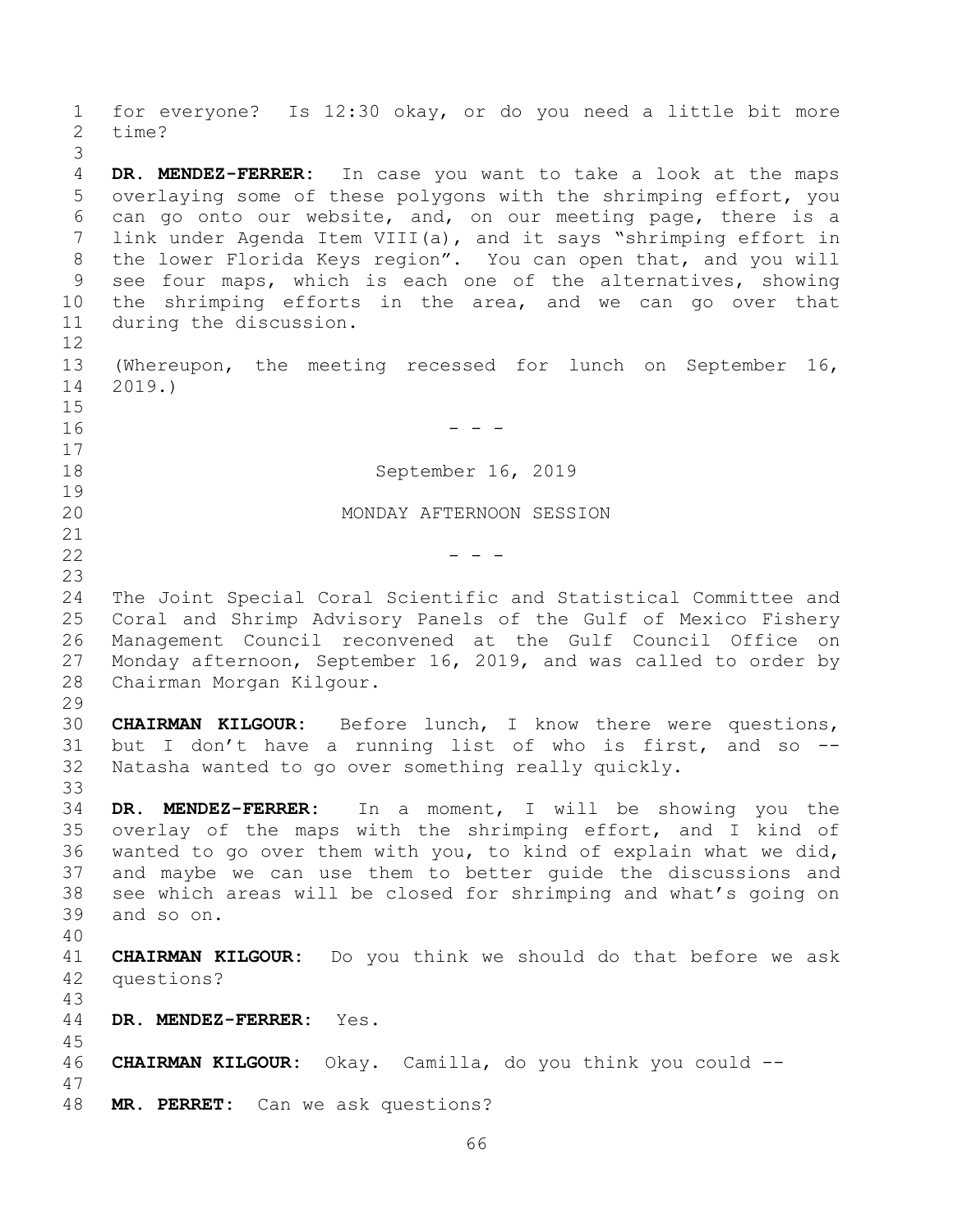**CHAIRMAN KILGOUR:** Sure. In the meantime, go ahead. **MR. PERRET:** Beth, are you guys ready for a few questions or comments? I am reading your executive summary, and I quote, the south Florida ecosystem has been extensively altered through development of drainage canals completed to facilitate coastal development, agriculture, flood control, on and on and on and on. In one of the earlier slides, you showed the things that have impacted Florida, south Florida, from 2011 on, bleach and red tide and all these good things, bad things, I guess, and, as brief as you can be, how will expanding the area with Preferred Alternative 3 to some 4,541 square miles, improve what I see as the degradation that's been taking place due to development, et cetera, et cetera, et cetera.

 **MS. DIEVENEY:** I will start and let my colleague respond for anything that I miss or mischaracterize, but those activities are included in our proposed updated management plan, and so a 22 lot of those, what you're referring to, the water quality issues out of south Florida, impacts from the partnership with the South Florida Ecosystem Restoration Task Force, a lot of those are outside of our existing authority or jurisdiction, and so, in the management plan, there are activities to strengthen and facilitate that partnership and bring our issues more to the fore with South Florida Ecosystem Restoration Task Force, strengthen -- We have an existing water quality protection program that was established as part of the Florida Keys National Marine Sanctuary Protection Act, and it's administered by Florida DEP and U.S. EPA, and so strengthening how that body works and what they do, and so those activities are identified in our management plan actions.

 **MR. PERRET:** By making the area larger, you're just going to have a -- Let's face it. People are moving to Florida. That slide you showed with all the boats, it's going to get worse. Probably one of the biggest industries in Florida is development. I fly into south Florida, different parts of Florida, and we had a President, years ago, that we're going to have no more loss of wetlands or something, and I see it still happening every day, any time I get in an airplane all over the country.

 We've got to face it. We're going to have people that want to live on the water, and I live on the water, and I'm part of the problem, and, granted, we want to do what we can to maintain as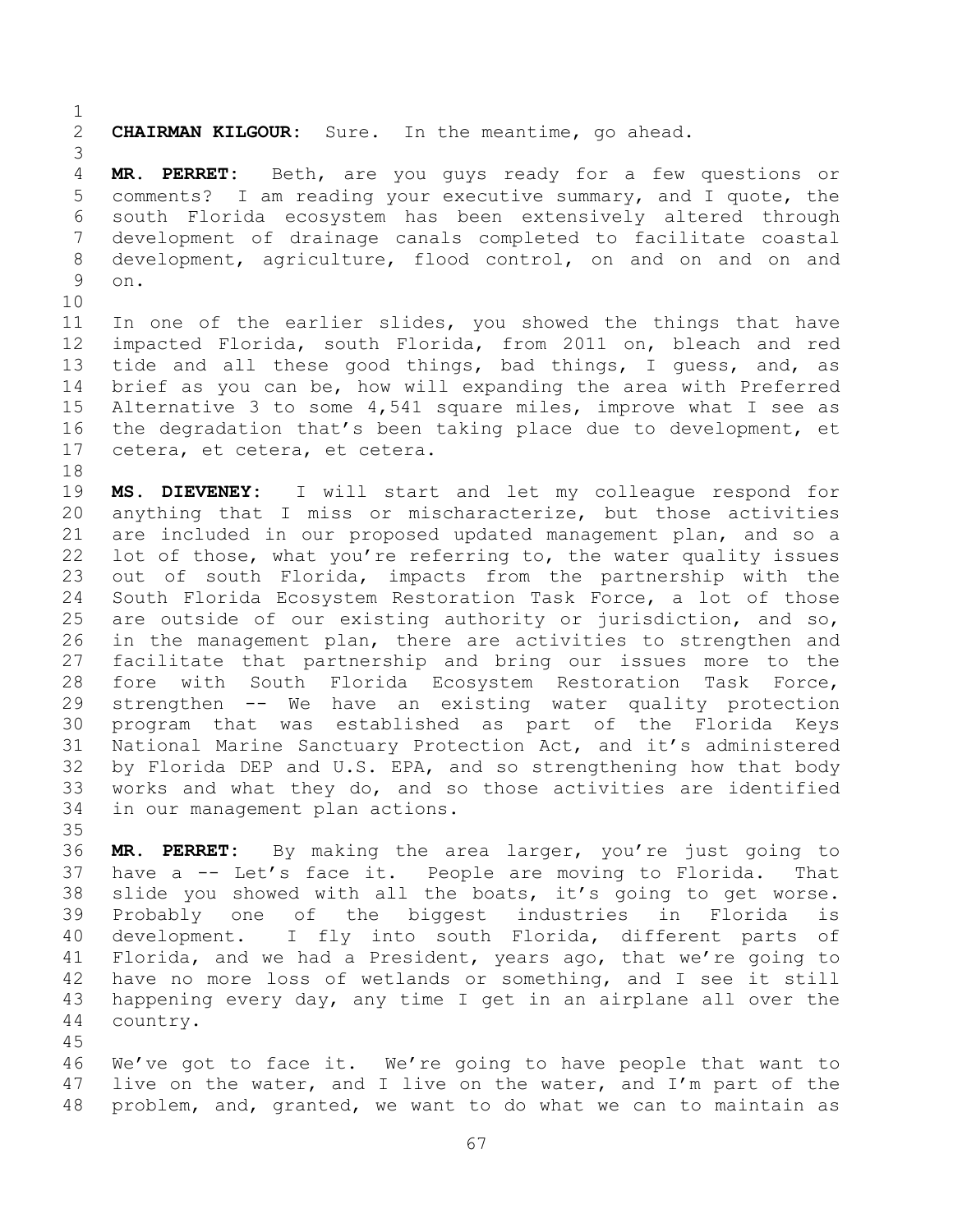best what we have.

 Like, in Louisiana, there is major plans for plumbing changes, diversions, and that's going to, in some cases, impact fisheries tremendously, but yet the powers-to-be seems to think that's the thing to do to save coastal Louisiana, just like your proposal for this with south Florida, but it just seems to me that, unless you address the real issue, making an area larger is not going to solve your problem, but thank you.

 **MR. WERNDLI:** To add on to what Beth was saying, part of the intent with the zoning and the expansion is to increase protections of those habitats in those areas, so that they can become more resilient, so that we can focus on protecting areas where we're working on restoration of coral reefs and seagrass areas, so that we can offer protection to the small part of the gigantic ocean that we actually have jurisdictional control over and that we can actually make an impact to in helping make those resources more resilient to the things that we don't necessarily have control over, like the water quality problems and things that are outside of the jurisdiction that impact inside. 

 **CHAIRMAN KILGOUR:** Just to note that Natasha did want to go through the four different alternatives with the shrimping effort overlaid on the background, and so, once we get through Paul and Scott, then I'm going to have her go through those four alternatives, and then we can return.

 **MR. SAMMARCO:** I had four points or questions or comments or whatever they are that I wanted to go through with you. You have named multiple stressors that you have on those reefs there, and they are formidable, and you're addressing them in your management plan, which is great. There is one that the data have come in over the years, and I would say over the past twenty years, on and off, and I was just wondering whether the sanctuary has the authority to address them, and that's sub- terranean nutrient enrichment on the reefs, through well injection of sewage. 

 It's been brought up by several investigators that a lot of the sewage nutrients are going down through the Pleistocene reef under the lagoon and coming out on the reefs, which is not too good for the animals and plants. Well, the plants probably love it, but not for the animals. Do you know what -- I see sewage plants being built, and I think there's less of it now, but how is that figuring into your plan, or can you address it? 

**MS. DIEVENEY:** Again, similar to the previous question, this is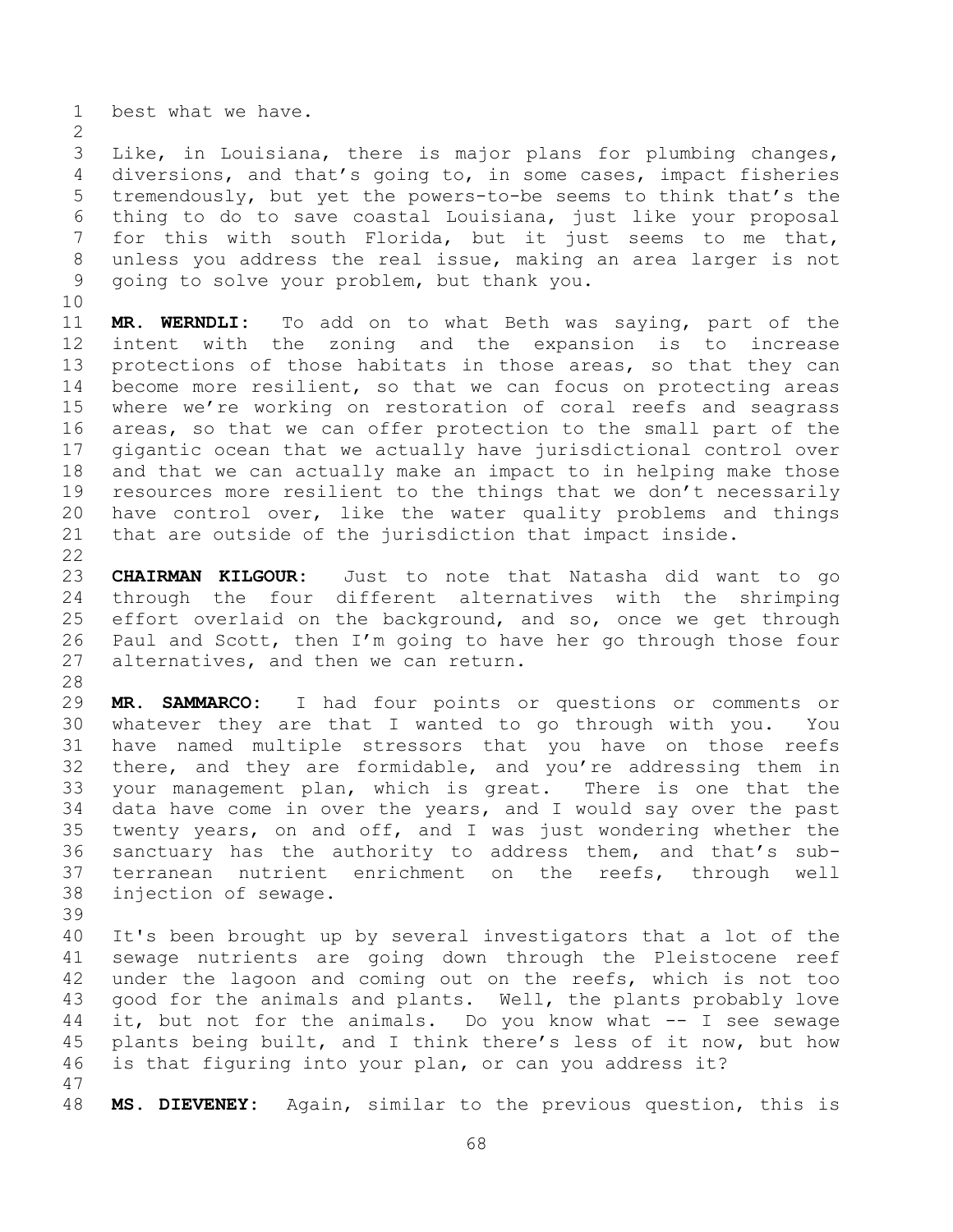within the Florida Keys, and so the Water Quality Protection Program, as I noted, was established as part of the act that established the sanctuary, and that's one of the main elements that that committee had worked on since its inception, was sewering the Florida Keys and looking at the canal water quality and addressing that, and I do know, and Shelley actually, I think, sits on that Water Quality Protection Program, and so I don't track it in the details, but I do know that those issues of deep and shallow well injections have come up before that committee, and, as I noted, our management plan activities have -- Identifying the Water Quality Protection Program as a partner moving forward, and they are a partner, and strengthening that, and strengthening how that council works, going forward, and so 14 not explicitly, but, yes, through that avenue.

 **MR. SAMMARCO:** That's very encouraging to know. One of the other things was you were talking about Pulley Ridge on and off, and I think that -- Pulley Ridge always seems to be a poor sister in the program, for some reason or other, and in sort of your program, and I think every program, but John Reed and our esteemed Sandra Brooke has done a lot of work and have a heap of data on this, and I think they've shown it's a pretty rich area as well. Is there some reason or other that it hasn't been included in your main group, or it has tended to be just put in Alternative 4, but it has not been included in your main group?

 **MS. DIEVENEY:** The decision there is really in light of the protections that are proposed through Gulf of Mexico Fishery Management Council. It's an existing habitat area of particular concern, and the proposal to expand that already exists, and so, in our most protective alternative, that's where we propose to include additional protections in that area, and so it is included in the suite of proposals, but it is in only Alternative 4, the most protective.

 **MR. SAMMARCO:** The only other thing I wanted to do is commend you on your recommendation for sanctuary expansion. Good luck.

**MS. DIEVENEY:** Thank you.

 **MR. HICKMAN:** Thanks, Beth. In fact, going through the DEIS briefly over the last week or so, and then getting to hear the presentation, it really clarifies a lot of things, and you did a good job with that. Knowing that, basically, this whole region that is going through this expansion's business is that of a healthy marine ecosystem, and you can go back to somebody like Corky that was back around when they put salt in the water, and you can now look at this and realize that it probably even come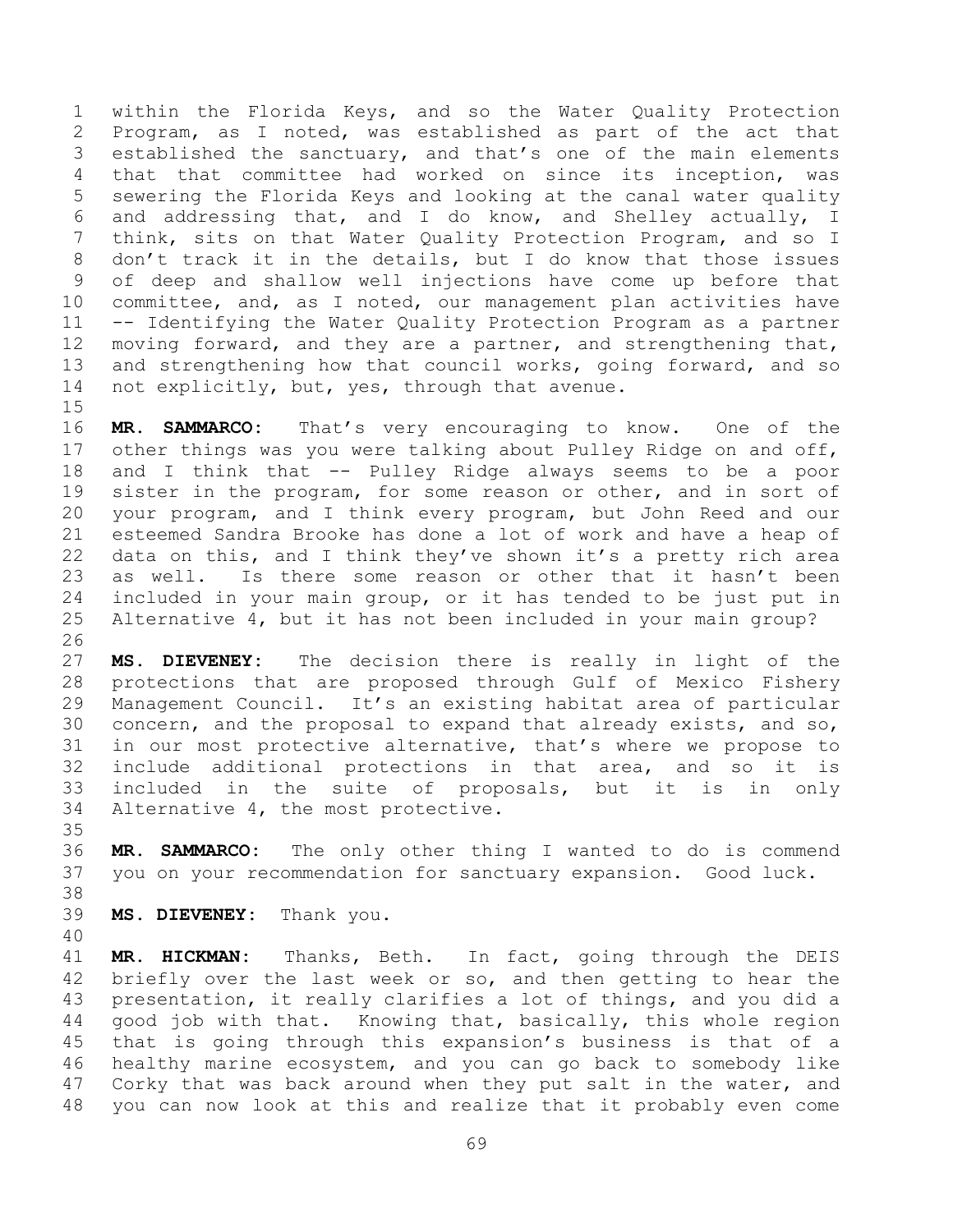close to doing enough with this expansion and the challenges that you face. In 1997, my wife and I took the kids to Looe Key National Marine Sanctuary, and we were just blown away by the beauty of the place and the amount of marine life, and we had a Gulf Council meeting in Key West a couple of years ago, and I stayed in the bars most of the time, and the council meeting, and my wife took the kids down to Looe Key, and she came back in tears with the state of what has become with that reef and the lack of marine life and everything else, and so things are happening fast, going bad fast, and that is your eco-engine, your environmental 13 and economic engine there, and it needs to be taken care of, and I don't think you all have gone far enough. If you could squeeze more in there, it would probably be good, because I hate to say that this actually looks like a band-aid right now with how the water quality issues, issues like SCTLD coral disease and some of the other things that are going on, but good job, and the presentation was very good, and I appreciate it. **MS. DIEVENEY:** Thank you. **CHAIRMAN KILGOUR:** Okay. Let's turn it over to Natasha, so she can walk us through this with some fishing effort on the background, and then we'll do some more questions. **DR. MENDEZ-FERRER:** If you have seen the documents that I emailed you during the lunchbreak, which can also be downloaded from our council website, the document has four pages, and each one has its own map for each one of the alternatives, Alternatives 1 through 4, that Beth just went through. In this, the thing that's consistent at least in all four maps is that the green, like the lime green color that we will see in the map, is the Gulf Council jurisdiction, and the dashed-gray lines, that's the state-water boundaries, and, if I can scroll down here, this has been summarized in a little table under each one of the maps. If you look at this blotch that is right here, these are the shrimp data, and these are data that were aggregated based on the ELBs. To kind of give you an idea of the data, the darker colors suggest that those are areas that are seeing more active shrimping, and so more shrimping is going on in these really dark brown areas, versus suggested lower shrimping in the areas that are kind of like the lighter yellow.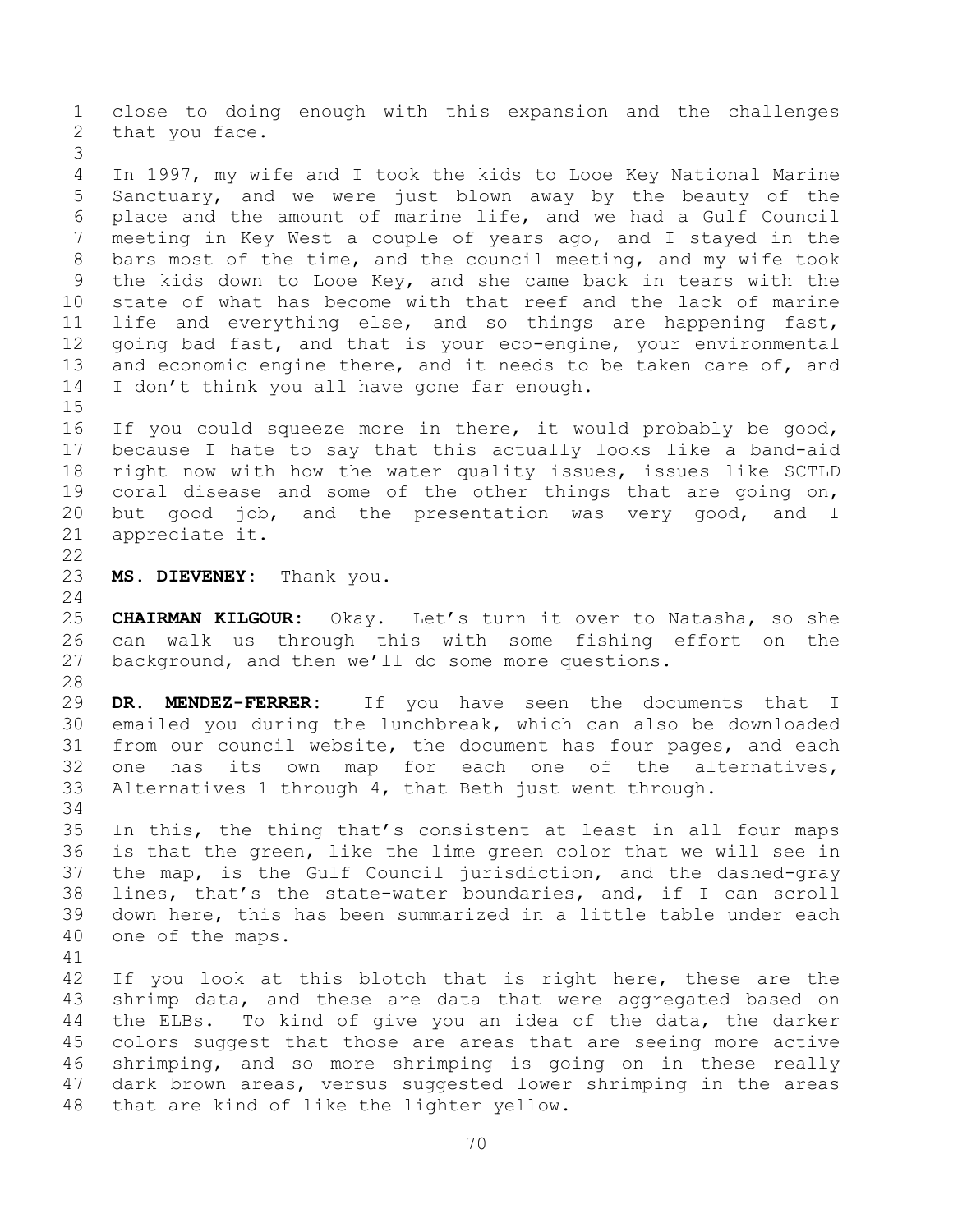In this first map, as you can see, the blue line around here, that is the current sanctuary boundary, and the green ones in Alternative 1 -- These are ecological reserves for the Tortugas, and, like Beth mentioned earlier, these would be now called conservation areas for Alternatives 2, 3, and 4. Each one of these polygons has its own little regulations, which have been summarized in a small table under the map, and I do have to mention that Map Number 4, which I will scroll to, there is an error on the fishing regulations for the Pulley Ridge area. In this map, we separated the polygons. If you remember from the presentation, this was all a gray area, and so the salmon color right here is the Pulley Ridge HAPC, which already has some fishing regulations, and, basically, the summary is no bottom-tending gear. Then, for Coral 9, which would be this little square over here, what we would need to change, and this will be modified for the next council meeting and the next Reef Fish AP discussions, is that longline is allowed, if I'm correct. Okay. Bottom longline is allowed. Hopefully these maps can help you kind of see where shrimping is happening and how this changes with each one of the alternatives and it can help guide the discussions this afternoon. These shrimp data are from 2004 to 2013, and they are the same data that were used when creating the Coral 9 polygon, and we plan on updating these maps to aggregate all the data from 2004 to 2017, and those can be presented at a later time. I also have an open ArcMap, if we wanted to, later on, do some on and off with the polygons, and so however we think this discussion will be more fruitful for you, and let me know, and we can figure it out with the available technology. **CHAIRMAN KILGOUR:** Okay. I just have one comment on these maps. For me, it would be really, really helpful to have a static boundary of existing areas in the Florida Keys National Marine Sanctuary and then a different boundary for the new areas, because, right now, there is so much going on, and especially with like the south Tortugas area. You don't see that it's actually being pushed out by about a mile in this map, and that's something that I think would be really relevant for people, seeing what the differences are, and so that would be one comment.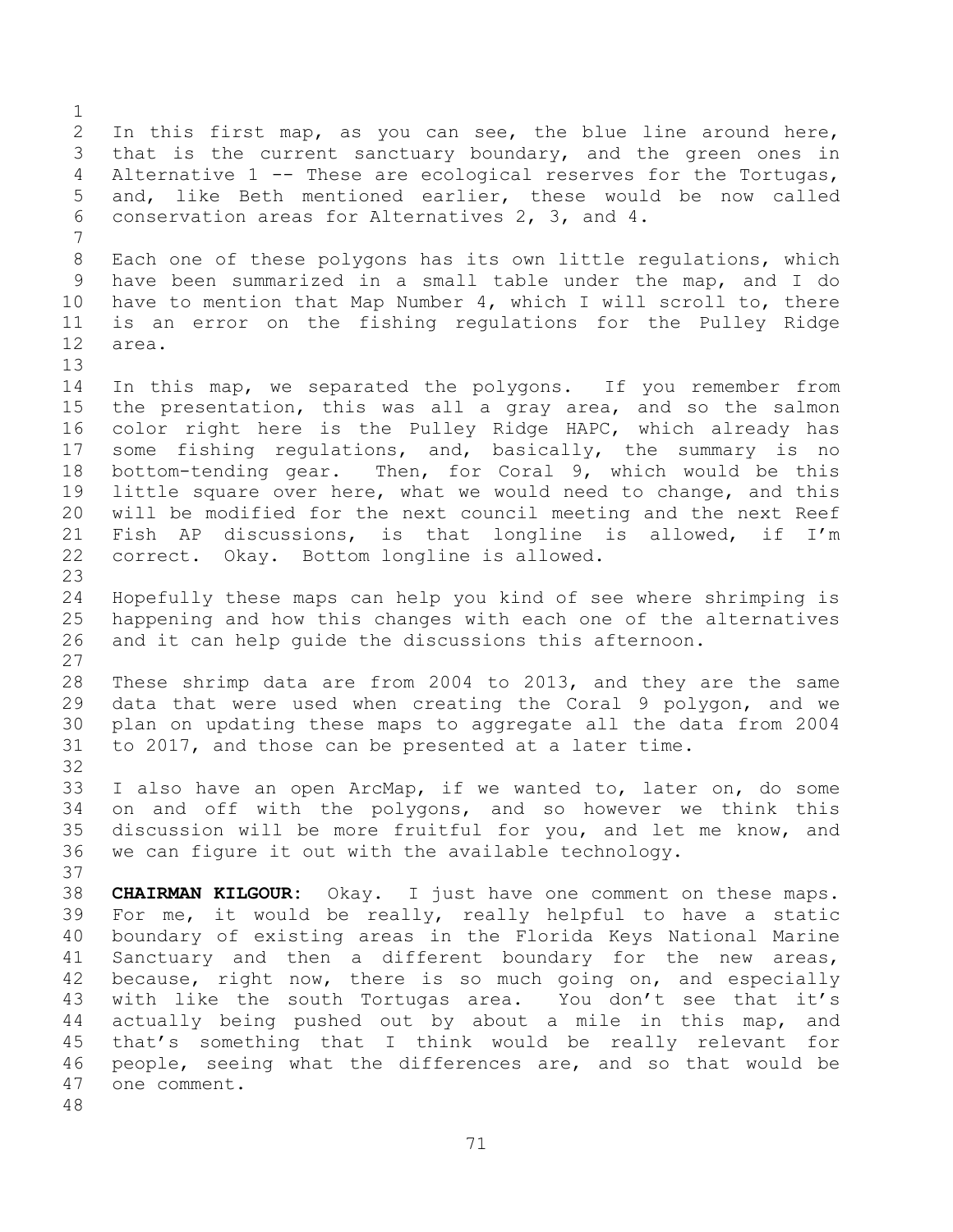Then another comment is the shrimp fishing effort, if I recall, and I might be wrong on this, but, if you were to decrease the scale just a little bit, you will filter out -- One to fifty-one isn't very informative to me, because, if there's fifty-one points in a particular spot, that means there is shrimping there, but if you make it just the first box a little bit smaller, like one to ten, then that's generally an indication that they're not shrimping there, and so that would be my -- That's me giving some suggestions, just based on the fact that I look at this and I can't really tell what's new, because I don't know what is existing and the differences there, and so now I'm done, and I'm off my soapbox, and does anybody -- Leann, did you have your hand up?

 **MS. BOSARGE:** Thanks, and I was going to highlight a couple of those things, and you can just stop on whatever map you want to stop on. Where is the rest of the shrimp effort? I already know the answer to this, but there's people on the webinar that haven't had this conversation yet, and people in the room that haven't, and so that's only part of our shrimp effort, and so that's question number one, is where is the shrimp effort, the rest of it? It pertains to what we're talking about, which is the sanctuary expansion, because that's not the only place that we shrimp around the sanctuary.

 Then number two, and this has always puzzled me, and I think I'm getting closer to understanding it, but, even if you say one to ten and make some of those boxes a different color, that does not jive with what we have just on our handful of boats on our historical trawl data, and so it always has frustrated me that we put these numbers, and we say that's not heavily shrimped and this is heavily shrimped, because we don't have a census of the entire fleet with these ELBs on them.

 We only have a small subset, maybe a third of the fleet. Of that small subset, some of those boats may be boats from Texas that never go to the Keys to shrimp, right? You don't know how many -- I call this the pink shrimp fishery. You don't know how many boats you have, and we're from Mississippi, and so you don't have to be from Florida to shrimp in this fishery.

 You have a lot of Alabama and Mississippi boats that travel there every year and shrimp, and we have no idea how to actually extrapolate that and say what's heavily fished and what's not, because you don't know how many pink shrimp boats you actually have this recorder on. If you've got it on one or two, then 47 this is not an accurate representation, to say, oh, there was only one to fifty-one tows.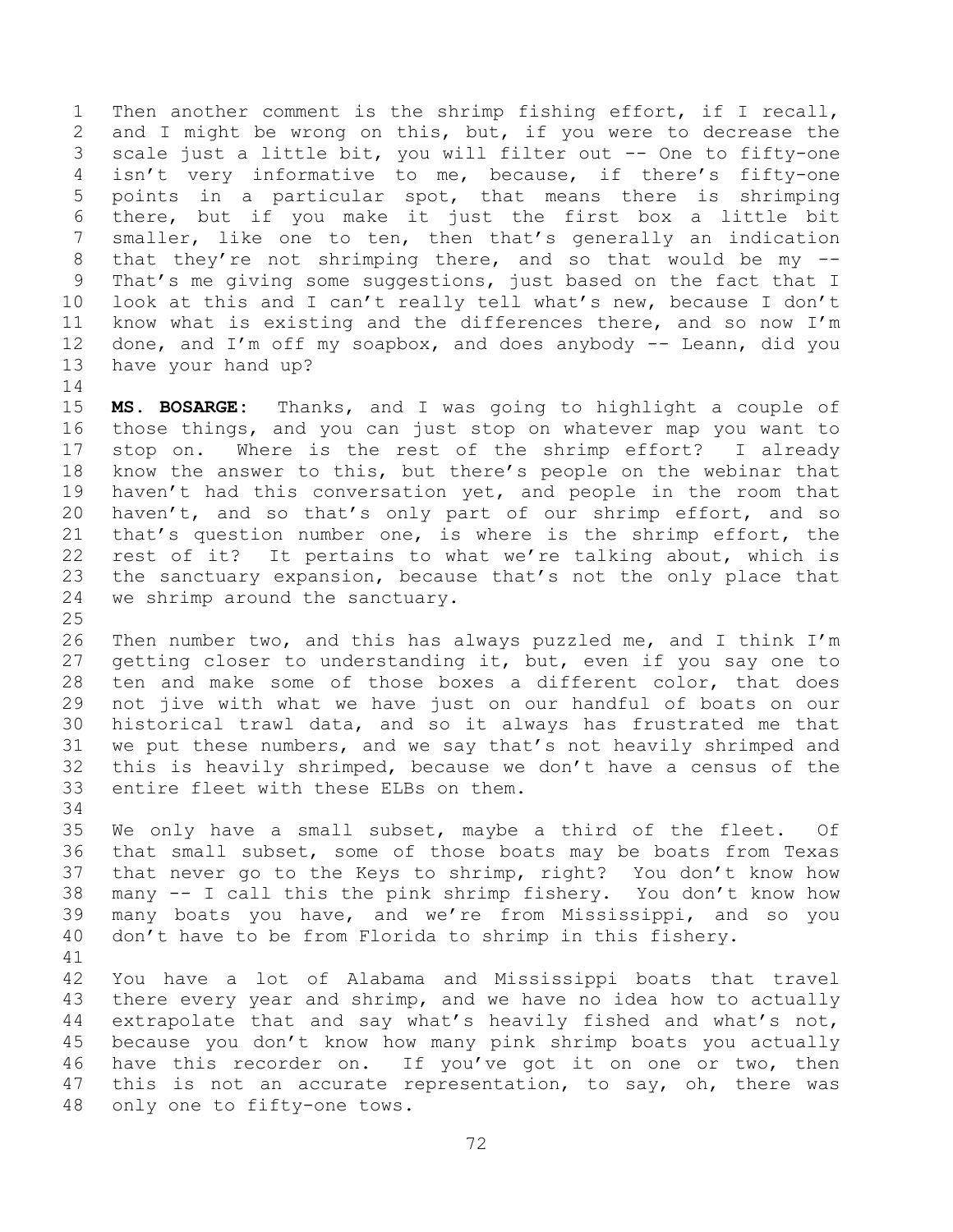The other thing is, even if it's on one or two, I cannot figure why it looks that way, why it's not shown as more heavily fished, because, when we brought our tracks, and you can pull it up, and you can see that same area, and you can see where we've been over it a million times, and so why is it only showing that? What does that point represent? Is it the entire tow or just one ping or all the pings throughout the tow, so you can see the whole track? What do those points represent?

 I know I am putting Natasha on the spot with that, and so I know that we also have Dr. Benny Gallaway in the audience, and so whoever wants to answer it, whoever you think would be best.

 **CHAIRMAN KILGOUR:** I will take a first stab at it, since I do know that this information is supposed to represent every ten minutes of a tow, of an active fishing tow. It's come to my understanding that we got -- I requested new data before I left here, and it didn't jive with the numbers here, and so this is the summation of the twenty-two-million points in the entire Gulf of Mexico, which, to me, sounds about right, maybe. 

 When we got the new data though, it went down by at least a 24 factor of ten, and I couldn't figure it out, and so it's my understanding that perhaps the new information, which is, I'm guessing, why you didn't include it here, is the first point of every tow and not the entire tow, and so that means that this probably needs to be re-investigated, to make sure that this is every ten minutes of an active tow, but it was my understanding, when I got this data, because it had gone through the algorithm of active fishing, that this should represent actual fishing points of the -- So the entire tow.

 **MS. BOSARGE:** So another way -- If you get all the points, that will address part of it, but it still won't address the fact that nothing is extrapolated to the entire fleet, and it would be my suggestion that, as we continue to look at these, it should just be shrimp effort in general, and I don't know that you need to say this is heavily shrimped or not heavily shrimped, because I really don't think there's been an extrapolation done to truly give us that answer.

 **MR. HICKMAN:** I would like to hear from Dr. Gallaway. I mean, 44 how do they choose which boats get the ELBs, and some don't, and is there a percentage of people that do the pink shrimping versus -- I would just like to hear Benny's idea on that, all of this that's going down.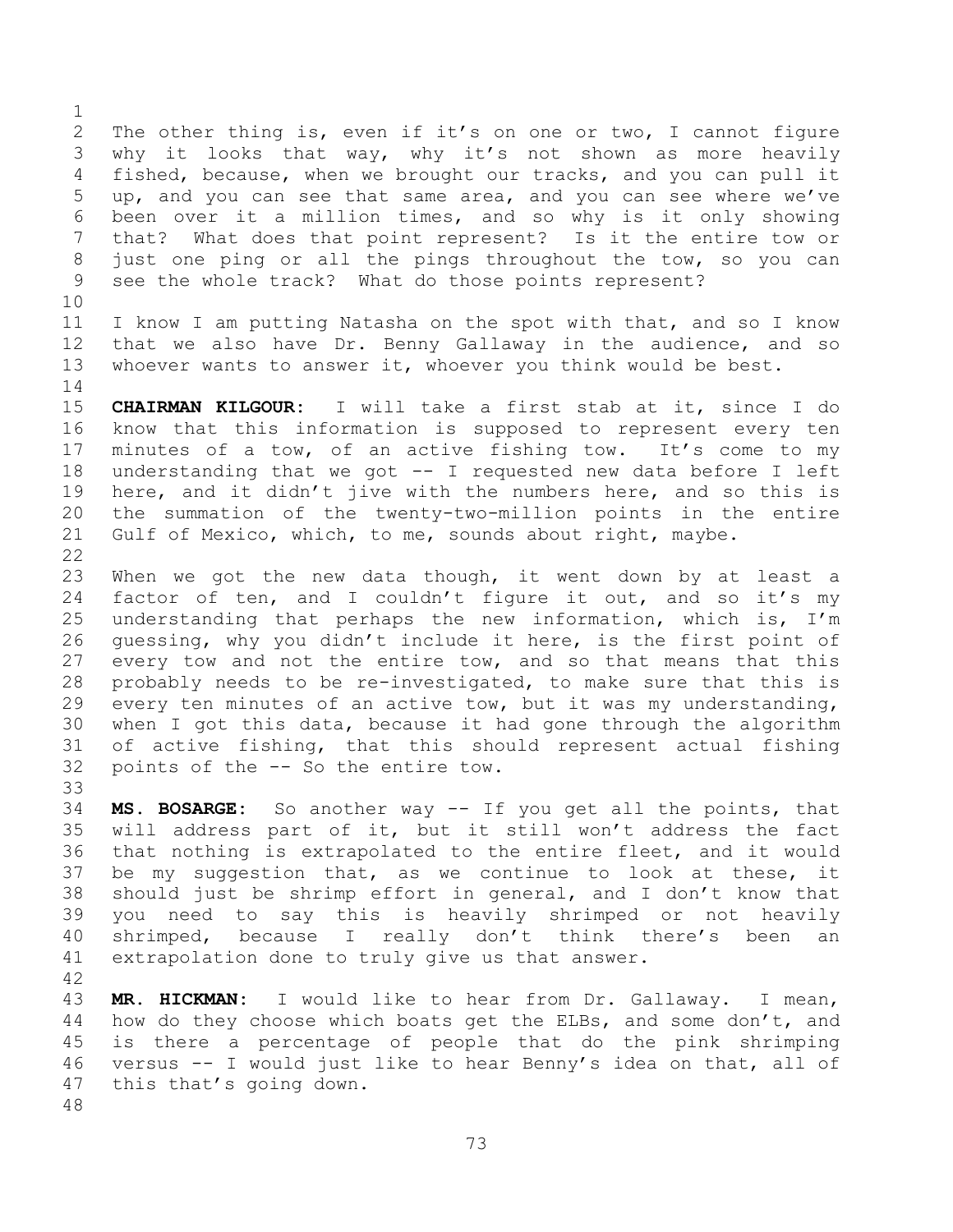**DR. GALLAWAY:** The way vessels are selected is the landings are stratified by port, and then they're stratified random within -- The stratification being the landings by port, and so the largest ports that have the largest landings will have a higher proportion of the fleet, and so it's not directed at answering a specific question for a generalized area. It's made for extrapolating overall, based on what I just defined, and so that's how they're selected, stratified random, based on landings. Then, within port, it's landings within ports is how the vessels get picked, and so you want a proportion of the shrimpers that have high landings down to proportional to ones that have few landings. It would be very good for extrapolating total effort, which is what the program was designed to do. It's for evaluating shrimping intensity in a given area, and you need to take the data that you have for that area and do all the points, the way Morgan did originally. **AP MEMBER:** Benny, one question. The boats that come down from North Carolina and South Carolina and Georgia to fish the Keys, any ELBs on those? **DR. GALLAWAY:** No. It's a Gulf of Mexico program, and a lot of our Gulf -- Well, a lot of our Gulf, but some of our Gulf fishermen, some of our boats, fish this area, as you guys do, and I don't know whether you all have an ELB or not. **AP MEMBER:** We do. **DR. GALLAWAY:** Then other vessels fish up the east coast, but we don't have a reciprocal program in the east coast, where they come down here. **AP MEMBER:** So that effort would be missing. **DR. GALLAWAY:** That effort would be missing. That is correct. **CHAIRMAN KILGOUR:** As a follow-up, those shrimping vessels that are in the South Atlantic, do they have VMS on them? **DR. GALLAWAY:** I don't know. **CHAIRMAN KILGOUR:** This data has been cut so that only Gulf of Mexico -- If they have an ELB, the data, I'm sure we have, but we just -- Because it was so large, I cut it to just the Gulf of Mexico jurisdiction, but we have that data, I'm sure, that can go -- But, as Benny just said, that's in the South Atlantic's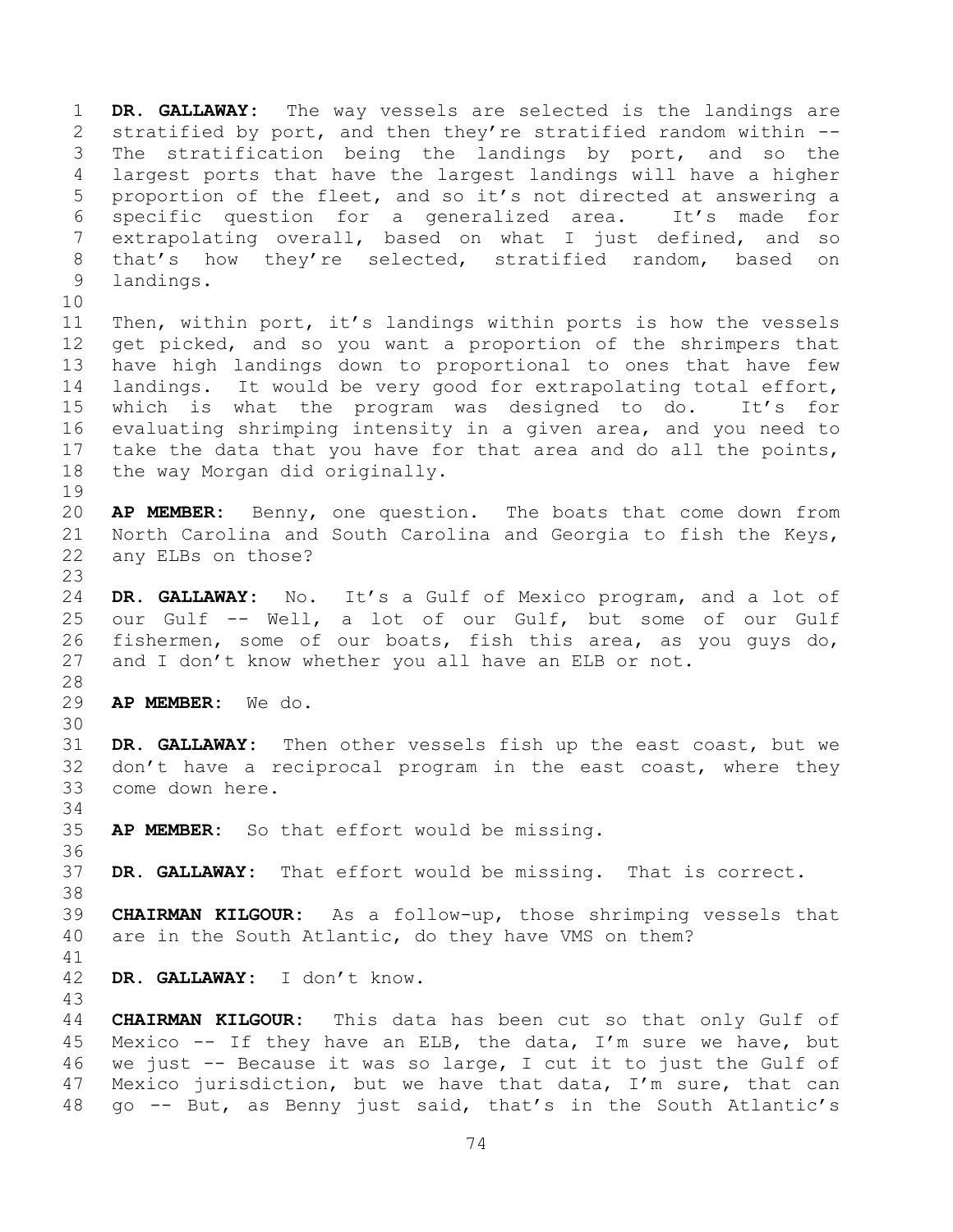jurisdiction, and so it would only be Gulf vessels that went that way, and it wouldn't include anything coming down from the South Atlantic side that never entered the Gulf. Harris.

 **MR. LASSEIGNE:** Could you define the ELB or also transponders, and, also, how many transponders are electronic equipment is used in this compared to the number of licensed vessels in the Gulf? Could you make a comparison? Would that give you an idea of how many are involved and how many are left out?

 **DR. GALLAWAY:** I don't know if I really understand the question, but I will speak to it. These data were based on what we call an electronic logbook, which had a memory chip, which a device was placed on the vessel, and it recorded the position. It had a GPS, and it recorded its position every ten minutes.

 The program after -- I think 2013 may have been a transition year, when some of the -- When both units were going. When NMFS took over the program, they elected to do what's called a CELB, a cellular ELB, where you didn't have to have port agents, where the device, when it went by a tower, could download its information, which is great. It saves a lot of money on port agents, but then you have multiple downloads in a single trip, and so it takes a lot more effort to reconcile that you're not getting duplicate records and that sort of thing.

 That proportion that are operating with the new ELBs is still, fractionally, fairly large, and I think it's 30 to 40 percent of the fleet. It used to be, and I assume it still is. What proportion -- Those data were all electronic logbooks, as I have defined. The new data include a mixture of both, and, in recent years, it's all the cellular electronic logbooks, which actually still have a memory chip, and so, if you wanted to compare one- to-one, you can go get the memory chips and compare it to the downloads, but anyway. I'm always fishing for new work.

**AP MEMBER:** 40 to 50 percent of the fleet?

 **DR. GALLAWAY:** 30 to 40 percent of the Gulf fleet. It's based on vessels representing 30 to 40 percent of the fleet stratified by the highest landing ports, which may or may not have fished this area. Some do and some don't, and I would have to look. You would have to have confidential information to be able to sort who was who.

 **MR. HICKMAN:** The only thing I know about shrimping is just from what I watch at the boat dock or what Benny Gallaway has told me when we've been fishing, and so this kind of makes sense, but,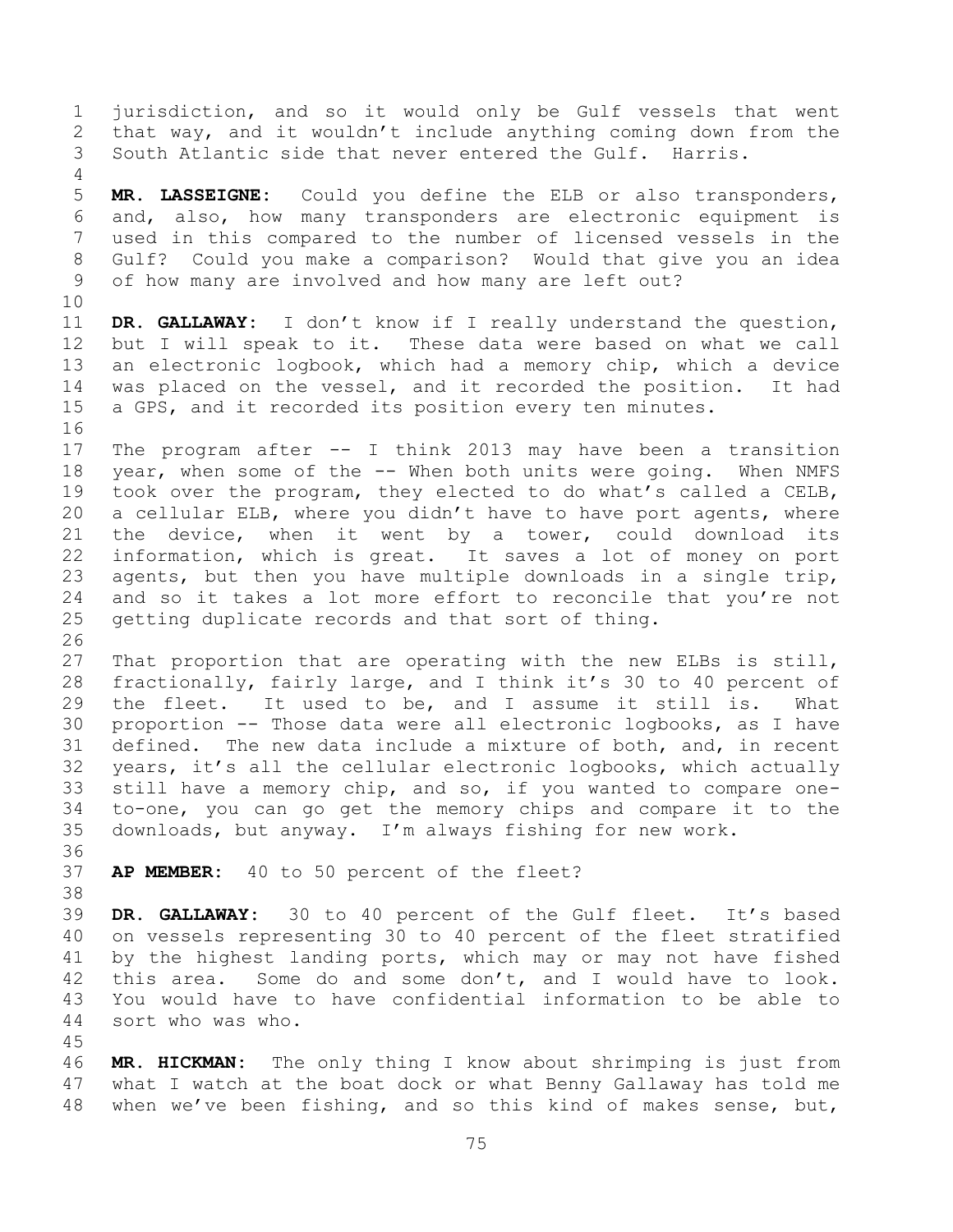in the Florida Keys, you've got -- The guys fish on both sides. They are right there in the middle. They've got Gulf permits, and then they've got South Atlantic permits, and so charter boats fish on both sides. 

 I would imagine these guys that come down from the South Atlantic are not going to say, okay, we're just going to stop right here. They probably have dual-permitted boats too that don't have -- Because their ports are on the southeast, and so they're not going to be required to be in this program, and so they probably fish on the Gulf side and the South Atlantic side, and is there quite a few dual-permitted shrimping boats, like there is charter boats?

 **DR. GALLAWAY:** I am not qualified to answer that. I'm sure some of these folks could, but that's not my area.

 **MS. BOSARGE:** All of ours are dually-permitted, yes, but the problem is, like you said, is that, if it's ported, if it's a boat that's typically ported in the South Atlantic, you're not going to see their effort on here, and so you miss -- There is just multiple layers of effort that is missed on here, and there is no extrapolation, and that's why I suggested that don't color-code these points anymore and just put them on there. 25 That's shrimp effort, and that's the best that we have to go by, and that tells you where we're at.

 **MR. BOSARGE:** Morgan, I would ask -- I don't know the young lady's name here, but if she could possibly pull up one of the graphs that we had at our last meeting, and can you put that up? It gives a little better picture of some of our concerns, that is the shrimp industry's concerns, and most of our concerns with this expansion are on what we call the south side, on the Atlantic side, and it shows the -- It's on page 5. 

 If you look at this effort compared to what we're looking at with what you presented, this has got that south side effort in it, where we don't have any effort. In other words, that's where our concerns are at, mostly on that south side.

 **CHAIRMAN KILGOUR:** I hear all of these concerns, and I can guarantee you that the staff here have these data, and so perhaps there could be some type of thing, like a motion, that would ask staff to include this information when this is presented to the council. That might be the best way of making sure that this information is included when the sanctuary is discussed at the next council meeting, because I know that these data are here in-house, having made these maps.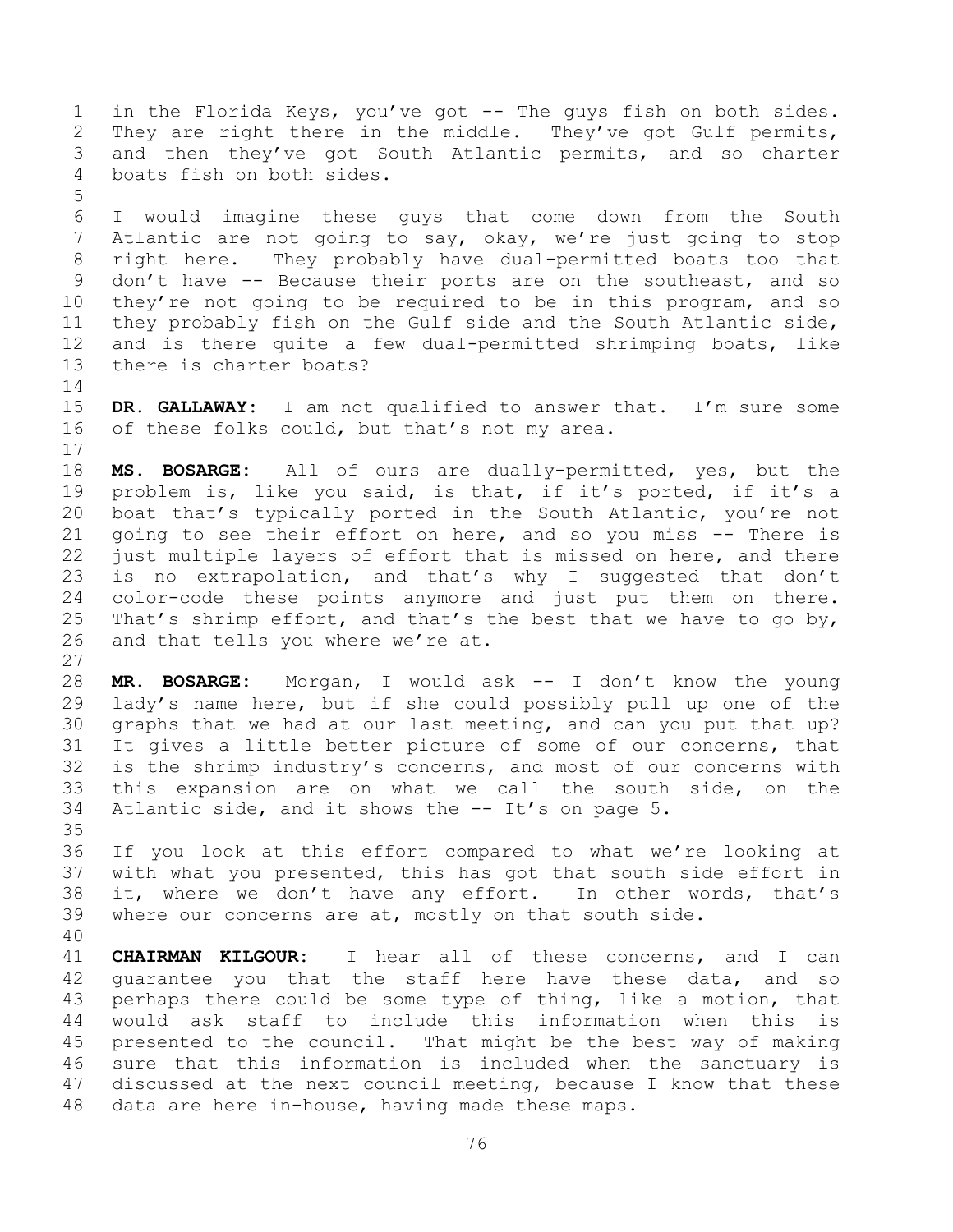**MR BOSARGE:** Well, and just -- What you see presented to us today, if you didn't know any better, you would think there was no effort at all on that south side, and so some of these areas that you're proposing closing have traditional fishing effort in those areas. **DR. GALLAWAY:** I believe some of the newer data also show some of that effort that you're pointing out on that south side as well, but the newer data don't include all of the points, and so, with that caveat, I will -- **MR. BOSARGE:** So it's just the start point of the tow? **DR. GALLAWAY:** That is correct. **CHAIRMAN KILGOUR:** Steve, did I hear a motion to ask staff to include both sides of the sanctuary? Is that what I heard? **MR. BOSARGE:** Yes, ma'am. **So moved. MR. PERRET:** The Shrimp AP, I think all the members have concerns about the amount of effort that is not being included in this, and, echoing what Steve's motion is, yes, I totally concur, but ask the Gulf Council to have staff prepare graphs with all accessible shrimp effort data that is available. **CHAIRMAN KILGOUR:** Just so -- I am trying to divest myself of the fact that I was knee-deep in this not too long ago, but this is a different map, in that it only shows the points. Would the Shrimp AP be more comfortable with just having the points data shown and not the summarized, basically, heat map that was in the other map, because they can extend that heat map to the South Atlantic side as well, and that data do exist. I just cut it to the Gulf side for purposes of Coral Amendment 9. We have it, but I just made it so that it was more feasible. **MR. BOSARGE:** I guess I don't understand the reasoning for wanting the heat map, like you say. In other words, could you give me an example of why you would want to see -- **CHAIRMAN KILGOUR:** The reason why I did it that way is because some of these points only -- Like, first of all, we had to concatenate things into boxes, so that we could manage the data. Right now, you're talking about twenty-two-million points that take -- It takes like ten or fifteen minutes, sometimes, for this to load on your computer, because it's so intense in the number of points, and so that was a way to make it manageable,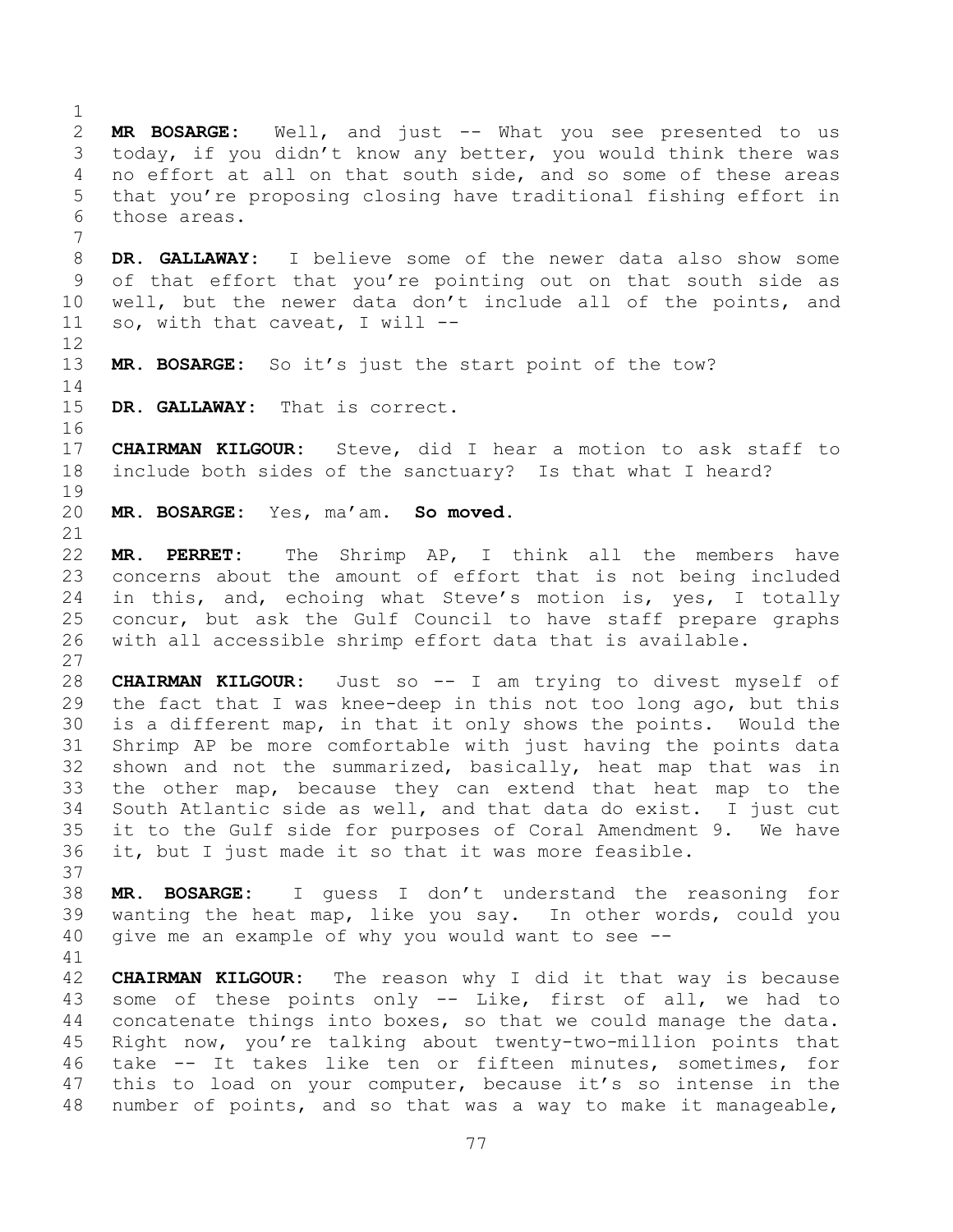but another thing is, in some of those boxes, there might only be one point from 2004 to 2013, and that indicated to me that that possibly wasn't a box that was really shrimped. I mean, we saw it in Coral Amendment 9. In really deep waters, we would have one point show up, because the vessel was going the perfect speed for the algorithm to spit it out as a shrimping point, when, obviously, you weren't out in 3,000 feet of water shrimping. Well, you could be, but not one point. You would have a couple. That was a way to make the data more manageable and to kind of filter out false positives, if that makes sense. **MR. PERRET:** I second Mr. Bosarge's motion, by the way. **MR. BOSARGE:** Thank you, Mr. Perret. I agree with you, in that I think that it would be better just to show points, and, getting back to some of what Benny was talking about and the distribution of ELBs across the fleet, if you look at the larger ports with the larger landings, that's going to be that Matagorda, Victoria, Palacios, and am I correct, Benny? Brownsville. I think those are some of the larger ports for landings. I guess the point I'm trying to make is there's not a lot of that fleet that does pink shrimping, and so do you see what I'm saying? **DR. GALLAWAY:** Yes, and I don't know if those are the largest. Those are large ports, but I don't know where the largest landings are, and I haven't looked at it recently, but your premise is correct that the way the vessels were chosen would not necessarily provide a good reflection of the vessels that targeted pink shrimp. **AP MEMBER:** I think, John, you've got some photos here of the points, shrimping points? **MR. WILLIAMS:** No, they're the entire Gulf. **AP MEMBER:** Well, it's an example of these dot points, and maybe we could pass that around, so that people see what this looks like, because we're talking about it, and some of us know what it looks like from the last meeting, but some people haven't seen it at all. 

 **DR. GALLAWAY:** I would like to comment on that. I mean, that sounds like a good idea. Keep in mind that those maps reflect the start of a tow, and what Morgan is talking about is those points are supplemented by ten to twenty more points associated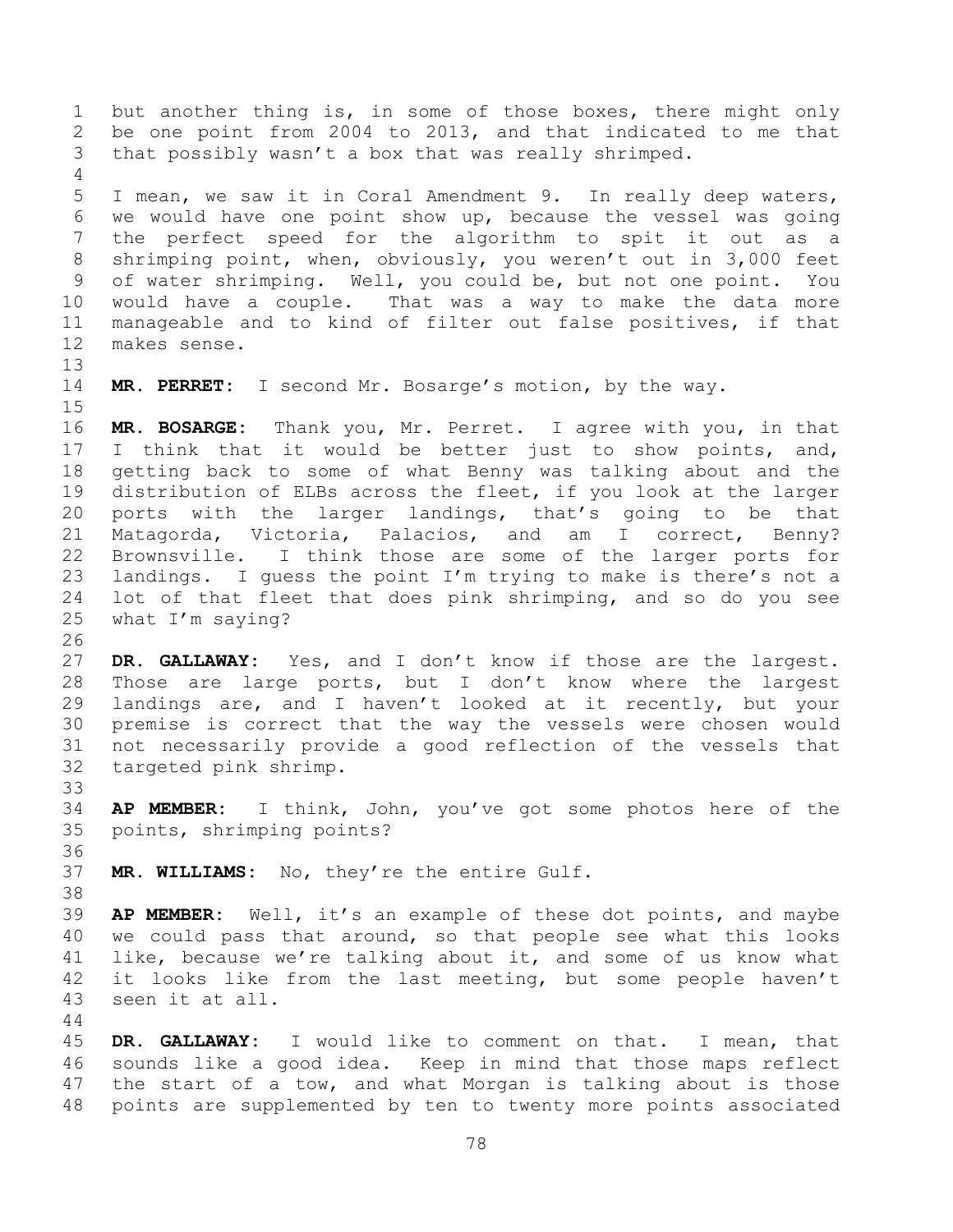with that tow, which will show a much higher density, but those are good maps for what they are, but they don't show all the effort. **MR. HICKMAN:** I've got a question for Beth. When you all used the NCOS process, I believe you said when you were evaluating lines and areas, which shrimp boat data did they input into the model for NCOS on the shrimp effort? **MS. DIEVENEY:** I can't 100 percent certain say, but I believe it's this data that is on the maps that Natasha made. **AP MEMBER:** Someone mentioned that the Gulf of Mexico was a 14 large body of water, but, through the years, I have seen it start to shrink. You have the 200-mile limit, and so you limit the American vessels where they can go fishing, and you also have the fifty-fathom curve, and, inside the fifty-fathom curve is where you have a lot of the activity, I would say maybe 80 or 19 90 percent, or maybe even higher. Every time a boat sinks, that's another hang, where you can't fish or you've got to kind of move around the hang. Pipelines, there is tons and miles and miles of pipeline in the Gulf of Mexico, and you also have manmade reefs. Every time they put down a manmade reef, there you go. You're losing a little bit of territory. Now you're talking about closed areas to shrimping, where they normally shrimp and historically shrimp, and then you're closing the areas, and so a lot of the Gulf of Mexico, where we could shrimp, is shrinking. They're even talking about putting out windmills out in the Gulf of Mexico, and that hasn't materialized, but they are talking about it. Why are the shrimpers concerned? Because, to us, the Gulf is shrinking, as far as the area where we can fish. **CHAIRMAN KILGOUR:** As the Chair, I'm not supposed to make motions, but I sent Camilla a strawman for you guys to -- If this is the motion that you wanted to make to include all of the information, so that we could at least discuss it and move on to the next item. Steve, did you have something to say? **MR. BOSARGE:** No, I'm with you, and we have a motion, and we have a second, and do we want to -- **I made your motion, basically. MR. HICKMAN:** This kind of makes sense, because, all of your landings and your trip tickets, you've got to put the area that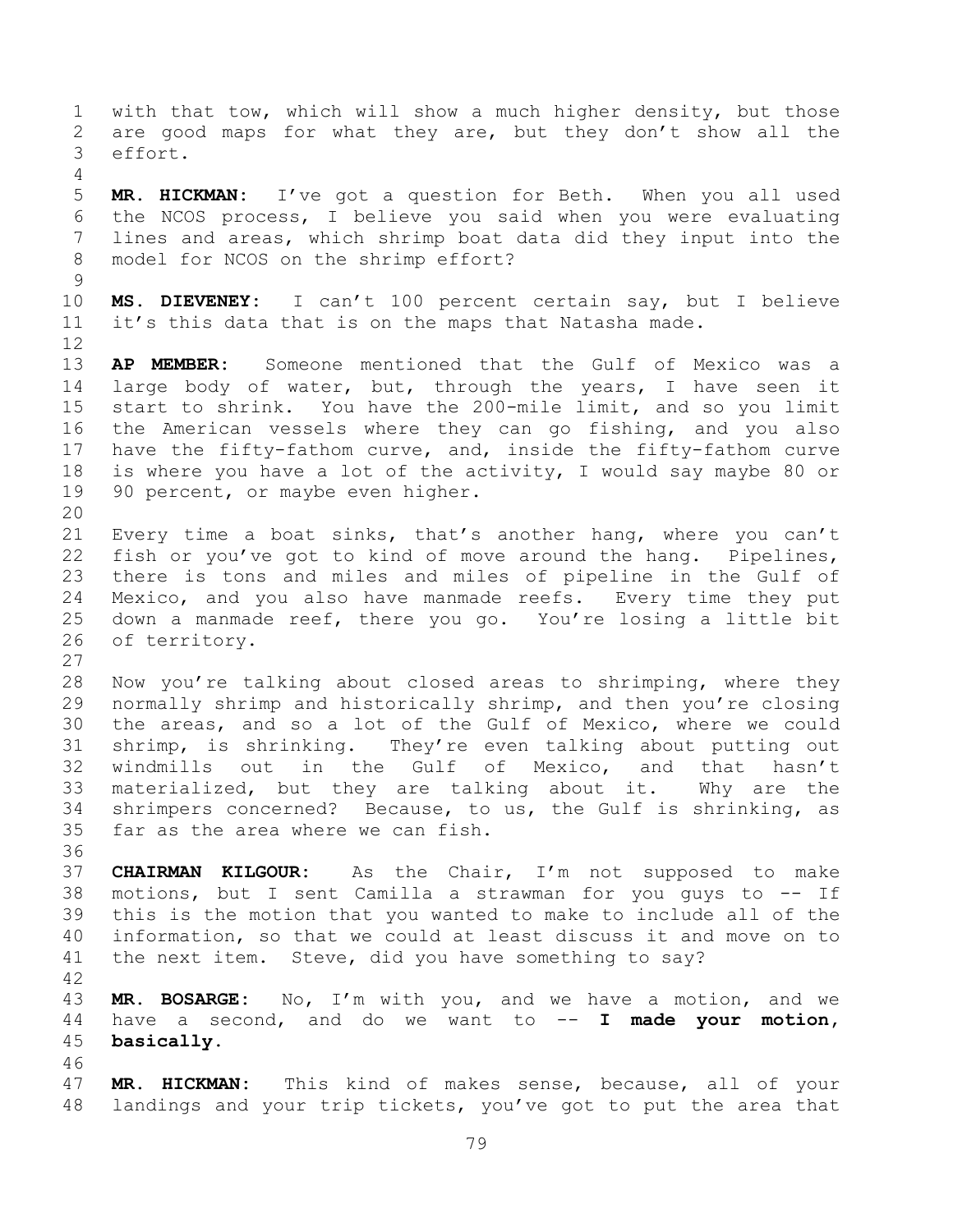you're in, and so you would be -- Your pink shrimp landings in the Keys, you could extrapolate that, and you would have to 3 reach out to the Science Center, but they should have shrimp, pink shrimp, landings just for the Keys area, and you could cross-reference that with the ELB data, with the boats, and that would probably get you somewhere. I don't know how easy or hard 7 that would be, but --

 **DR. MENDEZ-FERRER:** That all sounds like it makes sense. I am very sure that I will -- We will take a look at the data, and we will talk to the appropriate people and ask all the right questions, so that the council can make the recommendations.

 **CHAIRMAN KILGOUR:** I would venture to guess that perhaps any of the VMS information that we have, that the council staff have, should also be included for the council's consideration at the next meeting, and I'm not going to make a formal motion, but I am going to just put that plug out there.

 We have a motion on the board, and is there any more discussion on this motion? Does this motion say what you want it to say, Steve? Benny.

 **DR. GALLAWAY:** I wanted to say, before I leave, that the maps go up to 2017 now, and they include the new data, and I would like to express special appreciation to the NMFS Galveston staff, who took time out of their workweek to provide those data to us. Generating these maps is not part of their job and is not necessary for estimating effort. These are special products that -- They went way out of their way to give us the data, and they should be thanked for that.

 Also, I would like to thank the American Shrimp Processors Association, which provided the funding to enable us to acquire and map the data, and these things that seem like simple requests, with the database now being two-thirds or three-times larger than it was when we stopped doing this, it is a big job, and so make sure you thank them, and I thank them for sure, because they have been great people to work with, and so thank you.

**MR. BOSARGE: I am good with the motion.**

 **CHAIRMAN KILGOUR:** All right. Is the seconder good with the motion, Corky? 

**MR. PERRET:** Absolutely.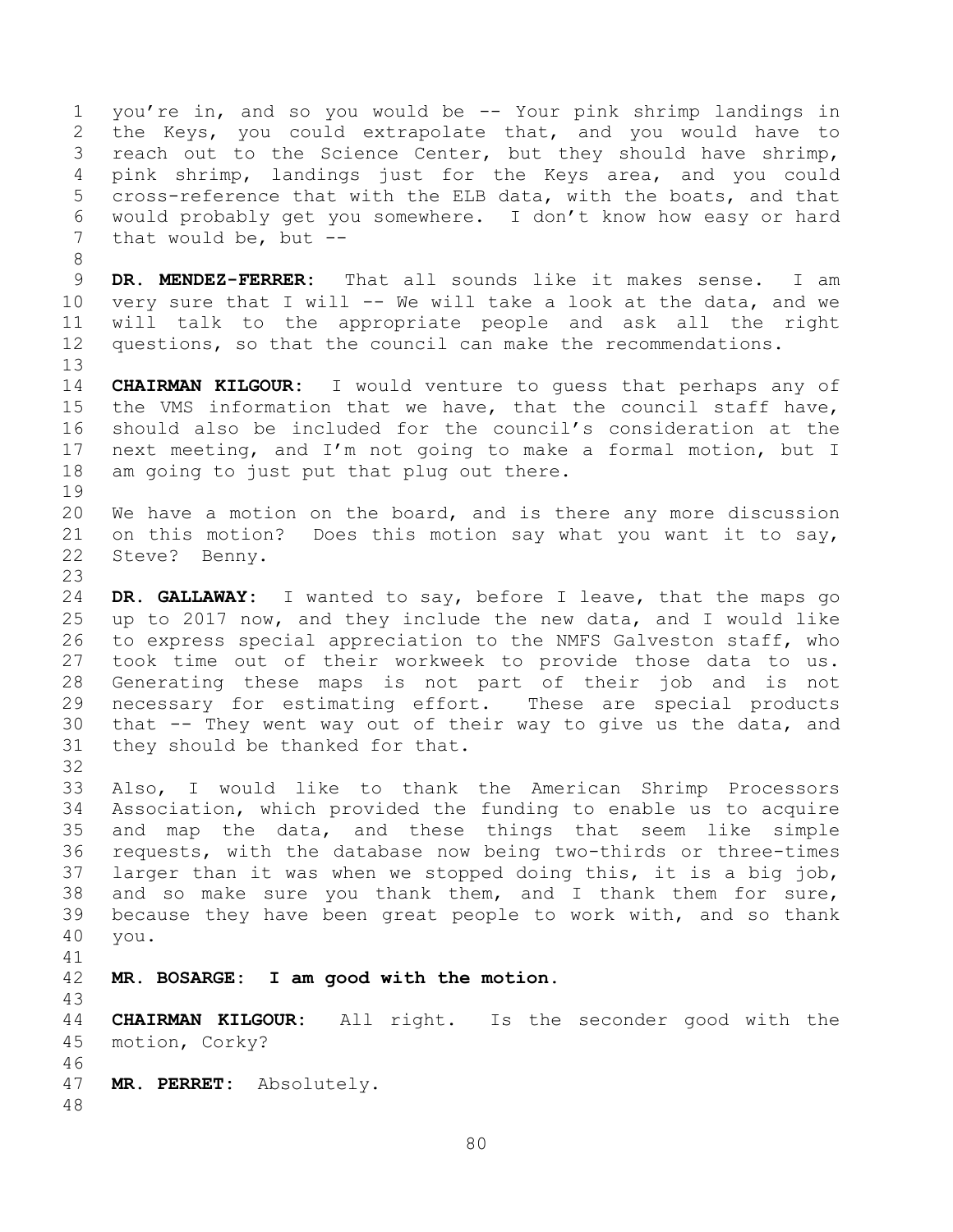**CHAIRMAN KILGOUR:** Okay. Is there any more discussion on this motion? Does the Coral AP or the Coral SSC want to be part of this motion, or is this a Shrimp AP motion specifically? Coral SSC, is this motion okay with you, or do you want this to be from the Shrimp AP? **MR. SAMMARCO:** A rewording. **CHAIRMAN KILGOUR:** A rewording? **MR. SAMMARCO:** Yes, and I think it should say to request that staff include all relevant information regarding shrimp effort data for the -- Including all points in the GMFMC -- In other words, it doesn't say point data, and that's what we've been talking about, is point data. **CHAIRMAN KILGOUR:** I want to -- Should it say all shrimp effort point data for the Florida Keys National Marine Sanctuary and not just that in the GMFMC jurisdiction? **MR. SAMMARCO:** Yes. **CHAIRMAN KILGOUR:** So shrimp effort point data. Is that better? **MR. SAMMARCO:** I think the phrase has to make in there, or it doesn't make any sense. **CHAIRMAN KILGOUR:** Okay. So it will say "not just data in the GMFMC jurisdiction", because they want it on either side of the sanctuary. Okay. All right. Any more discussion on the motion? Is this okay? Okay. All right. Does the Coral AP want to be -- Is this a Shrimp AP motion, or is this a group motion? Is there any opposition to being part of this motion, Coral AP or Coral SSC? All right. **Any opposition to the motion? The motion passes. MR. DELANEY:** Morgan, can I ask a question about these shrimp effort slides? **CHAIRMAN KILGOUR:** Absolutely. **MR. DELANEY:** If it's possible, could we go to the slide that shows Preferred Alternative 3, when you get a chance? **DR. MENDEZ-FERRER:** Glenn, do you need me to zoom-out from this? **MR. DELANEY:** Actually, right there is fine, and my question relates -- I was trying my best, and I think I can relate to I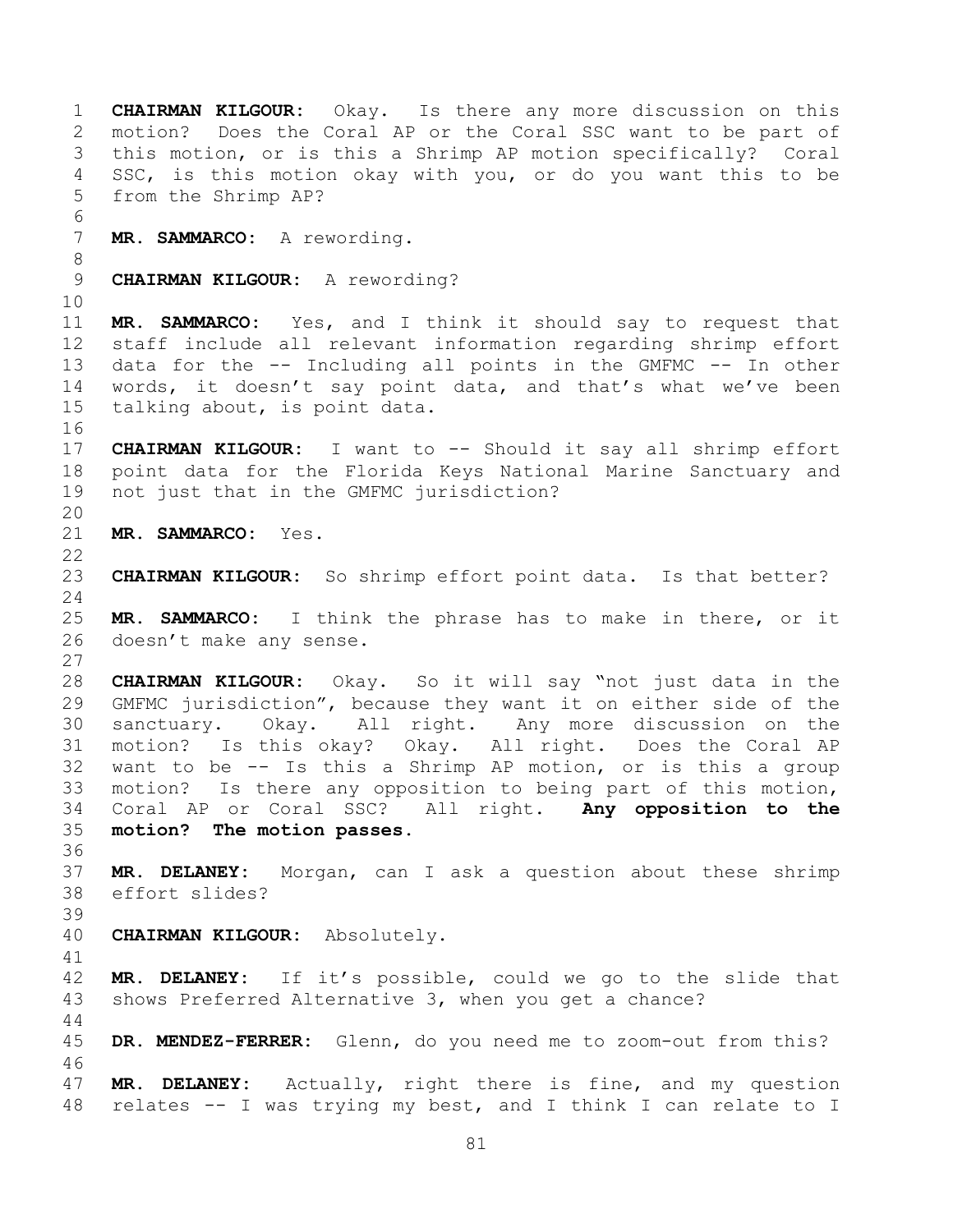think it was Morgan's point, or someone made the point, that it's difficult to compare these proposed alternatives to the status quo, but, in doing my best, comparing Alternative 3 to Alternative 1, one of the more significant changes, perhaps the most significant change, is the addition of that sort of blue box up in the northwest corner.

 That blue line is new, and my first question about that is if you could just clarify what activities are allowed and which are prohibited within that new blue box, if that was adopted as the preferred -- If that becomes the new regulation.

**MS. DIEVENEY:** My colleague, Steve, is going to take this.

 **MR. WERNDLI:** I am going to summarize straight from our regulations that would apply in that area, and that would be our general sanctuary-wide regulations, and they can be found on our website. There is a link on the left side that says "regulations", and that will take you to a page with another link to the actual CFR language, so you can read the exact language that's in the regulations, but the general regulations that would apply in that area would prohibit mineral and hydrocarbon exploration, removal of or injury to coral and live rock, alteration of or construction on the seabed, discharge or deposit of materials or other matter.

 **MR. DELANEY:** I guess what I'm getting at is what about shrimp fishing?

 **MR. WERNDLI:** You would be allowed to shrimp fish in that area. There would be no prohibitions on fishing in that area.

 **MR. DELANEY:** So then the second question I have is, since, obviously, there's been a significant amount of shrimp effort, even with the data that you have shown here, and there is a fair amount of shrimp effort in that blue box, and, obviously, that's not coral habitat, because I can assure you that our guys don't want to trawl over coral habitat, and so what habitat is it? What is it that would cause you to expand the sanctuary boundary to an area that's obviously not coral habitat? What is the significance of that area?

 **MR. WERNDLI:** In that area specifically, the expansion of the boundary was to make it line up with the western boundary of the Tortugas South Ecological Reserve and so that we can move away from the many-sided polygons, if you will, of the status quo, the existing boundary, and to make that basically an administratively easier enforceable boundary line that would be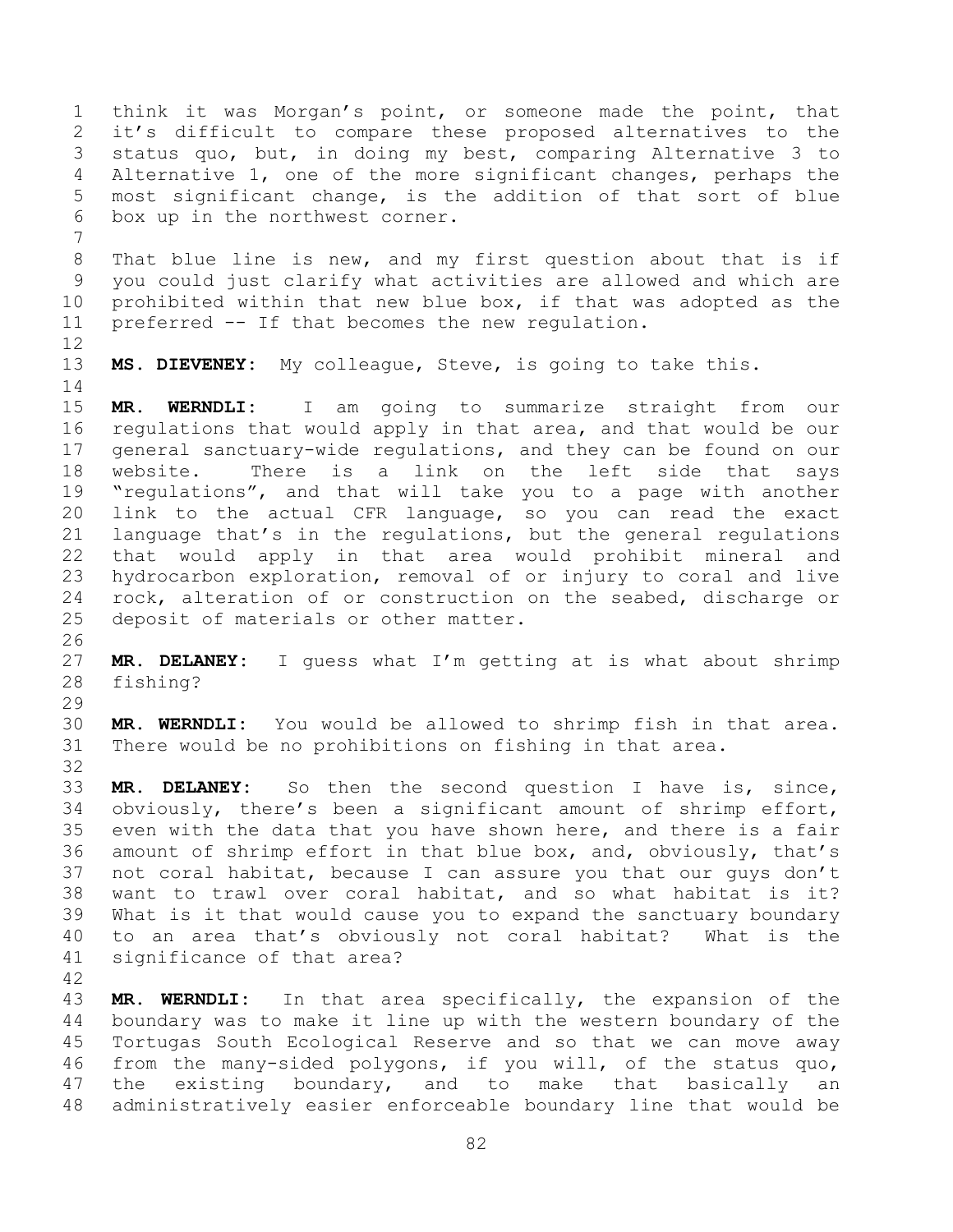consistent with the western boundary edge of the Tortugas Ecological Reserve South.

 **MS. DIEVENEY:** Just to add on to that, it was referenced earlier that John Reed and his team, who has done a lot of work out in Pulley Ridge, part of the project with the Pulley Ridge was looking at connectivity with the Florida Keys, looking at genetic connectivity between certain fish species, coral species, and the like, and they did that research and did some work in the Tortugas Ecological Reserve North and South and outside, and so there is some data of some important benthic habitats in that area, but our proposal is to include it as sanctuary-wide regulations only.

 **MR. DELANEY:** Okay, and so it does have regulatory implications, such as making the box less of a polygon, but, with respect to shrimp fishing, you're saying it would not affect that current amount of shrimp fishing effort occurring in that area in any way?

**MR. WERNDLI:** That is correct.

 **MR. DELANEY:** Are there any other expansions of those either green or blue boxes that I may not have picked up on between Alternative 3 as compared to status quo, Alternative 1? To me, that was the most significant, and it also looked like the green box in the southwest corner, if you will, has sort of moved more to the west, and is that correct?

 **MR. WERNDLI:** Yes, sir. That box that is in the lower-left-hand corner that's green, the Tortugas Ecological Reserve South would be -- The existing zone would be expanded one mile to the west. 

 **MR. DELANEY:** Okay, and that looks like it would, as a result of that, include at least some shrimp effort in that very lower-left corner.

 **MR. WERNDLI:** Yes, sir, and the only other thing that I just thought about that would potentially affect not just the shrimp fishery, but any other vessel operations in the area of the blue box that we were talking about in that sort of northwestern corner would be the general sanctuary regulation prohibiting discharge would apply in that area, and so you would not be able to discharge -- If you are currently, you would not be able to discharge any kind of MSD device or any other fluids out of your vessel into the water in that area. 

**MR. DELANEY:** Okay, and then just one more point of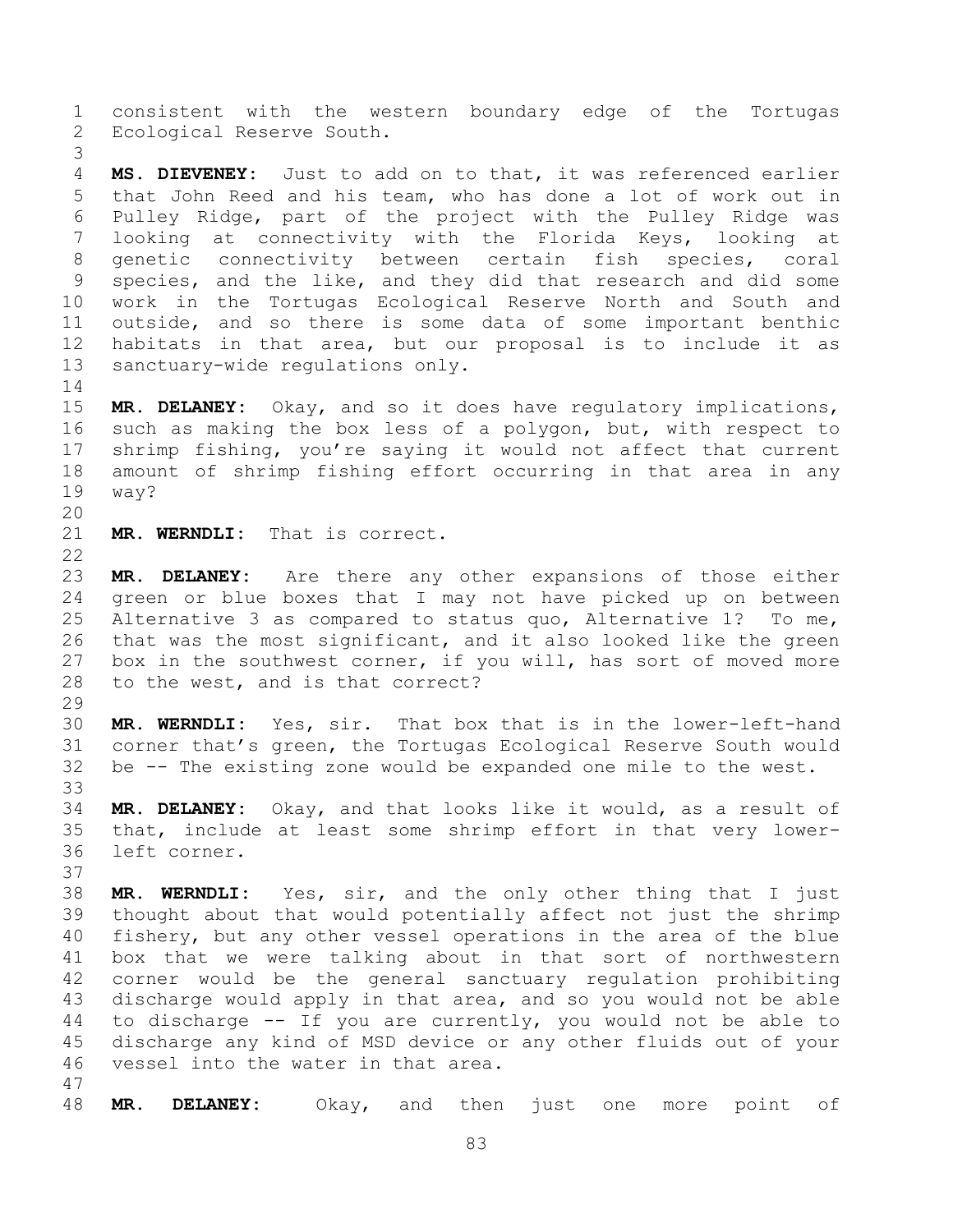clarification. Within that blue box up above, shrimp fishing could continue, but, in the green, slightly-expanded box below it, to the lower left, that would be a no-fishing area? **MR. WERNDLI:** Yes, sir. **MR. DELANEY:** Thank you. **CHAIRMAN KILGOUR:** Just one more point of clarification for my own mind. Didn't the southern boundary of the Florida Keys get pushed down slightly, to line up with some of those -- What are they called, the areas to be avoided, or is that not the case? **MS. DIEVENEY:** That is the case, and so you can't really see it on that map, but it's the area to be avoided that is to the south and east of the existing sanctuary, and, in that area, it would be proposed sanctuary-wide regulations, and so the same that we're talking about with the northern portion of the Tortugas region, sanctuary-wide regulations. **MR. DELANEY:** Just to be clear, would that include fishing or no fishing? **MR. WERNDLI:** It would allow fishing. **MR. DELANEY:** Thank you. **MS. BOSARGE:** Okay, and so I'm looking at a map, and now this is something I printed online, but it's a map of NOAA's Florida Keys National Marine Sanctuary. That box in what's called the northeast, that green box, it has that listed as Florida Keys National Marine Sanctuary Ecological Reserve. In your presentation, the ecological reserves/conservation areas are the most protective zone type, and it says the regulations are transit only, and am I confused? I mean, that would tell me that I can't shrimp there. All I can do is transit through there. **MR. WERNDLI:** That is correct. In the ecological reserves, they are no-take, transit-only zones. **MS. BOSARGE:** But that is an ecological reserve, you just said, and you just told us that we could shrimp there. I am confused. **MR. WERNDLI:** The area to the west, where he was asking the question, if you will scroll back to the Alternative 3 map, please, Natasha.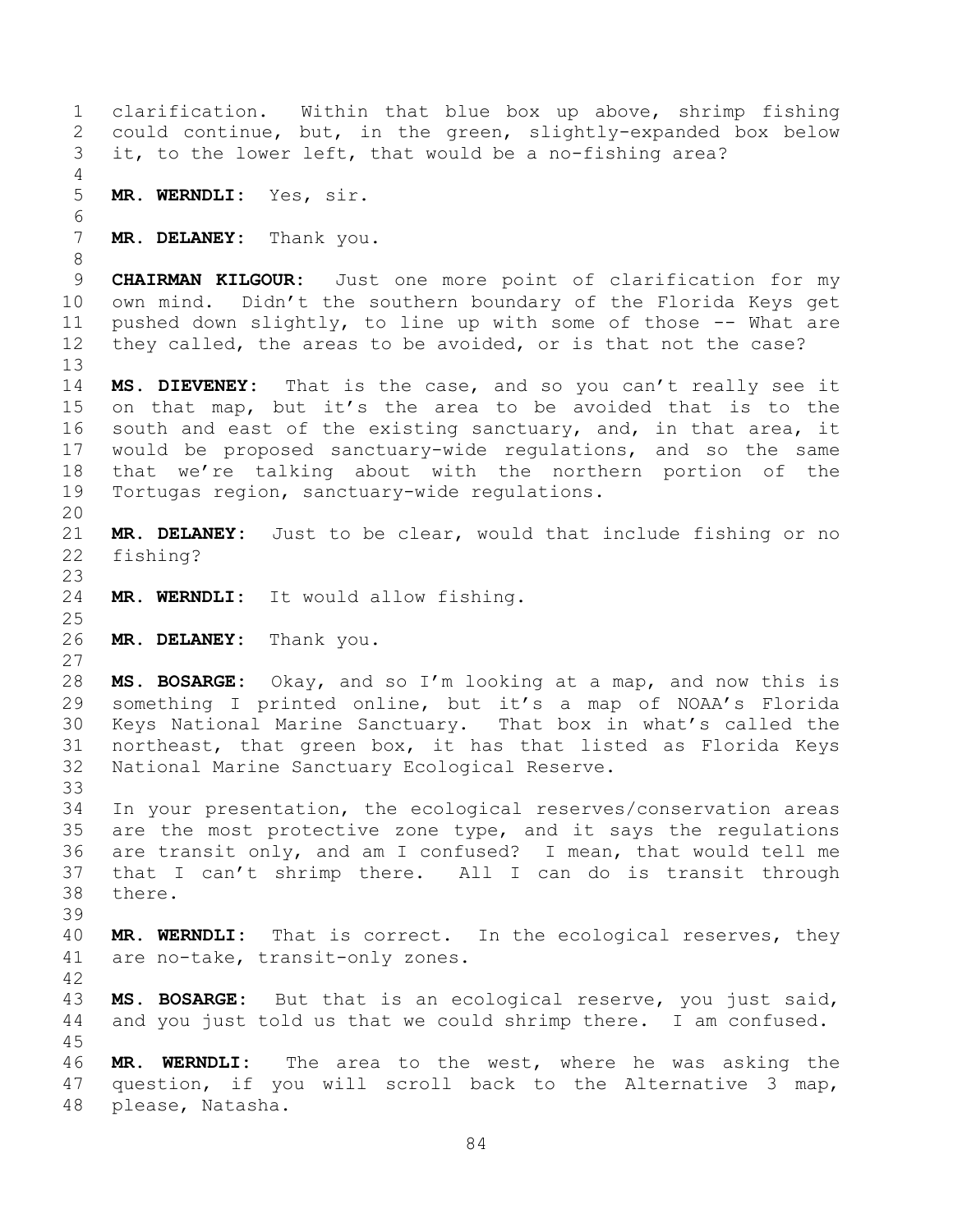**DR. MENDEZ-FERRER:** Leann, we're looking at Map 1 right now, right? **MS. BOSARGE:** Yes. **DR. MENDEZ-FERRER:** This green polygon over here is the current ecological reserve.

**MS. BOSARGE:** We can't shrimp there.

 **DR. MENDEZ-FERRER:** You can't shrimp there, and, as you can see, there aren't that many points in that area. Where you can shrimp is in this area over here, and so I'm going to scroll to Map 3, which is the preferred alternative, and I am keeping my mouse in the same spot.

 Over here is a dark blue, and so this is the area right here, and so this right here would now -- They are proposing that this green polygon over here would be called a conservation area, and it's currently called an ecological reserve, and so the Keys expansion, boundary expansion, would be to this blue polygon, and it's a little difficult to see, but, right here, what applies is the general sanctuary regulations, which he was talking about the no discharge, but yes for shrimping.

 **MS. DIEVENEY:** The existing Tortugas North Ecological Reserve does not change in its size or area throughout all of the alternatives. What you're seeing there, expanding to the west, is the overall sanctuary boundary, where general sanctuary-wide regulations would apply, and so no change to the Tortugas Ecological Reserve North, other than the name. 

 **MR. LASSEIGNE:** You've got a lot of boxes up there. Could you use the cursor to definitely show where shrimping activity is prohibited? Is it inside the blue or the black or the red or the green or the purple or whatever?

 **DR. MENDEZ-FERRER:** Let me try a different format. I am going to open ArcMap and see if that can help us kind of turn layers on and off and boxes on and off. Would that be okay?

 **CHAIRMAN KILGOUR:** In the meantime, Scott, did you have a question?

 **MR. HICKMAN:** More of a statement, but just to clarify -- Once again, I don't know a lot about pink shrimping, but, in the western Gulf, our shrimp boats, right outside of our boundary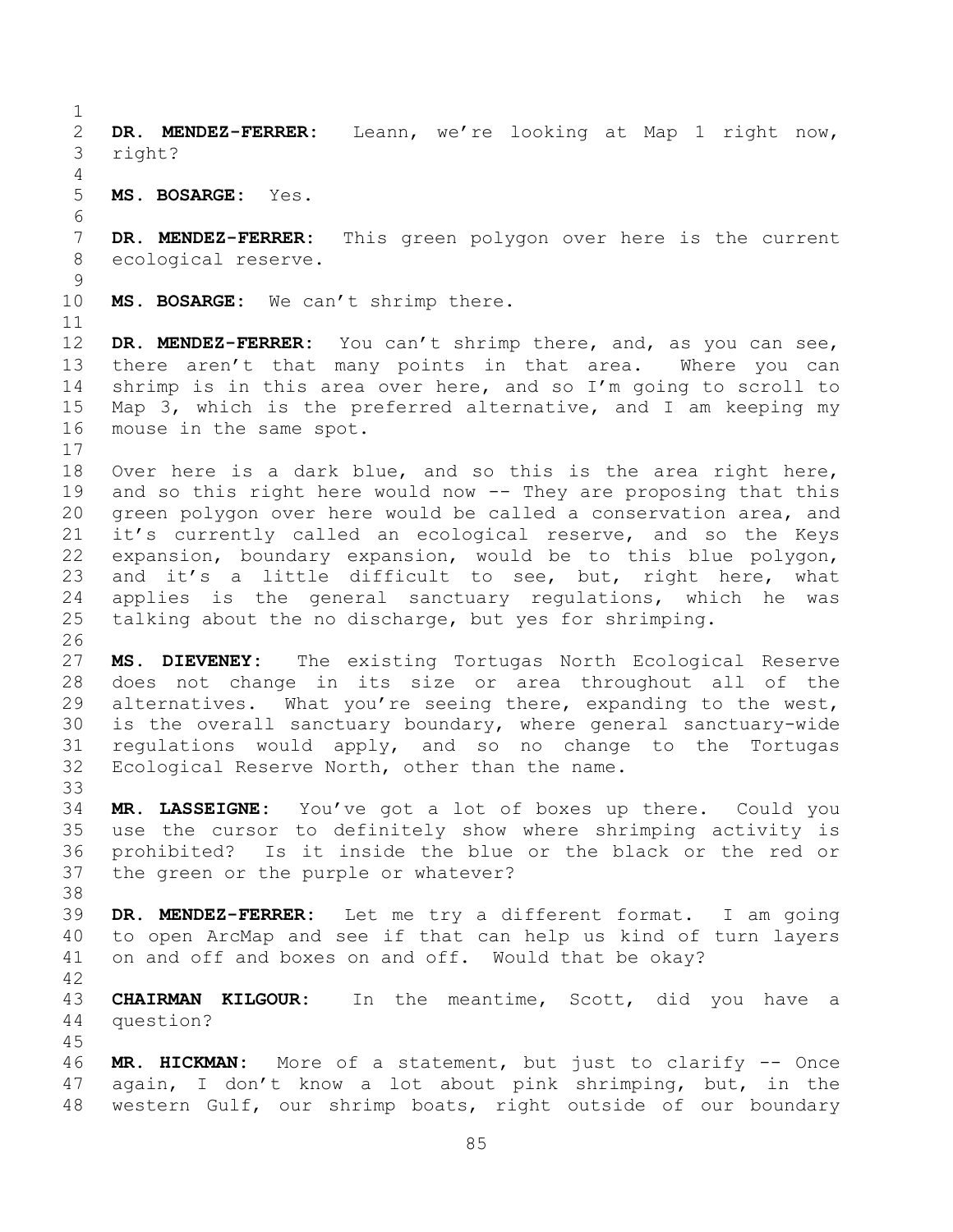and everywhere else in the western Gulf, the majority of them shrimp at night, and they sleep during the day. When they sleep, they put their anchors out. 

 The areas that they have traditionally shrimped, I'm sure that they're anchoring in those areas during the day, and probably like they do in the western Gulf, and then they shrimp at night. 8 If it's inside the sanctuary boundary, no anchoring, and you can't do that, and so you're going to have to steam back out and anchor somewhere else, or drift. I don't know if anybody has thought about that.

 **MS. DIEVENEY:** To clarify, there are only certain areas within the sanctuary, now or proposed, that would be no anchoring. It's not the entire sanctuary, but some areas are proposed as no 16 anchoring, but not the entire sanctuary. 

 **MS. BUI:** I guess my question is what type of education are you all going to provide to fishermen, because, looking at this, we've gone back and forth with it, even though we've looked at it for the last hour or two hours, and we're still not clear about it, and so I'm not sure how fishermen will interpret it, once it comes down to them.

 **MS. DIEVENEY:** Two things with that. As this restoration blueprint is open for public comment, we are working really hard to meet with various groups throughout the Florida Keys, and we will have informational sessions, public comment, in Miami and Fort Myers, but, as requests come in to go meet with particular groups, organizations, community groups, et cetera, we are going and making targeted presentations to help them understand and to be able to provide public comment. 

 As part of whatever eventually were to go forward and to be implemented, education is one of our -- Education and outreach stewardship is one of our main goals in the management plan, and it's one of our main activities now, and so, going forward, we would identify who are the audiences, new and different audiences, that we need to reach out to. In the management plan, it's also identified to look at diverse audiences, translating materials into other languages, and so that's a plan going forward, if that helps in any way.

 **MS. BUI:** I am not too familiar with the Florida Keys, as far as like season-wise, but I know, like in my area, the time that you guys are proposing for public comments are usually during shrimp season, and so I feel like you're going to miss a lot of the fishermen that are actually out fishing, but I'm not too sure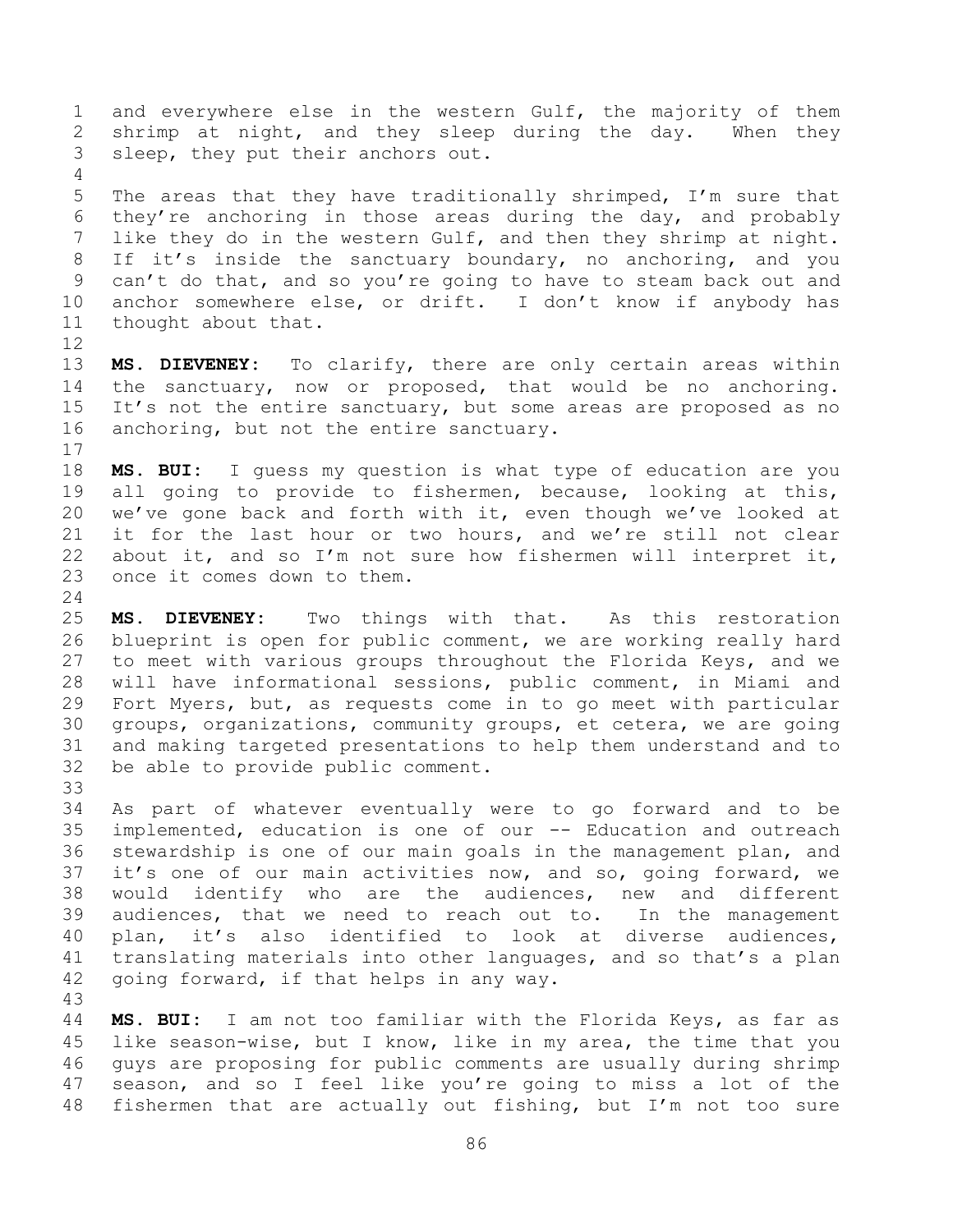how you all's fisheries are, and so if you can let me know that. **MS. DIEVENEY:** Yes, and that has been a concern throughout this process of when various meetings and various milestones and points in this review process, the development of recommendations, and now public comment. In the Florida Keys, there seems to always be some fishing constituency happening and going on, and so that's, in part, why we have identified a five-month public comment period, to try and give plenty of time for both local community members, and we also have a high number of snowbirds who come down, starting in the fall, and so identifying those individuals. This is a National Marine Sanctuary, and so opportunity for anyone in the United States or internationally to provide comment, but we did -- We have received feedback on that, and we're trying to expand our public comment as much as possible to meet all the different needs. **MR. PERRET:** So you're bringing more pressure on your sanctuary, but I guess that's inevitable. Morgan, didn't you participate in their meetings, and you would attend and advise the council? I am just wondering if the council has a representative on your advisory panel that attends the meetings? **MS. DIEVENEY:** The council does not explicitly have a representative on our management council. As I noted, we have twenty voting members, and they each have an alternate, and then we have ten agency representatives, and a few of those are from National Marine Fisheries Service. The Director at the Office of Law Enforcement and General Counsel are non-voting members, but, no, we do not explicitly have a Gulf of Mexico Fishery Management Council member. **MR. PERRET:** We have one council member here, and we have staff, and I just think it would be a good idea if staff would attend as many of your meetings as possible, to keep the council informed of the activities, and so I will just throw that out for review and consideration. **MS. DIEVENEY:** To facilitate that, we do, when we started

 through this process, livestream our meetings, and then the recording is posted after, because one of the pieces of feedback we got is we hold our meetings from about 9:00 to 5:00, and a lot of people are working and out on the water, and they can't participate, and so, in order to facilitate that participation and information exchange as much as possible, one of our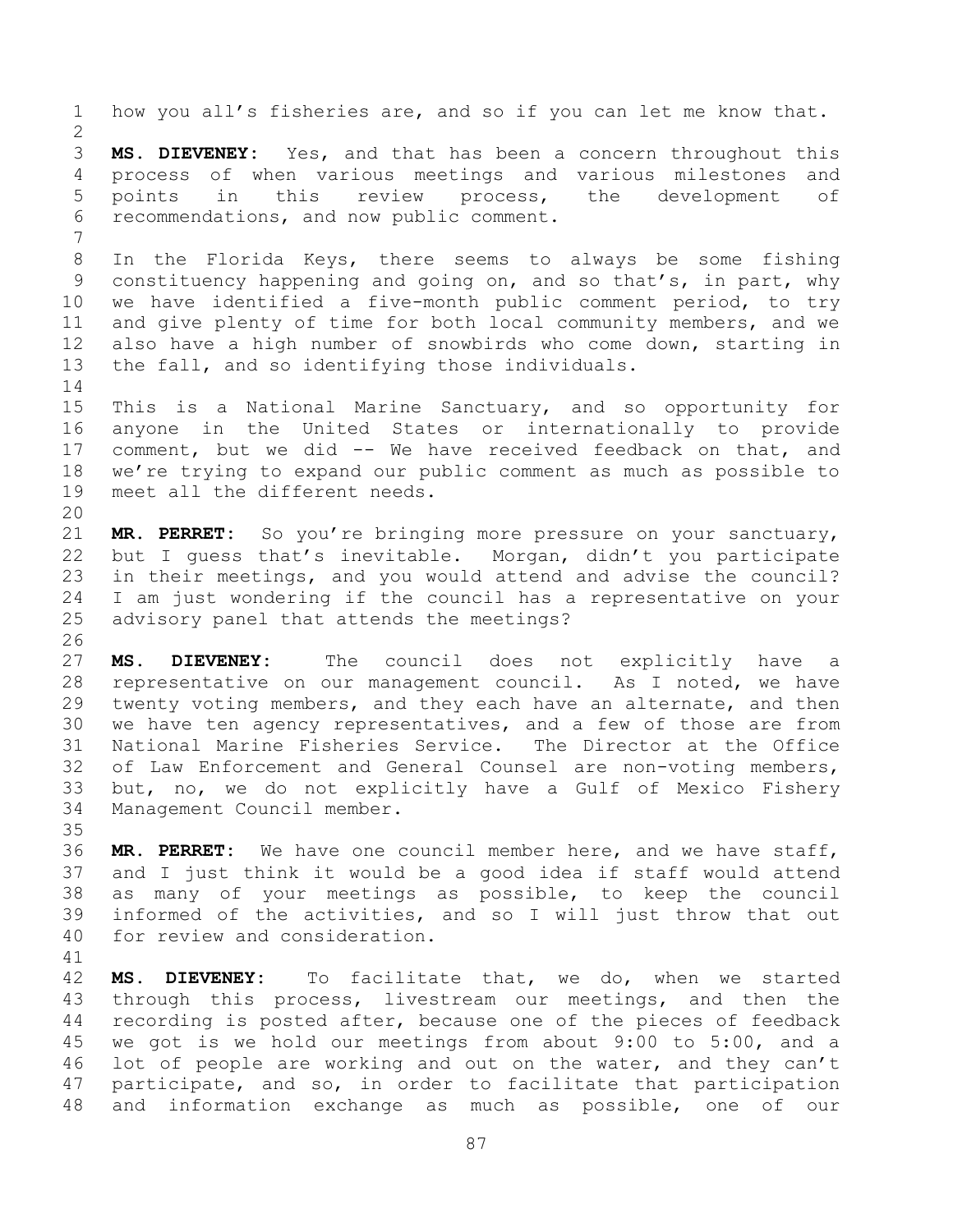advisory council members helps us to livestream, and then we have our own YouTube channel that the meetings are posted after. **MR. BOSARGE:** In looking at the -- Now we can see the map, the chart, and that area that's in that northwest corner, is that -- In other words, it's outlined in green, and so is this a conservation area, where there will be no trawling? **MR. WERNDLI:** That currently is a -- This is not allowed. **MR. BOSARGE:** It's nothing new? **MR. WERNDLI:** It's been there since 2001. **MR. BOSARGE:** Okay, and that was the expansion you did the last time? **MR. WERNDLI:** Yes, sir. **MR. BOSARGE:** Okay. I recall now, and the second question is, with that one-mile expansion to the west, mainly for the reason 22 of straightening the lines out, I mean, would there be a guarantee that, somewhere in the future -- In other words, 24 because you have incorporated it into the sanctuary, and because, as you can see, there is a lot of trawl effort there, who is to say that, a year from now, we don't all of a sudden have regulations of, well, it's part of the sanctuary, and so, to streamline things, we're just going to say no trawling here? **MR. WERNDLI:** Just to clarify, the one-mile expansion was only in the Tortugas Ecological Reserve South. **MR. BOSARGE:** Correct, but, if you look at the green, it's going to be bordering it on both sides. **MR. WERNDLI:** Right, and then the boundary has been extended, and there is -- We considered expanding the area of Tortugas North to the west, based on some of the data that was provided by John Reed and their groups, and we decided that we did not need to shift the boundary of the area that is closed to fishing. Can we 100 percent say that, at some point down the road, there won't be additional places designated as no-fishing areas? No. **MR. BOSARGE:** But you see my point. **MR. WERNDLI:** Yes, sir, I do.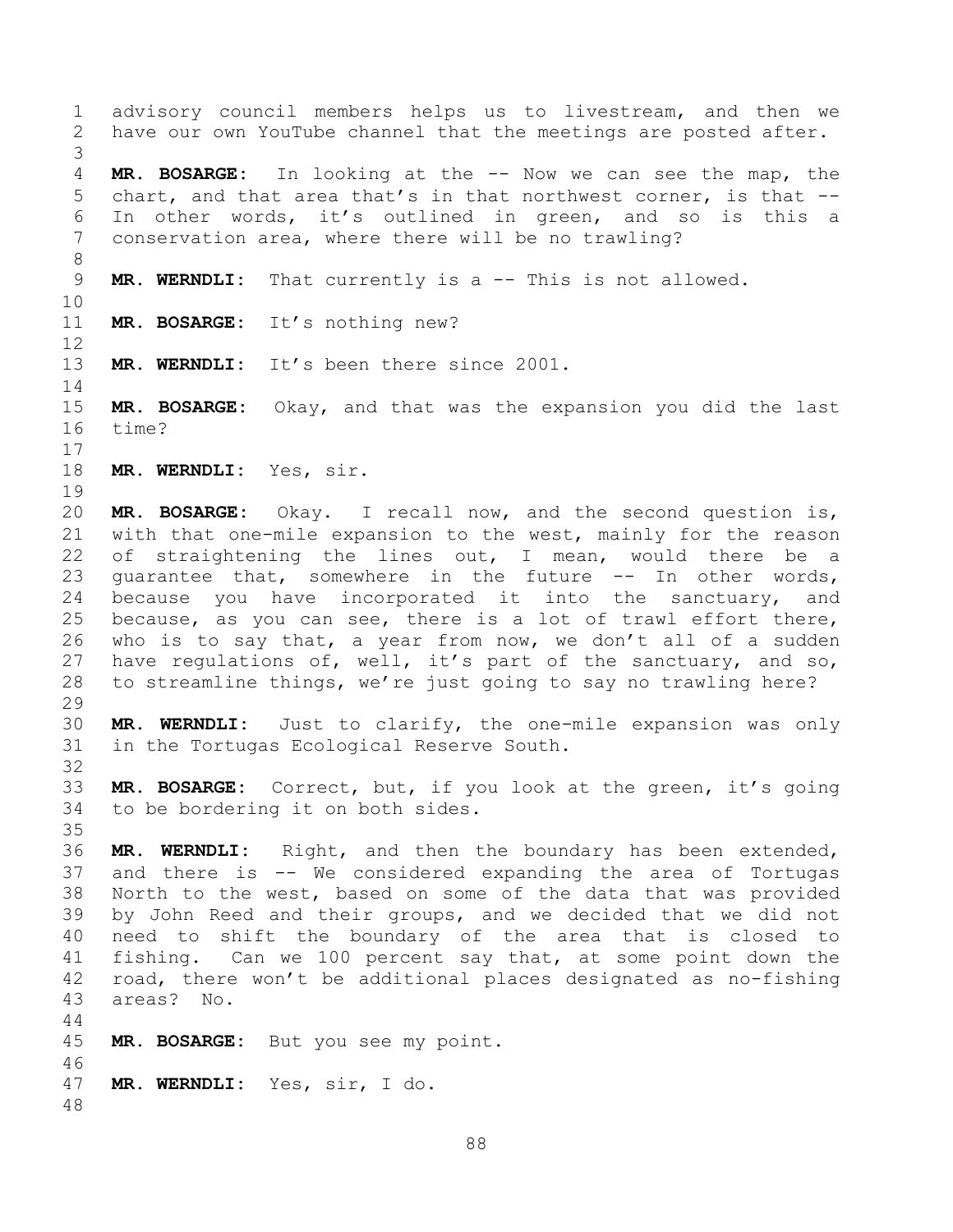**MR. BOSARGE:** Okay.

 **MS. DIEVENEY:** Also, just one more. The one-mile western expansion of the Tortugas Ecological Reserve South, the proposal for that is to protect additional habitat area and area known to support fish spawning aggregations in the Riley's Hump area.

 **MR. BOSARGE:** I have to echo Corky's sentiments, in that you see the trawling that goes on in that area, and you don't have much of anything there, other than some nice, smooth shrimp bottom.

 **MR. DELANEY:** That's what I was asking about earlier. Can you 13 put the blue box on this slide that you're showing right now, so that people understand what the expansion is, up on the northwest side?

**DR. MENDEZ-FERRER:** Are you referring to Alternative 3?

**MR. DELANEY:** Correct.

**DR. MENDEZ-FERRER:** Give me one second. Bear with me.

 **MR. RUZICKA:** One of the luxuries that we have for the Florida Keys that we don't necessarily have so much for the Gulf of Mexico is a lot of this area has been mapped, and I was wondering if you guys actually applied some of the bottom mapping -- If it has run all the way to the west here of the Dry Tortugas, so we can actually get a pretty good idea of what hard bottom is there and what soft bottoms are there. Most of it -- I know that there has been some additional mapping efforts since we've last met and discussed this.

 The main gap that we have for bottom mapping in the Keys is in the Marquesas area, but I know that there has been some additional efforts around there by John Reed and others, and so I was just wondering if you could comment on that.

 **MS. DIEVENEY:** The unified coral reef map was used throughout this process by the advisory council, its community working groups, and the sanctuary. You are correct in that the data is limited in the Marquesas region and large portions of the Tortugas region. In the interactive map that is online, one of the layers, when you use -- I can demonstrate this later if you want, but one of the layers that you can select to turn on, and it's at the very bottom of the list, but is the unified coral reef map, so that you can overlay these proposals with what, at present, we have known data for the benthic habitat map. Does that answer your question, Rob?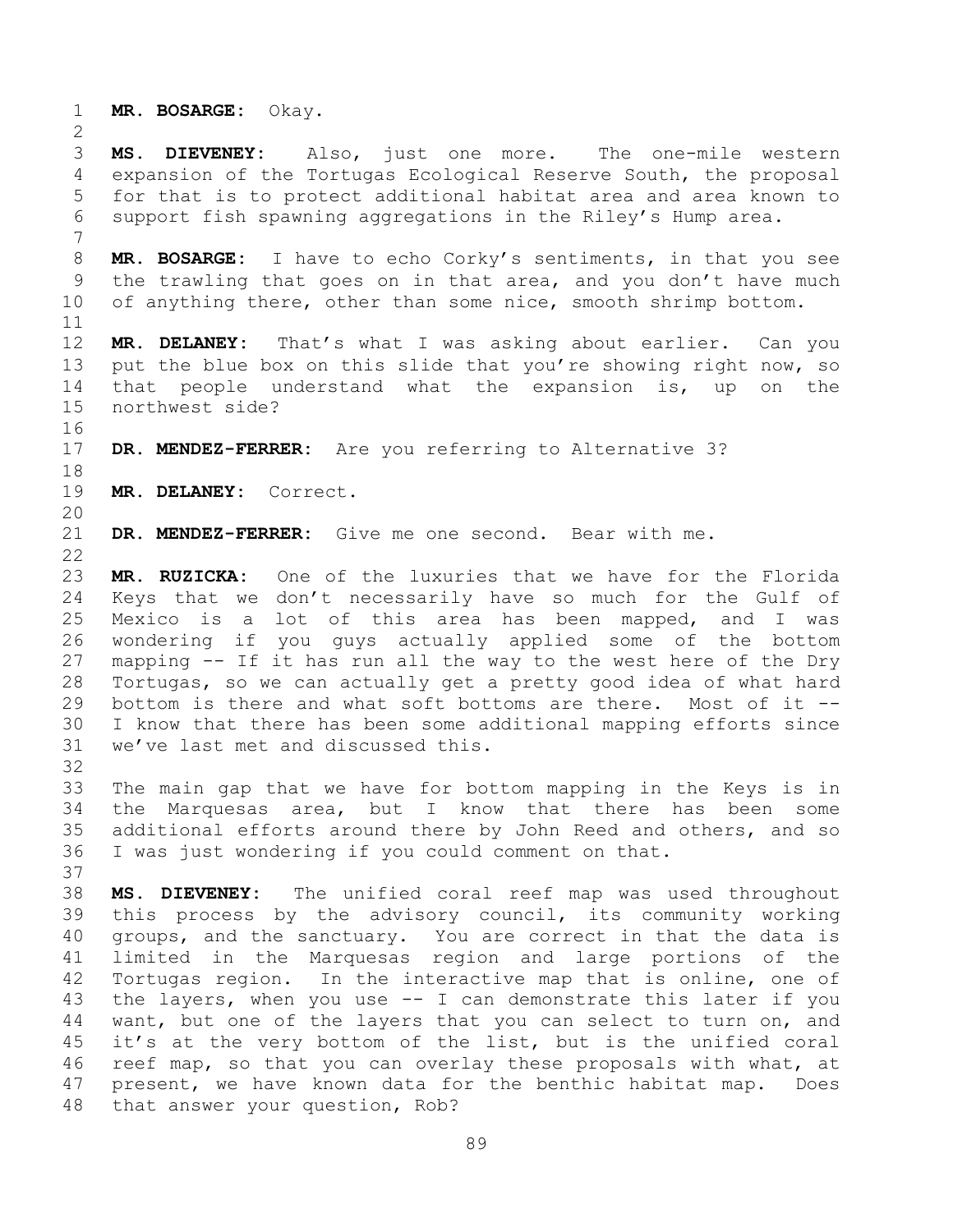**MR. RUZICKA:** Yes, to some extent. I think it would be very valuable, in this exercise, to be able to see where some of those points lie in relation to the boundaries being proposed and where the current shrimping effort has either traditionally taken place or more recently has taken place. **MS. DIEVENEY:** Yes. **MR. DELANEY:** Morgan, can I get back to the blue box? **CHAIRMAN KILGOUR:** Sure. I think Natasha is working on that right now. **MR. DELANEY:** I see it on my screen. **DR. MENDEZ-FERRER:** This new blue box is the Alternative 3 proposal for the sanctuary expansion. Let me know if you need me to zoom in. This is the blue box, this area right here. **MR. DELANEY:** Right. That's the blue box, and I think that's what Steve Bosarge was just referring to, is we've got a lot of shrimp effort in there, and, as I said before, by definition, there's not going to be coral habitat, and I was asking before what is the significance, ecological significance, of that area, and the answer seemed to be more that it wasn't so much ecological significance and it was smoothing out the borders of the polygon. I tend to share Steve's concern that, while shrimp effort would not be restricted in that blue box, as per this rulemaking expansion, now we're inside a box -- You know, we've taken a whole bunch of shrimp effort in a productive shrimp area and put it inside the boundaries of the sanctuary, and it only takes changing that blue line to a green line to prohibit us from accessing some productive bottom, and so, if the majority of the reason for expanding that area inside the blue box is just to make the lines neater and the polygon less contorted, that may not be enough for the shrimp industry to feel comfortable with that, because we're potentially moving in the direction of taking fishing away from us in that area. I just wanted to express that concern, and I don't know if others in the shrimp industry share that, but that was the direction that I was trying to head with that. **MS. DIEVENEY:** Also, in response to Rob's question, we can provide the unified habitat, coral reef habitat, map, which most of the region mapped in the Tortugas region is within the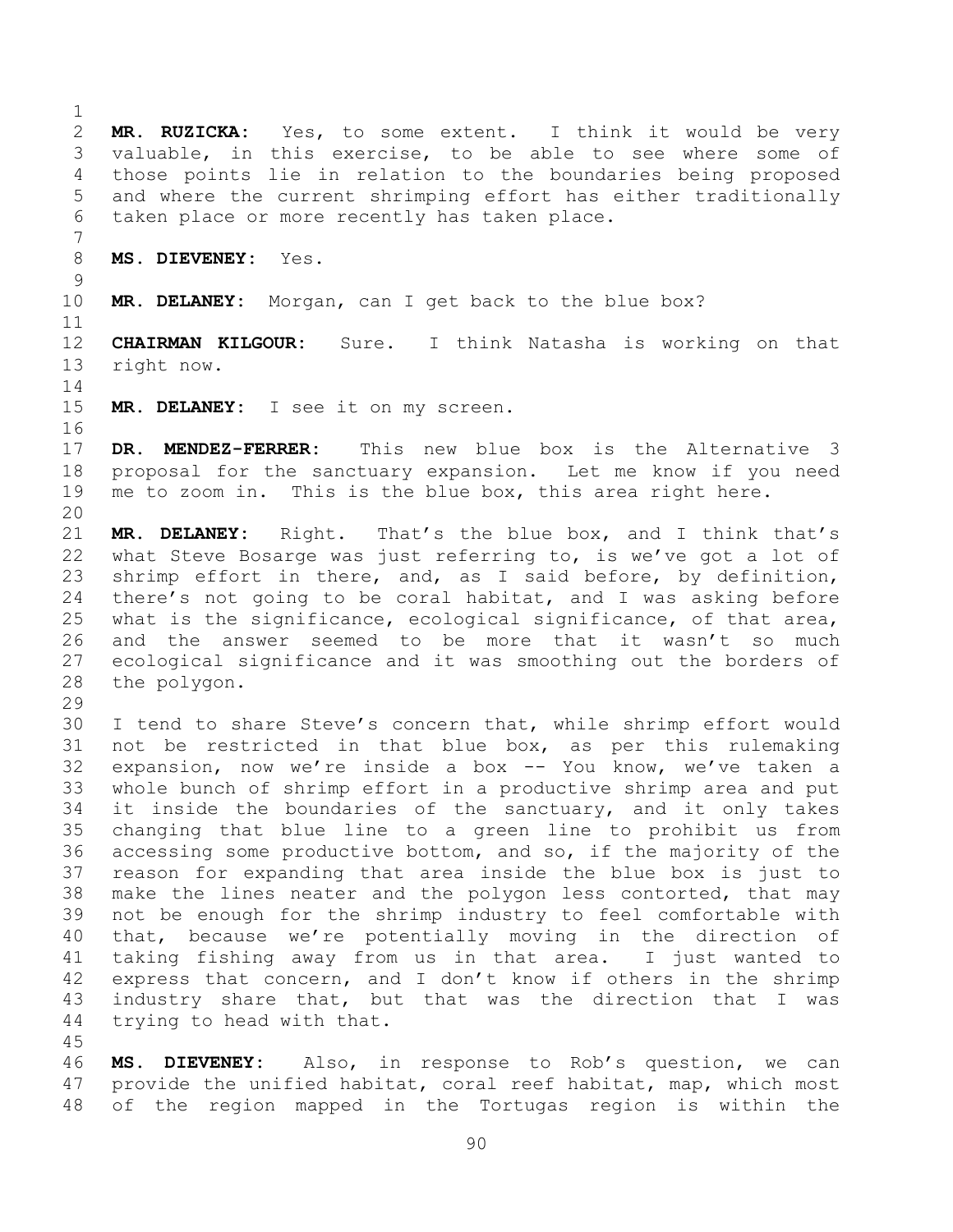Tortugas National Park. However, as I referenced, John Reed and their team has some research and data done to the west of the park that we can also provide.

 **MR. DELANEY:** Hopefully my point is clear, that we're finding ourselves inside the box, and, while fishing is allowed now, it 7 sort of sets things up for the future, and, if there isn't significant ecological significance there, and it's only a matter of drawing prettier lines, then I don't think we're going to be comfortable with that.

 **MR. SAMMARCO:** I think this would become clearer, this issue would get cleared up, once those dot points are made available to you and you can see where indeed the shrimp trawling has been going on and where the fishing has been going on. It might be - - The area might be deficit of shrimping entirely, or it might be a really heavy area, and you just don't know until you have those data. I think that will really help you out. It will help everybody out.

**MR. DELANEY:** The heat map shows a fair amount of effort there.

 **CHAIRMAN KILGOUR:** Right, and so I would say that this does show effort, but perhaps the Shrimp AP would like to make a recommendation to modify this, because we're talking about one vertex, right? Moving it out to the side like that makes it one nice long -- But you're talking about adding one additional point, and so, if that's something that the Shrimp AP would like to recommend, then I would suggest that a motion be made. Sandra, go for it.

 **DR. BROOKE:** To that question then, I will ask why was that area added? What is the ecological rationale for adding that northwestern box?

 **MS. DIEVENEY:** As I noted, in part, it's to protect additional habitat that was identified through the research that John Reed and his team did and to make an administrative connection of the Ecological Reserve South with the entire sanctuary, to make one contiguous sanctuary.

 **DR. BROOKE:** The data that John got, it wasn't clear that that was the rationale, and so okay. Thank you. 

**MS. DIEVENEY:** Yes.

 **MR. BOSARGE:** I guess, Morgan, the shrimp industry -- That's a good piece of bottom. **It's a piece of rock shrimp bottom that**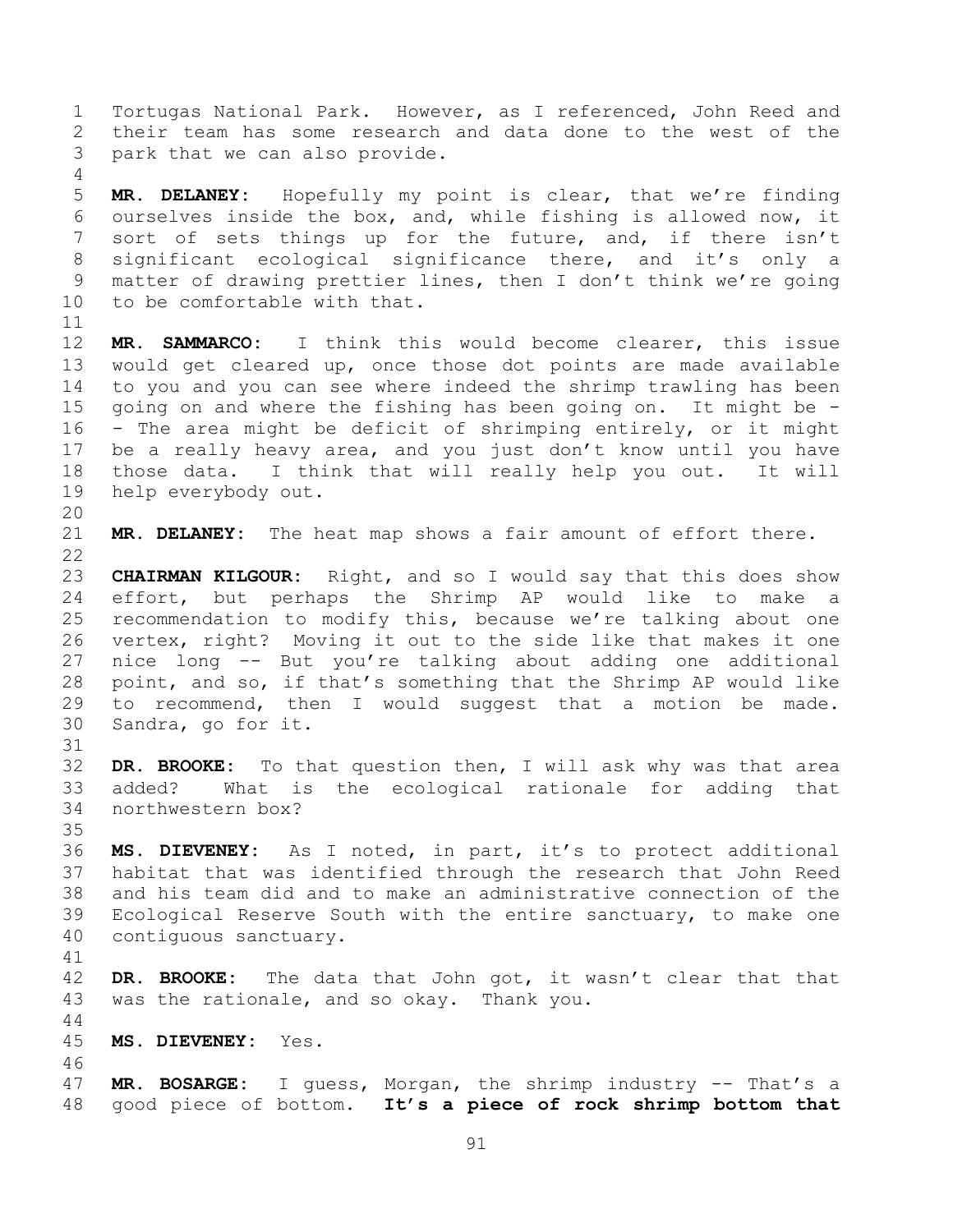**we like to work, and there's not much of that bottom around, and so I guess I want to make a motion that the Shrimp AP opposes expanding --** What did you call it? What did you name that? **MS. DIEVENEY:** That area is only the -- It doesn't have a distinct name, but it is the sanctuary-wide proposed expansion in the Tortugas region. **MR. BOSARGE:** The one-mile westward expansion? **MS. DIEVENEY:** The one-mile westward expansion is specific to the Tortugas Ecological Reserve South. **MR. DELANEY:** Steve, I think you want to focus on the blue box, and that's an expansion of the sanctuary boundaries. **MR. BOSARGE:** Correct. **MR. WERNDLI: If you wanted to clarify it, Steve, you would say the boundary expansion west of the Tortugas Ecological Reserve North. MR. BOSARGE: There you go. MS. DIEVENEY:** Thank you. **CHAIRMAN KILGOUR:** I think he wants to say to modify the Florida Keys National Marine Sanctuary boundary in the area above -- Where did you say? **MR. WERNDLI:** To the west of Tortugas Ecological Reserve North. **CHAIRMAN KILGOUR:** To alight with the current Tortugas South -- Well, just to basically cut off that box, right, that rectangle? **MR. BOSARGE:** That's right. **MR. PERRET:** It's proposed right now, and it's not in, right? **AP MEMBER:** I will second it. **MR. BOSARGE:** The ecological boundary west or south, and is that what you said? Tortugas South? Okay. All right. **MR. HICKMAN:** In the area you're talking about the study, do they have ROV data on it that there's a bunch of habitat in there? You said that it was partially from that, and there was some habitat in there too, and you said something about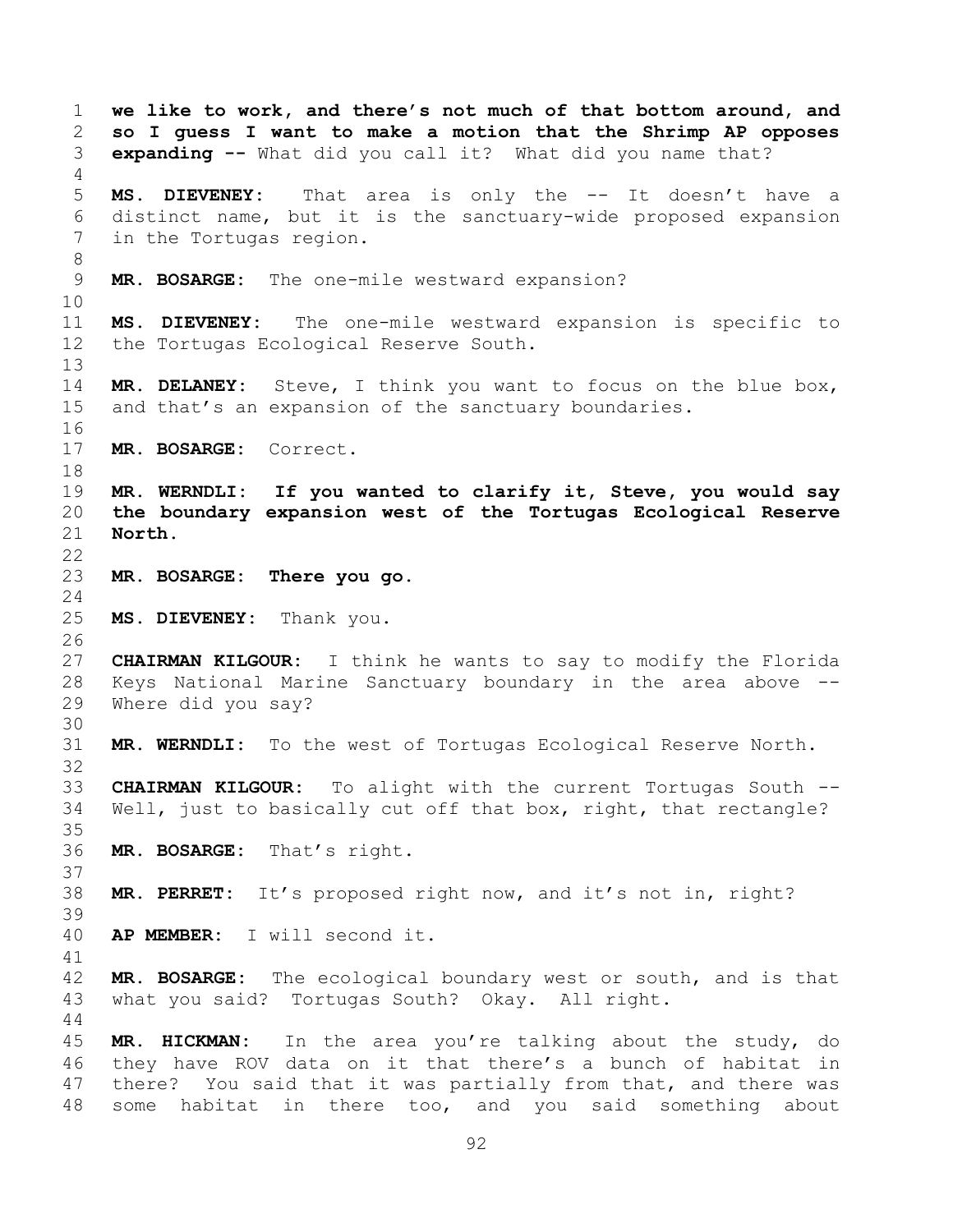administrative, that it's easier to draw straight lines than polygons. If there was gear in there, and they do have ROV or multibeam-type data on it, when they went into that area, did they find gear in some of that bottom? Were there shrimp nets or anything like that? **MS. DIEVENEY:** I would have to look at the reports and the data, 8 and so, no, I don't have that at my fingertips. **MR. HICKMAN:** Okay. **MR. PERRET:** Mr. Bosarge, I don't like the wording of this motion. Your motion started out being against the western expansion. The way this is written is the AP is supportive of whatever is being proposed with a modification, and I think the motion should read something to the effect that the AP is against that one-mile western expansion of the Tortugas whatever it's called. That is my opinion. **MR. DELANEY:** Just to be clear, Corky, it's not the one-mile that we're talking about. We're talking about the blue box, which is much more than one mile. I agree with you that it's to oppose the proposed expansion of the boundary, the sanctuary boundary, to the west in that whole blue box, is what we're discussing. **MR. PERRET:** Correct, but I thought it was a mile. **MR. DELANEY:** The description of that is -- **MR. PERRET:** Okay. Thank you. **MR. BOSARGE:** We're getting there, Corky, but you're right that it was to oppose the expansion, proposed expansion. **MR. DELANEY:** Westward expansion would be a good way to describe it. **MR. WERNDLI:** You want no westward expansion beyond the western side of the Tortugas Ecological Reserve. **MR. PERRET:** A figure showing that would be most helpful to the council when they evaluate our motion. It would be one simple figure showing what we're against. **CHAIRMAN KILGOUR:** I think, Corky, for the record, would like there to be a figure to highlight this, but he doesn't necessarily want to put that in a motion.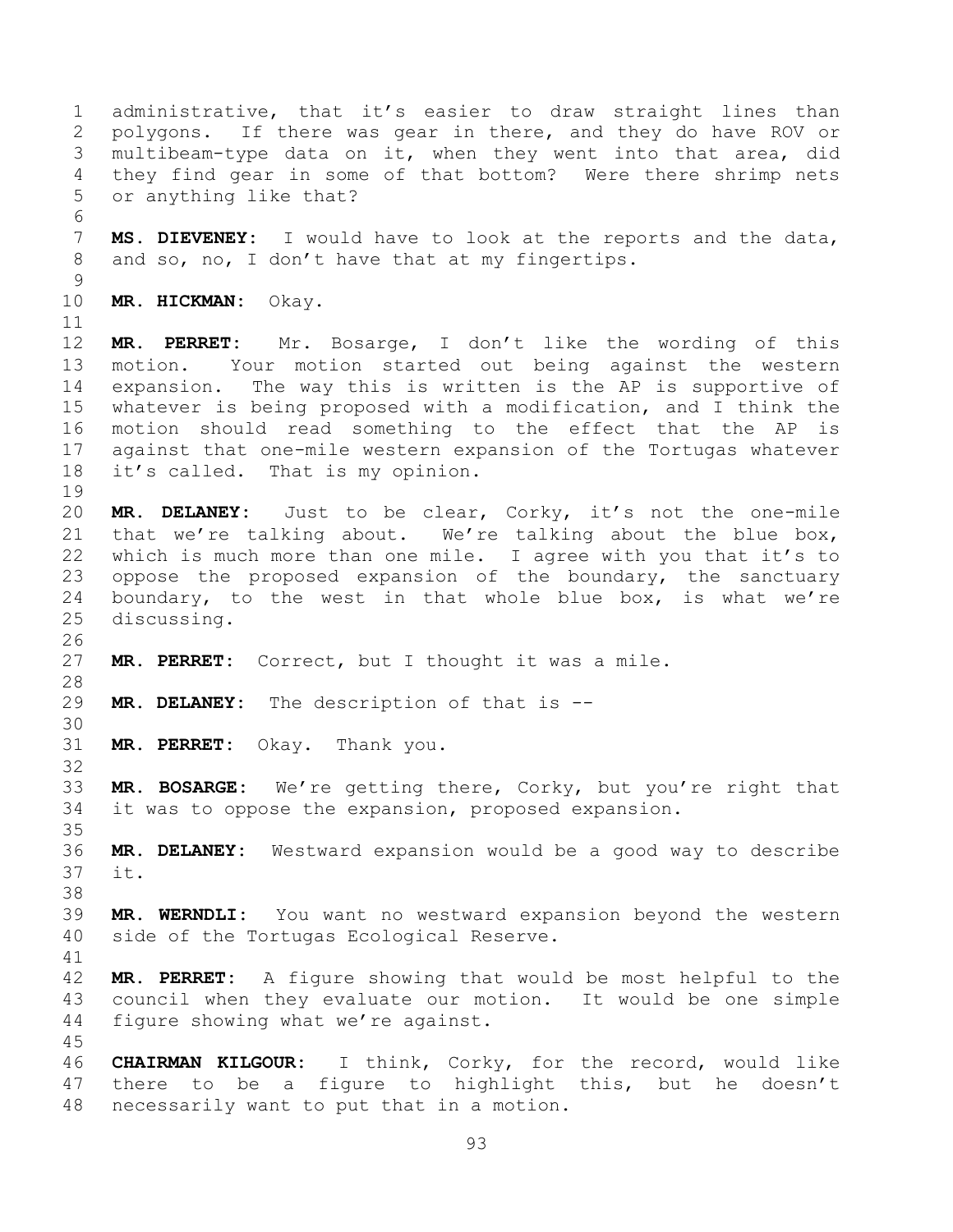**MR. DELANEY:** That's better. **CHAIRMAN KILGOUR: You would have to ask the motion maker, but, Steve, would it be okay to just say to oppose the proposed western expansion of the Florida Keys National Marine Sanctuary? MR. PERRET: He agrees. CHAIRMAN KILGOUR:** All right, and this is a Shrimp AP motion only. Sandra. **DR. BROOKE:** If you say that, it includes the one-mile expansion of the southern TER, which is -- We want to keep that. **CHAIRMAN KILGOUR:** The Coral SSC wants to keep that. Does the Shrimp AP want to keep that? **MR. BOSARGE:** Yes, ma'am. There is no effort there. There's a very little on the very bottom corner, and we're all right with that. **CHAIRMAN KILGOUR:** Do you need to add the northwestern expansion for that to be clear, and perhaps Natasha can provide a figure to go with this. **DR. BROOKE:** Then delete everything after "boundary", maybe. **MR. BOSARGE:** This gets really complicated, Morgan, when you're not sure on what the names of all these places are. **CHAIRMAN KILGOUR:** I am with you, but I think Natasha is very clear on what you're talking about, and so just that rectangle up in the northwestern portion. It's been seconded, and I have heard from Coral AP members that we don't have enough information on the benthic layer to weigh-in on this, and does the Coral SSC want to weigh-in on this, or is this a Shrimp AP only motion? **MR. SCHMAHL:** I would be hesitant, from my perspective on the SSC, to include this as a motion. I'm not sure that -- I have heard a couple of things. I heard one is that this is just flat area and just good shrimping ground, but I also heard that John Reed has identified some potential coral areas within that zone, and so I am not comfortable opposing that area without further information about those specific areas. **CHAIRMAN KILGOUR:** Sandra.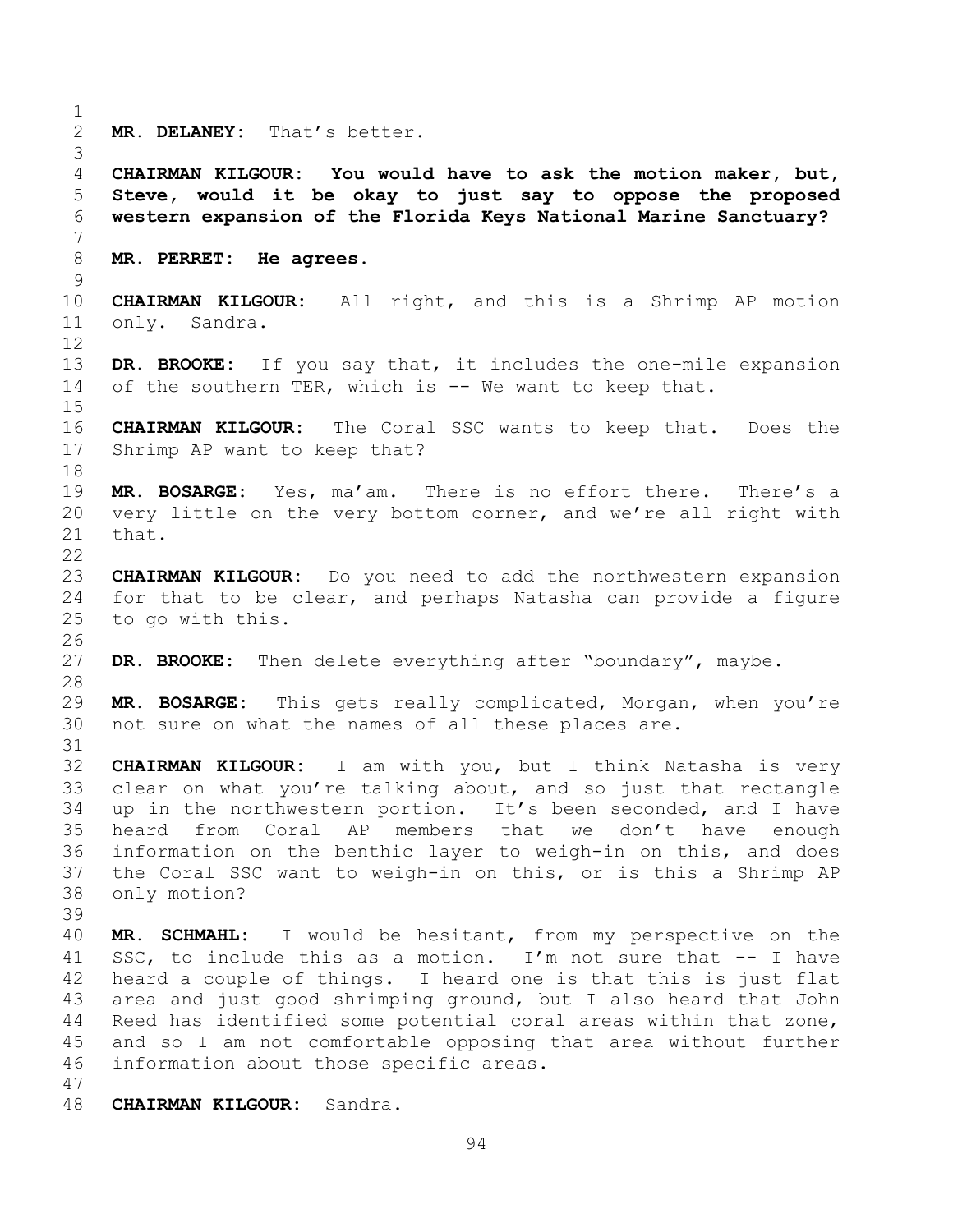**DR. BROOKE:** I would agree with that, and something pricked up my ears, and you said rock shrimp and not pink shrimp, and rock shrimp are usually found near hard substrate. **MR. BOSARGE:** Rock shrimp and pink shrimp. Large pinks and smaller rocks. **DR. BROOKE:** But, again, the rock shrimp presence indicates hard substrate. **MR. BOSARGE:** Correct. **CHAIRMAN KILGOUR:** I am hearing from Coral AP members and Coral SSC members that we're all fine with the current boundary and that this is a Shrimp AP motion, because we don't have the information to weigh-in on this. If we had more benthic information, perhaps we would join in. Anyway, this is just a Shrimp AP motion. Is there any more discussion on this motion? Scott. **MR. HICKMAN:** I just think, if you get back into it, it's great, 23 and I'm all for protecting corals, and more habitat equals more fish, but, anytime you make a decision based because you've got a few areas of habitat, which do need to be protected, but our historic fishermen, whether they be shrimpers or longline or 27 bandit fishermen, they know where these areas are. A guy that's been fishing an area for twenty, thirty, forty years, and the people that come up behind him are taught where these areas are and not to go to them to hang up their shrimp nets. Nobody wants to lose \$10,000 worth of gear off their boat because they hung a bunch of bottom, but they know how to work the areas around the bottom to catch these shrimp that we all want to eat in the restaurants. Take that into consideration on any of this kind of stuff, because we want to protect habitat, but let's not put people out of business and give America's seafood-consuming public access to those products, and so you've got to be smart about it. That's why I made the question about do you have ROV footage of this area, and I would like to know if there's any shrimp nets on it, because chances are there is no shrimp nets on it. The 45 guys that shrimp in there know what they're doing, and they're not going to hang up their nets, and, if an area is pristine, there is no reason to go in and put people out of business. That's my thoughts.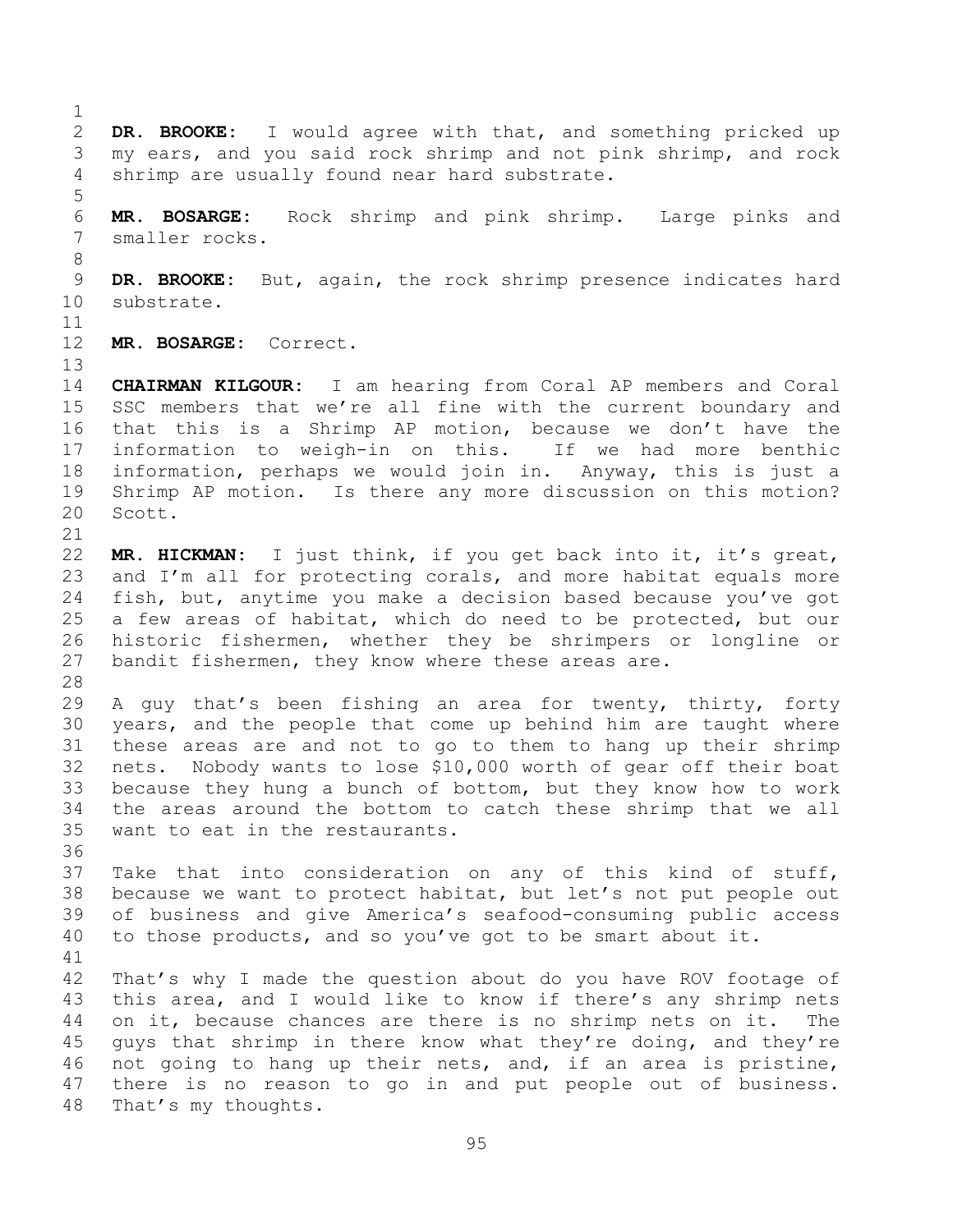**MR. SAMMARCO:** Just to reiterate, I think that it will be easier to deal with this issue once we all have the best data that we can get, which area the point data for shrimping in that area. It will give you the historical stuff, but recent historical stuff, 2017 or so.

 **DR. BROOKE:** Just to speak to Scott's comment, I agree with you that the guys usually know where things are, but you talk to any fisherman and they will tell you about the hang points, and so it's not a perfect system, even with our sonar these days, and the Oculina Banks is a prime example of how a system has been damaged, and so we're just applying the precautionary principle, I think.

 **AP MEMBER:** I am going to stir some stuff here, I guess. Again, 17 I'm not sure why you're expanding the entire western boundary. Why did you expand the green box a mile and then draw the blue box to match it? I guess my point is why did you expand it for a mile? Wouldn't it be easier, on a motion, to take the entire western boundary and leave it like it is, but not expanding that extra mile? That's just more bottom being lost, unless there is 23 coral or something in there, which I'm not sure of, and I haven't heard.

 **MS. DIEVENEY:** Again, the proposal to expand the existing Tortugas Ecological Reserve South by one mile west is to protect additional habitat type and area known to support fish spawning aggregation activity that currently use Riley's Hump, which is protected in the ecological reserve, and so it's an expansion to provide additional protections for habitat and fish spawning activity.

**AP MEMBER:** Riley's Hump is right there around that place?

 **MS. DIEVENEY:** Yes, and so to the west by one mile to protect additional area where it's been shown that fish spawning activity takes place.

**AP MEMBER:** Okay. Thank you.

 **AP MEMBER:** In the end, it all goes back to closing the areas to shrimping that don't need to be closed if they aren't causing a problem, and they're not in the coral reef area, and, like the gentleman said, it's all about economics, and it's our livelihood, and you all can continue to cut, cut, cut, and, before you know it, you're not going to have a shrimping industry in the United States. You're going to have foreign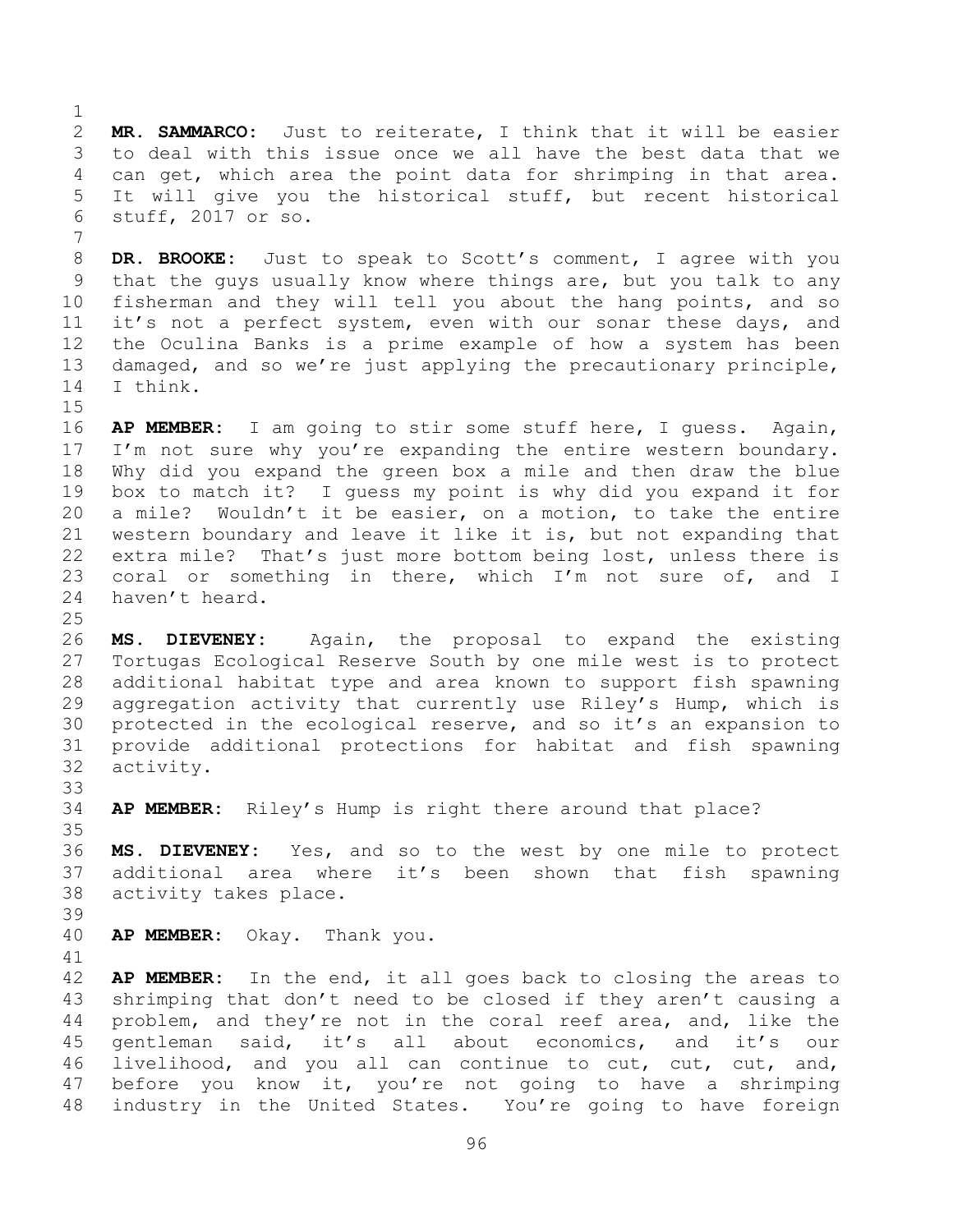shrimp coming across, and so you don't know how it's treated or handled. **MS. BOSARGE:** Can you pull up that alternative with the map again? Is there some shrimp effort in that one mile to the west? You know how I feel about minimal in the heat map at this point. **MR. DELANEY:** There's a little bit in there, Leann, in the lower-left corridor. **MS. BOSARGE:** So at the lower end and at the upper end of that box, that one-mile expansion to the west. **MR. DELANEY:** Look at the very lower-left corner, the green box. They moved it to the left one mile, and there's a little bit of shrimp effort right there. **MR. BOSARGE:** That's royal red effort. **MS. BOSARGE:** Well, if it's royal red effort, it's going to be a small number, but that doesn't mean that it's not heavily 23 shrimped, and it's a fishery that has very few participants, and 24 so it's going to be a small number, but they have very few grounds. They don't have the kind of grounds that we have. I will also mention that we don't have a royal red shrimper on the Shrimp AP, and so they don't have a representative here to speak for themselves. **CHAIRMAN KILGOUR:** Leann, do you think that this would be one of those areas like we had in the Pinnacles, on Viosca Knoll, where they're actually pulling up their nets, but they're still transiting? There might be language there that you can also adopt, but should we make a vote on that motion? Is everyone content with that motion? Do we need to discuss it any further? Are you comfortable with voting on the motion that was on the board? Okay. **Is there any opposition? The motion for the Shrimp AP is to oppose the proposed northwestern expansion of the Florida Keys National Marine Sanctuary boundary. Is there any opposition to the motion? The motion passes with no opposition.** Do you one to go back to that one particular box, Leann, or -- Okay. Harris. **MR. LASSEIGNE:** It was, I guess, about twenty minutes ago that I 47 asked to put the cursor inside the black, blue, purple boxes and identify if they're not fishing areas for shrimpers, but that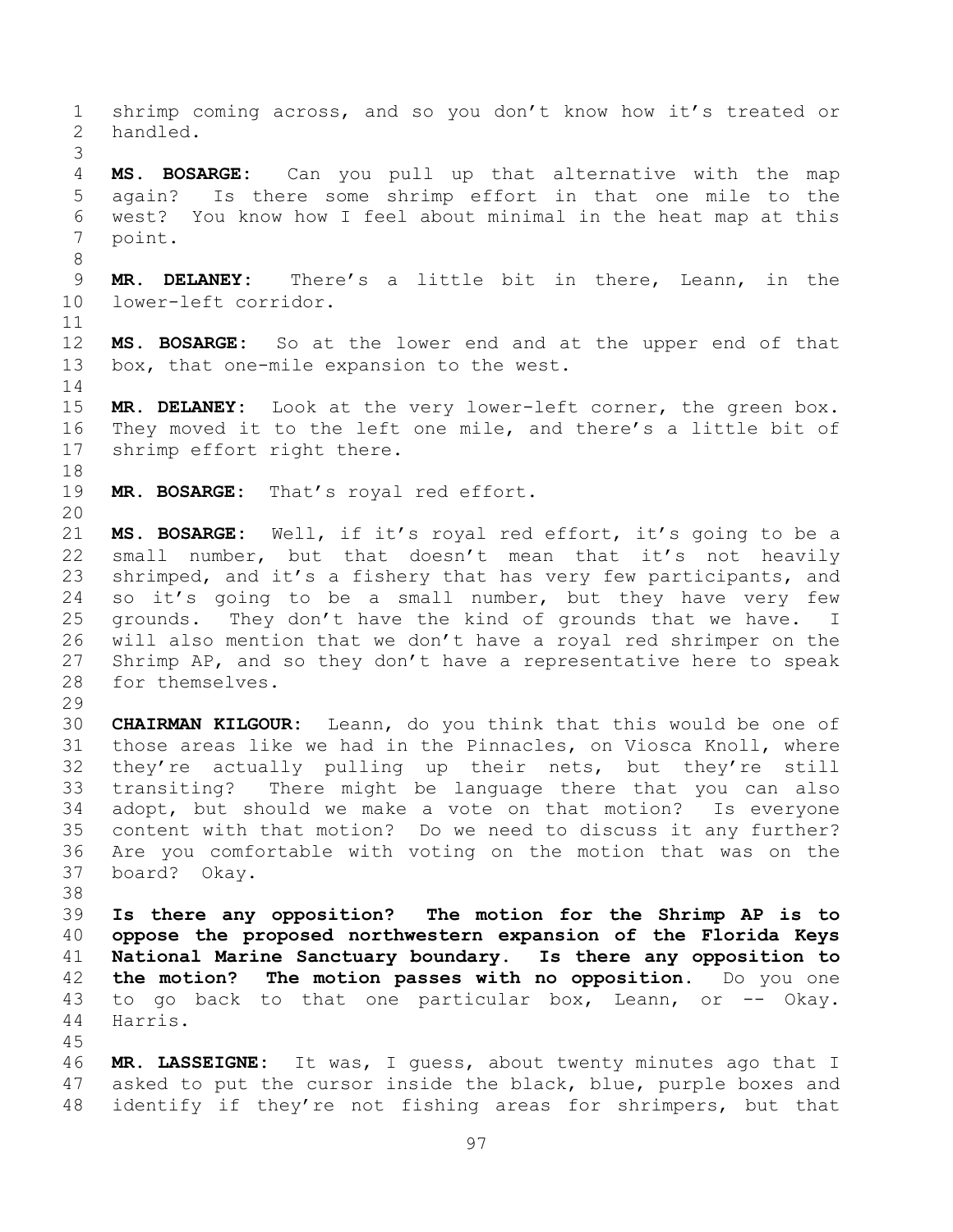wasn't done.

 **DR. MENDEZ-FERRER:** Does this map work better for you, or do you want me to go back to the PDF? Just guide me.

 **MR. LASSEIGNE:** That would be fine. Just show me the areas where you cannot shrimp inside the blue, green, purple.

 **DR. MENDEZ-FERRER:** This one right here -- This is the green, but this is on the preferred alternative. Right here, this is the green. You can't shrimp there. I am going to zoom in. Can you see the green over here? This portion, this rectangle right here, is green. That is the conservation area that's being proposed in Alternative 3, which currently is an ecological reserve, and that will be expanded one mile westward.

**MS. BOSARGE:** That isn't the big one-mile rectangle?

 **DR. MENDEZ-FERRER:** That is included in the one mile right there, and so there is no fishing here. It's transit only. The other conservation area, the other green box, it's this one up here going east and coming back down, and then this polygon right here is the Dry Tortugas National Park, if I'm correct, and so there's no fishing.

 This little rectangle right here is what we just discussed in the motion to oppose that kind of expansion, but, in the preferred alternative right now, in that area, you can still shrimp.

**MR. PERRET:** From the green line eastward, what happens there?

 **DR. MENDEZ-FERRER:** Right here? This is general sanctuary regulations, right?

 **MS. DIEVENEY:** That currently exists. That is the current boundary of the National Marine Sanctuary.

**DR. MENDEZ-FERRER:** You are allowed to shrimp, yes.

 **MR. SCHMAHL:** I think it's important to point out that that area -- The blue line is the National Marine Sanctuary boundary, and it's been the boundary since 1997, and there is a lot of shrimping activity in there, and there has been.

 It's been over twenty years, and there has been no further restriction on shrimping in that area, and I totally understand that concern, that you make it a National Marine Sanctuary and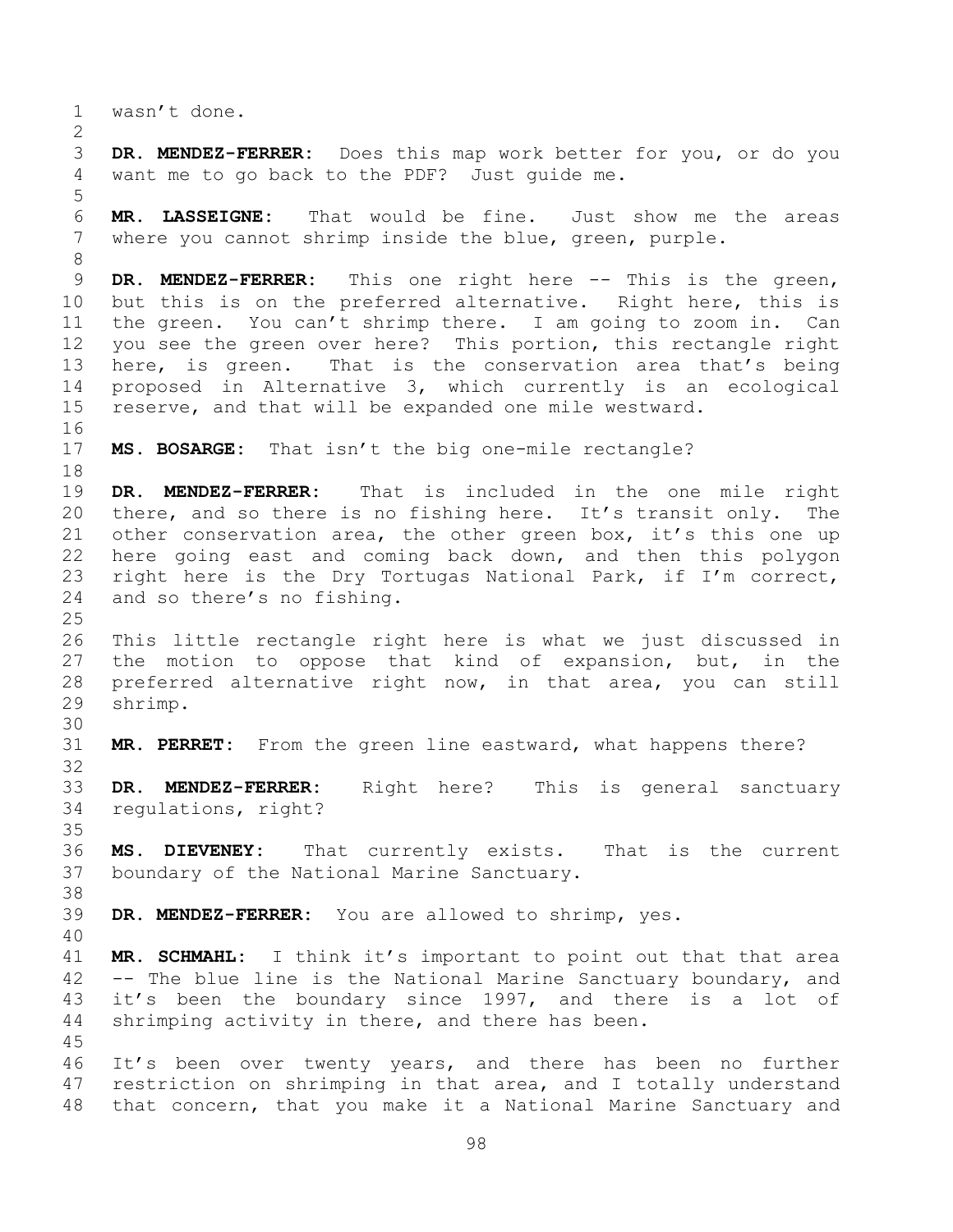sometime in the future then more regulations may come into effect, but I do want to point out that it's been over twenty years and there has been no further restriction of shrimping in that area, and the shrimping is not being proposed to be restricted in this area that you're talking about opposing either.

 **MR. LASSEIGNE:** Would it be okay to go ahead and look at the couple of other areas of concern we have? Right to the east of that -- I am trying to figure out which one -- The no-take box is the conservation area, the Riley's Hump, and is that what you said? The boundary expansion down at the bottom, the blue line at the bottom, where it connects to the bottom of the Riley's Hump box, there was a triangle in there that the only restrictions was no anchoring for large vessels.

- **DR. MENDEZ-FERRER:** I will turn that layer on. I have it off right now.
- **MR. LASSEIGNE:** I'm pretty sure I know the answer to the question. You're going to say that it's not --
- **DR. MENDEZ-FERRER:** You're talking about this black polygon right here?
- **MR. LASSEIGNE:** No, ma'am. Up there where it looks like the referee, the stripes, it goes from that point down to where -- I wish I could work your cursor. There is a no-anchor spot there, or it was before, and you have proposed taking that into the sanctuary boundary.
- **MR. WERNDLI:** Where her cursor is right now on that red polygon is the Tortugas Bank no-anchor zone, which prohibits the anchoring of vessels over fifty meters.
- **MR. LASSEIGNE:** This area right in here.
- **MR. WERNDLI:** And the hashed area, which is, I believe, what you're talking about just below the red box.
- 

 **DR. MENDEZ-FERRER:** The area that he is referring to is this area right here with the current National Marine Sanctuary boundaries. That line goes from -- I believe, if I'm correct, it's from here, and so he's talking about this triangle that kind of connects the no-anchor west of the Tortugas down to the South Ecological Reserve.

- 
- **MR. LASSEIGNE:** Can you back up to your original Alternative 1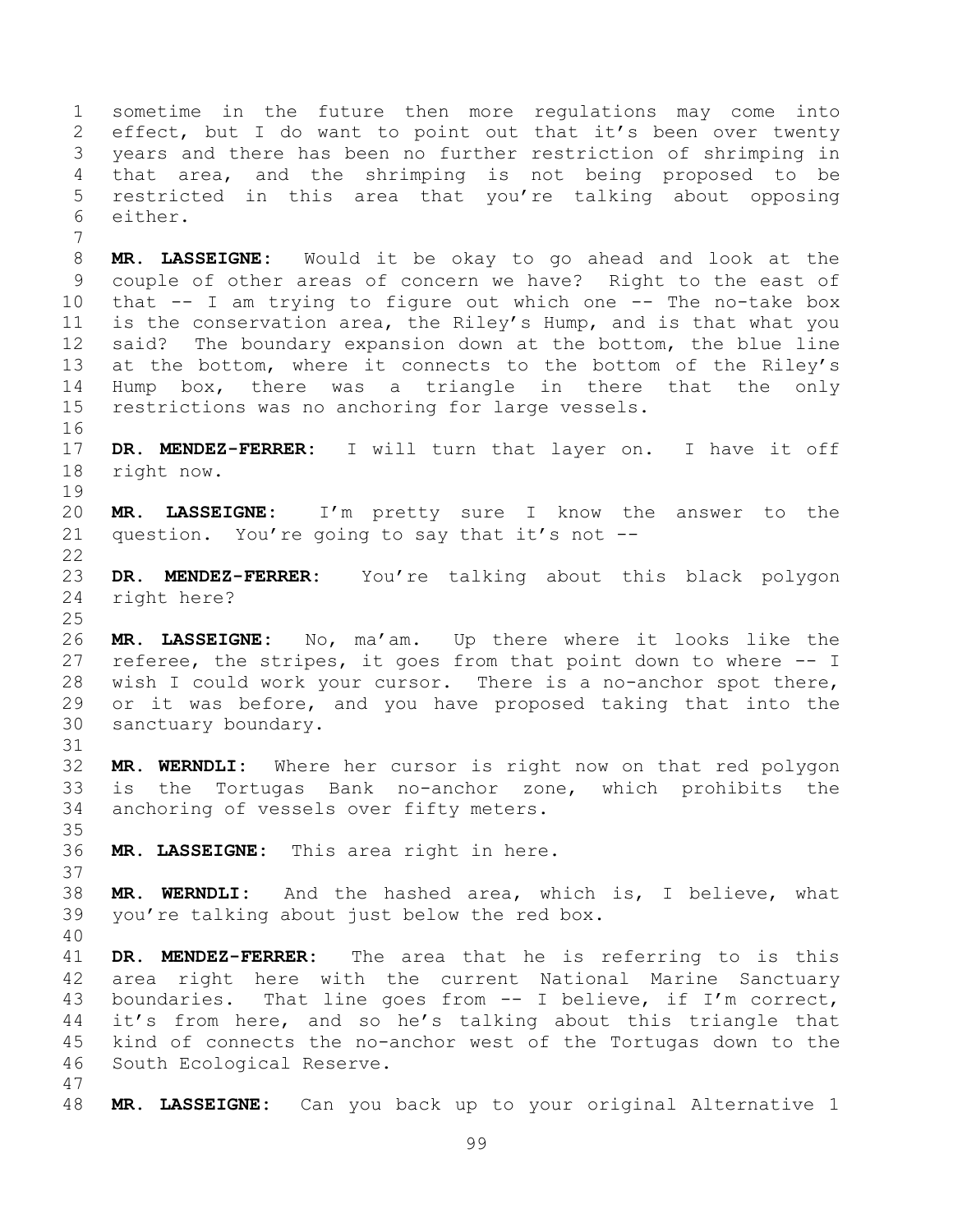in your original --

**DR. MENDEZ-FERRER:** Right here?

 **MR. LASSEIGNE:** You see how the boundary, the blue line, at the very bottom, the south end, see how it turns and it goes up to the northwest? In the Alternative 3, it doesn't. It comes all the way over to the Riley's Hump box, and so the boundary is changing, correct?

**DR. MENDEZ-FERRER:** Correct.

 **MR. LASSEIGNE:** We have effort in that area, and I believe, if I'm correct, just by changing the boundary, it won't stop us from working there, correct?

**DR. MENDEZ-FERRER:** Correct.

 **MR. LASSEIGNE:** Okay. That was one of my concerns. The other one would be, as you move on -- Maybe it would be easier if we 21 show you some of these tracks that we have and then -- She's got it where we can put it on the screen.

 This is the tracks off of one boat's computer, and so it's just a very small snapshot of what's going on, but, as you can see, that was my concern. You see the effort that is within that triangle that we were talking about, and so that won't be a problem. Then, as you move on to the east -- My question is, with you moving your boundary further to the south, is it going to stop us from working on what we call the south side? You see the effort, and I think you can see that green line, I believe, is your boundary as it is now, if I'm not mistaken.

 **MR. WERNDLI:** This blue line is the boundary as it is now. This green line is the area to be avoided boundary, where the proposed boundary of the sanctuary is proposed to extend to that, and that would not -- You would still be able to shrimp there.

 The area that you're referring to on the south side, on that map, that shows the shrimp effort along what is the existing boundary of the sanctuary, the green line on that chart shows 43 the area to be avoided boundary, which the proposal is to expand the sanctuary boundary to the south to match the ATBA boundary, and that would not prohibit you from -- You would still be allowed to shrimp there.

**MS. BOSARGE:** I'm glad that you pulled this up. Now imagine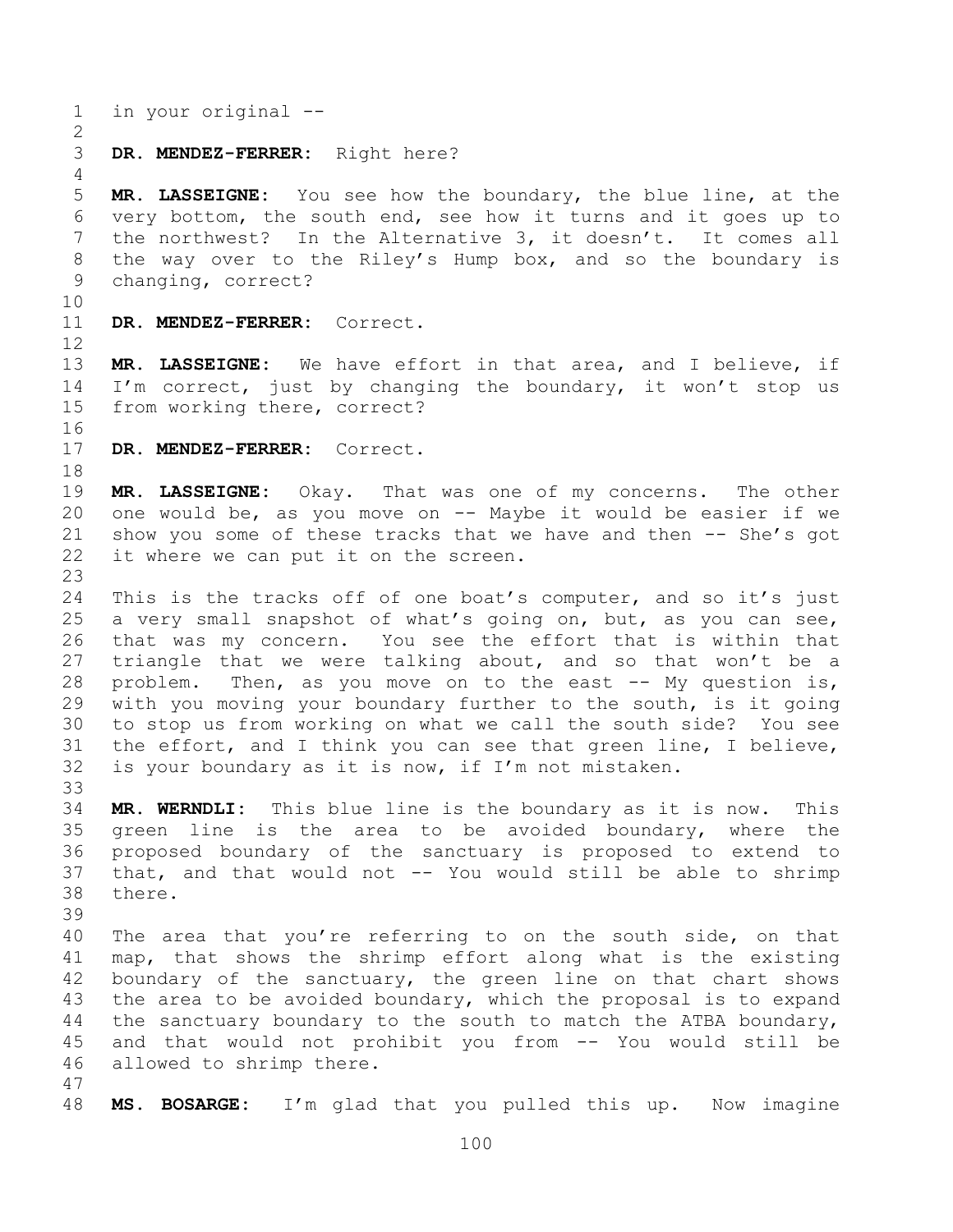1 you're a shrimper out there on the water, and the green boundary line on the top is the northern or eastern boundary line of the sanctuary. At the bottom, instead of putting the actual sanctuary boundary line in green, for some unapparent reason, it's in blue, and, well, anybody with any commonsense looking at this map is going to think the sanctuary boundary is in green, and I'm sorry, but, when we think about sanctuaries as shrimpers, we think, wow, no, shrimpers don't go in sanctuaries and we get big tickets, big fines, and so this gets so confusing to shrimpers on the water as to where they can go and where they can't go. 

 When you start expanding sanctuary boundaries and expanding and expanding, and now we're shrimping inside the sanctuary, and it's okay in some places, but it's not in other, and that's all I -- You can ask Heather in the back, and I've had this beef with her before. 

 Number one, that blue line ought to be green, but I won't get on that soap box today, and I will try and take that up at another point, and that's been, I guess, our biggest concern about you expanding the sanctuary boundaries where our historical shrimp grounds are, and then we're shrimping more and more inside a sanctuary, and it just opens us up so much. There's so much risk there. It's so hard for us to even make it out, and can you imagine what it's like for law enforcement? 

 The fines are not penny-ante fines for us. The minimum fine for just a warning, and not a citation, but a warning is \$1,000 to \$2,000. The maximum fine is \$96,000, and so it is a big deal when you expand these boundaries and take in our shrimp grounds, even though you tell us that we can shrimp there. It just makes everything so confusing.

 If we're shrimping right there, we're not in the coral. There is not coral there, and it's the Florida Keys. It's a coral reef sanctuary, and I just hope that you will take that into account when you think that expanding these boundaries is just a trivial thing. It's not. It makes things very confusing to us, and it puts us at risk for violations.

 **MR. BOSARGE:** I guess we as a group, as an AP, do we have any problems with expanding that southern boundary?

 **AP MEMBER:** May I make a recommendation, which is that the Florida Keys National Marine Sanctuary make up maps which are explicit for shrimping and different activities, so that there is no confusion? I don't know whether your different regions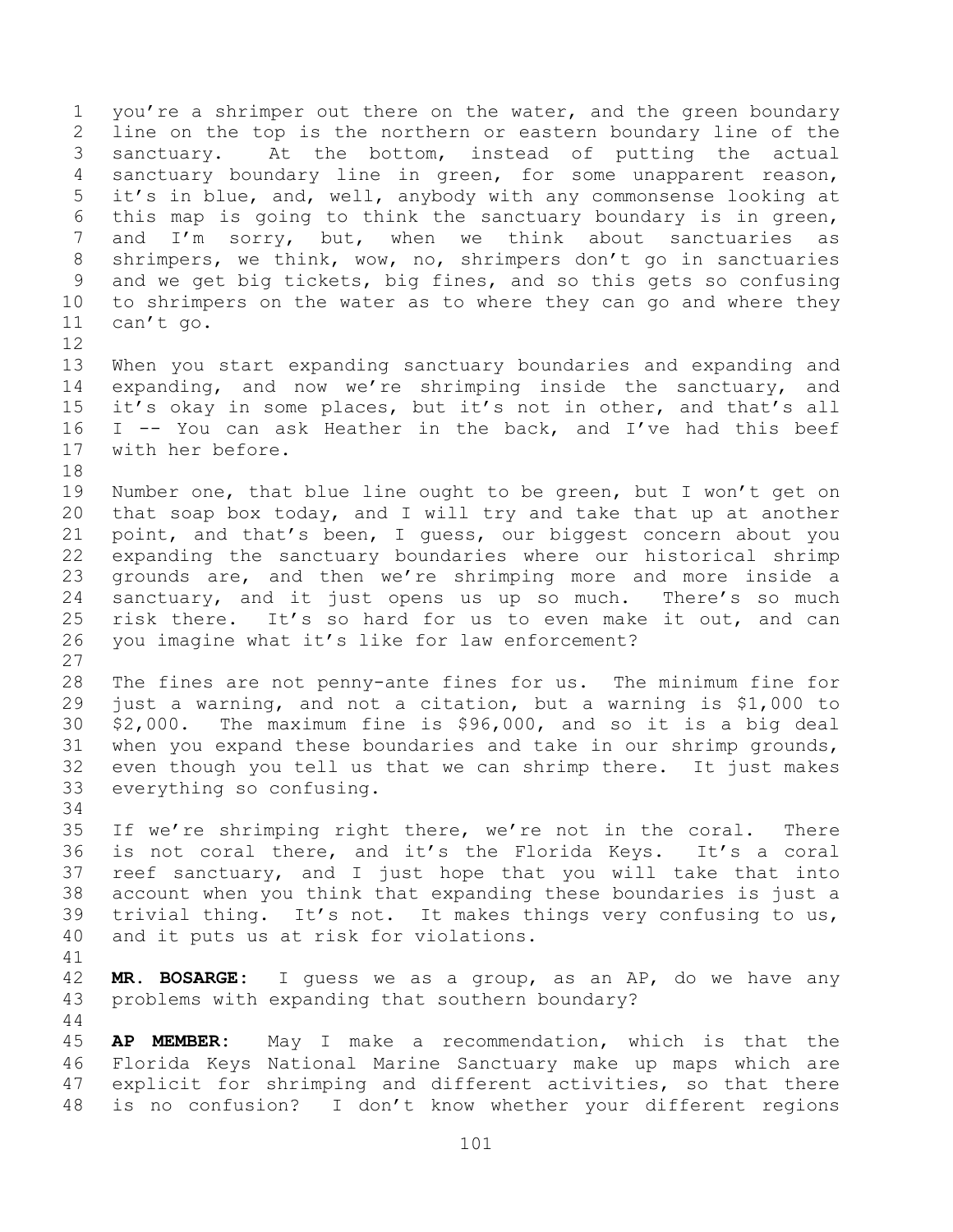are the same for the different activities or if they're different. If they are different, you should have different maps, and that might clarify things a little bit. **MS. DIEVENEY:** For sanctuary-wide regulations, they're the same throughout the sanctuary, regardless of region. It's the individual marine-zone-specific regulations where you're going to have additional regulations on top of sanctuary-wide. Steve just noted, if it might be helpful, and I think it's got to be a staff member, to pull up the interactive map, and, while this interactive map is limited on the data that it has, and it has the unified habitat coral reef map, and so it's not going to have all the shrimp data, but to just show you this mapping tool for where you can go and look and zoom in and see the difference in marine zones and the difference across alternatives and look at it that way. **DR. MENDEZ-FERRER:** If it would be easier, you can make me a presenter, or I can go over there to your computer and go to the browser. **MR. DELANEY:** Can I ask a question, while you're working on that? **CHAIRMAN KILGOUR:** Go ahead, Glenn. **MR. DELANEY:** Thanks. Well, to Steve's question, which is, if you compare Alternative 1 to Alternative 3, the very southwestern border of the sanctuary has -- Instead of heading to the northwest, it heads to the southwest to meet the corner of that ecological zone, reserve, and, again, that's an even larger area that wasn't previously included within the sanctuary boundaries. We can only see some of the shrimp effort that was there, because you don't have the South Atlantic jurisdiction covered there, and so there's a big chunk of water that we don't know what the effort was, but, really, the question I have is, just like that northwestern box, blue box, that is proposed to be added to the sanctuary, this southwestern area -- What was the ecological significance of that, or is this, yet again, mostly for the purposes of smoothing out the polygons? **MS. DIEVENEY:** The proposal is primarily to align an area that we have regulated since 1990 to protect the habitats from large

 vessel damage, groundings and the like, aligning that with our geographic boundary.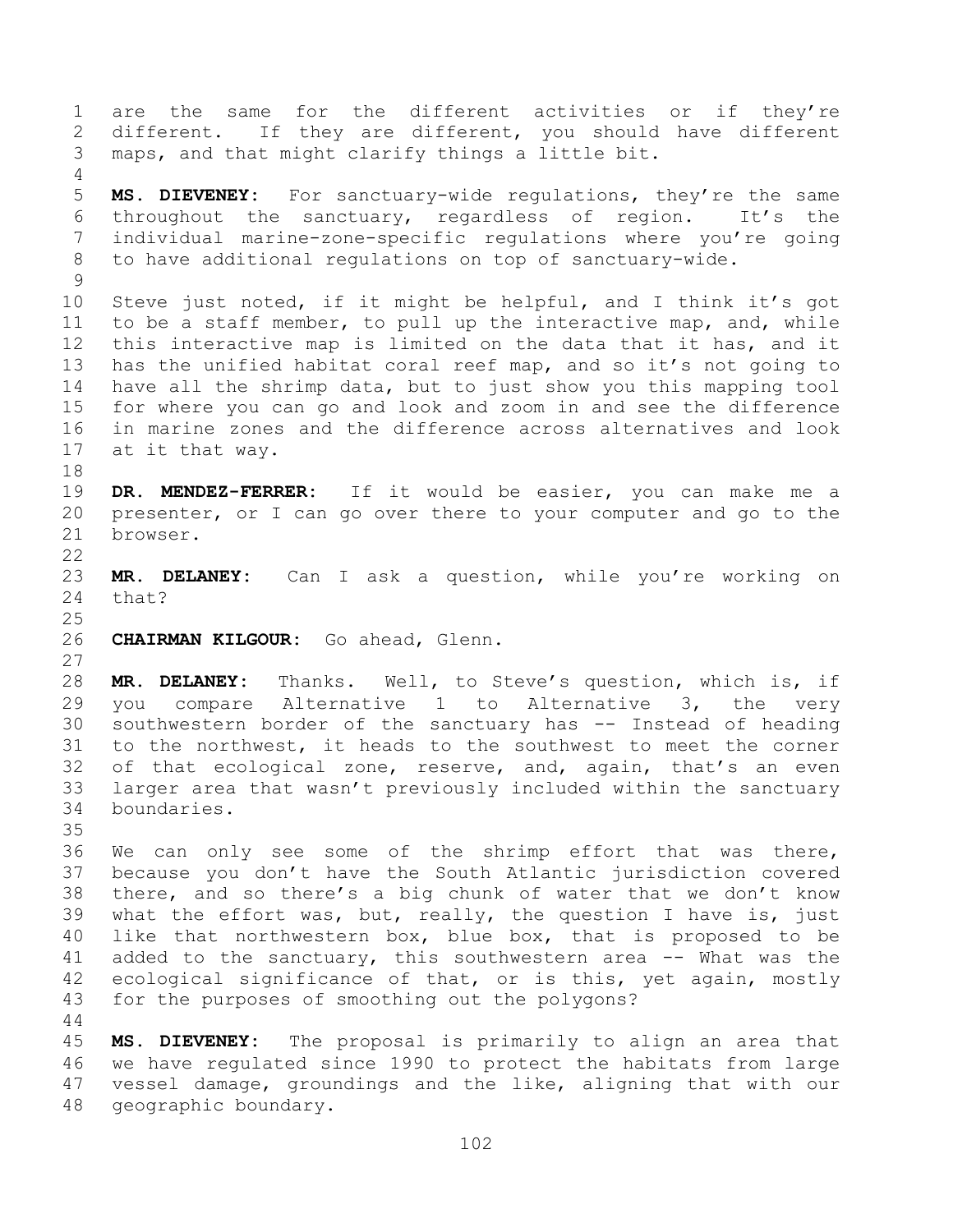traffic was the main reason for that? **MR. WERNDLI:** Yes, and I think you're talking about the area that we looked at that was in that expanded area between the existing sanctuary boundary and the Tortugas Ecological Reserve South. **MR. DELANEY:** Correct. That's a fairly large area. **MR. WERNDLI:** Right, and so, as Beth mentioned, part of that was expanding the existing sanctuary boundary along the southern and eastern boundary to expand out to be consistent with the area to be avoided boundary, which, Miss Leann, that would get to your point about having two different color lines, and it would just be one color now on a chart, and so along the southeastern 18 portion of the sanctuary, and then, in that area, where you're speaking about the triangle that is east of the Tortugas Ecological Reserve South, it would be primarily to make the clean lines for the administrative boundary of the sanctuary. Then it would also offer protection, from the general regulations, in that large area that would be part of the sanctuary, and so no discharge would apply, and the other general regulations would apply. **MS. DIEVENEY:** In addition, in the Tortugas region, really looking at protecting interconnected habitats. The data coming from the research in Pulley Ridge and the Florida Keys and looking at how species and the importance of connecting habitats and providing that protection, and so a little bit of that larger goal as well. **MR. DELANEY:** It's difficult to assess how much shrimp effort actually occurs in that area, because we don't have that data. **CHAIRMAN KILGOUR:** Right. I would make a recommendation that, when this is provided to the council, that there be clearly fishing, no fishing, and go area-by-area. It's going to make

**MR. DELANEY:** So you're saying that getting at large vessel

 your presentation a little bit longer, but it will make things a lot clearer, and I would also recommend that maybe working with staff to also put that fishing information in the background, when you go area-by-area. 

 That might alleviate some of the concerns, or at least some of the questions on where is fishing happening and how is this going to affect me, and I think it really does highlight, very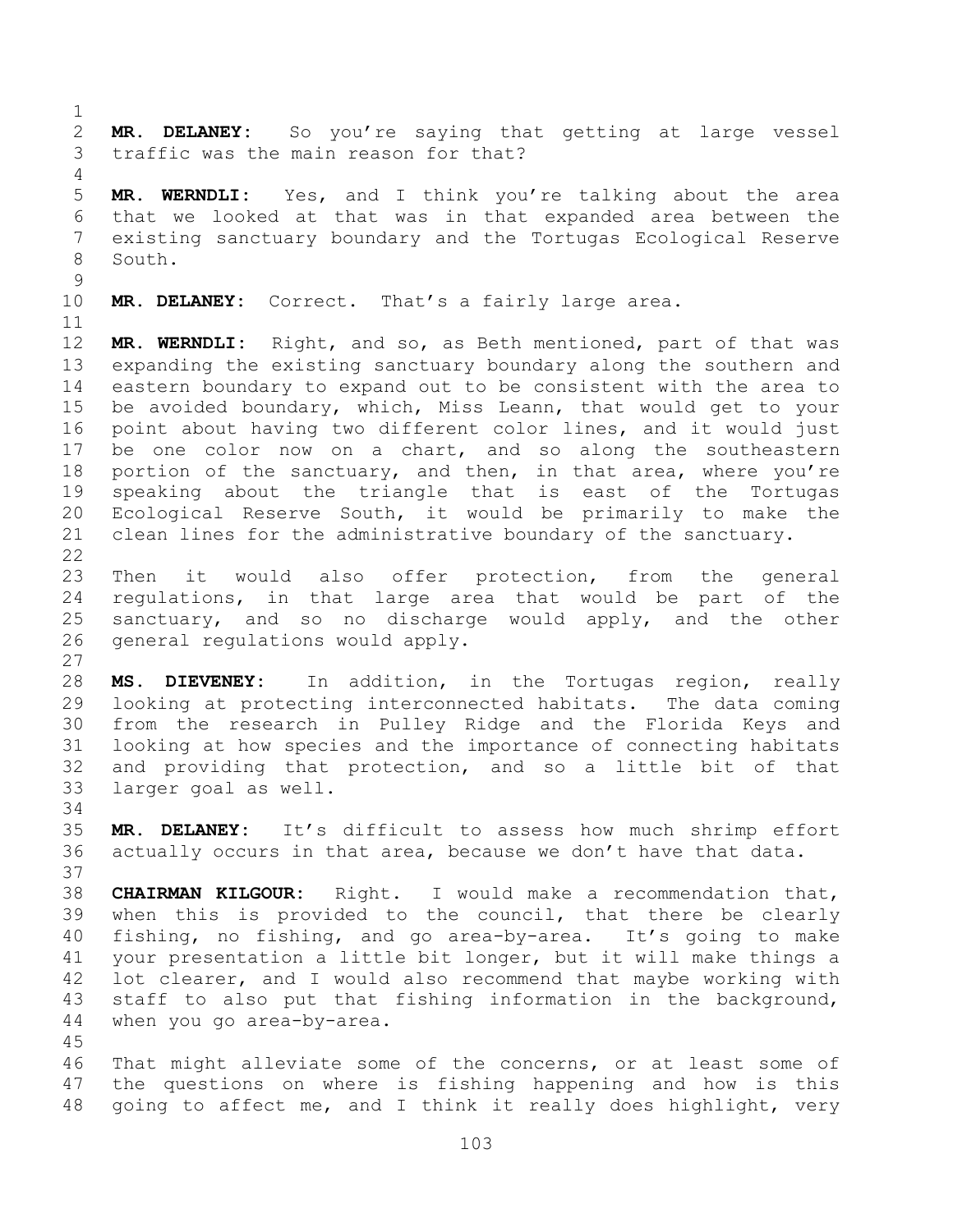nicely, that you currently have shrimping effort in the sanctuary boundary, and so that's really great, but there's three different types of conservation areas, or three different types of areas, and you look at the map, and there's seven different colors, and I know that you're conveying a lot of information, but, really, people, I think, here want to know can I fish there or not and what can I do, can I anchor there or not, and I think that that might be helpful when you're communicating this information at the council. I don't know if I'm speaking out of turn or if other people agree, but I think it would be really helpful to just have it be very clear for the council that you can fish here, you can't fish here, and, also, this is -- Have, in the background, this is where the Florida Keys National Marine Sanctuary boundary is now, and don't differentiate between the Tortugas and -- Just where are the lines now and how are these getting bigger. I think that's another helpful thing. Is there any more discussion on this? I thought I had heard that Captain Hickman had something that he wanted to discuss. No? I really think that a lot of these questions are very valid, but they could be really easily answered if things were a little bit more clear, and I would really, really urge staff to include all of the effort, the fishing effort, they have, and not just that in the Gulf Council jurisdiction also. Rob. **MR. RUZICKA:** Beth and Steve, another question for you, and this is to follow-up your point, Morgan. Right now, before any of these alternatives go into effect, how much coral reef habitat is actually protected as non-extractive activities in the Florida Keys? How much of the Florida Keys National Marine Sanctuary is actually open to extractive activities right now? I think providing some of those statistics or summaries, when you make these other modifications, would help kind of crystallize what we're talking about across the entire sanctuary. I saw some numbers in your alternatives, but I'm not very good at math, and so it was hard for me to figure out what the percentages are, and so maybe if you could elucidate a little bit on that and then consider it for the future proposals, and that would be good. **MR. WERNDLI:** As of today, the existing sanctuary is 3,803 square miles in size. Of that area, 5.3 percent, or a total of 200 square miles, plus or minus, is zoned as no fishing. In

Alternative 2, it would be just over 6 percent. Alternative 3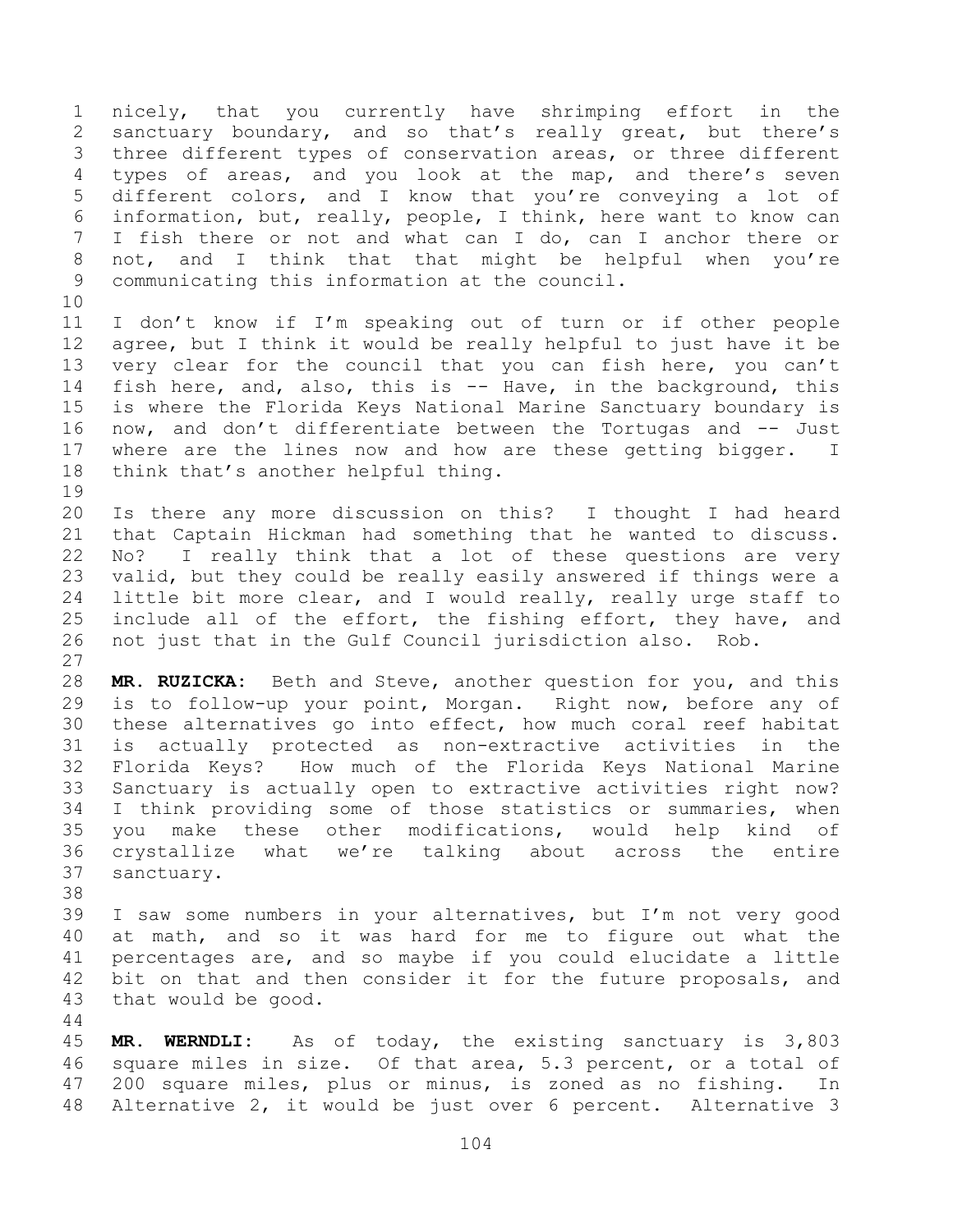is just over 6 percent, at 6.3, and Alternative 4, as proposed, is just over 7 percent. **MS. DIEVENEY:** Noting that, in each of those alternatives, 2, 3, and 4, the overall area boundary is also expanded. **MR. WERNDLI:** So you can't directly compare the existing boundary to those other percentages, because the overall boundary area expands as well. **DR. BROOKE:** Not to beat this dead horse, but how much of the sanctuary is actually classified as coral reef? **MR. WERNDLI:** I would have to get back to you on that one. I don't have that one at my fingertips. **MR. BOSARGE:** Morgan, I just want to thank you for keeping it simple. From an organization standpoint, and we represent the shrimp industry, the main thing our folks want to know, whether 20 they're members or not, is where can I work and where can I not work, and it's as simple as that. Show me where I can work, and I will work there. Show me where I can't work, and I will stay out of there. That's the main thing that they need, just to keep in simple and show us where we can work, and we'll do that. Thank you for that. **CHAIRMAN KILGOUR:** All right. Are there any more comments for Beth on the expansion? Okay. Do we need a ten-minute break? Let's take a ten-minute break, and then I think Rob is going to walk through coral disease with us. Let's take a ten-minute break. (Whereupon, a brief recess was taken.) **CHAIRMAN KILGOUR:** The next presentation is on stony coral tissue loss disease. Mr. Bosarge. **MR. BOSARGE:** Morgan, if we could -- We're meeting here as multiple groups, and there's not a lot of discussion that we get to have, but if we could back up just for a minute and make one more motion, as far as with the reserve boundaries. Just to clarify for the council, we're not opposed to -- We are opposed to the one boundary expansion that we talked about. The other boundary expansions, we're not opposed to, but we're not in favor of. Do you see what I'm saying? Just to try to clarify that. I know that may sound like a double-negative there, but if we could put that maybe in the form of a motion,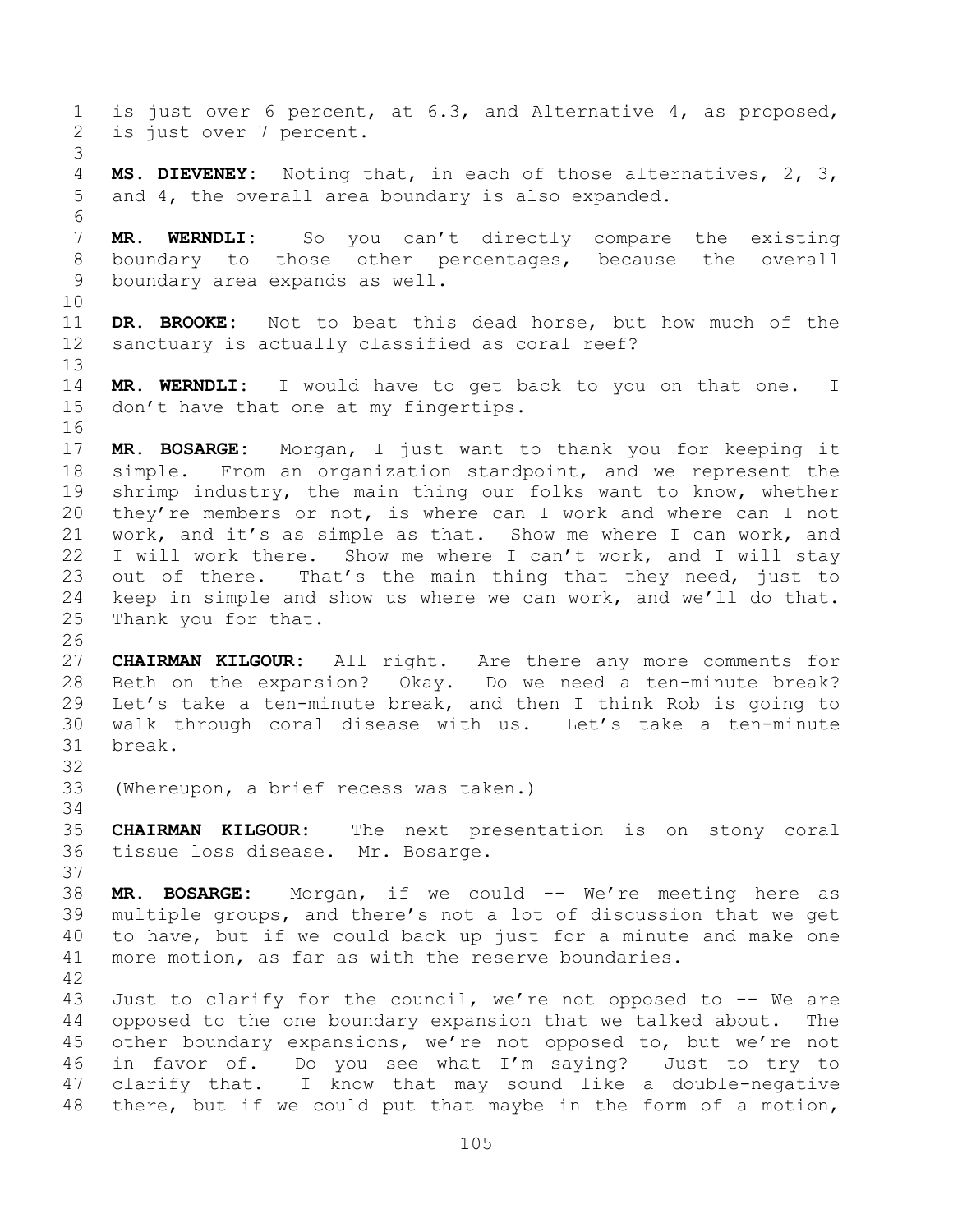just to let the council know that we're not opposed to the -- How would I say that, because we were opposed to the one boundary expansion. **CHAIRMAN KILGOUR:** I have a follow-up to that, because I can see that you're kind of concerned about making a motion in that form, but is the Shrimp AP Chair going to be invited to the October council meeting? Do you guys still send the AP chairs to the council meetings? Not this time? Okay. I was just going to say that perhaps that could be something that Natasha needs to highlight in her report to the council, but, if you wanted to make a motion, I am not going to dissuade you from that, but it's also something that you could ask Natasha to highlight in her report. **MR. BOSARGE: I would like to put it in the form of a motion, that the Shrimp AP is not opposed to the southern expansions of the boundary, but we are not in favor of them. CHAIRMAN KILGOUR:** Is there a second to that motion? **MR. BOSARGE: Let's just say we're not in favor, and we'll take out the opposed.** So we are not in favor of the southern expansions. The southern boundary expansions of the Tortugas shrimp -- Well, it's not the Tortugas, and so -- **CHAIRMAN KILGOUR: The motion is that the Shrimp Advisory Panel is not in favor of the Florida Keys National Marine Sanctuary expansion. MR. BOSARGE: Yes, and I've been informed to put the continuous expansion of -- CHAIRMAN KILGOUR:** Is there a second to the motion? **AP MEMBER:** I will second it. **MS. CAMILLA SHIREMAN:** I've got a screen that just went out. Can you repeat the motion, please? **MR. BOSARGE:** Do I have to? **CHAIRMAN KILGOUR:** That the Shrimp Advisory Panel is not in favor of the Florida Keys National Marine Sanctuary expansion. Not in favor of the boundary expansion. Is southern boundary expansion what you would like?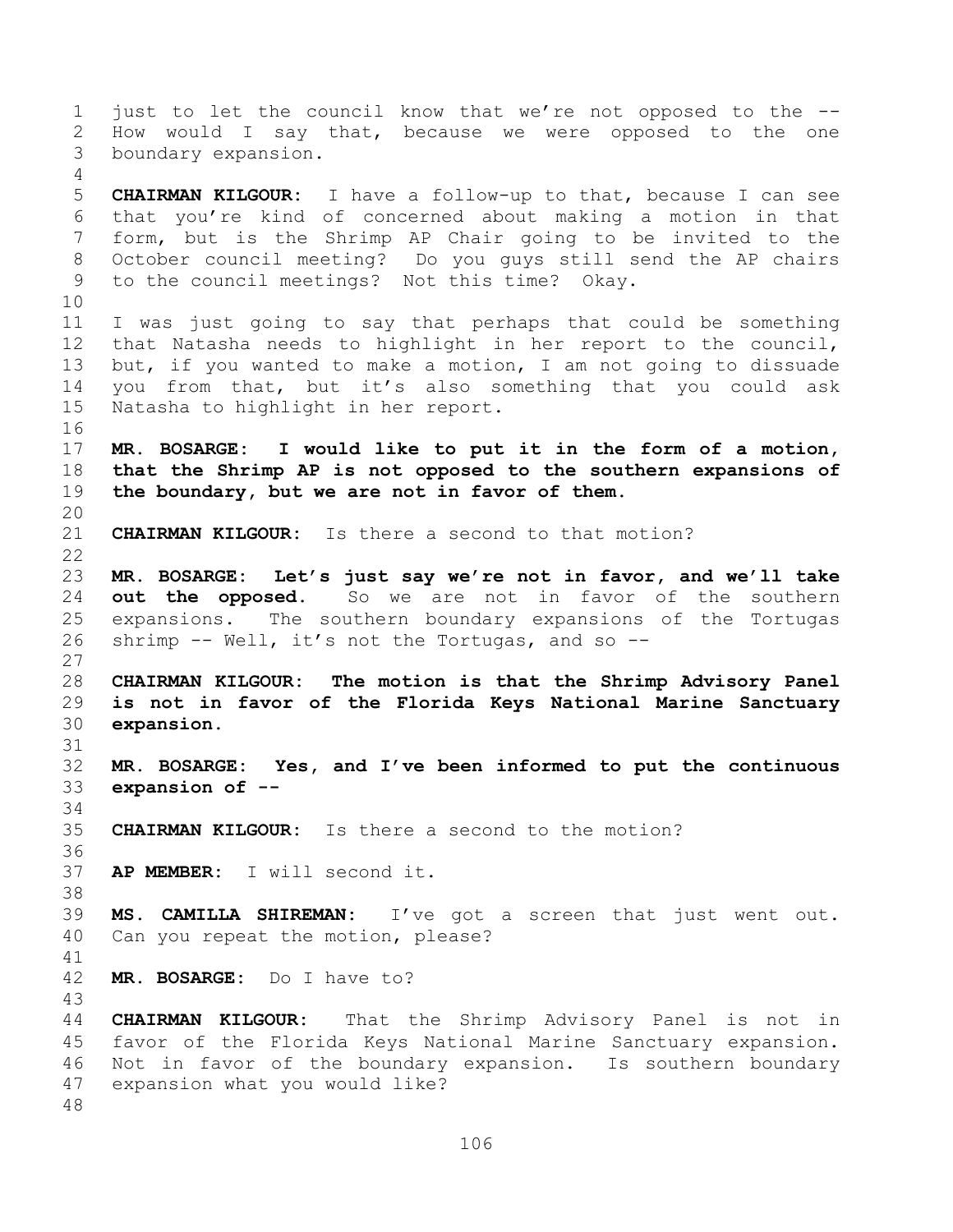**MR. BOSARGE: Yes.**

 **CHAIRMAN KILGOUR:** I am not trying to recreate this motion. I'm trying to remember what you said.

**MR. BOSARGE:** You're doing good.

**CHAIRMAN KILGOUR:** The motion has been seconded. Scott.

 **MR. HICKMAN:** This is just a Shrimp AP only motion, but I would like to know -- You know, I understand the first motion, and I 12 got that. I mean, because you really -- The second one, it really doesn't affect your industry, and, from a habitat and ecological -- I would just like to know the rationale.

 **MR. BOSARGE:** Well, if you look at what we did with all the habitat areas of particular concern, we tried to minimize as much on the shrimp industry as we could, and we did a really good job, and, with what we're doing now, even though it's not going to affect us at this moment, but, by moving that boundary -- All they've got to do is change a couple of rules, and now it does affect us, and so how could you be in favor of that? Do you see what I mean? Right now, there are areas that are outside of the boundary that we typically fish, and there are no restrictions.

 By moving that boundary line and then, maybe a year from now, they say, well, we're not going to allow any more shrimping inside the boundaries of the sanctuary, and we just kind of stabbed ourselves in the back.

**MR. DELANEY:** Morgan, may I make a comment to that?

**CHAIRMAN KILGOUR:** Sure, and after you is Sandra and then Leann.

 **MR. DELANEY:** Thank you. The thing that I was concerned about, and I think we're talking about that southwestern triangle, which is fairly sizable, and we don't see the shrimp effort on there, but, in answer to my question, as I understood it, the principle reason for that modification and expansion of the sanctuary boundary was administrative, again, to sort of smooth out the borders of the sanctuary and make it contiguous with other pieces of the sanctuary.

 I didn't hear anything about substantial or significant ecological or habitat significance at all, and it was about, again, drawing lines, and, to Steve's point, in the history of the shrimp fishery, or any fishery in the United States, when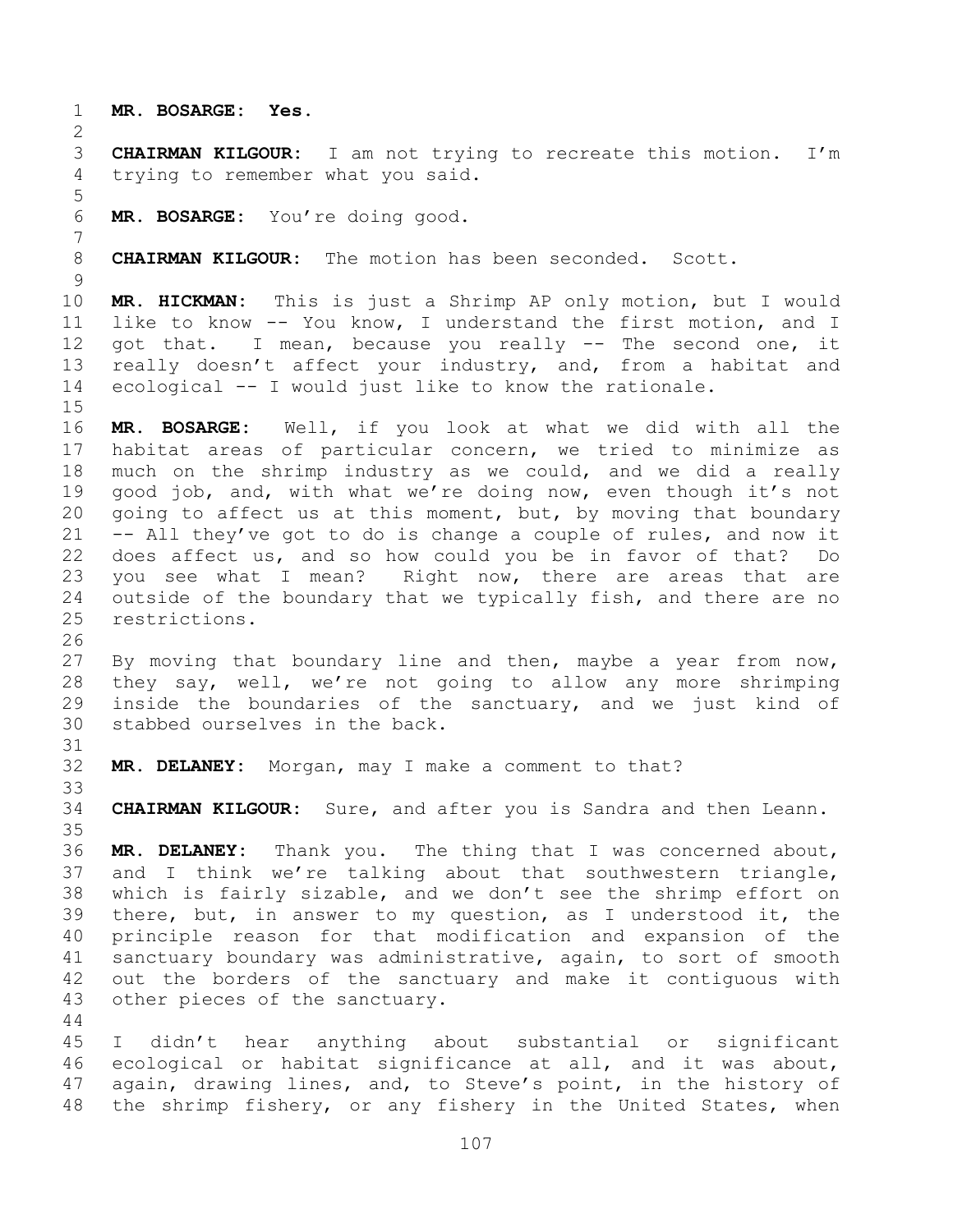people start drawing boxes in the ocean, they usually don't turn out well for us, and so it's not just paranoia. I mean, we've got a long history of boxes turning into no-fishing zones, and they're forever forgotten and never opened up again, because there's no way to do any research inside them, and that's the litany of fishing by area management in the United States.

 I understand where Steve is coming from, and unless -- Maybe the motion can express concern about the absence of an ecological basis for that part of the expansion, because I didn't hear any.

 **MR. BOSARGE:** To kind of echo Glenn's concerns, and I've seen it on the state side more than anywhere else, this group may be 14 perfectly fine with shrimping within the sanctuary, but, ten years from now, when this group is no longer here and it's another group, they may have a different idea, and so, by us saying it's okay to move those boundaries and it's okay to take that in, that group -- Do you see my point? In other words, this could come back to haunt you.

## **CHAIRMAN KILGOUR:** Sandra.

 **DR. BROOKE:** I do see your point, Steve. We do, and you put a line around something, and, the next thing you know, there is management there. It seems that this area that you're talking about though, specifically, not as a general rule, but just this area specifically, it didn't seem like there was any fishing in there, and Leann's point is well taken that it's not all represented, but you guys generally sort of fish in the same general areas, and so, if there's nothing down there, maybe it's not a good shrimping area, but, if it is, then we need the data to figure that out.

 Expanding the boundary makes it more simple, and you mentioned that there was a green line and a blue line, and this would simplify that, and, to your point about just one day just deciding to ban shrimping, it seems like the areas to the north, by the North TER, is where you're more heavily fishing, if you believe those heat maps, and so that should be an area of more concern than this little strip at the bottom, and we can't just flip a switch and ban shrimping. You guys would be involved in 42 all of those conversations, and so I wonder if this really is a concern.

 **MS. BOSARGE:** I would like to chime in just for a minute, and think of this from a bigger-picture philosophical perspective. This is our second time to go through this, right? The first time was with the Flower Gardens, and, G.P., I've got to give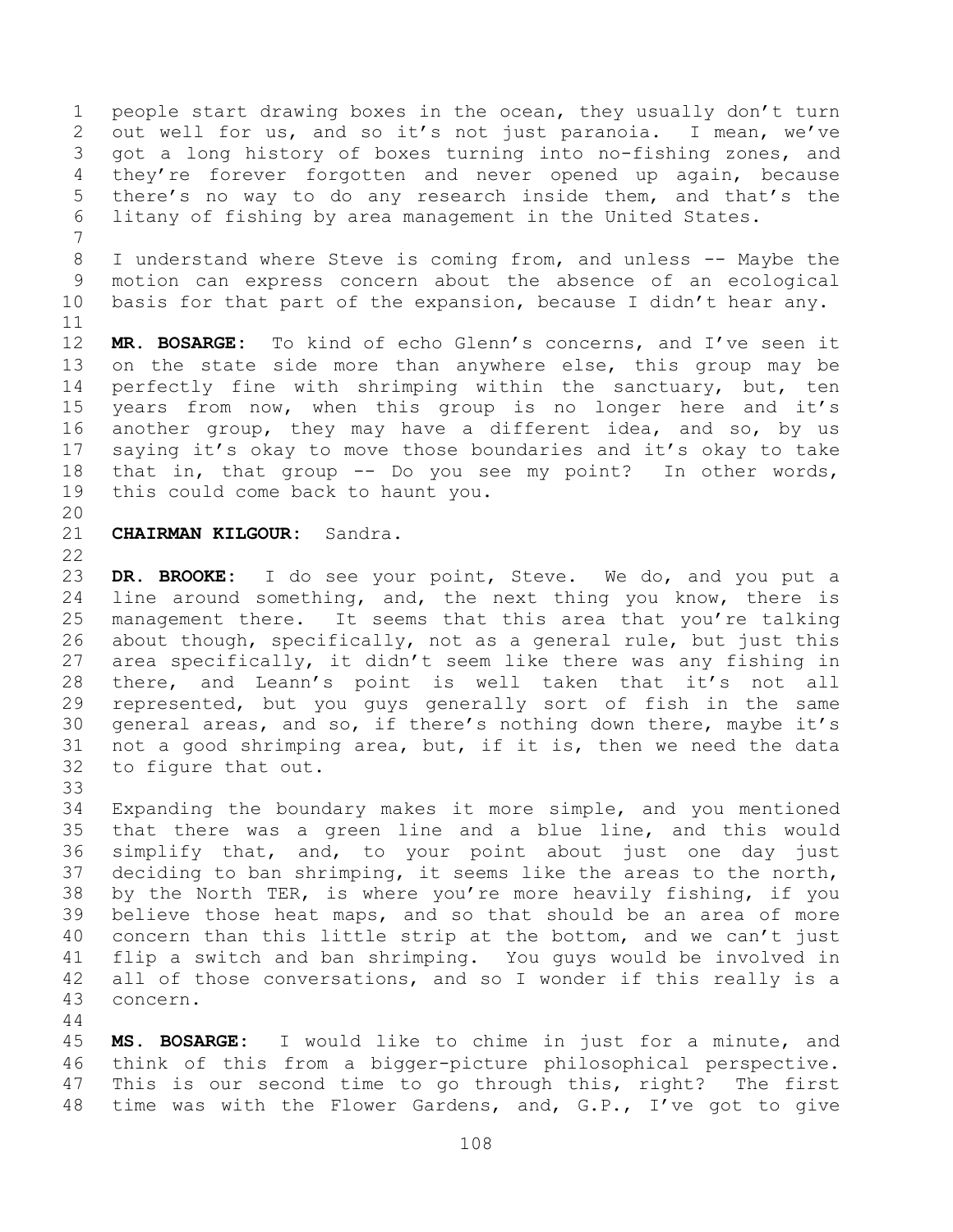you credit. I mean, you kept working with the fishermen, and you never gave up, and I think you really have come to a place where everything is efficient and effective, and you have minimized any user conflicts as much as possible, but still protected what you wanted to protect. 

 He did that by having his sanctuary boundaries mirror that bottom contour, that coral that he wanted to protect, as much as possible. He managed to reduce his footprint of closed area from 383 square miles down to 160. This expansion and this sanctuary does just the opposite. G.P. has a lot of -- I say G.P. as if it's your baby, but the Flower Gardens has a lot of boxes out there, and they could have used that same rationale, that there is connectivity between the boxes, and I'm sure that there is, and they believe that there is, but, when you connect all those boxes and take in all this area where you have fishing activity, whether it be shrimping or bottom longlining or 18 whatever, that activity has been going on there for a century or more.

 That area is still pristine. If it's not pristine, it's not 22 because of us. It really isn't, and, when you overlay these types of regulations and take that in, the regulations actually become burdensome for the fishermen, because now the onus is us to figure out where we can go and where we can't go. Right now, with that bottom triangle not included in the sanctuary, it's very clear to us that, yes, we can shrimp there, heck yes, and it's not in the sanctuary.

 If I had my way, I would take that northern boundary of the sanctuary and dip it in and get those shrimp tracks that are in there out of the sanctuary, and then it would be very clear to us that, oh, we can shrimp there, and that's not in the sanctuary.

 When you take in bottom that is historical shrimp grounds, you make it even more burdensome on the fishermen, and so, if you actually have it mirrored more to the bottom contour, then it makes everybody's life easier, and maybe it's not what you want, but that's the way we see it, and there is shrimping effort on that south side.

 We didn't get to get into it too much, but that was the point that I was making, that, by moving that boundary out -- Right now, we shrimp in between that area to avoid for the big ships and the actual sanctuary boundary, and we're shrimping in there, and it's confusing as heck on that map, and that's why I get mad that the bottom boundary of the sanctuary is not green and it's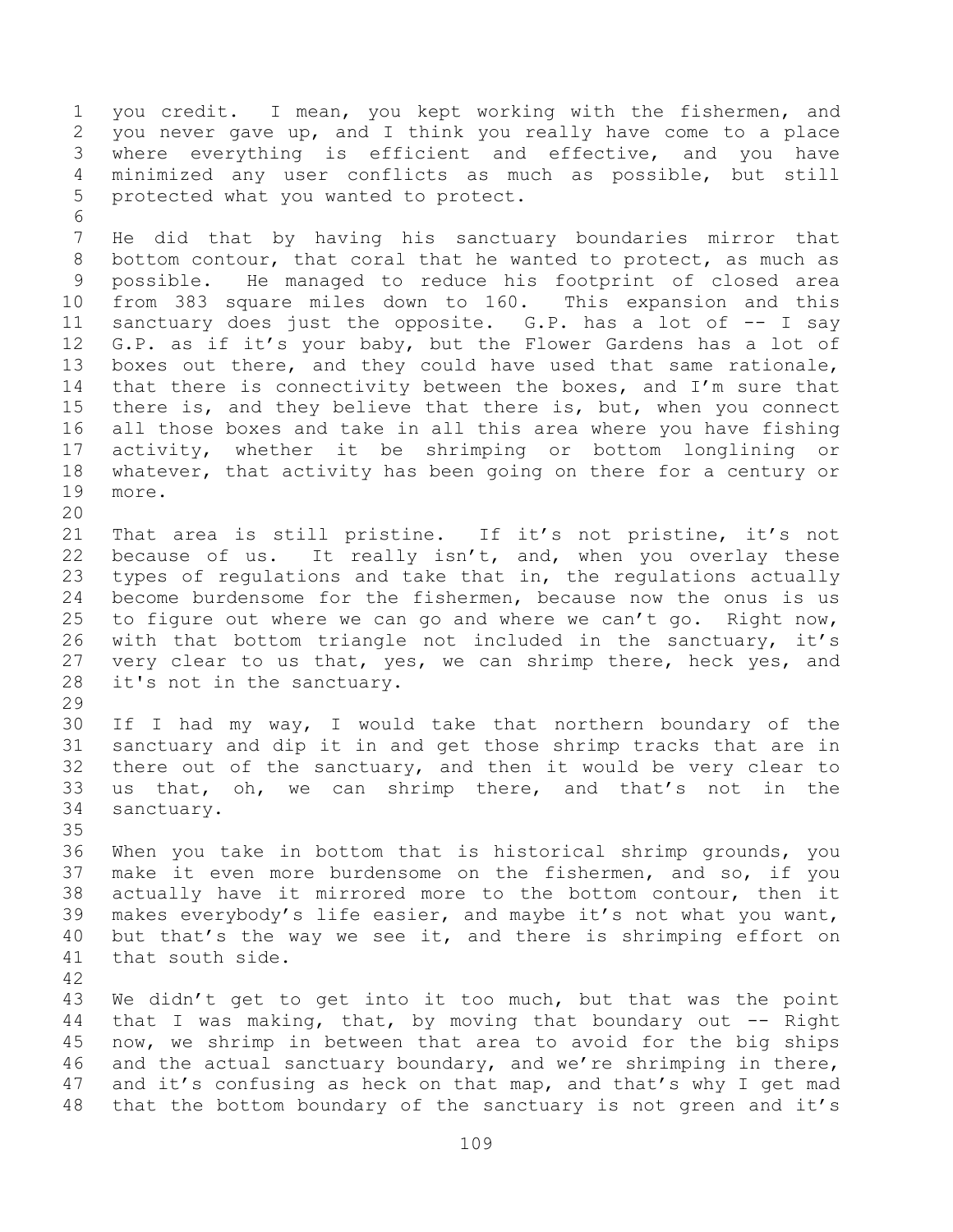blue, and it makes it very confusing for us, where we can be and can't be, and so there is historical shrimping effort in that area, and I think that, philosophically, is the base of this motion. **CHAIRMAN KILGOUR:** Corky, you said that you wanted to say something, and then Scott, and then I think we need to vote on this motion. We are starting to get behind. **MR. PERRET:** The easiest thing in the world is for a bunch of bureaucrats to sit in an office and look at a map and draw lines north, south, east, and west. It's easy to draw a box and let somebody worry about staying in or out of it, hopefully out, and for law enforcement to enforce it. Unless there is a specific reason for a particular measure, we don't need to add burden to our law enforcement people, to the fishermen that utilize the area, or maybe utilize an area, or may have been utilizing the area, and, with that, I call the question. **MR. HICKMAN:** Steve, I appreciate the rationale behind it, and that's what I was looking for. I just read a big article in *Sportfishing Magazine* from a well-known scientist talking about the shrimp fleet, and it was 90 percent false, and I know why you all are sensitive, and, just like the commercial and charter fishermen, and we've been picked on a lot, and I get it, and I understand it, and I appreciate your rationale. **CHAIRMAN KILGOUR:** Okay, and so Corky called the question. This is a Shrimp AP motion. **Any opposed to this motion? The motion carries.** Is everyone comfortable now with moving on to the stony coral tissue loss disease presentation? Steve. **MR. BOSARGE:** I just wanted to say thank you for letting me go back, and, Beth, you guys have done a good job, and we appreciate what you do, and there's a lot of work that goes on there, and you've got a big task ahead of you. There are definitely problems down there, and I don't think my industry is much of your problem, but you've got a lot to work on, and I don't envy you your job and your position, but thank you for what you do. **PRESENTATION ON STONY CORAL TISSUE LOSS DISEASE MR. RUZICKA:** My name is Rob Ruzicka, and I'm a scientist at the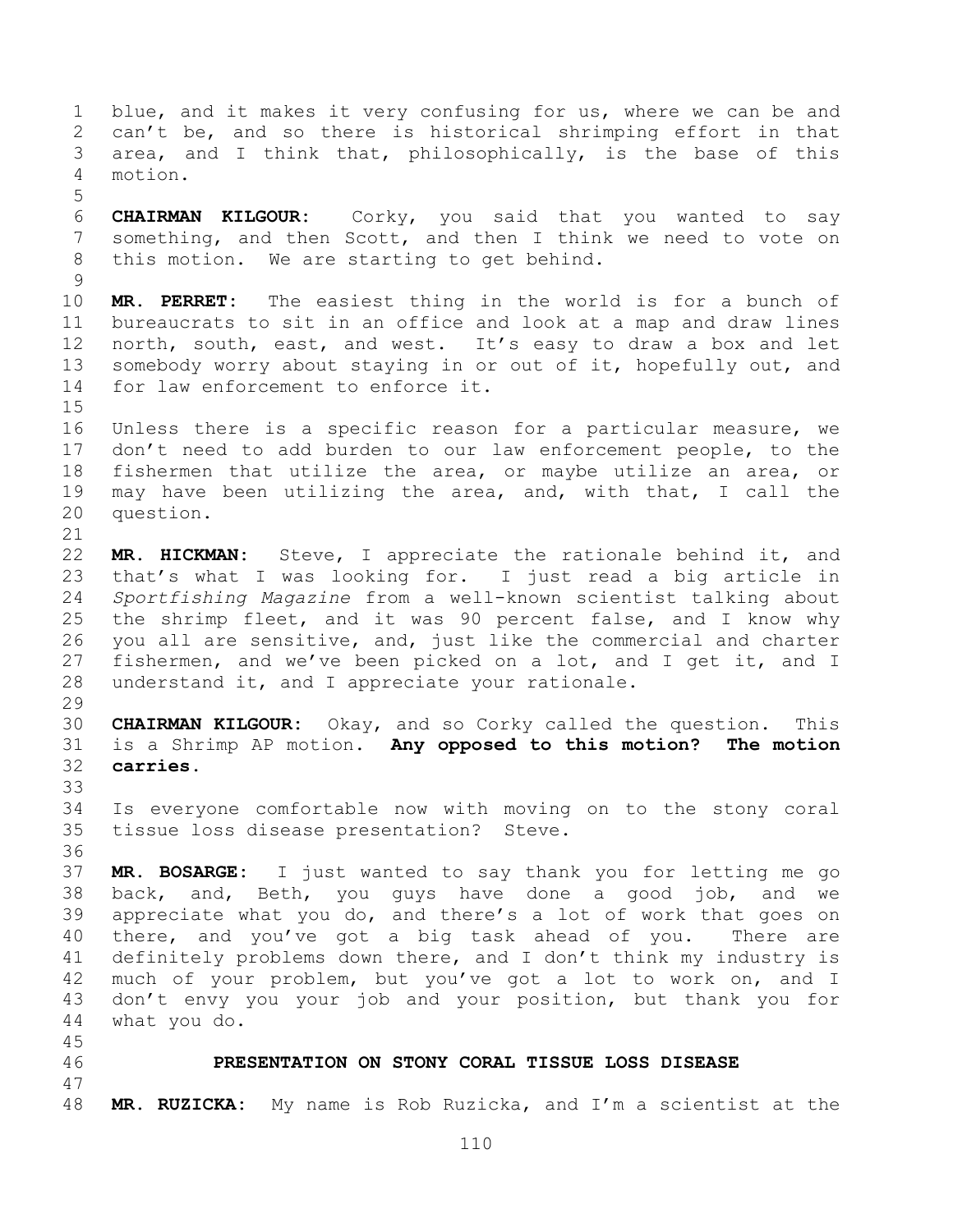Fish and Wildlife Research Institute, and I think this is more of a less controversial presentation here. I feel like it's more informational, and maybe some of you all have gotten reports of this, or have heard about this, or have just discussed it, those that are in the shrimping industry that are also active divers. There is a bit of a concern, as you will see in the presentation, about how this disease is actually spreading throughout the broader Caribbean and things that we're concerned with about it potentially getting up into the northern Gulf of Mexico as well, too. 14 I have been with the coral program for ten years, over ten years, and certainly, in my time, in terms of studying coral reefs, we have seen nothing like this. I can kind of keep this informal, and, if you all have questions and want to ask questions along the way, so you can get clarification generally, and I speak to a variety of different audiences, and I will have a tendency to maybe gloss over some of the things that I take for granted about a coral disease, and so feel free to ask any questions along the way. We refer to this disease as stony coral tissue loss disease, and where the epicenter of this started, for those that are unfamiliar with it, was off of Miami-Dade County, and that's what that red arrow is indicating, and this started back in 2014. There are several theories that go around with this about what actually started this disease event. In 2014 and 2015, we were undergoing a mass coral bleaching event, and there was a lot of thermal stress, and that was a primary El Nino year, in 2014 and 2015, and it was actually a global event, and so there was a lot of bleaching happening globally, but also along the Florida reef tract. There was also, at this time, major dredging operations that were going on at Government Cut, and Government Cut is really close to where that red arrow is, and they were doing deepwater dredging there to allow Panamax vessels to start coming in to the Port of Miami at that time, and so there could have been a confluence of events that were going on there that might have jumpstarted this disease event. These are some of the lesions, and these are very common corals 47 that you find on the Florida reef tract. It's just a variety of corals here, and, actually, what you see in these images are the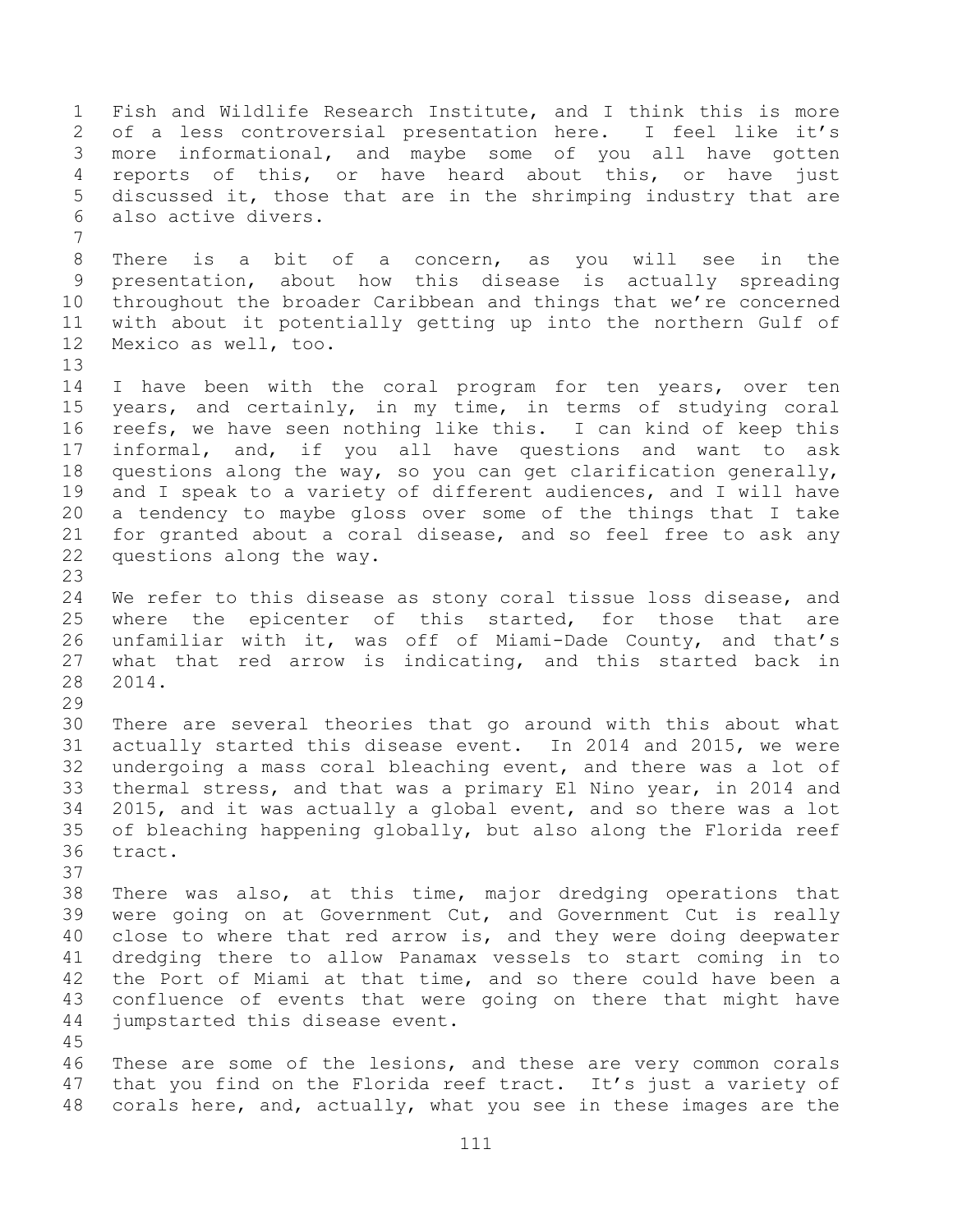areas in the center, where the coral looks kind of grainy, that's where the mortality is occurring. As the coral dies, its appearance and its skeleton turns white, and that's what you're seeing when the tissue is removed, and so we first began to know in 2014 that, well, this doesn't look quite like coral bleaching. All corals turn white, a lot of times, when they die and their skeleton turns white, but getting these odd lesions in the center of the coral and the fact that it was actually moving systematically across the coral in just a few weeks, we knew that we were beginning to deal with something else. If you want to try to play that video, and you've probably heard a lot about coral diseases just in the past, and they are an issue, but, when we actually refer to an outbreak, this is how you can actually visualize it, and so hopefully this video will play, and this is from a very popular dive location in the Florida Keys, and this is a site called Hens and Chickens. This is a video that we shot, and you can see all these white corals in here, and this is just a small little coral outcropping that is probably like the size of this desk area, and so you begin to see these brain corals here with the lesions that are just starting, and you can see there is a different type of lesion on that coral there in the lower-right-hand side, where the coral is dying, and there's another lesion, and so all these corals that are in direct, immediate contact with one another are passing this disease onto it, if their actual skeletons are touching. Then, when you look at the top part of this, you can see all these corals that are white here, and they all either have recently died, or they're in the process of dying, and this is this whole reef structure here that you're actually looking at, and, when you see an outbreak, and you see this many corals at one time, it really is quite shocking to the eyes to see this many corals dying all at one time with these strange-appearing lesions. The other thing that you will notice here is a lot of these corals are really large, and these are your framework builders. Some of these corals that I just showed you in that picture, they are 200 or 300 years old, and they're dying in a matter of weeks or months. Now we can go back just to the presentation. That is what is so scary about this, is that we're going to lose that framework, because these large corals are actually dying in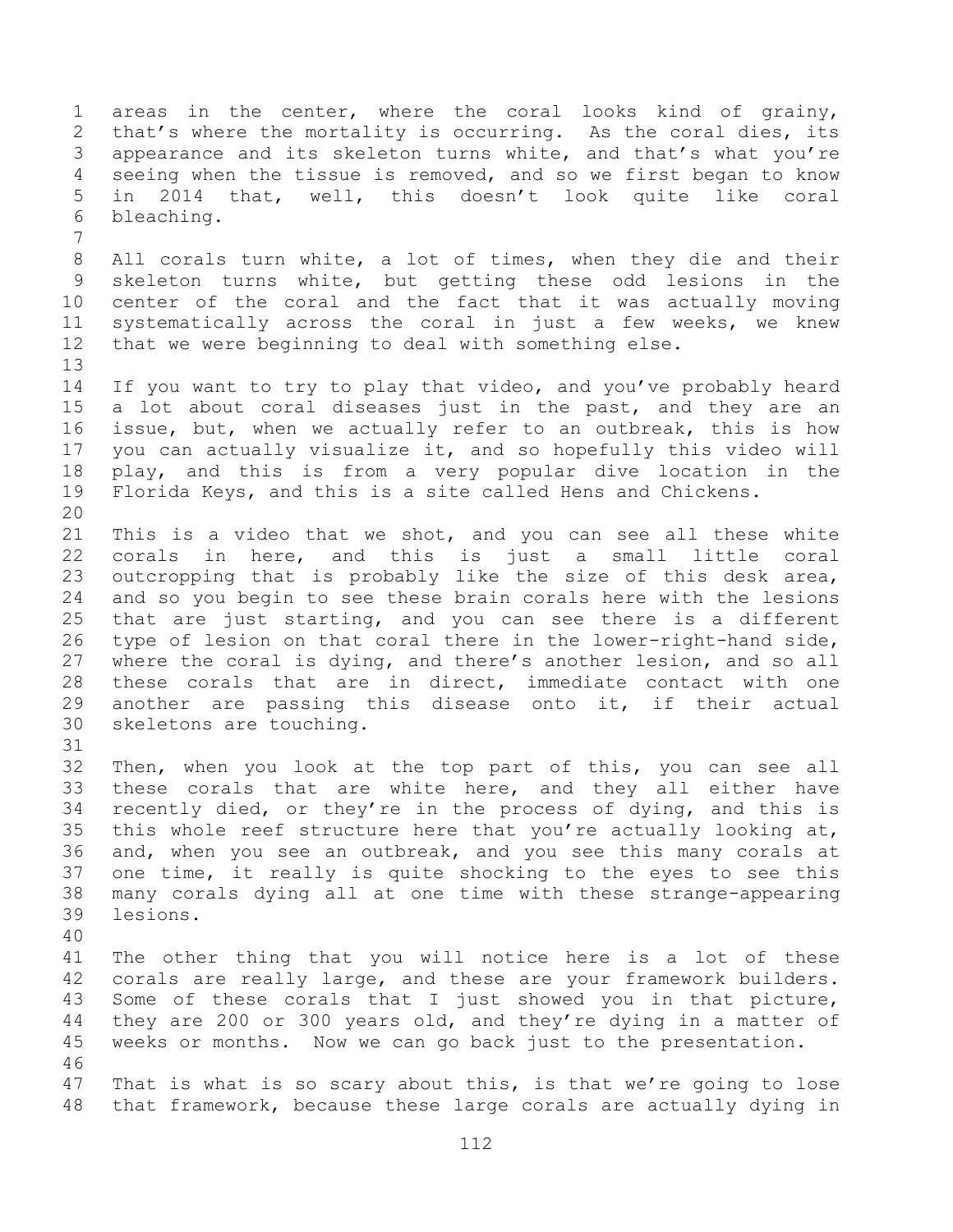this event, and so, in Florida, we're going into the sixth year of this. As I mentioned, it started in 2014, and we're getting close to 2020, and this is just a time series as -- **AP MEMBER:** Where in the Keys was that video that you just showed? **MR. RUZICKA:** That was from Hens and Chickens, and so that's in the Upper Keys, and it's probably one of the most popular dive sites throughout all the Keys, and it would rival Looe Key, and it's -- Historically, we have very, very good data on it, about the coral formations there, and it has really high coral cover, 20 or 25 percent, on average, and most of the corals that contribute to that cover are now gone, or just skeletons. **MR. HICKMAN:** Are most of the dive operators in that area now requiring that everybody bleach water their dive equipment? **MR. RUZICKA:** It's been recommended and advised. Many of the dive operators are sensitive to the issue, and so they won't take their dive groups to different sites, and they worry about the spread of it, and so they'll dive at the same site, maybe just a different part, part of the reef, but where we're at now, in terms of -- Let's see if this is working again. It's pretty much throughout the entire Florida reef tract now, and that's where I was going to go with the slide that was previous to this, is it started in Miami-Dade in 2014, and the most recent reports, from the surveillance and the reconnaissance that we've done, is it's down off of Western Dry Rocks now. **MR. HICKMAN:** Has your commission even had the discussion of making it a mandatory deal that they dip their equipment? I mean, in Texas, we've got a requirement now that you have to treat your trailers when you go from lake to lake, because of the invasive species. I mean, if you're going to destroy this many coral reefs in -- **DR. BROOKE:** But you've also got to stop people touching it. 41 People go down there and they thrash about, and they've got their hands all over everything, and so bleaching is one thing, but keeping people off the reef is another. **MR. RUZICKA:** The biggest concern that we had was it being transported from one reef to another, but I think, at the same time, we know that it's waterborne, and, with some of the

studies and the research that has been done, we know that it can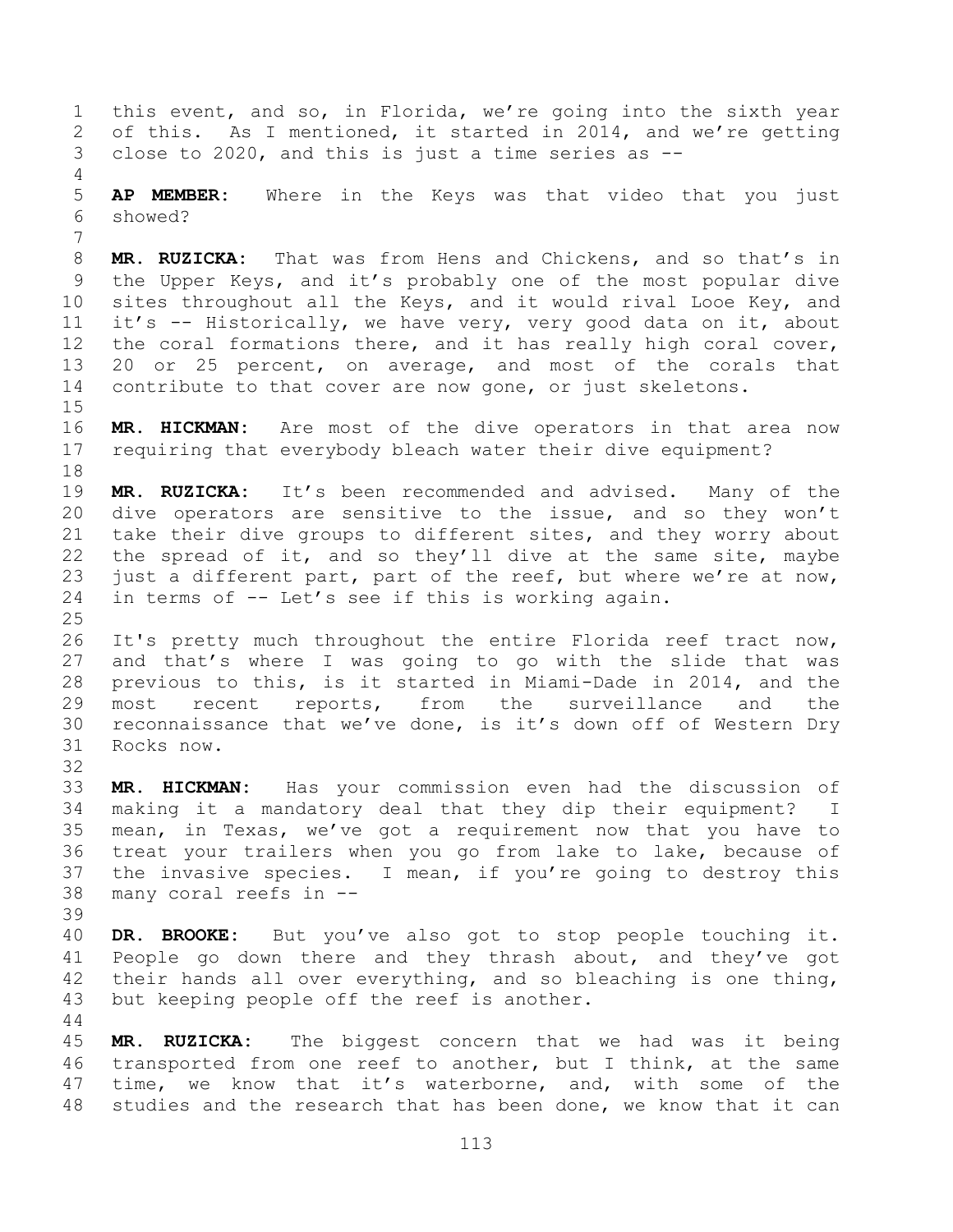be carried in the water, and so there's a natural spread that's going on there. I think the major concern was it leapfrogging from like one country to another or from one region, say Miami-Dade County, all the way down to the Dry Tortugas with divers, and so that's where the disinfection would come into play, is if you're going to like multiple reefs that are separated by broad geographic regions. Then people should be doing that. There is an informational campaign that's been put together by DEP that has those recommendations in it, that if you're traveling across different locations that you should be disinfecting your equipment, but I guess, as a statutory authority, no, that's not in place as of yet. **DR. BROOKE:** But isn't it going against the prevailing current? **MR. RUZICKA:** Yes. If we can hopefully get back, or at least -- To answer your question, it started in Miami-Dade, and then it rapidly spread through Broward County and West Palm Beach, and it traveled with the prevailing currents, but, over the course of the last five years -- It first showed up in the Florida Keys in 2016, and we documented it -- Our group at FWC documented it in 2016, and it has slowly worked its way through the Florida reef track down towards Key West over the last three years, and, yes, that is against the prevailing currents. If anything that we've learned is where the locations of the gyres are and the countercurrent eddies that take place in the Florida Keys, and, with that waterborne transmission, it seems to be able to go against the prevailing currents, and then Hurricane Irma in 2017 threw a pretty large curveball, because we had been tracking it as it had moved westward through the Florida Keys, up until 2017. Then, when Irma came, it disrupted the entire system and basically sprinkled it like a blizzard throughout parts of the Florida reef tract that we couldn't catch up to where it was. **AP MEMBER:** What if bleaching does occur, and how do you solve it? **MR. RUZICKA:** How much longer do we have here? Coral bleaching -- Generally, the primary reason why coral bleaches is because it has undergone some type of thermal stress, generally being too hot, and that's been our major concern, and so, when the water temperatures get too hot, the symbiotic organism that lives with the coral, a little algae, is expelled, and that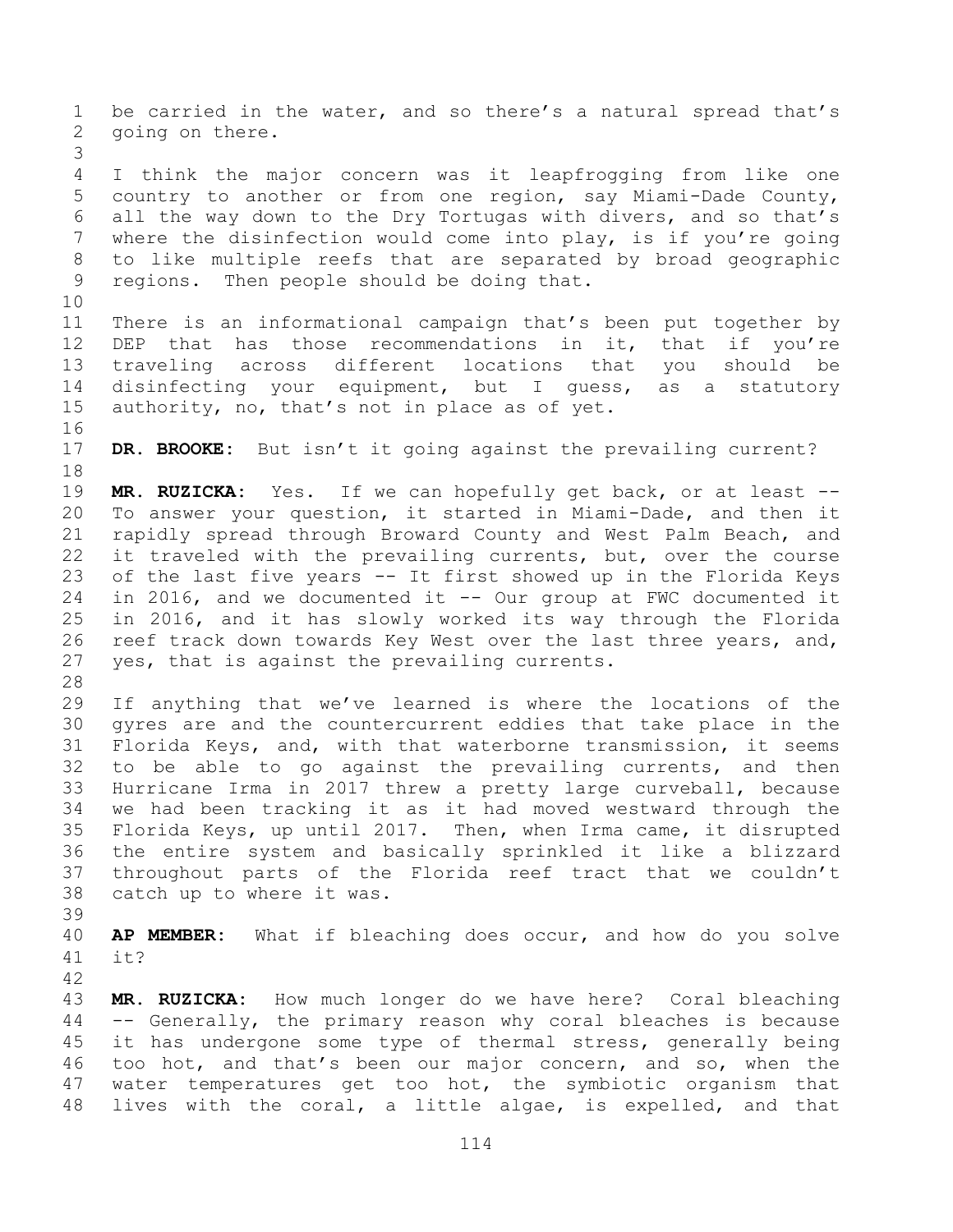algae that's in there gives the coral its color, and it gives the coral a lot of nutrition, and it basically helps the coral survive and live on the reef, but they don't like it when it gets too hot. Corals, even though they're tropical, they have a pretty narrow range of water temperatures that they actually prefer, and so, when they get too hot, they expel that algae, and, when that algae gets expelled, all you're left to see is the coral skeleton, and it turns white, and hence the word "bleaching", as the coral turns white. 13 Going back to the coral bleaching, the thing that we're concerned about with -- We know, and we have plenty of evidence, scientific evidence, that sea-level temperatures are rising, and we also know that these periodic El Nino events, like in 1997 and 1998 and then also in 2014 and 2015, the one that I was discussing, these frequencies of intense bleaching are happening more frequently, and so I don't -- There are ways to stop it, or at least actions that we can take to try to prevent global warming and climate change, and you hear that discussion a lot, that we know that the waters can't continue to warm, because it's going to lead to more and more coral bleaching. **DR. BROOKE:** But bleaching is different from this. **MR. RUZICKA:** Bleaching is absolutely different from this. This should not be confused with coral bleaching, even though the end 29 result is similar and that the corals  $--$  It's going to show the coral skeleton turning white, and that's the end result of this, but this is not related to warming sea temperatures, in that case. This is a pathogen that is consuming the coral and actually killing the coral, just like any type of infectious agent that a human could get and it would kill us. **AP MEMBER:** Is bleaching a stressor that can exacerbate the impact of stony coral tissue loss disease, or do warming temperatures impact or exacerbate the impact of stony coral tissue loss disease? **MR. RUZICKA:** Well, we have -- Generally, when you have coral 42 diseases in the past, they coincide with warmer temperatures, and so warming temperatures will exacerbate the prevalence of coral diseases. We generally see, when we do our surveys and work on the Florida reef tract, we see the highest prevalence of coral diseases in the late summer. What is surprising about stony coral tissue loss is it's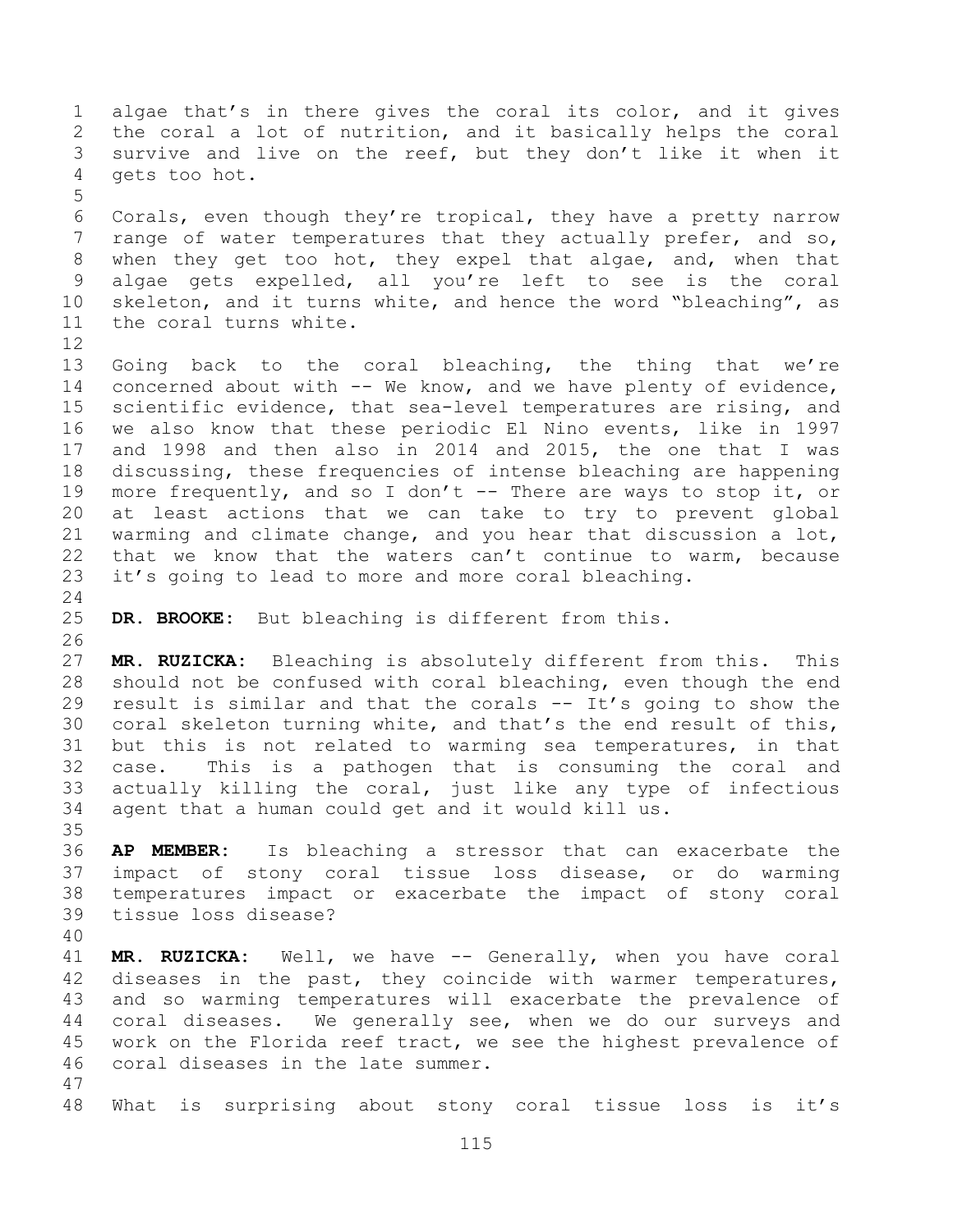persistent throughout the course of the year. There is never really any ebbs and flows with it, and it's persistent. It seems to have a food source in the environment with the corals, and we have not seen it necessarily kind of scale back during the wintertime, during the cooler months, when bacteria and other things in the water column are not as prevalent as they are in the summer. **DR. BROOKE:** Do you know what the pathogen is? **MR. RUZICKA:** We don't, and so there is plenty of -- There is research teams working on it, and so one of the things that we have been successful in trying to -- If we can hopefully get back to the presentation, but did I just totally ruin you all's computers by that PowerPoint? One of the things that we do know, Sandra, is that some of the corals and the responses that are taking place to it, they are treating them with antibiotics down in the Keys, and so what they do is they actually mix up like clay or an epoxy, and they actually infuse that with antibiotics, and then they will actually apply that directly to the coral, and that has had some 23 success at times, but the problem is it's not -- Well, it's certainly not scalable, but we don't know if we're treating a secondary infection, and so, once the coral begins to die, then you're preventing that other bacteria from killing it by applying that antibiotic paste or if it's the primary pathogen. That is still uncertain. **DR. BROOKE:** Have you see any recovery in any of the corals? **MR. RUZICKA:** Very little. **AP MEMBER:** I have another question about stressors, but I will hold my question. **MS. BOSARGE:** I was looking at the map of your confirmed reports with the little pins on it, and I may have missed this, and you all were all over the board in this discussion, but it almost looks like -- I mean, if you look at the prevailing currents, they are coming from South America up through the Yucatan Current, which goes up between Mexico and our islands out there, and it comes into the Gulf and makes a big loop and swings around the Florida Keys and goes up. If you look at your reports, they kind of follow that track, and so are you doing any research down off of South America, to talk to these people about what is going on down there and what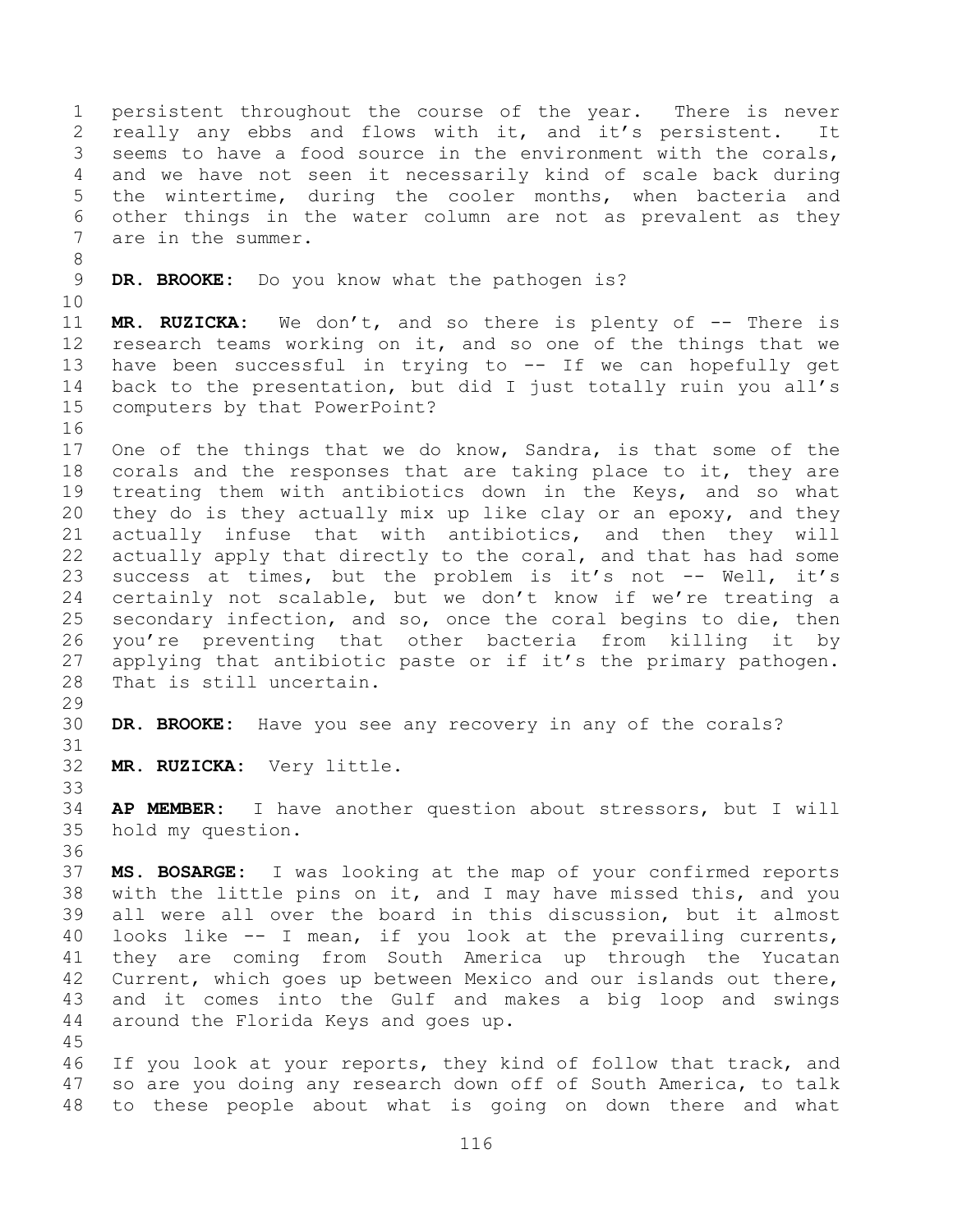they're seeing? Then I guess the following question would be you mentioned that we had some warmer waters down there, and could this be a bacteria that came from there, where there are some warmer waters? It normally dies before it gets here, because it can't live in the temperatures that we have here, but now it can, and, eventually, I'm going to ask you about the fish, but I will save that for a minute. **MR. RUZICKA:** For the most part, this stony coral tissue loss disease event has been a Florida event. We had good eyes on the 13 epicenter, and this picture up here -- This is through 2009, and so everything -- I am going to answer your question in a long format here. Everything in red means that we have observed corals with these lesions or that area is -- This was actually a time series animation here, where you could actually see the red part of the Florida reef tract actually spread, and so, in the Upper Keys -- It reached the Upper Keys in 2017. In the Middle Keys, it actually reached the Middle Keys in late 2017, thanks to Hurricane Irma, and then, in 2018, it reached the Lower Keys, and it's a little bit west of Key West right now, in 2019, and so there's been that slow prevail moving against the Gulf Stream. Now, in terms of this image right here, and so all those little red balloons are where it's been confirmed, and I think there should be one more image here, and then the orange balloons are where we have received reports of it, and we kind of have a team that actually looks at these reports, to actually try to confirm if it's the stony coral tissue loss event, but, if you look at Number 3, where it's there in Mexico, that arrived in 2017, and it also arrived in Jamaica in 2017 as well too, and so Jamaica was actually the second report that we found. One of the concerns has been that shipping traffic off the east coast of Florida has actually served as a vehicle to be able to transport this to some of the other locations. Up until 2017, this was primarily just a Florida event, and then, in 2017, it began to spread to other places in the Caribbean, and one of the reports that we really know is, if you look out at Number 5 there, that's the United States Virgin Islands there. Where it was first documented and confirmed there in the Caribbean was next to the major anchorage that takes place to service a lot of the cargo and container ships that were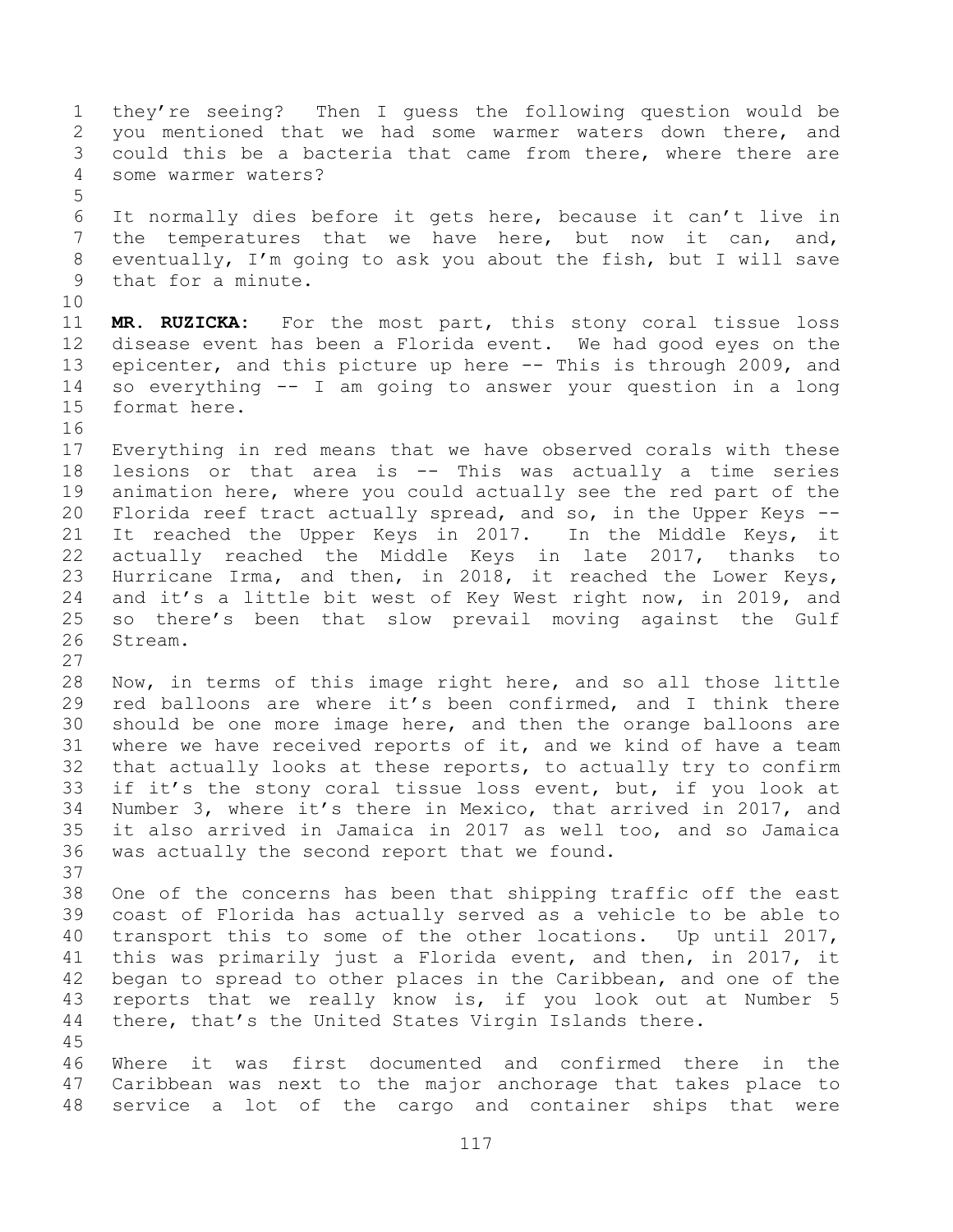anchoring there, and sometimes these large container ships and vessels will anchor there for several days, or maybe weeks at a time, and we also know the same thing up off of Government Cut and off of Port Everglades and Fort Lauderdale. When those large container ships are coming into port, they can sit there for four or five days, until their number is called, and then they will offload their cargo, and then they will go back out. **DR. BROOKE:** Looking at that map, it's a cruise ship route, too. A lot of ships go out of Lauderdale and down to Cancun. **MR. RUZICKA:** That's right, and so it was very interesting, and we were very concerned, and there is a team that tries to work on ballast water messaging and then also working with the container and cruise ships. One of the things that we did find interesting, that is interesting, is cruise ships go into Key West all the time, and it followed the same pattern in Key West that it did just through the slow progression in the western movement, and so those cruise ships coming out of Fort Lauderdale or out of Miami didn't leapfrog it down to Key West, but what happens is now we're seeing this leapfrogging around the Caribbean. When we've seen other infectious disease agents spread through the Caribbean, they generally start in the southern part of the Caribbean, and then they work their way northward, like what you're saying, Leann, that it follows the prevailing currents and then makes its way around the Caribbean. In this case, it's showing up kind of randomly in these different places, and likely some of the container traffic could be an issue, and, also, the other thing to mention is, with the container ships and those large cargo freighters, their ballast water systems are not nearly as up-to-date as the cruise ship industry. The cruise ship industry, because of some of the regulations that they have to face, and because of the age of the ships -- They are much more recent, in terms of their age, and they are equipped with more modern ballast systems than some of the old container ships that are around. **MS. BOSARGE:** Believe it or not, I am concerned about this, and I do want to see it solved. I know that we're not usually on

 the same page, but I guess I'm just trying to use my commonsense. You're not seeing it in G.P.'s world, from what I can tell. You're seeing bleaching, but you're not seeing this. If you look at the loop current, there is eddies that come off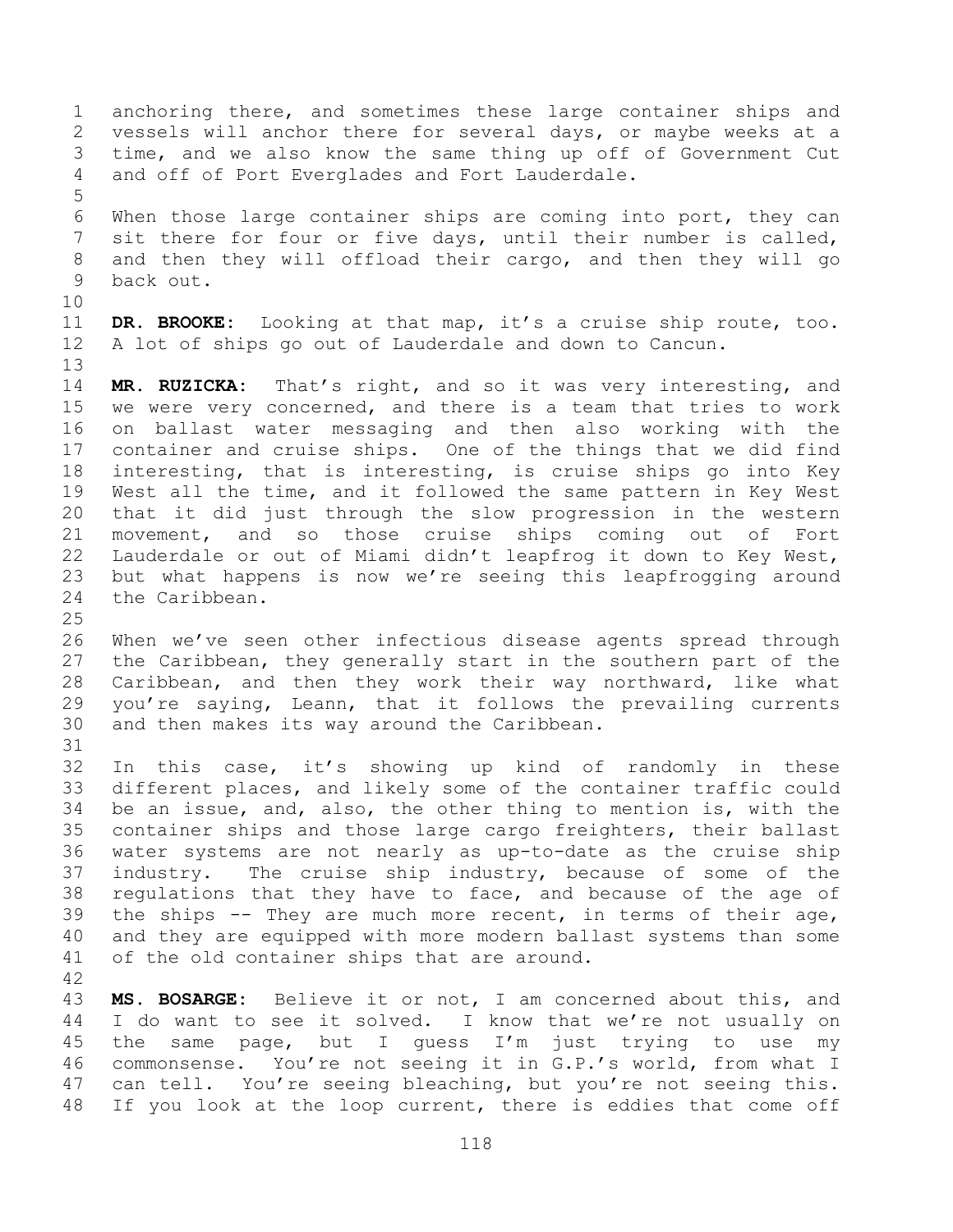the loop current that get over into G.P.'s world, but the loop current itself does not get in the Flower Gardens area, but guess what does? Tons of shipping. Have you ever been off of Galveston or off of Southwest Pass or any of those passes down there? I mean, they're lined up, and so I guess that's -- I am just trying to think outside of the box, and I know shipping is an easy one to think that that's probably it, but, if that was it, why don't you see it in G.P.'s world? They are transiting over there and going in and out of there, too. **MR. RUZICKA:** Well, and I think this was part of the reason why Natasha invited me to give this presentation, was for the informational aspects about how this is actually spreading across the Caribbean. Our most recent knowledgebase on this, because it is a really grave concern, that somehow this does get up into the Flower Garden Banks. Because of all the problems with the presentation, I haven't talked about the corals that are extremely vulnerable to this event, but many of those coral species actually do occur and reside at the Flower Garden Banks, and so, if this was to get at the Flower Garden Banks, it would be catastrophic, because of the size of the corals that are there. I don't know when -- My ears perked up, G.P., when you were talking about where your anchorage is, and you've had a couple of small anchorages, but I don't know how close that is actually to the Pinnacles there and to the Flower Garden Banks, but it's certainly fortunate so far, and, now that it is just downstream 33 of where it is in Mexico, and, also, those other points below, I should just mention that's Belize, and so it's doing the same thing off of the Mesoamerica coast, where it's working its way against the prevailing currents. The currents, the headwaters, of the Gulf Stream start down there, and then it turns up, like you said, in the loop current, and it's been working its way in reverse down -- It started in Mexico, and it's now going into Belize, in a similar fashion as what it did along the Florida reef tract, starting up in the northern part of the Florida reef tract and then slowly working its way westward towards Key West and towards the Dry Tortugas. We don't have this in the Dry Tortugas. That whole area that we just looked at for the shrimping questions, we have also been very concerned about, but there's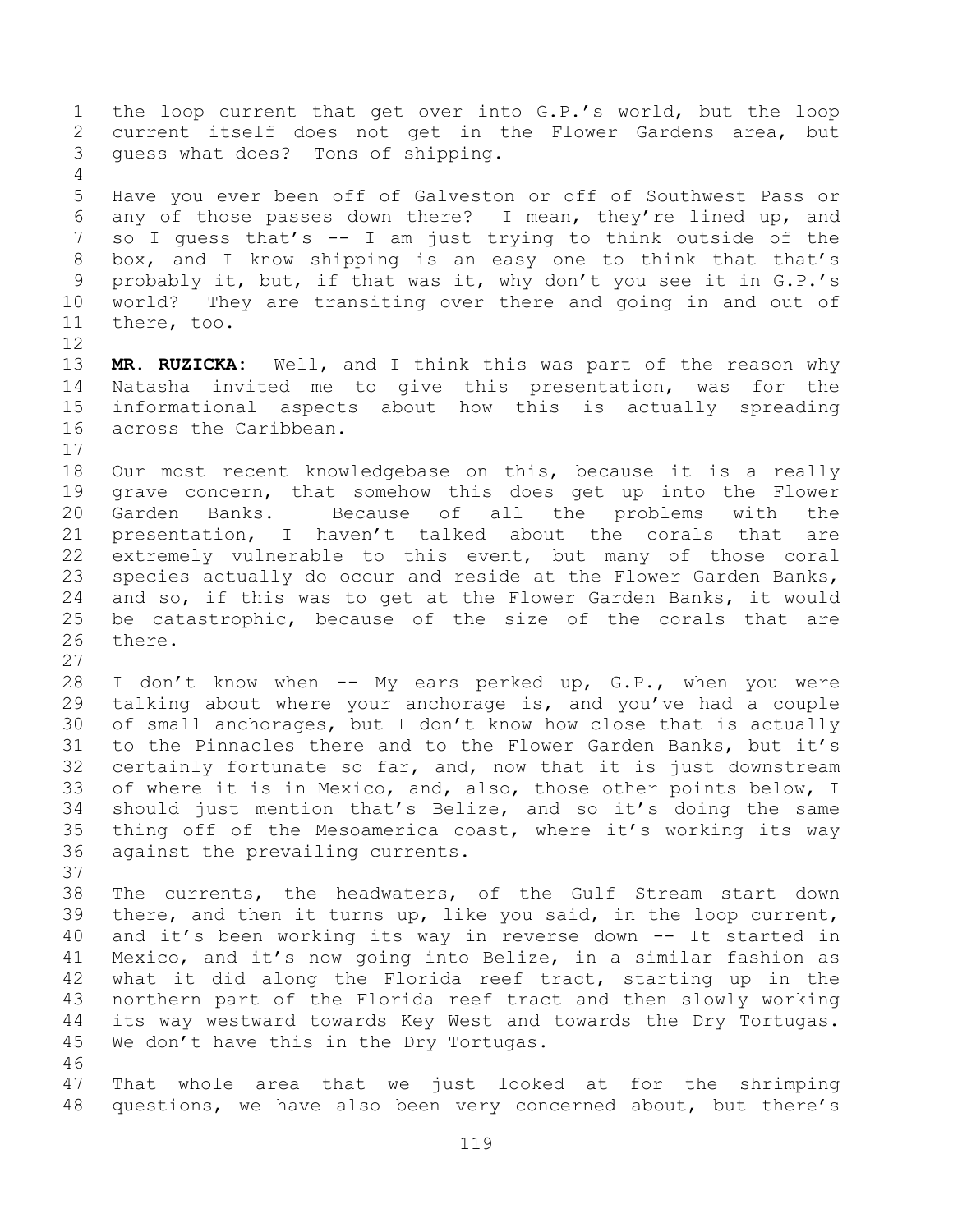no major ship traffic that goes out to the Dry Tortugas, but, now that it is in Key West Harbor, and a lot of the vessel traffic that goes back and forth between Key West Harbor and the Dry Tortugas -- Now we're concerned that it could be more of a scare, because it's only been in Key West now for about six months.

 **MR. HICKMAN:** It's kind of striking, looking at that map, and so Houston-Galveston is the second-busiest port in the United States by tonnage, and the shipping lanes go right by the Flower Garden Banks and the other banks that are part of our expansion. 12 We don't have it yet, thank God, but, if you look at that map, it looks like a map of a dive tourism guide. That's all the top places where people go diving.

 I just think it's weird that we've got all this shipping traffic, like the most in the Northern Hemisphere, going right next to our sanctuary every day and we don't have it, and then all of that looks like a dive map of where to go diving, and so, if it was me, I would kind of start leaning toward maybe that's how it's being transmitted.

 **MR. PERRET:** What kind of temperature changes are you talking about? You said elevated water temperatures, and just what's the change been, and what are the temperatures out at the Flower Garden Banks versus what you've got in Florida? 

 **MR. RUZICKA:** A couple of comments here. First, for your comment, I mean, again, that is a concern, that potentially scuba divers could be spreading it throughout the Caribbean. One thing that I should mention on this is that, for the most part, all of these dots on the maps that you see, these are shallow-water reef locations.

 The only report that we have it coming now so far, and this is new, is from the Virgin Islands, where they do have mesophotic reefs, and so mesophotic -- When I say "mesophotic reefs", I am generally referring to reefs that are probably beyond and deeper than 100 feet, more or less than 130 feet, or maybe deeper than that.

 They have confirmed it in the Virgin Islands. One of the unique things though about the Virgin Islands and their mesophotic reefs are they are actually not that far away from their shallow-water reefs, and so the proximity to them is very, very close, and so one of the things that might help the Flower Garden Banks is the fact that it's a mesophotic reef that is not surrounded by any shallow-water reefs, and so that could help as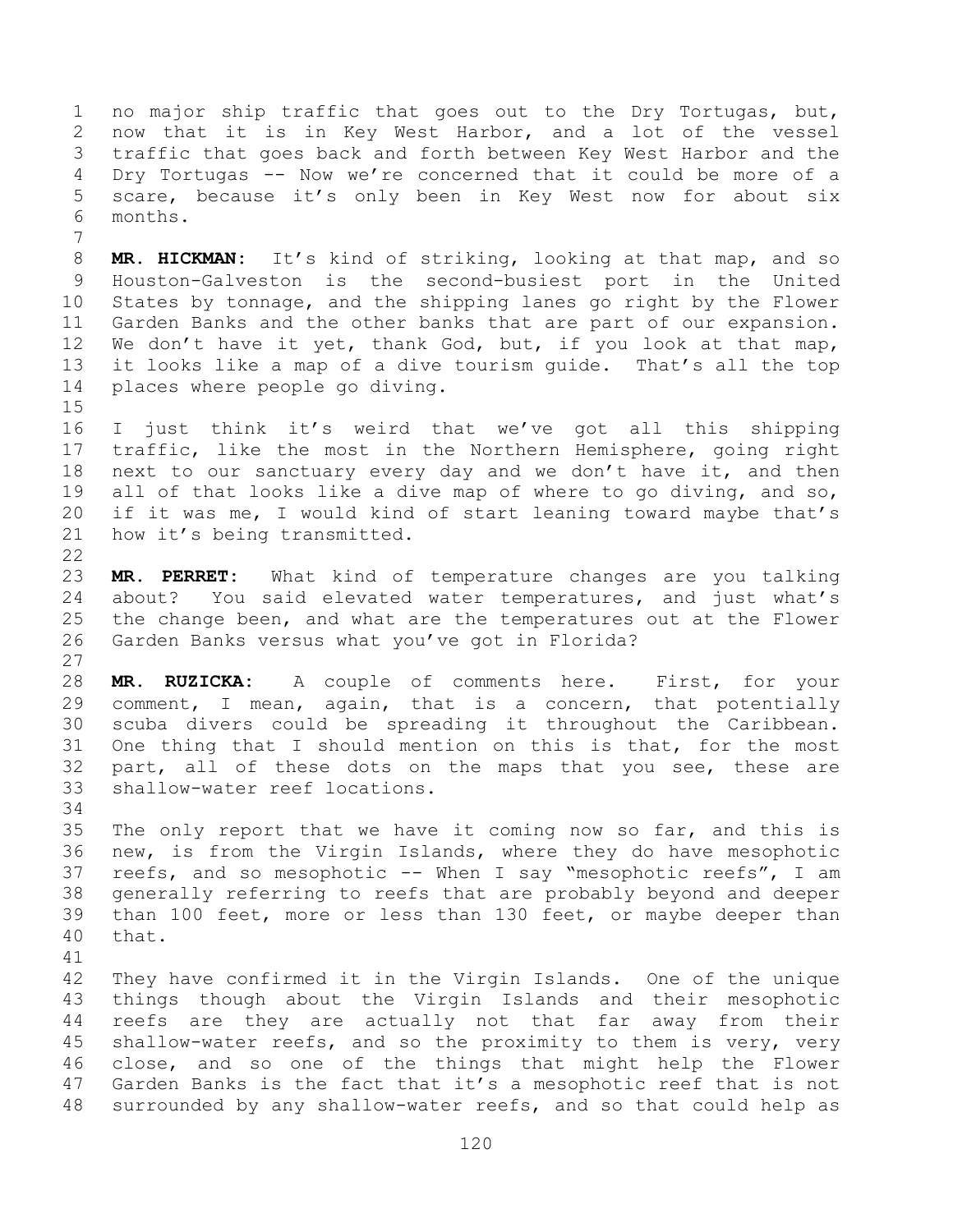well, too.

 Now, for your water temperature, are you talking about the changes in water temperature that would lead to a bleaching event?

 **MR. PERRET:** You said one of the theories is the increase of water temperature, and so what has the increase been?

 **MR. RUZICKA:** Well, what happens during a bleaching event is you will get the seasonal increases in water temperature, and so corals maybe -- In the summer in the Florida Keys, it might get to eighty-five or eighty-six degrees, and I'll just put this in Fahrenheit, so we can all be on the same page here. At an extreme end, maybe eighty-seven.

 During that time, during 2014 and 2015, they were also seeing, in the summer -- We would get reports of like ninety-degree water temperatures, and we've actually seen water coming out of the backside of the Gulf, passing through the bridges and stuff in the Florida Keys, and then seeing it at about ninety or ninety-one degrees. If some of you remember, we had earlier temperatures like that at Alligator Reef, and that was one of the areas that was proposed as a type of modification, and so we're getting temperatures at about ninety degrees, and that's absurdly hot for a coral.

 That's about four or five degrees where they would like it, and it -- The problem is that you can have a ninety-degree temperature, but, when it's sustained over several weeks, or even a couple of months, that we begin to really have problems, and so we had those sustained hot temperatures of eighty-nine or ninety degrees back in 2014, and then we also had this dredging event that was going on, and so it could be the combination of those two factors that helped jumpstart this event.

**AP MEMBER:** (The comment is not audible on the recording.)

 **MR. RUZICKA:** It depends on where you're actually referring to in the Gulf of Mexico. We have -- I mean, G.P. could answer for the Flower Gardens. Out here, on the West Florida Shelf, and out at the Florida Middle Grounds, you will get temperatures that range throughout the year from some our loggers, and we'll see fifty-five degrees during the winter, and then sometimes as hot as eighty-eight or eighty-nine degrees during the peak of the summer.

48 There is quite a wide range, but it's more -- Even if you get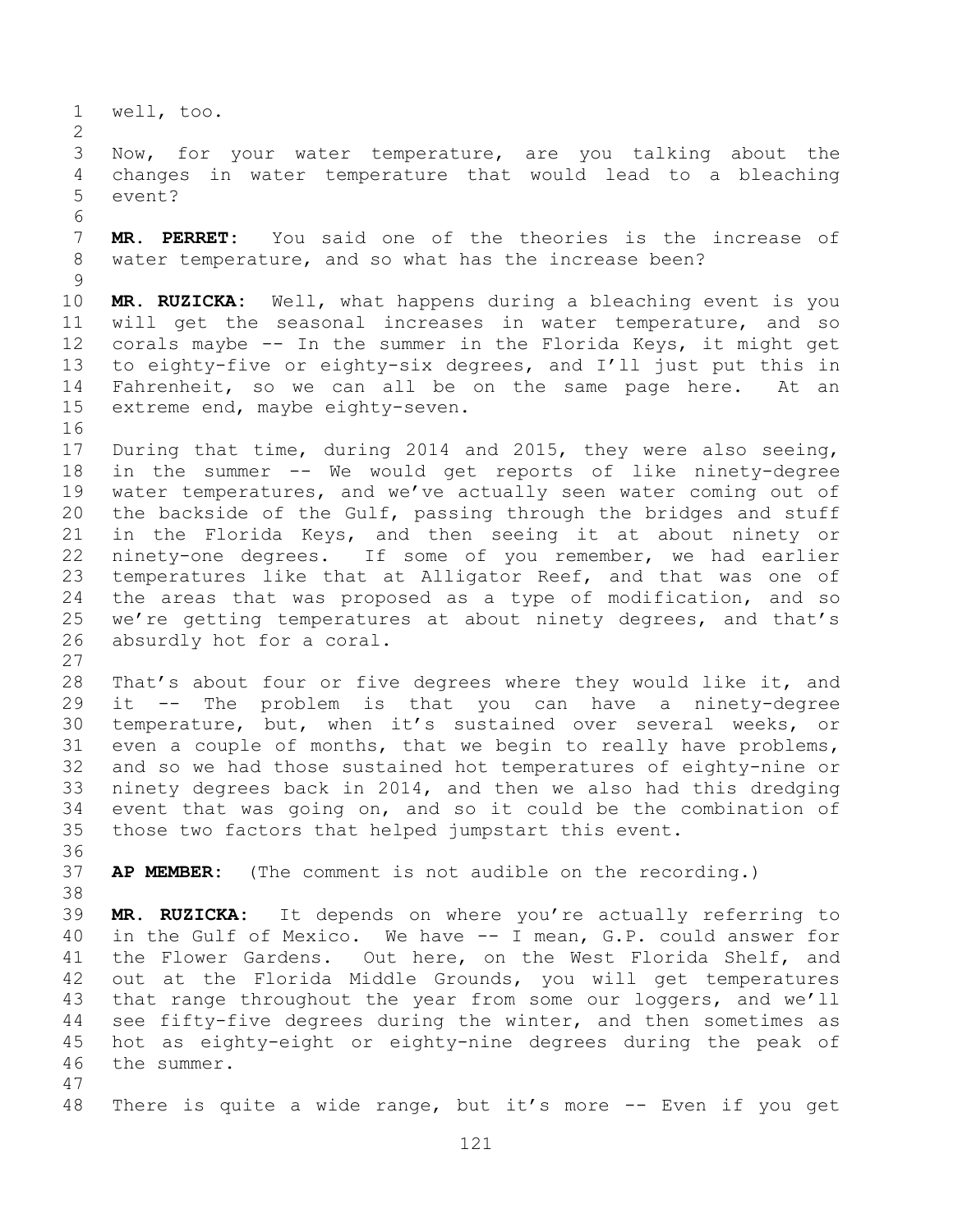those eighty-eight or eighty-nine-degree bursts out here in the Gulf of Mexico, you don't have the problems from sunlight and shallow water, and it's generally modified much more quickly. What we've seen out in the Florida Keys is a blanket of hotter water like that can persist for several weeks in those shallow- water areas. 

 **MR. SCHMAHL:** I will just mention that I'm looking -- Unfortunately, I don't have the actual data on my computer here, but we have seen a statistically-significant increase in average water temperature over the time that we've had temperature sensors in the water, and that's since 1989.

 Unfortunately, I can't give you the exact number, but I can get it to you, and we're talking in the range of about one-degree Centigrade over that period, and it is true that sort of the bleaching threshold that's been sort of established, in general, is about that eighty-six-degree Fahrenheit, or thirty-degree Centigrade, level.

**MR. PERRET:** Do your waters at that depth get that warm?

 **MR. SCHMAHL:** Yes. Absolutely. Luckily, for shorter periods of 24 time, though. It happens later in the season, and then it 25 starts cooling off earlier in the winter season, and so, for us, that's been a good thing. In the Florida Keys and shallower reefs, like Rob is talking about, it persists for longer periods of time, and you get more mortality.

 **AP MEMBER:** Just a commonsense kind of question from a fisherman, but what's the relationship between the fish and the coral? I mean, the fish are there, and they provide nutrients of some sort, I'm sure, and is there a relationship between fish and coral, and is the fish missing part of the problem with the coral not wanting to survive? Is there a relationship there?

 **MR. RUZICKA:** I mean, there certainly is a relationship in the bigger picture. In some cases, you don't have a lot of your fish if you don't have your corals. We certainly know that from -- There is plenty of evidence of that from the lobster fishery, 41 that, once you start to have dead and dying reefs, and you don't have the living coral, those lobsters have a tendency to move away from dead corals, because the lobsters are coming in, and they use it as habitat, but, also, the things that they like to forage on and consume are actually growing within the corals, like smaller barnacles and other associated organisms, and so the lobsters come in there, and they actually consume on that when they're using that as reef habitat.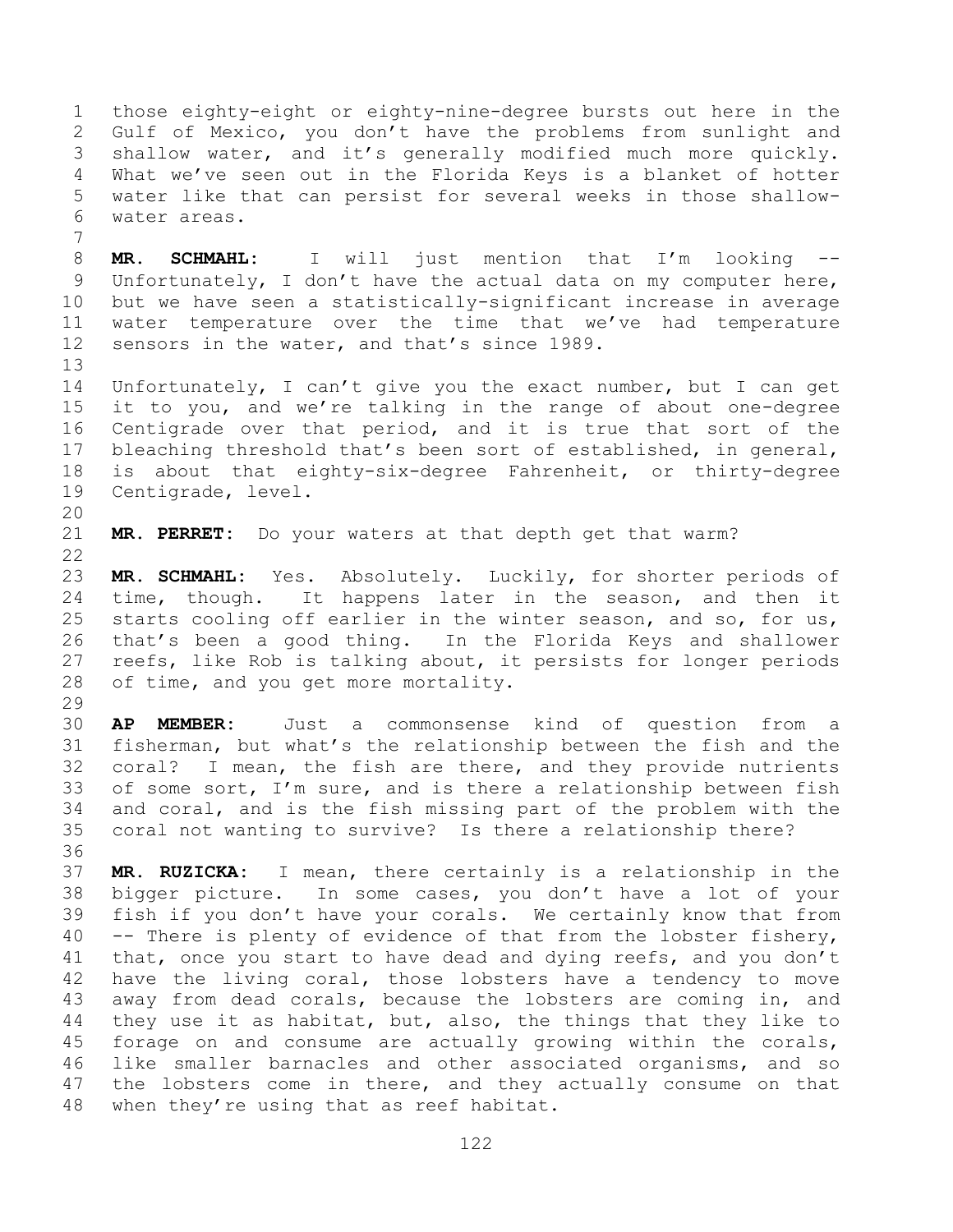You get this displacement, and there are certain fish that come in in the same way. They're attracted to the smaller fish, the bait fish and stuff, that are coming in and consuming things that are actually on the coral reefs, and, if those are lost as well too, then you will see that displacement of fish, where the fish are going to try to find their foraging areas and other places. 

 I was going to follow-up. Unfortunately, I haven't been able to kind of go systematically through the presentation, but one of the things that we have noticed is that, actually, fish may help foster the spread of this disease, because they love necrotic 14 and dying tissue on the coral. The smaller fishes, they come, and we have several videos of them coming in and actually feeding on the dead and decaying tissue, and they want to 17 consume it up. It's a nice little snack for them, and then they will go bite a healthy coral, and you can just watch them follow along.

 Now, whether that bite and that injury to a healthy coral actually begins an infection, we're not sure, because we haven't studied that coral over time, but we commonly observe it, and we know that they like to eat the dying tissues, and then they will go bite healthy corals after that, and so I just wanted to answer your question, in case that's what you're asking in relation to the spread of the disease.

 **MS. BOSARGE:** My question kind of follow on that, and so you're trying to figure the relationship between the coral and the fish, to see how the fish is damaging the coral, by possibly spreading the disease. I know you've harvested some of this coral, and you have tried different antibiotics on it in a lab, and you have shown that, in the lab, it can be transferred via sterile seawater.

 In the lab, have you put those bait fish in with the coral, in that test-tube-type environment, and see if the fish die, or see if the fish get sick? I am asking it because I'm a fisheries manager, and I know what kind of problems we're having with 41 bigger fish down there, and we really haven't been able to pinpoint what is the problem with some of the grouper species, and I would like to know if the fish get sick from the coral disease. Can it be spread from the coral to the fish?

 **MR. RUZICKA:** It's an interesting question, and I don't know the answer to that, because those trials have not been done. As far as we know, we know of no other organisms that have been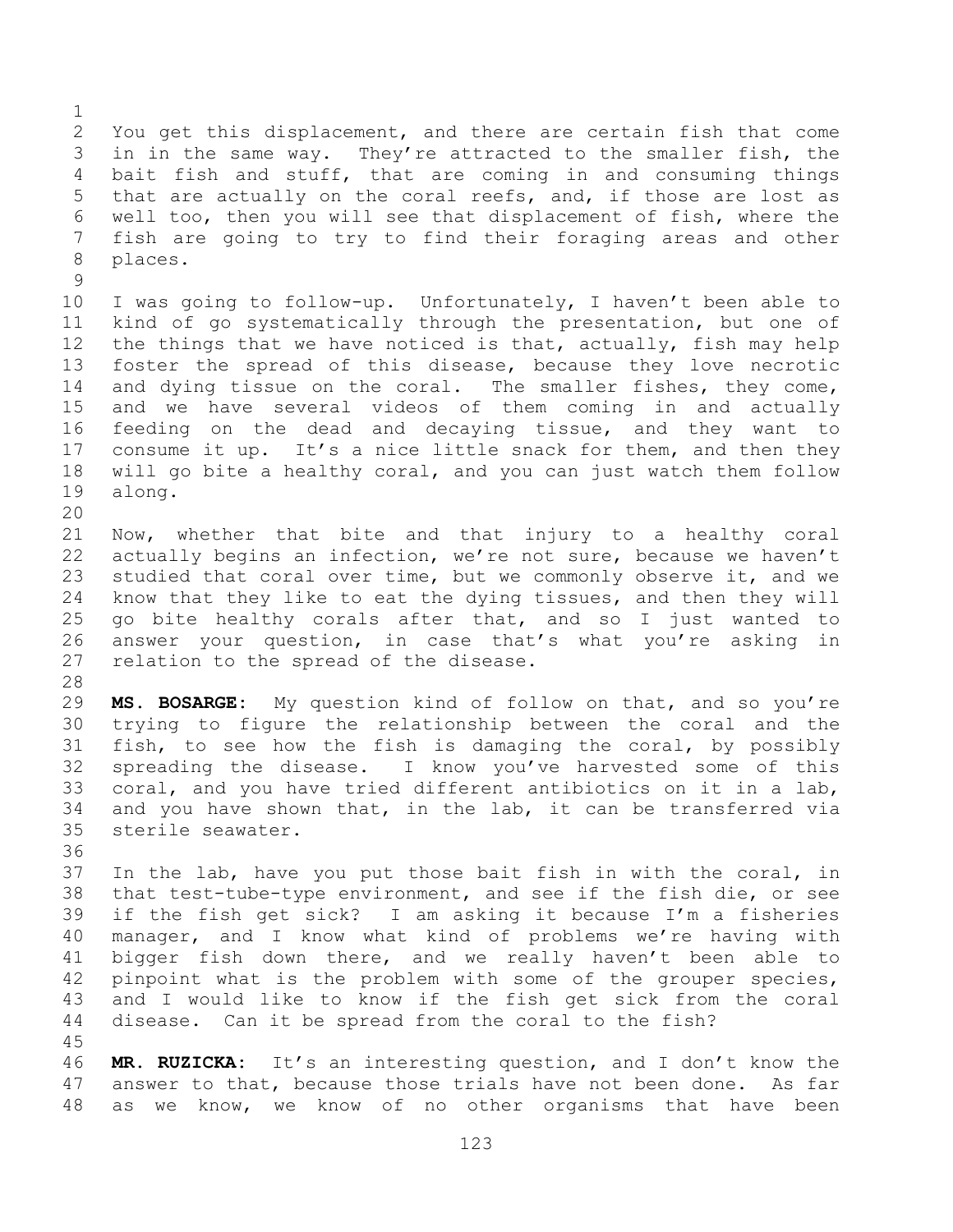affected by this pathogen besides the corals. I'm talking about soft corals or talking about sponges or other invertebrates, worms and those things, and we don't have any conclusive evidence of that, and we've seen the disease now march through about 80 percent of the Florida reef tract, but no one has actually followed a fish that has consumed that dead and dying tissue and seen what its end result is. **MR. WILLIAMS:** Can you just say how many coral species are impacted versus how many species there are out there? **MR. RUZICKA:** Yes. Florida, plus or minus a few corals, depending on how you want to lump your species together, we roughly have like fifty coral species that are well documented and make up the Florida reef tract, some of those being very rare species. What we have confirmed is lesions on twenty coral species, and, going back to this picture, here is five representative ones. Several of these are your large framework-building ones. They can get to the size of this TV, and so we have twenty confirmed species with lesions, and I will skip ahead, just to get to the list. This is the list, and I apologize that this is all scientific names, for the most part, and there are some common names there, and these intermediately-susceptible and these highly- susceptible -- Many on those lists are the foundational species that actually build the reefs in the Florida Keys or build the reefs in the Flower Garden Banks or actually build the reefs out at Pulley Ridge. These highly-susceptible species, the ones that are on this list, when you see highly-susceptible, what this means is, if they get an infection, a large proportion of their population get an infection and they will die completely. There is no -- There is very, very little survivors. The only survivors that we have for those corals are ones that actually don't get it, and that's a very small percentage of the population, and I will show some data on that. These intermediately-susceptible species on here, in some cases, they can get an infection, but then they can actually survive, and so it will only wind up with the coral having partial mortality, and so it will lose a leg and it will lose an arm, but the heart will still be beating, and the other half of it can go on and try to survive.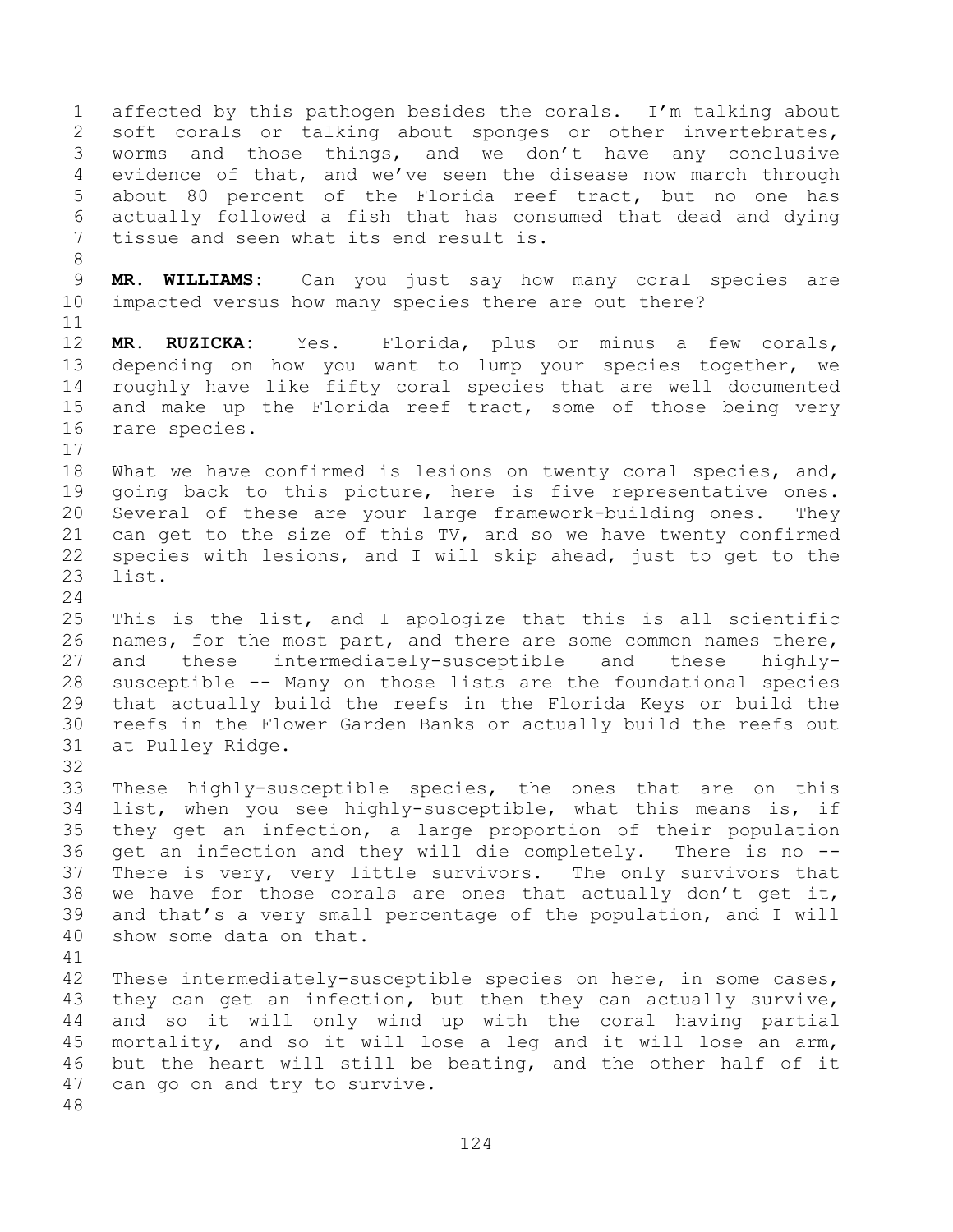I will just go through this a little bit more, just to show you why we're so concerned and the disease is so devastating. I am not going to bore you with too many statistics at this point, but we're lucky, here in Florida, that we have some excellent programs that have been able to track this disease and understand the consequences of this disease, and what this graph is just showing you is a time series, with the years on the bottom, and, as you move across, you can see that big purple spike that jumps out at you, where the disease was hot and heavy, and this comes from southeast Florida, and so this is off of Broward, this is off of Miami-Dade, and you can see the alarming spike and the disease prevalence that was there. Go ahead, Sandra. 

 **DR. BROOKE:** Going back to that previous graph, a lot of diseases do this, right, and they spike, and then they decline, 17 and then things go on. Is that what we're seeing here, or are those numbers influenced by the fact that you've got less coral? 

 **MR. RUZICKA:** That's exactly right. One of the things that we understand about this disease is, for those highly-vulnerable species that I just listed, they get the infection first, and then they're killed completely. Then those intermediately- susceptible species, the lesions last much longer, and so this is the problem with this disease event.

 Like Acropora, when it got white diseases in the past, it would kill the colony relatively quickly. What happens is, with some of these larger framework-building corals that are the size of a small car, and they take several months to die, they are just shedding disease particles throughout the water environment and then infecting other corals, but the main reason why that number drops from 2016 to 2017 is because now, at this point, all those highly-vulnerable corals are all dead, and so they can no longer be infected.

 I will show some numbers, because this one is easier to digest, and so this is from our program at FWC. The corals that are listed up there on the top, we use these four-letter acronyms of CNAT, DLAB, DSTO, and, again, these are many of your large framework-building corals, and so we have this dataset, and, if you go from the last five years, going from 2014 down to 2018, you will see the devastating effects to some of these species. 

 You take that first one on the left, the CNAT, and, again, this coral can get very, very big, and we had fifteen, and this is just our data from the Upper Keys, and so this is just a smaller case study here. You can see, by the time the 2018 comes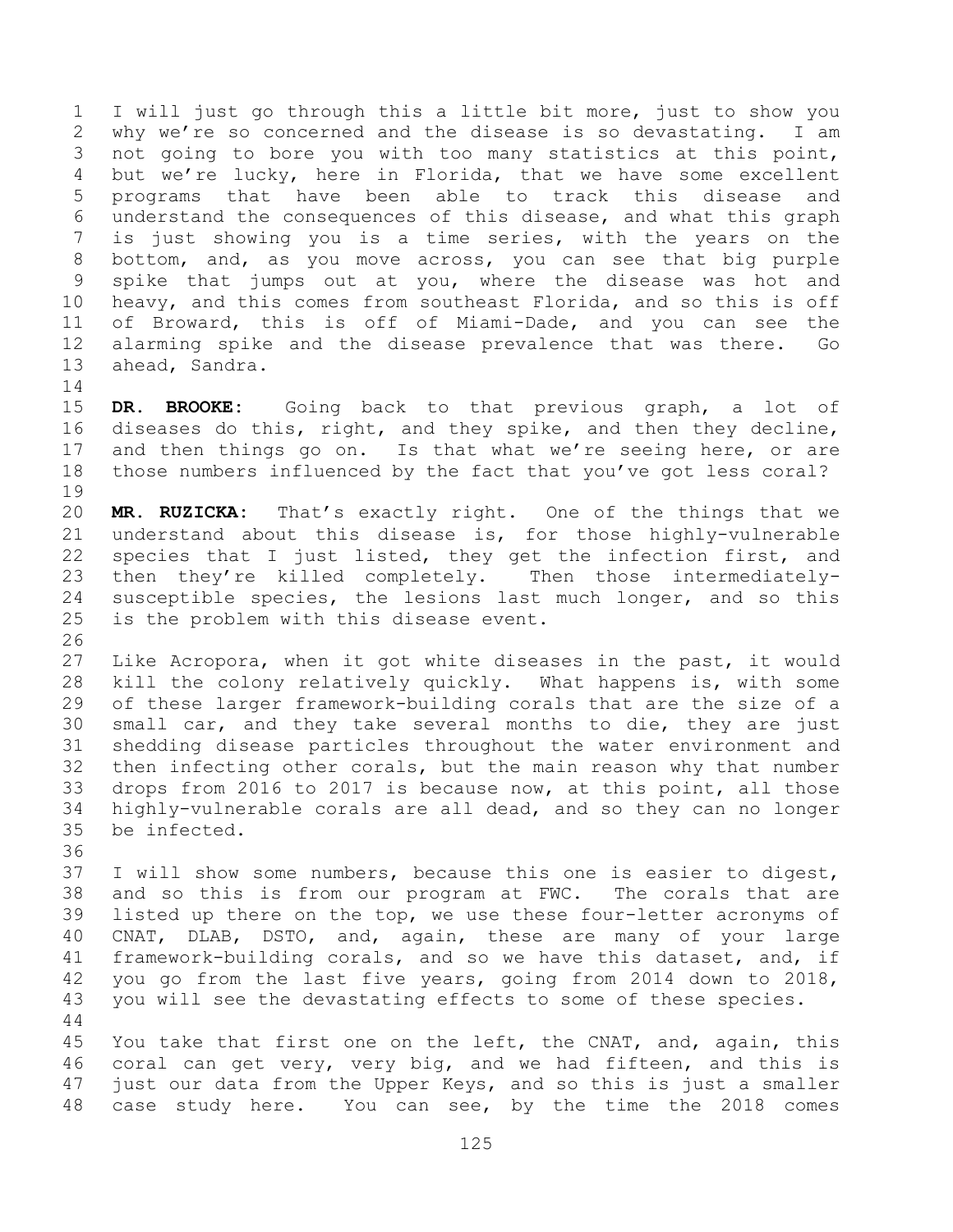rolling around, we have none of them left, and so they're actually going through local extinction up there, and you can see that. Also, for the MMEA, and it's in the middle of the table, we had ten or eleven, and, by 2018, for the Upper Keys, we're at zero. Some of these other ones have been reduced in half, and so you can see the losses of these corals, and this is why it's so devastating, and we've never seen anything like this, except for like on Acropora, which I mentioned, and those are your staghorn and your elkhorn corals, but we're talking two species. Instead, here, we're actually talking twenty species, with about eight or nine of them are going locally extinct on the Florida reef tract. This is just another number, and some of these mass bleaching events -- You can see how -- This is just to put in perspective this recent event and how devastating it is. The black circles on the bottom is southeast Florida, and so those are sites that are in Miami-Dade, Broward County, West Palm Beach, and you can see, actually, even though the coral cover is kind of low, and this is taken from still images, you can see that the coral cover is kind of low, and they were doing just fine all the way up until 2015, until this disease event took place. The red upside-down triangles, basically what that data shows, just in a nutshell, is just that this event is going to be as devastating as any of the other mass bleaching events that we've had that have taken place in the Florida Keys. We know it's waterborne, and I think it can be distributed a number of ways. Irma was a case study for that, where we had been tracking where the boundary was, for intervention purposes, in the Keys. Then Irma came along, and then it was just popping up in random places all over the reef tract, and we wouldn't have any idea. We would just get a report from someone that, yes, we're seeing lesions, and it could be fifteen or twenty miles away from the last reef that we saw it on. This has been proven, Leann, like you said, through waterborne treatments in the laboratory. We know that the pathogen can be carried in the water column. The persistence is a problem, like I was mentioning, those large colonies that take several months to die. They can re-infect other colonies that are there, and 45 it just provides fuel for the forest fire, and a reef can really be under siege for several months at a time, if it has lots of those larger colonies.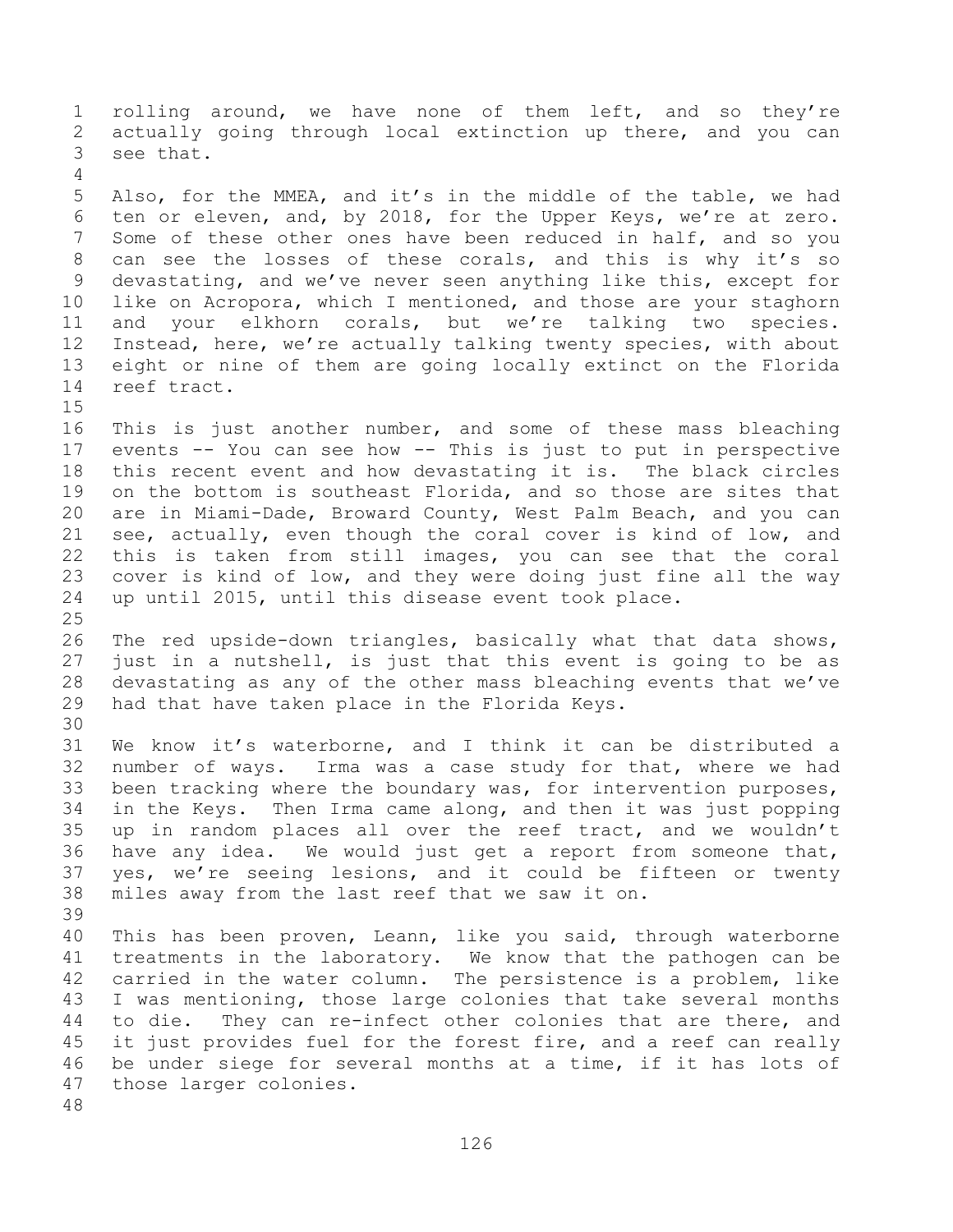Your question, John, it impacts over 50 percent of the stony coral species, and many of these that can be found at the Flower Gardens and on Pulley Ridge, and the other part that's problematic here is that you can see that most of these colonies that are highly vulnerable -- It winds up in complete tissue loss, and so you can see this pillar coral here, and you can see the time series over the course of about a year-and-a-half, where this coral gets infected in May of 2014, and then, in 2015, it's half dead, and, by the time that 2016 rolls around, it's completely dead. I am sure that many of you are wondering have we identified what this disease is, and the answer is not at this time. We have an idea that either that secondary infection could be caused by bacteria. Some of the corals both in the field and the lab have responded very well to antibiotic treatments, but we don't know if that's the punitive pathogen or if it's just a secondary infection, once the coral begins to die. There is a lot of work that's going on in trying to identify what the pathogen is, but the problem with many marine pathogens is there is going to be a consortium of a variety of different viruses, bacteria, fungus, and it can make it very, very difficult to try to find what the actual primary causative agent is. We do know that it's a variety of different bacteria that, through different analysis and testing about the microbiome, and so we've seen this footprint. As the corals move throughout the Florida reef tract, we have seen this reliable footprint that suggests that there is a variety of consistent bacteria that are attached with the lesions, or associated with the lesions, when you find that. I know this is relatively depressing to hear all of this, and many of you might be wondering what actually is being done, and so there has been a response structure that has been imposed in Florida, and these are -- I won't go through all of these individually, but there are many different response teams that are working on different aspects of stony coral tissue loss disease, and there has been a lot of support given to the State of Florida and to DEP and different research groups to try to combat and respond to this disease event. Here are four of them, and there are still active research teams that are looking at the epidemiology. You do have teams in the Florida Keys that are using reconnaissance and intervention,

48 and, in some of these pictures, you can see that they're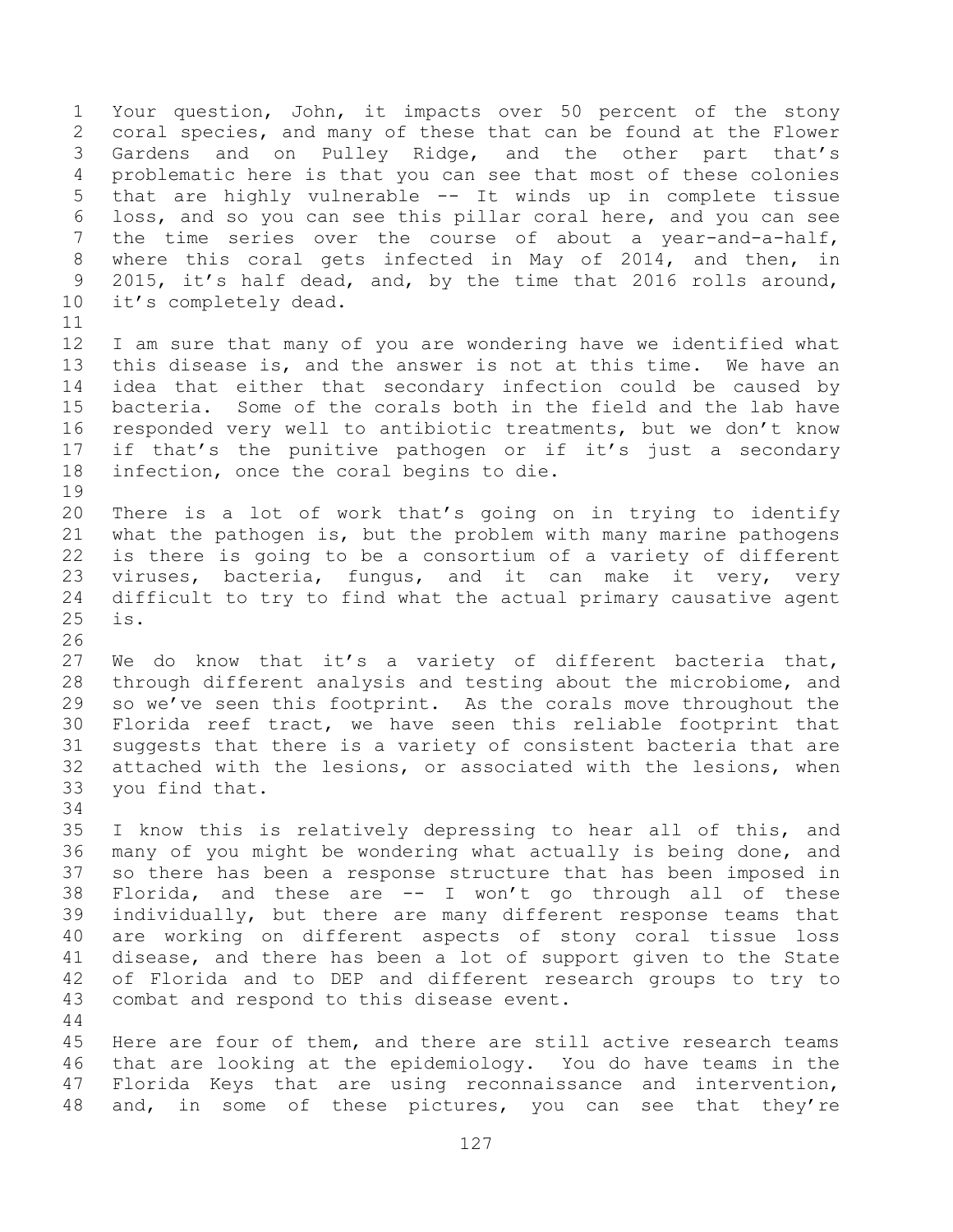actually treating the individual lesions on the corals and then applying this antibiotic paste. We are working with the Caribbean, to try to educate them and show them the warning signs on what to look for, and then a project that I'm a part of is Coral Rescue, which you might have seen in different news media pieces, and, in short, what we're doing for Coral Rescue is we're trying to preserve some of the genetic diversity of these most vulnerable corals and putting them in safeguarded facilities, and I forget, but we have an aquarium in Galveston, Moody Aquarium. Those of you that are from Texas, they have about seventy-five 14 of our corals from this project, in which we've taken them from the Florida reef tract, and they are currently being held at Moody Gardens, and they're going to hold them for the next couple of years, and then we're going to try to use them for spawning stock and for restoration purposes. That is kind of the idea of the Coral Rescue Team, is that we will remove about 4,500 corals out of the environment, and we're working with a large, large network of aquariums and zoos around the United States that have volunteered to be able to keep these corals and care for them, really at no cost, and then, as we move them around to different facilities that are being built, and I will show one here, just real quickly, and that's the boat that we collect the corals on. This is what the corals look like when they're actually in captivity, and that's at Jenkinson Aquarium up in New Jersey, and they have corals there, and they are giving tours of them. Here is one at the Florida Aquarium, and we're building four of these greenhouses at the Florida Aquarium, which are going to be large restoration facilities, and some of this money has come from the State of Florida to be able to build these greenhouses, and that blueprint and that diagram is where the restoration center will take place. They just had a successful press release, in the last couple of months, where they had one of these species of corals that are highly vulnerable to this spawn in captivity, and so then those get settled out, and then those will get transplanted back out to the reef, and so we're hoping to do this for those twenty or so really vulnerable corals, and it's unleashing and opening an entirely new world of science, things that we're learning about corals that we never knew or that we could learn through their

 field observations, and we're now learning about them through this captive breeding process and what we're trying to do.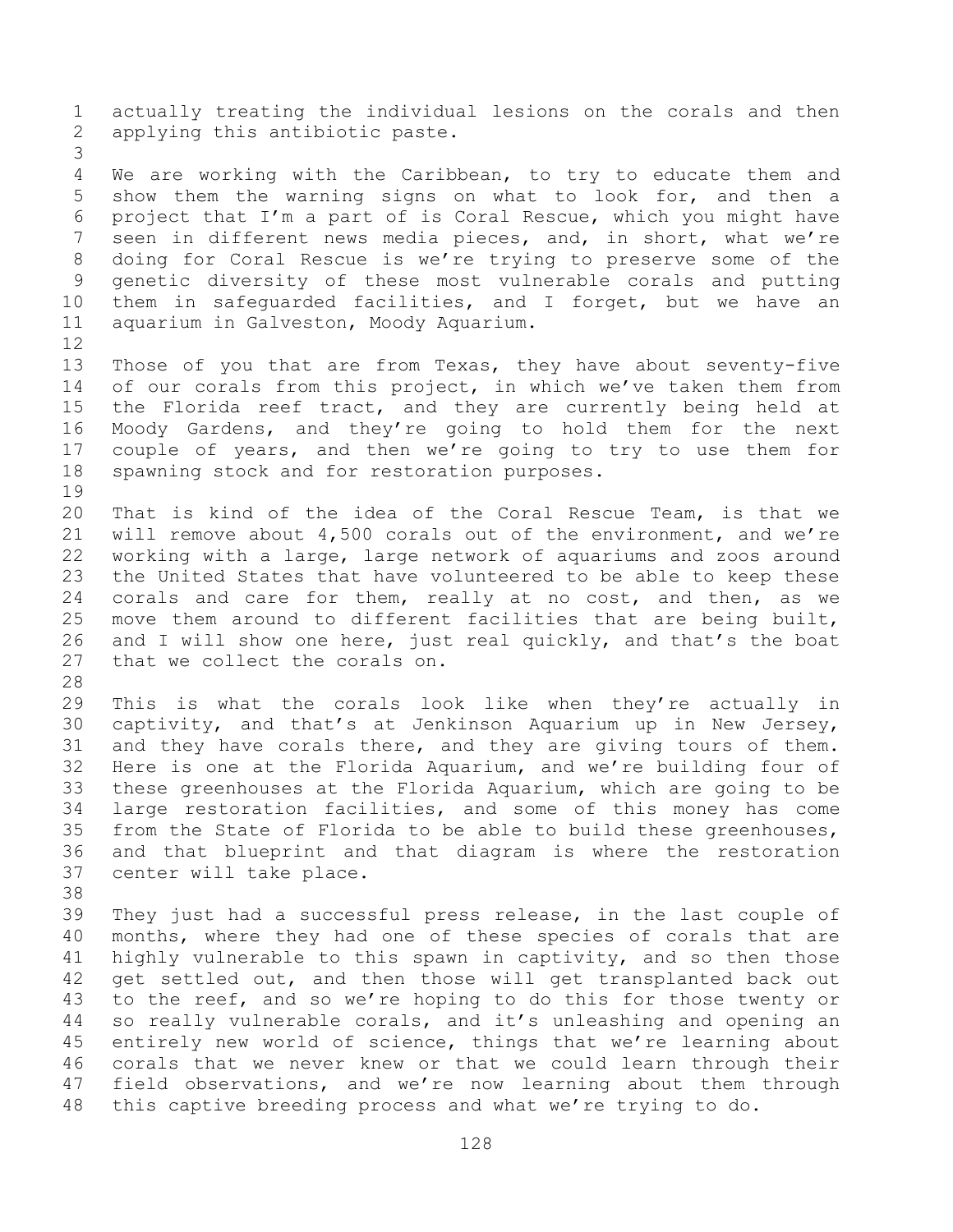I guess, with this part, it's actually quite exciting, because maybe these are programs that we should have started years ago, when we knew that the coral reef crisis was getting as bad as it was, but this disease, and the response to this disease event, is really taking us to the next level, in terms of trying to do restoration work to help rebuild the Florida reef tract, and, again, really, one of the important things, I think as we sit around in this room, is places like the Flower Garden Banks and Pulley Ridge are really special.

 I know that sometimes we feel like -- Maybe you feel like we're always pushing for these preservation areas, but, with at least what I've seen with the Florida reef tract over the last ten to fifteen years, and now dealing with this event, and knowing that some of these corals are at places at Pulley and at places at the Flower Garden Banks, and they are special and they are unaffected by this disease event, that's why we're trying -- That is basically becoming our bank account for corals right now, or our safety net, because they have shown resistance and resilience to many of these stressors that have really wreaked a lot of havoc on the Florida reef tract, and so I will just leave it with that, because I know we've got other business to do.

 **MR. HICKMAN:** I just want to say one thing too about we're losing all these corals, and we have this horrible disease that is spreading, and we were talking about the natural gas and oil platforms in the Gulf of Mexico earlier being 3,000, and now we're down to like 1,800, but those platforms are covered in corals.

 Every time they remove one of those platforms, they kill those corals, and so that's something to think about, moving forward. From a shrimp industry standpoint, I know you all don't like platforms, or you don't like the cutoff rigs, which we fishermen love, and corals will grow on those things, especially in the top of the water column.

 As we remove them, maybe we want to keep a few of them, because you can transplant corals off of them, and G.P. will tell you that invasive species get on them too, and that is true, but, also, you can use them to grow corals, if you want to transplant corals to them, and so it's just a thought.

 **MR. RUZICKA:** I will just circle back. If you guys do want to learn more about all the different responses that are taking place, you can go to this page on this presentation right here, which gives you a lot of information about the disease and where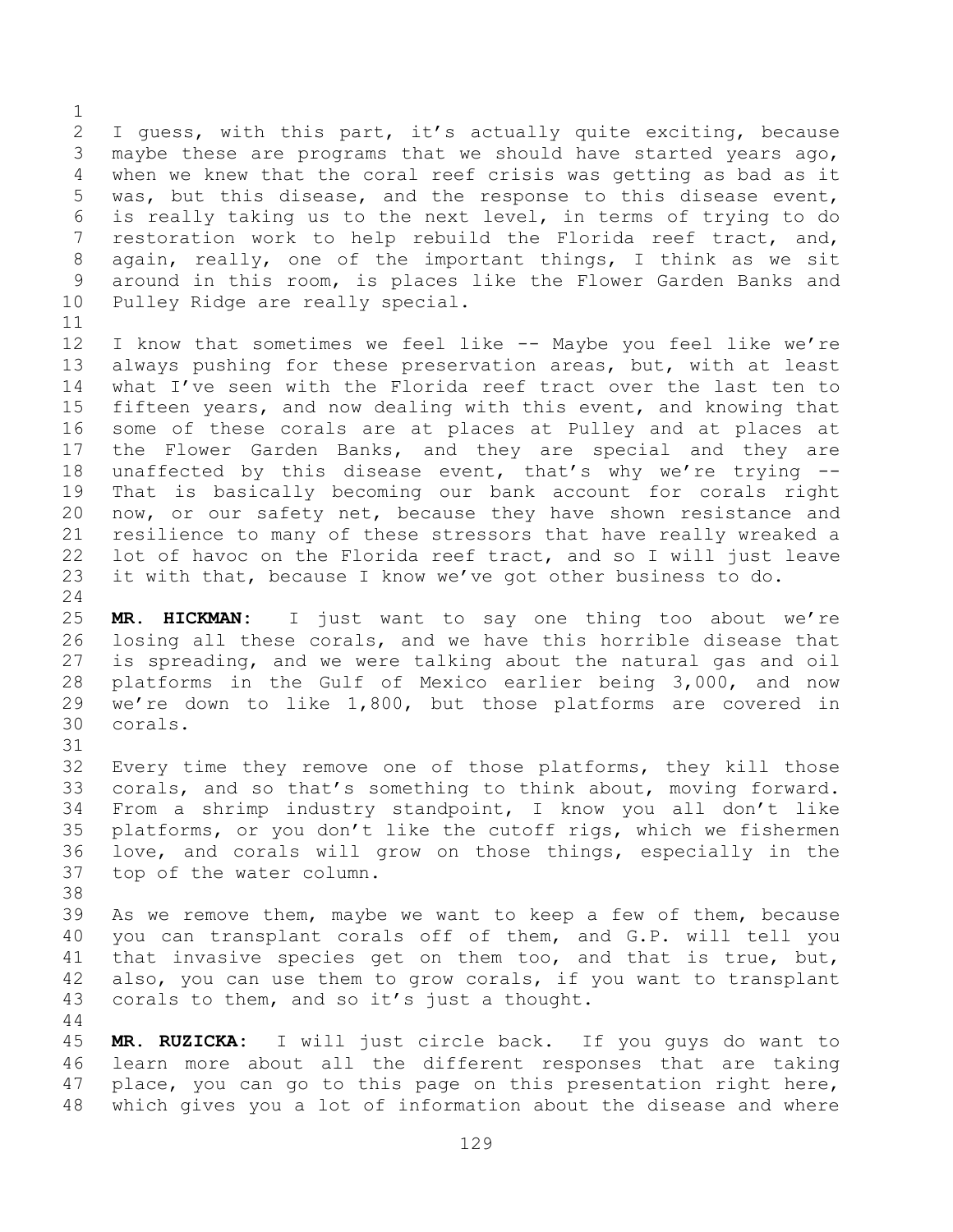it's currently located. That AGRRA website will give you up-to- date information on reports that are happening across the Caribbean, and I should not gloss over this fact about coral rescue. Doing something like coral rescue would have been unheard of three or four years ago. The fact that we've actually reached this point, and that we're pulling corals out of the water, it goes to show you the concern that we have, and so there's a website here, where you can stay up-to-date with the progress of that. We have almost 1,500 colonies in care across the United States, at these different facilities, and there's corals in Iowa, and corals in Texas, corals in New Jersey, and you can use this website, and this is free, publicly-available website, to understand which corals have been pulled out of the water and 18 where they are located, and so this is a pretty monumental project that's going on here, because it's not easy to get permission to pull corals out of the water, and we all know that. **DR. BROOKE:** This is probably a stupid question, but you're taking these out of a diseased area, and you're putting them in these aquaria, and they are recirculating and not flow-through, aren't they? I mean, the last thing you want to do is to accidentally infect a huge area by putting a diseased coral in a flow-through system. **MR. RUZICKA:** That's right. It's a combination of both, and so most of the AZA facilities, and so the Association of Zoos and Aquariums facilities, they are recirculating, but there's a large process, and I won't go over all the details of coral 34 rescue, but, when we pull  $a$  -- I will just go bring up one picture for this. We're doing all of our collections out in the Dry Tortugas and the Marquesas right now. We're doing them all ahead of where the disease boundary is, because, like I said, the last report is near Western Dry Rocks. We go out and we do these coral collection cruises on the Makai, and this is the Makai, and then we bring them into the University of Miami or Nova Southeastern University, and the coral is being held on the boat, and then every single coral is genotyped. We are developing getting the genetic information, and all of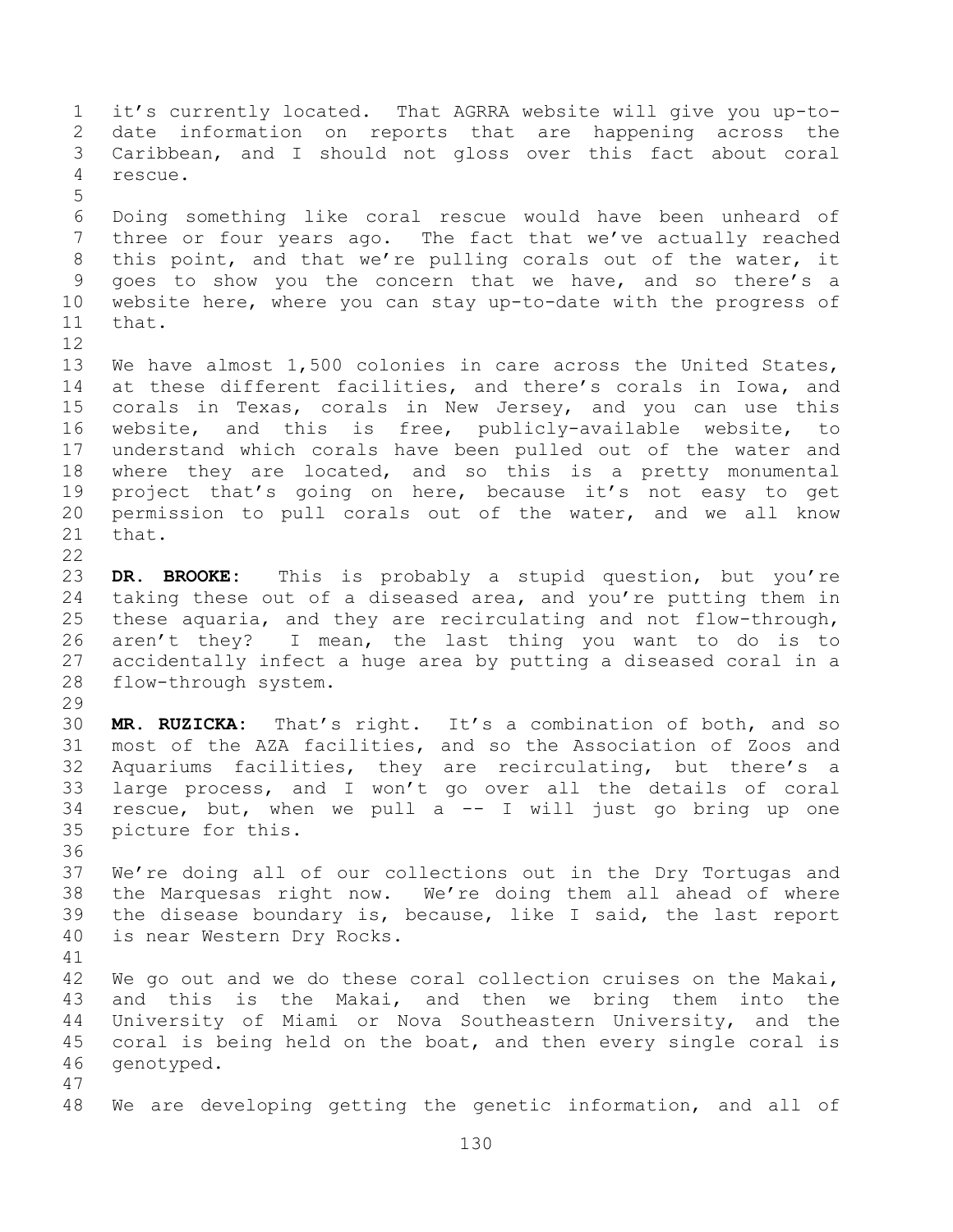them are mounted, because they are much happier and much better when they are mounted on these tiles, and they're all tagged and labeled, so we can understand. We're trying to get 200 genotypes of each coral for restoration purposes, and so we take them to Nova, and we take them to the University of Miami, and, there, you can see that's one of the tanks on the left at the University of Miami, with those tubs of egg crates, and they go through a quarantine period. 

 After they pass the quarantine period, then we ship them to a facility like Moody in Texas or Adventure Aquarium or Omaha 12 River, and so they're getting corals that have gone through quarantine, which we should know should not have any stony coral tissue loss disease, and so we're putting those protocols and procedures into place, because we can't -- Occasionally, we have a coral that will die in quarantine, not necessarily because of stony coral tissue loss, but we don't know the life history of the coral that we collect.

 Some of these corals that are vulnerable, we don't know how long it has lived for, and we could be collecting it towards the end of its life, and then it dies under the stress of that, but all the corals that are around these different facilities in the United States have fared fairly well, and I think we've only lost two so far, out of the 1,500, which is pretty remarkable, but the idea will be when they -- We've already had some spawning success in captivity, which is really good, and we know that we're just going to have to put them back out on the reef and take our chances.

 We're not going to be able to genetically engineer them or modify them to be able to survive stony coral tissue loss disease. We're just going to have to hope that there is some genotypes that are naturally resilient to it.

 **CHAIRMAN KILGOUR:** Thank you very, very much. I think we're going to have to move ahead to Other Business and hope that we can circle back to the CRCP grant, and so Corky came prepared with a couple of things to add under Other Business, and so let's get to them.

## **OTHER BUSINESS**

## **DISCUSSION OF DECLINE OF NESTING OF THE KEMP'S RIDLEY SEA TURTLE**

 **MR. PERRET:** Thank you, Morgan. I appreciate you giving us the time. There has been some documentation and papers presented and so on and so forth about the decline in the number of Kemp's nesting at Rancho Nuevo and the beaches down in Mexico, and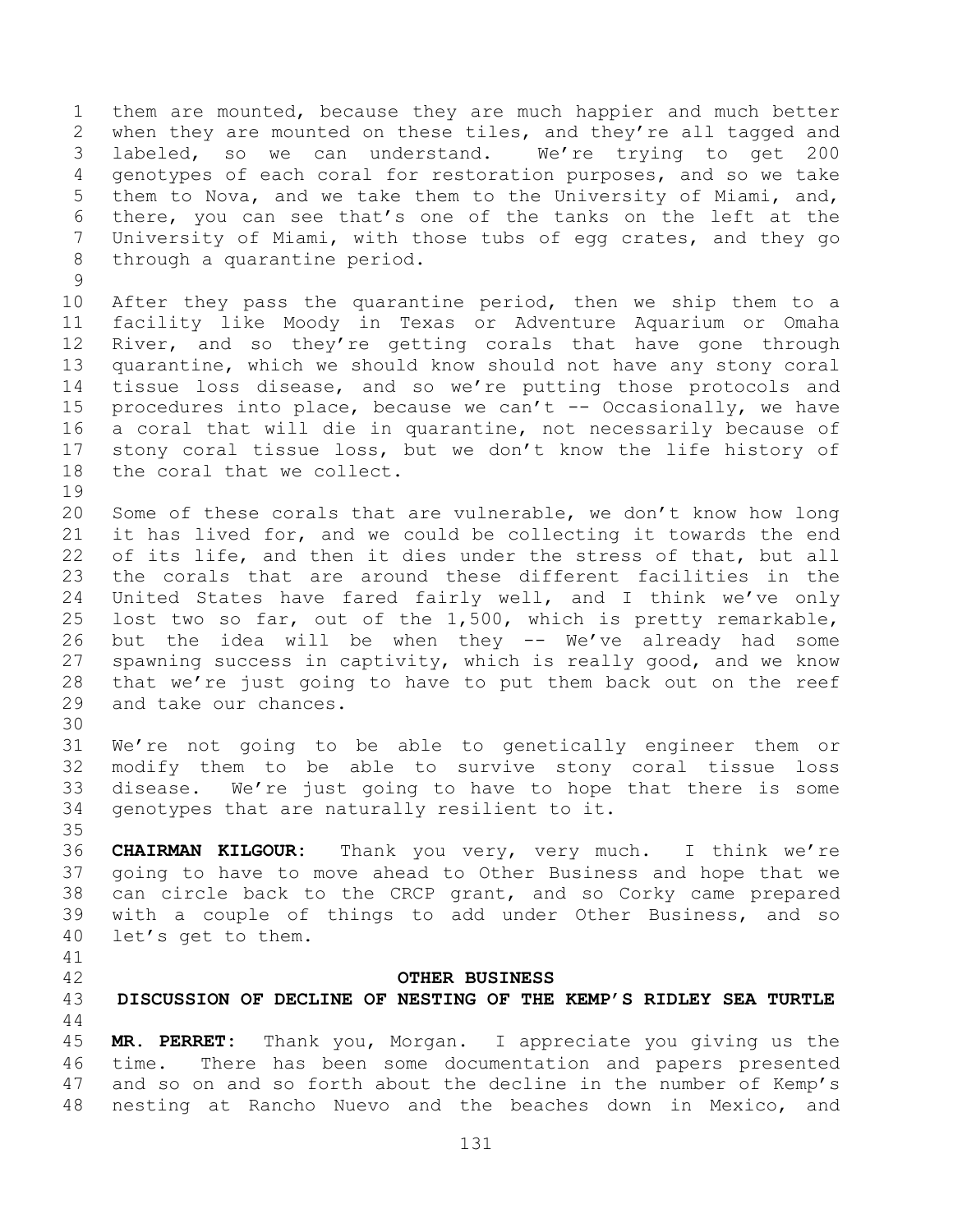there's been different hypotheses as to what's going on. One is the BP spill, and my former major professor recently came out with a peer-reviewed scientific paper relative to carrying capacity of the Gulf relative to Kemp's and so on and so forth. We really need a good stock assessment on the Kemp's. Now, we had some handouts, and do all of the members have the handouts? I guess where I was going, or we were going, is some of the shrimp committee members have been discussing this, and now I've lost my motion. We are extremely concerned about this decline in nesting of the Kemp's, and there is definitely a need for a good stock assessment on Kemp's ridley sea turtles, and, with that in mind, I would like to offer a motion on behalf of the Shrimp Advisory Panel that would go to the Gulf Council. **My motion is that, given the unexpected substantial declines in nesting activity in Mexico in recent years, there is a critical need for a stock assessment update for Kemp's ridley sea turtles that should be performed by competent sea turtle experts. This assessment should address, among other things, if, how, and to what degree density dependence and the 2010 Deepwater Horizon spill may have contributed to this decline.** That's my motion. **CHAIRMAN KILGOUR:** Is there a second to the motion? **AP MEMBER:** I will second it. **CHAIRMAN KILGOUR:** All right. Is there discussion on the motion? **MR. PERRET:** Well, again, the shrimp industry has made great sacrifices, with TEDs in the nets, and that certainly has helped to contribute to the reduction in take of the Kemp's, as well as other sea turtles, and now, with this recent decline in the last few years, we're extremely concerned about this, and we're trying to find out if this may be the reasons, and also the need for a stock assessment at this time, especially since this species seems to be -- The nesting seems to be declining. **AP MEMBER:** I certainly agree with Corky. With this decline -- Contrary to popular belief, the shrimp industry is very interested in sea turtles. We do everything we can to protect them, but, with this decline, the problem is we don't know, and nobody knows, why these turtles are declining, the nesting, and we need to find out.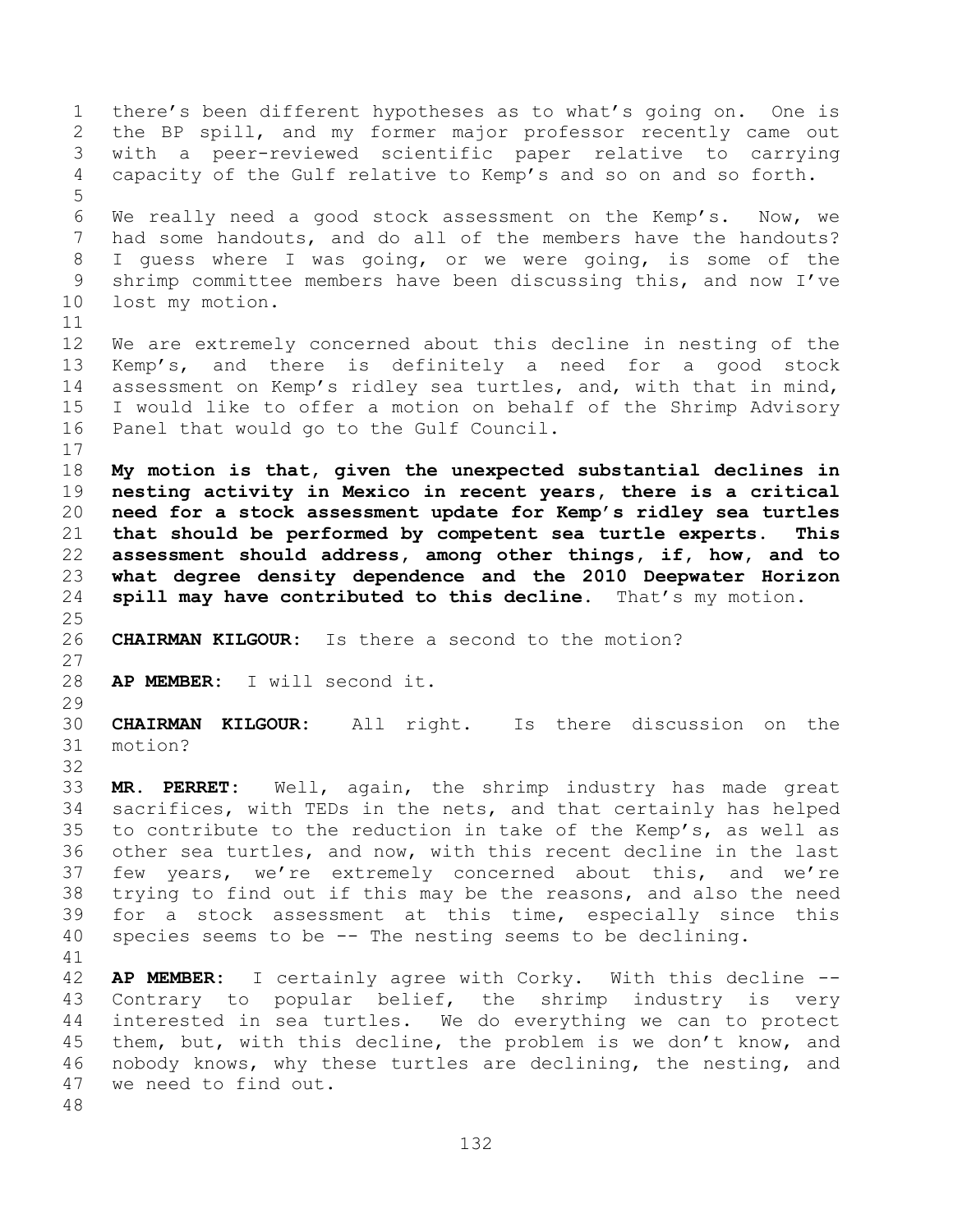We need to find out not only for our industry, but for everybody's industry. There could be a hundred different things causing this, or an aggregate of a hundred things causing it, but we need to find out, and we need to fix it, if it's something to do certainly with the shrimp industry. 

 We will do what we can to fix it, and I heard last night that it could be water temperature, or it could be anything. It could be stress that is preventing the turtles to nest every two years, like they normally do, and, instead, they're extending it out to three to four years, and so we just don't know, but a stock assessment will certainly, I think, help provide answers to that, and, maybe by the time we get something, we'll know more about it, or the natural occurrence of it, and so I certainly support what Corky was saying. Thank you.

 **MR. HICKMAN:** I agree, and I would support that. I will say this is something that I've seen in the last ten years of spending a hundred days in the Gulf of Mexico. We fish a lot of Sargasso weed, or weed lines, and the amount of plastics -- The amount of marine debris in our weed lines has increased by hundreds of percent.

 We went through a big period of drought, and now, all of a sudden, we're going through a period of major flooding across the whole North American continent. Our group, the Galveston Professional Boatmen's Association, started a deal this year. Part of our fishing rodeo is we're doing a balloon rodeo. The top captains get rewarded by picking up the most balloons. You've got to document it and take pictures of the balloons. I picked up thirty-three balloons in one day. These balloons are from graduations and weddings and deaths, however people celebrate whatever they do, and they let these balloons go. 

 They all end up in the Gulf of Mexico, and a turtle is not a smart animal. A turtle will eat anything. We see these juvenile turtles on these weed lines, and they are chewing on plastic. Plastic gets in their intestines, and it absolutely kills them.

 The amount of marine debris has exploded in all of our oceans, and the turtles are eating it, and there needs to be more research done on how many of these turtles are dying from this stuff, and so our deal is, at the end of the year, Ocean Conservancy, and some other folks that have helped us sponsor this balloon rodeo, the top captains get cash prizes for picking up the most balloons. They love balloons, for whatever reason.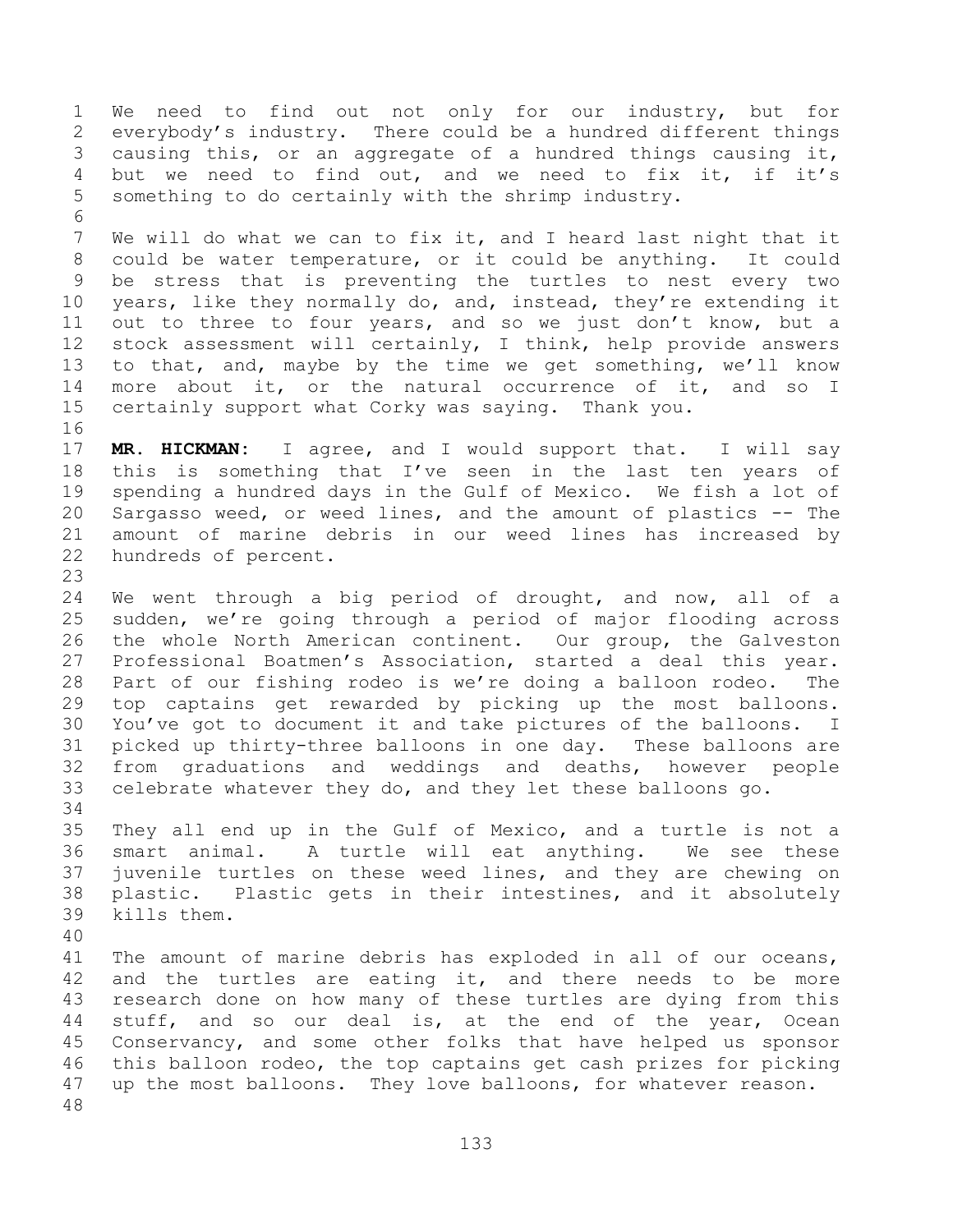We have got videos of untangling the balloon strings from their little flippers and all this stuff, and it's a huge impact, and we really need to look at the marine debris connection to this decline in turtles. It's a big deal.

 **MR. BROOKER:** Scott mentioned Ocean Conservancy, who I represent, and we've had the international coastal cleanup going for more than thirty years, and it happens every third Saturday in September, and so it's coming up next weekend, and so you can go sign up for a cleanup, if you would like, but turtles go after balloons because they look like jellyfish, which is a predominant food of theirs.

 Just to the point of marine debris and plastics, I wanted to give you a statistic, and that is that, every year, nine-million metric tons of plastic goes into the oceans, and that's an amount that would be equal to one dump truck filled with garbage 18 every second of every minute of every hour year-round, and so it's a staggering amount of debris that, obviously, we need to be doing something about for turtles, and for all of us, really.

 **MR. DELANEY:** If I could just add something to it, I had sent a couple of slides that I think I saw up there briefly, and it's just to give everybody a picture of just how severe the decline has been, and I got this data from Jamie Pena, who has been running the Rancho Nuevo project for many, many years, with a lot of people helping him, of course, but I don't know if those slides can be put up again, but this is the latest update on the 2019 season.

 I guess the second slide probably shows it graphically, and it's the easiest to see what's been going on. We went through a whole period of time of exponential increase in the population, and then we had some major disruptions, perhaps coincidentally, post-2010 Deepwater Horizon, and we've had some major fluctuations in the last two years, just a massive decline in the nesting, and so we need to get to the bottom of this. 

 The shrimp industry is held responsible for sea turtle bycatch, and the status of the population is an important factor in the consideration of what measures are applied to the shrimp industry, and so we're very interested in getting to the bottom of this, and so I appreciate the motion.

 **MR. PERRET:** Any time I had someone come before me or a group or a council or commission that I was on with a proposal for any type of study, probably one of my first questions was how much will it cost, and my best guesstimate, talking to people that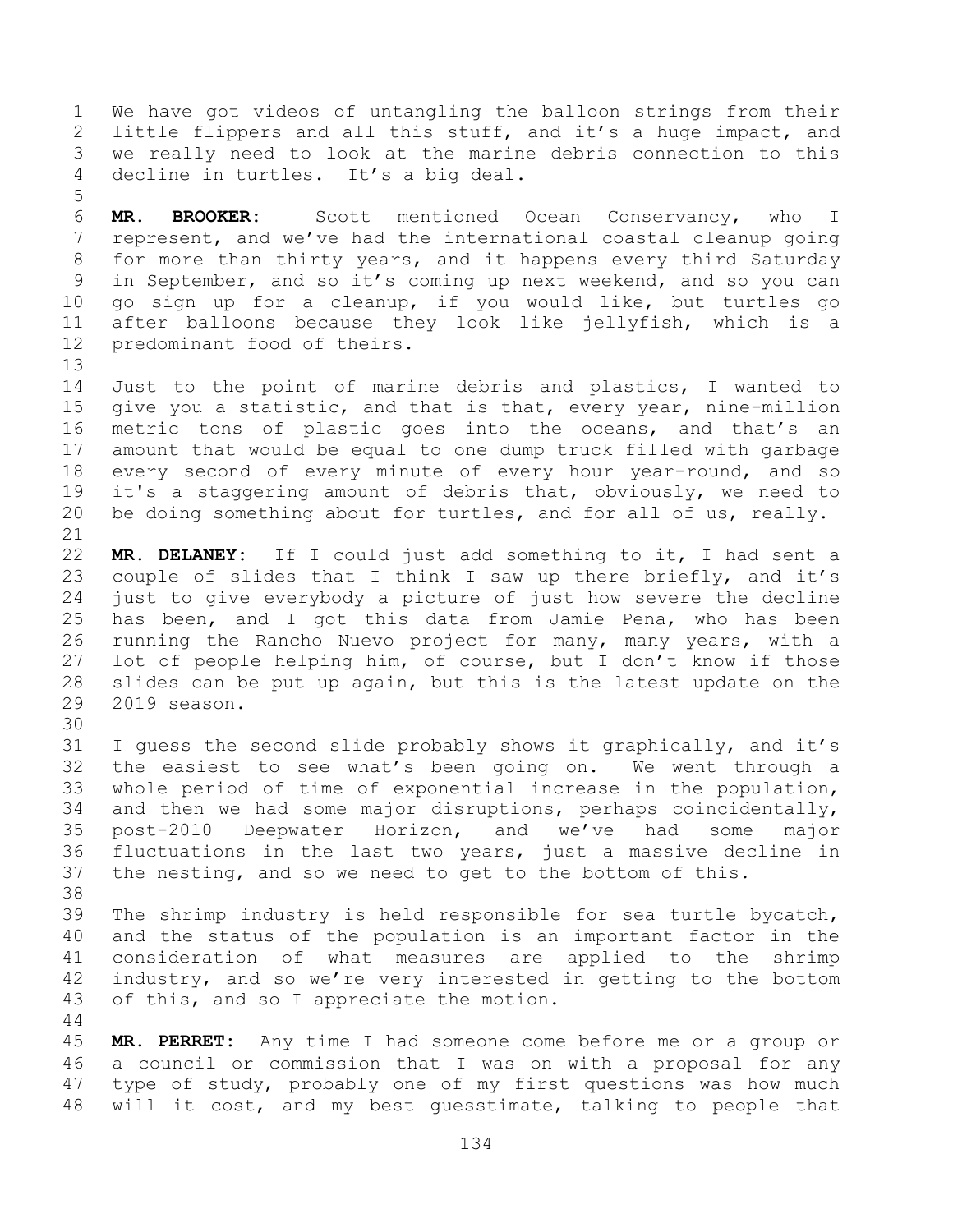have done this type of thing, and are involved with this type of thing, was somewhere in the neighborhood of \$250,000 to \$300,000, and so that's a ballpark figure. With the amount of money that we've spent on a lot of other things, I think it's a relatively small amount for something that is so important and that needs to be done, and so thank you. **AP MEMBER:** When was the last time that stock assessment was performed? Do we know the answer to that? **CHAIRMAN KILGOUR:** Benny. **DR. GALLAWAY:** The last stock assessment was conducted in 2013, and it was published in 2016, along with an update, which supplemented -- It was a special issue of *Gulf of Mexico Science*, and so the data go through 2013, and the stock assessment was 2016, and it ended on the fact that it could be density dependence and it could be other things, but there was a path forward as to how you might resolve that. **CHAIRMAN KILGOUR:** All right. Any more discussion, or are we ready to vote on the motion? Did the Coral SSC or Coral AP want to join this motion, or is this okay with it being a shrimp -- The Coral AP wants to join this motion, too. Coral SSC, do you have any thoughts? **MR. SCHMAHL:** I have no objection. **CHAIRMAN KILGOUR:** Okay, and so it will be a motion from the whole group. All right. **Given the unexpected substantial declines in nesting activity in Mexico in 2018 and 2019, there is a critical need for a stock assessment update for Kemp's ridley sea turtles performed by competent sea turtle experts. The stock assessment should address, among other things, if, how, and to what degree density dependence and the 2010 Deepwater Horizon spill may be contributing to this decline.**  J.P. **MR. BROOKER:** Is it worth mentioning, somewhere in here, the relevance as to why this is coming from the Shrimp AP and the Coral AP? Something about tying it back to the fishery somehow I think might be valuable to the council. **CHAIRMAN KILGOUR:** Okay. Corky. **MR. PERRET:** I just suggest that we add, after what we heard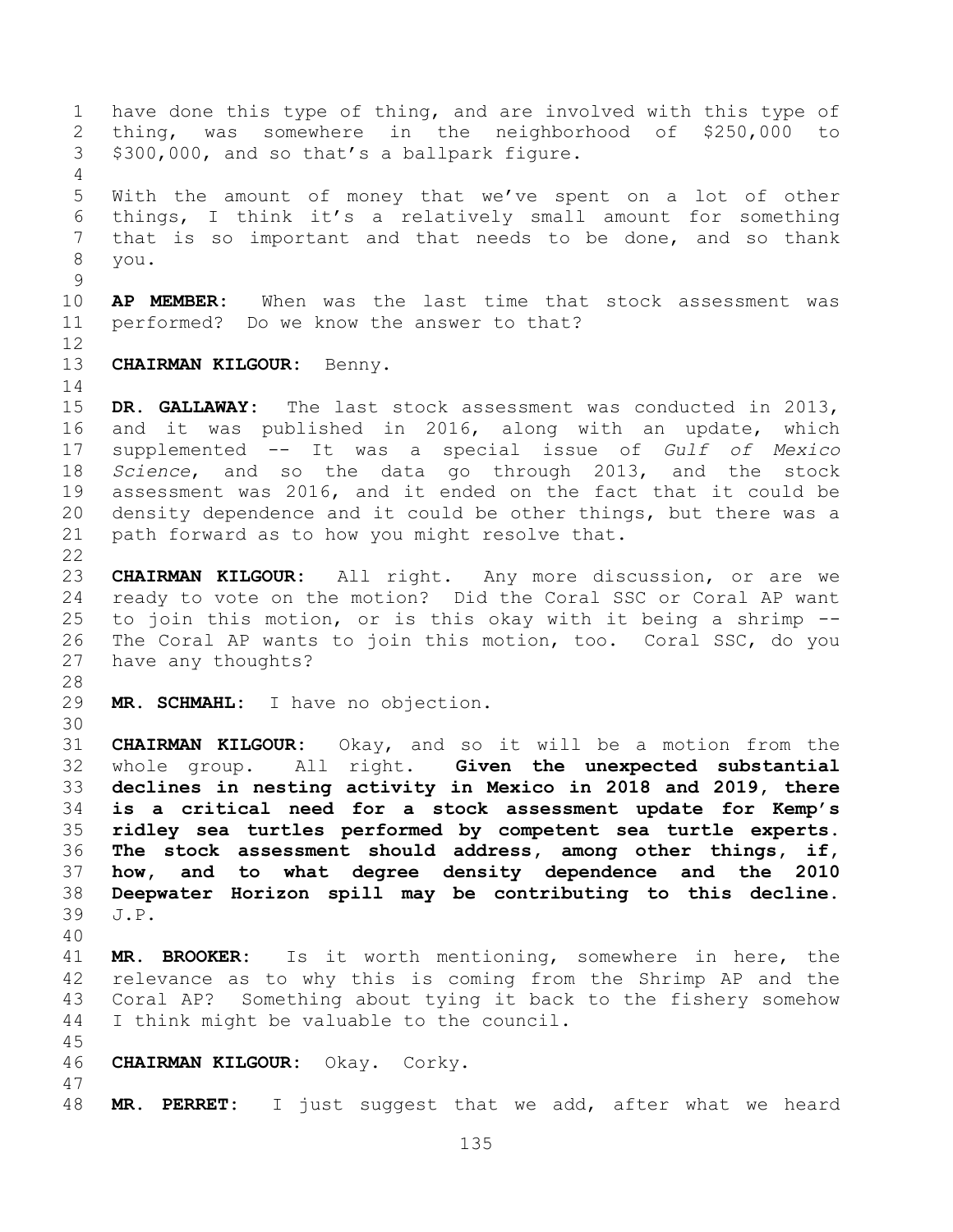from these guys on this end of the room about plastic and other things -- What degree density dependence and the 2010 Deepwater Horizon spill and other factors, to take other things, and so I made the motion, and I would like to have -- **MR. DELANEY:** It already says that. It says "among other things". **CHAIRMAN KILGOUR:** So are you wanting specifically marine debris? **MR. PERRET:** It's in there. That's fine. Thank you. **CHAIRMAN KILGOUR:** Corky, I overhear from the Coral AP that marine debris particularly. **MR. HICKMAN:** Marine debris would be good in there. **CHAIRMAN KILGOUR:** It would be nice to address specifically. **MR. PERRET: I will go with that. That's a specific thing and go ahead. CHAIRMAN KILGOUR:** Okay. **Could you add "and marine debris" after "spill"?** Okay. Is everyone comfortable with this? Could you change it to "density dependence, the 2010 Deepwater Horizon spill, and marine debris"? Thank you. **Is there any opposition to this motion? Seeing none, the motion passes.** Was there something else under Other Business? Were there two things? **DISCUSSION OF BEGINNING CORAL AMENDMENT 10 MR. HICKMAN:** Western Dry Rocks, but we already kind of discussed that. **I would like to make a motion for the council, for the Gulf Council, to start working on Coral Amendment 10. MR. PERRET:** Was that on the agenda? **MR. HICKMAN:** I put it in Other Business, and that can be a Coral AP motion. **CHAIRMAN KILGOUR:** Okay. **MS. KRUEGER:** I will second it. **MR. PERRET:** Just give me some rationale of why. **MR. HICKMAN:** I was going to say this earlier, because you all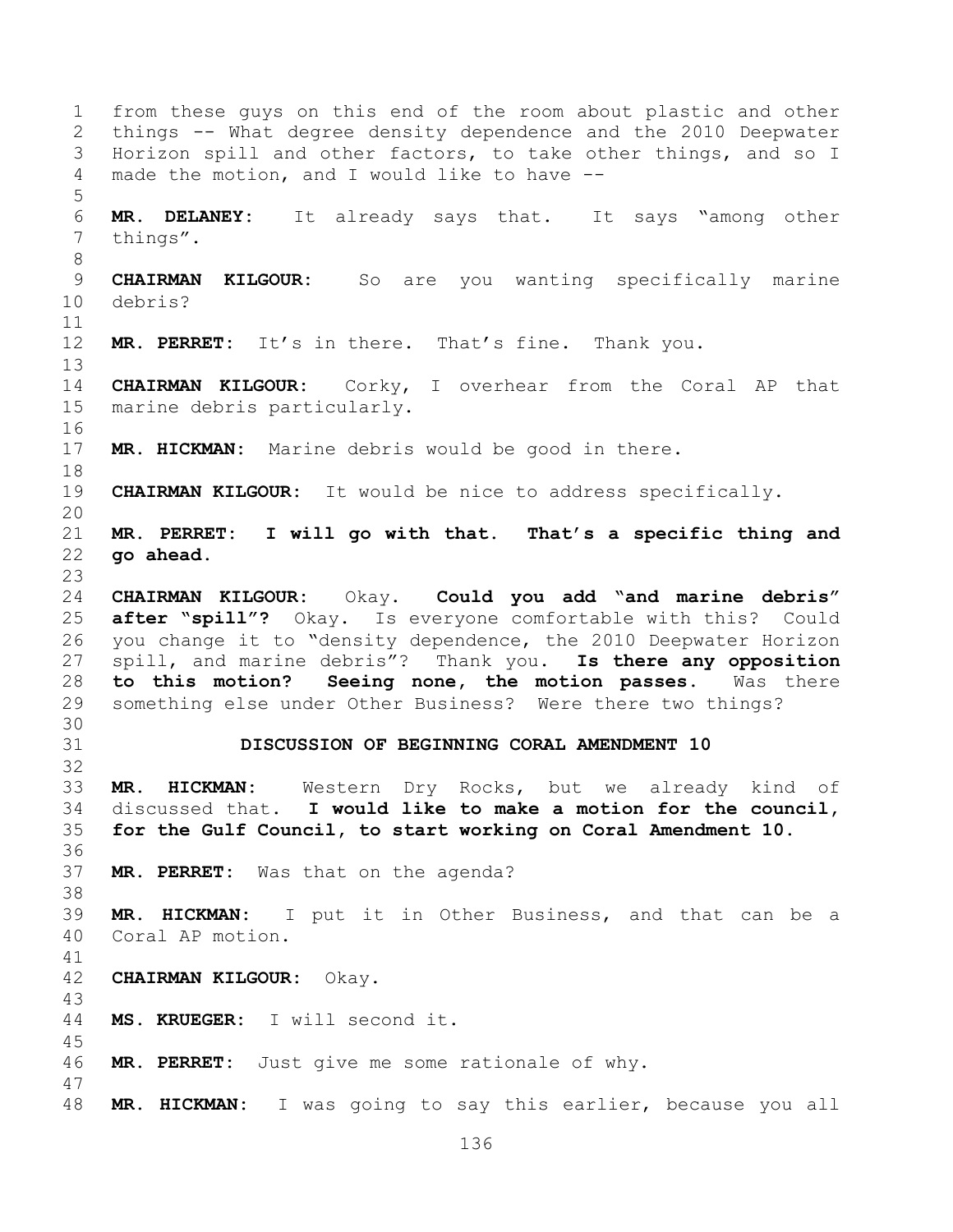were talking about how corals were connected to fish, and it's real simple. More coral equals more fish. Less coral equals less fish, and we need to be protecting some of these sensitive coral areas in the Gulf, and some of these are deepwater corals, areas that aren't shrimped, but they can be affected in the future, and it would be good to protect these areas as we -- Like, currently, we've got the largest harvest of deepwater grouper that we've ever had, because we've had a lot of effort shift from the red grouper fishery. These are areas that are essential fish habitat, and we need to make sure that we protect these corals.

 **CHAIRMAN KILGOUR:** That's a Coral AP and Coral SSC motion. Corky. 

 **MR. PERRET:** Scott, I agree with that, and I agree with what you said earlier, because I'm very familiar with offshore oil and gas platforms, and the removal of these platforms is removing fish habitat, and now, hopefully, most of them are going into designated artificial reef zones, and so I know that's not always the case, but, if they are -- Well, I would assume, if indeed this goes forward and the council pursues this, that the use of oil and gas structures certainly should enhance the growth of coral, and so that will be, I'm sure, in Amendment 10.

 **MR. HICKMAN:** We just finished a two-year -- Well, it's got one more year of work with Benny Gallaway on a BOEM project that studies fisheries tied to oil and gas platforms, and we're hoping, in the next twelve months, that we'll be able to come to the Gulf Council and give a presentation on that, but there's already been some really useful information come off of that for amberjacks and some of the other things that the council is dealing with, but Coral Amendment 10 can definitely look into some of the corals on the natural gas platforms, oil and gas platforms.

 **MS. BOSARGE:** Scott, for people that aren't as familiar with what you mean by Coral Amendment 10, these two groups came together, these two APs and the SSC, and we had a whole suite of coral sites that the coral experts wanted to look at closing, and we came together, and we prioritized things, and we said, you know, we can come up with a compromise, and here is our -- I think it was fifteen high-priority areas, and we walked out of that meeting thinking, okay, we feel good about that, and we hadn't closed the bulk of the hard bottom in the Gulf of Mexico to certain gear types. 

We don't want to get it in as shrimpers, and I will grant you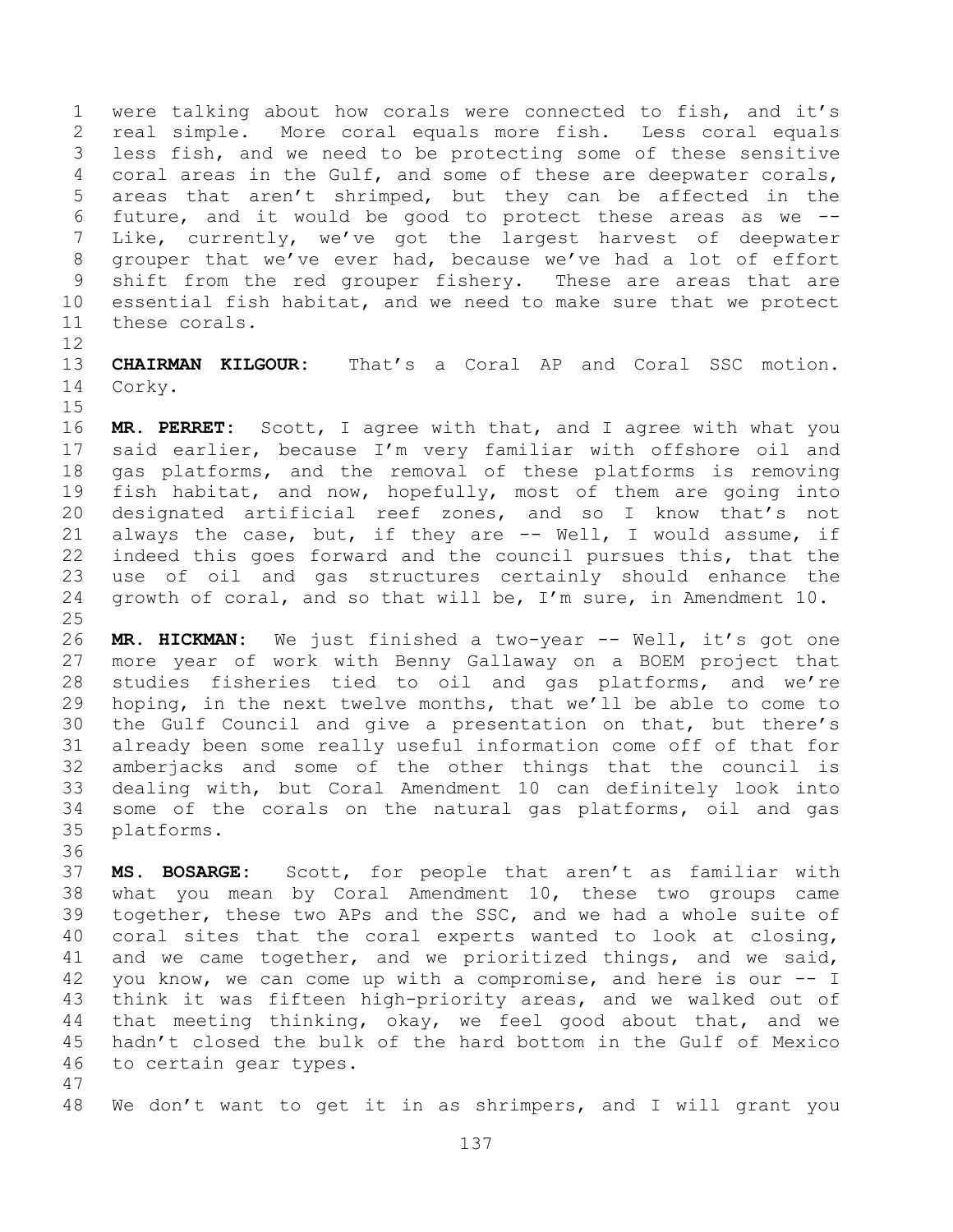that, but there's more fishermen than just shrimpers, and so what you're proposing is bring all the rest of those sites back onto the table and look at closing those?

 **MR. HICKMAN:** As we get more multibeam information from a lot of these new surveys and a lot of this new stuff that we're doing in the Gulf right now, and a lot of it is deepwater stuff, and it's not where you all are shrimping. It's deepwater habitat, and those sites need to be looked at as well.

 **MS. BOSARGE:** But you and I both know there's fishermen that fish those deepwater sites. Generally speaking, your longline guys fish deeper than your other reef fish fishermen, and then you've got people that fish even deeper than that. You've got deep-droppers, and you've got people like that, and so I know we want to protect everything by drawing a circle around it, but you've got to think about the fishermen too, and I really felt like the fishermen and the coral people came together and came up with a compromise, which was that fifteen sites, and to come back just a couple of years later and put everything back on the table -- That just, to me, breeds ill will. 

 **MR. HICKMAN:** There is a lot of new stuff that they're finding, 24 and the fishermen, the longline fishermen that  $I'$  ve talked to, are not dropping their gear over the top of the corals anyway, and, as we all talked about earlier, how we did it with the Flower Garden Banks is we weren't making big boxes. We drew smaller things where people could still fish around them. They don't want to fish up in that sticky bottom. They want to fish on the edges.

 **MS. BOSARGE:** But you and I both know that the bottom longliners are right now having some issues with the Flower Gardens people, because they thought they would still have historical access to those crowns, to those tops of those corals, where they have historically fished down there, over there, without doing huge, significant damage to them.

 We just cut off that area to those fishermen, or we will when it goes through, and so what you're proposing is now we go and get all the rest of these sites and cut those off to them too, because that is what will happen, Scott, and we have to leave them -- If you could show me that 90 percent of this coral was devastated due to bottom longlines, I could go with you, but you and I both know that that's what we're talking about doing. 

 **MR. HICKMAN:** Well, I don't believe that to be the case, but I think that it's reevaluate some of these other sites that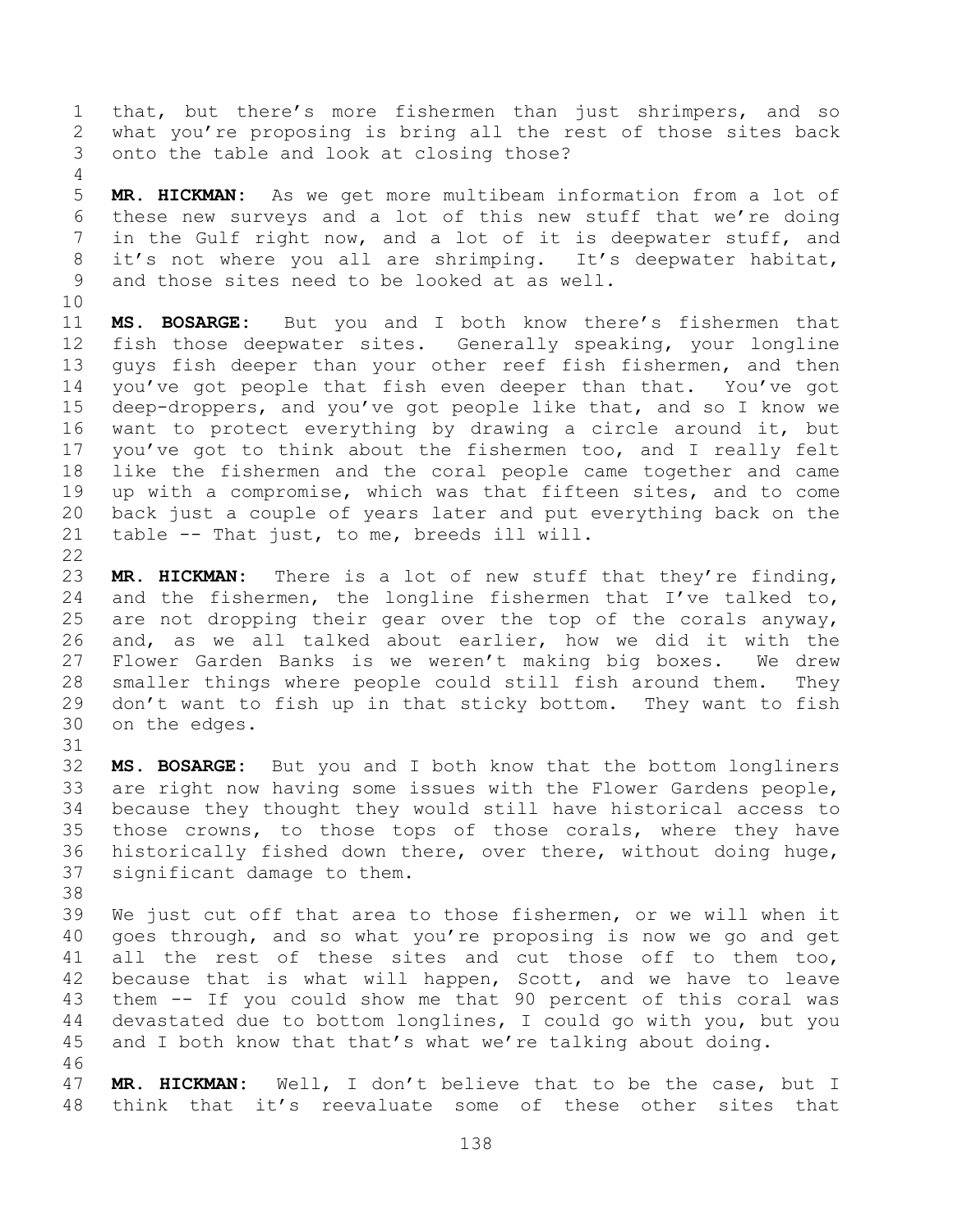they've found and some of the new data. **DR. BROOKE:** Those fifteen sites came from somewhere, and there was an arbitrary number, as far as I can tell, and so the number of sites was cut down to fifteen, and we used those in evaluation, and a lot of these sites -- When we talk about deep, we mean 400 meters and deeper, and I don't know anybody, apart from the royal red shrimpers, that are fishing that deep. For what? **MS. BOSARGE:** For reef fish. They're fishing out there, and we've got charter boat guys that fish out there, and you've got commercial guys that fish out there. **DR. BROOKE:** They are going after the blackbelly rosefish at 800 feet, and is that what you're talking about? **MS. BOSARGE:** No, the reef fish that we normally target. **DR. BROOKE:** They're not as deep as some of these. The shelf edge areas are fished by the bottom longliners, but we're talking about reefs that are a thousand meters and deeper, and so a lot of the areas are not currently fished, and some are, but, you know, there's a ton of hardbottom habitat in the Gulf of Mexico, and we're just looking at identifying areas that we think are particularly ecologically valuable and drawing tiny little boxes around them, and this was an amendment that was proposed by Tom Frazer back when we did Coral Amendment 9, to start with Coral Amendment 10, to at least consider some of those areas that were cut out of our original list. **MR. HICKMAN:** Some these areas of this habitat, this deepwater stuff like that, I don't know anybody that is fishing that deep, but these reefs are a thousand years old. I mean, these things grow super, super slow, and I see the value in protecting them, and so that's why I made the motion. **MR. DELANEY:** I am just curious, and I don't see any graphics, and so I don't know what depths we're talking about, but does this have any effect, and maybe, Leann or Steve, you could answer this, but will this cause us, the shrimp industry, to engage on what impacts this might have on the royal red shrimp fishery, which fishes very deep? **MR. BOSARGE:** Not that I know of, Glenn. They are not quite that deep, when she's talking about a thousand meters and more. That is deep.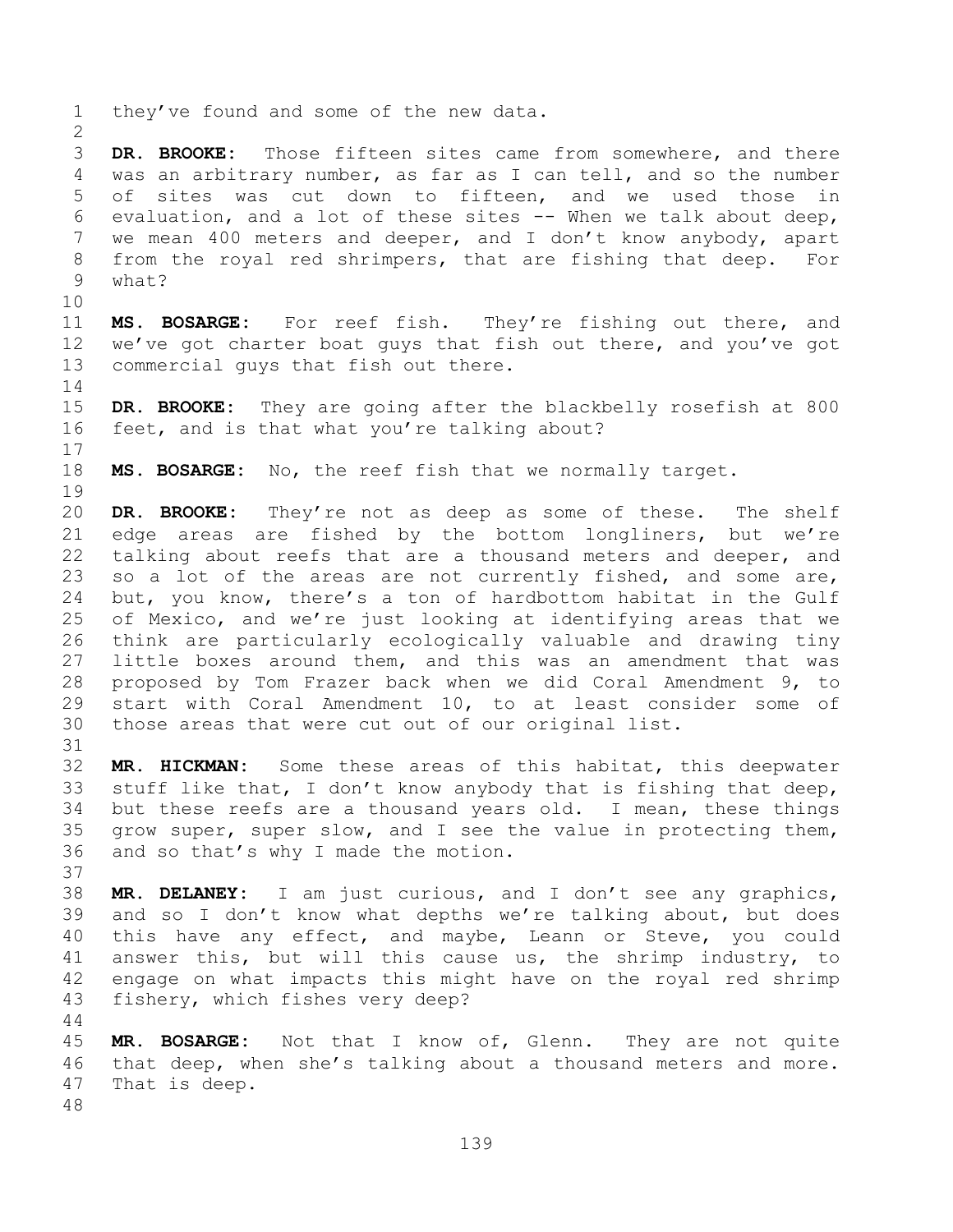**MR. DELANEY:** A thousand meters. Okay. Thanks. They fish as much as a thousand feet, I think. **MR. BOSARGE:** Yes, correct. **AP MEMBER:** I do have a question, Scott and Sandra. If we're not fishing, or longlines are not fishing on them, what are we protecting them from? If it's too deep for any fishing, what are protecting them from? **DR. BROOKE:** Well, it's not too deep for some emerging fisheries, like the blackbelly rosefish for example, and, just to clarify, there are some of the sites that we're looking at that are less than a thousand meters, and so they do come within your royal red fishing zones. We dealt with that last time, and there was an exemption for the royal red fishermen that were engaged in one of our target areas, and so we have worked with the industry to try and compromise, and they are still allowed to work in that area, and so the idea is that, because these areas are so vulnerable, it's really easy to destroy them, and they take a very, very long time to come back, if they do, and the biggest impact to deep- sea corals globally is fishing. Now, we don't have those kinds of fishing industries in the Gulf of Mexico, and so our sort of philosophy is that, if it's not going to impact fisheries, and if we can protect some of these highly-important ecological areas, and we're not asking for every stick of coral in the Gulf of Mexico, then now is a good time to do it, before industry is invested in a new fishery that might pop up, and so I don't know if that makes sense. **MR. HICKMAN:** The Gulf Council is doing a current EFP process for the golden crab fishery to come into the Gulf, and their traps, if they are done right, are 2,000-pound traps. If you could just say there was no current in the Gulf, and you could guarantee that that trap wouldn't go down on top of a thousand- year-old coral -- You know, there are threats currently, things being worked through, and so, if we could go in and the council would look at some of these spots, and it's okay to want to protect this and this and this and these big areas of these deeper-water reefs, and we don't want to drop golden crab traps on top of these things. There are emerging fisheries that are coming up that could be a threat in the future, and you've got to think of it like the giant sequoias in California. The guys that first started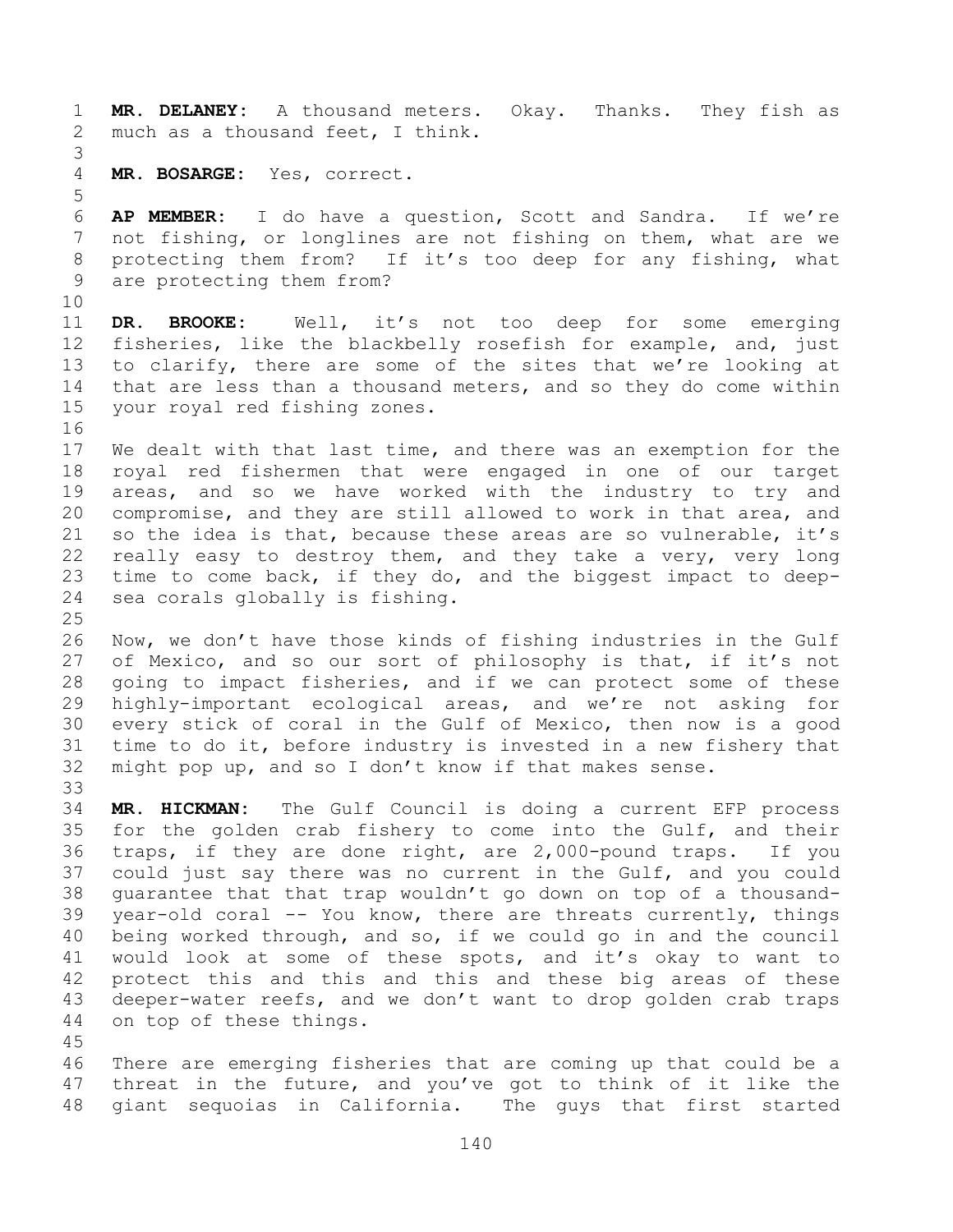cutting those things down were like, well, whatever. You look at them like giant sequoias, and they're a thousand years old, and so why not protect them from future threats? Why shouldn't we protect a sequoia forest from future threats? That's how a lot of people look at these reefs.

 **AP MEMBER:** I am certainly not against protecting anything, but we're still reluctant to take something away that's not happening. Maybe the threat gets closer or there's an example or something, but I'm just not fond of trying to take something away that is not being impacted yet. 

 **MR. HICKMAN:** As you see, I was very pro in doing the right thing for the shrimp industry on this current expansion and making it work, and I like the shrimp industry. I like eating shrimp, and I want to see those people keep working. This is something that is not going to affect the shrimp industry, but 18 it may be affected by something else later, and so that's why I made the motion, and I think that we should look at protecting some of these deepwater habitats.

 **AP MEMBER:** A question for Sandra or Scott. Is there preliminary ROV data on these things, and, secondly, are these lophelia reefs, primarily, that we're talking about?

 **DR. BROOKE:** All of the areas that we proposed, all forty-two or forty-seven of the areas that we proposed as candidates back during Coral Amendment 9, the stipulation was that we had to have visual evidence that there are corals there. There is a lot more areas that we know are predicted to have corals, but those were not included in those sites, and so, of that suite, yes, we do have actual data that they're there, and it depends on the depths. Anything from about 400 to 700 meters could be lophelia.

 We also included mesophotic depths under the deep-sea coral, because of NOAA's designation, and so there were some of the pinnacle sites that were fifteen meters to 150 meters, I think, somewhere in that range, and then there were the ultra-deep sites, the madrepora and the very long-lived octocorals, that were included, and they were deeper than a thousand meters, and so the whole range.

 **MS. KRUEGER:** Granted, the Gulf Council can only regulate fisheries, but there is the potential for deep-sea mining of rare earth metals, and so this would then kind of create a consultation process, and then it could also cause those sorts of explorations to avoid those areas, to avoid that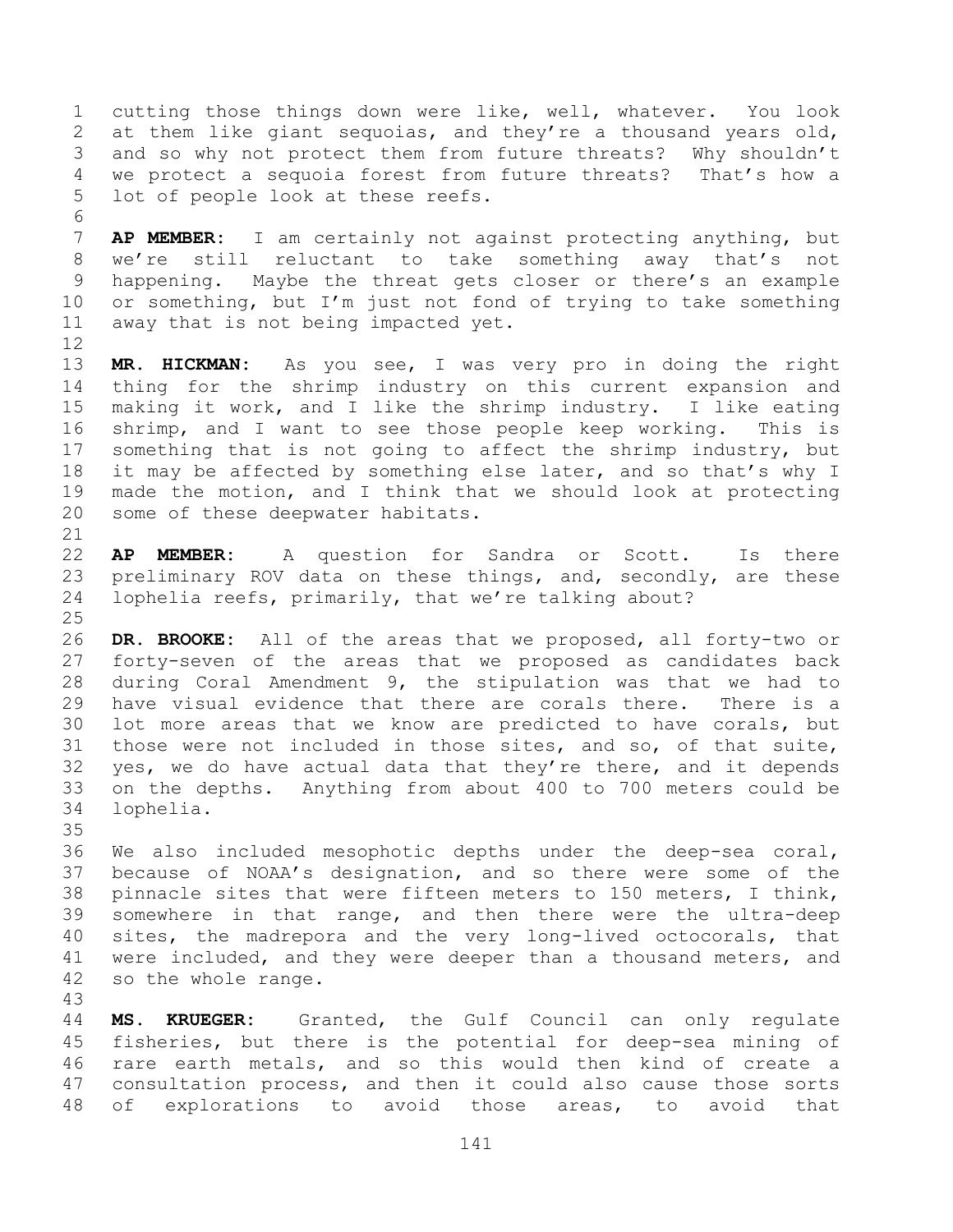**CHAIRMAN KILGOUR:** I am going to cut in front of you real quick, but so there were forty-seven areas, and it was divided into -- It ended up being fifteen areas with regulations, with an additional eight that did not have regulations, but I would like to highlight that a lot of the areas that are remaining on the table for consideration in Coral 10 are currently being considered for the Flower Garden Banks expansion, and so there's a lot of overlap there.

consultation, and so that's another possible thing.

 This also doesn't preclude changing some of the boundaries from some of the existing HAPCs, which are under consideration in Coral Amendment 10 to more closely mimic the coral outline, and so I want to put that out there, and, lastly, the Gulf Council made a motion, at the August 2018 meeting, that when Coral Amendment 10 began work again that they wanted it to -- The council wanted it to be like Coral 9 and have a meeting of the Shrimp and the Coral APs and SSC come together to discuss those boundaries, so that everybody is on the same page on what is being proposed and what the rationale is, and so I am hoping that the council will continue to do that for Coral Amendment 10, but I just wanted to let everyone know that that motion was made, and it is existing. When Coral 10 starts, there should, hopefully, be another joint meeting to kind of look at those boundaries together. Leann.

 **MS. BOSARGE:** Just a few statistics, because Scott was talking about protecting this area. The Gulf of Mexico federal waters, and that's what we regulate, right, is 243,926 square miles. Hard bottom, of that almost 250,000 square miles, hard bottom is 12,131 square miles, and so less 5 percent of that entire federal waters is what -- I am sorry, Shrimp AP, but I'm going to talk about the reef fish fishermen, the commercial reef fish fishermen, are working.

 If you look at the square miles of the Florida Keys Sanctuary, and G.P.'s sanctuary, the Flower Gardens Sanctuary, and then the HAPCs that the council has in addition to those, we already have 50 percent of that that is off limits to a whole host of commercial gear.

 We have shoved the commercial fishermen out of there with their traditional gears, and it's really not efficient to go out there with traditional hook-and-line and try to commercial fish. There's a reason that we don't use traditional hook-and-line to commercial fish.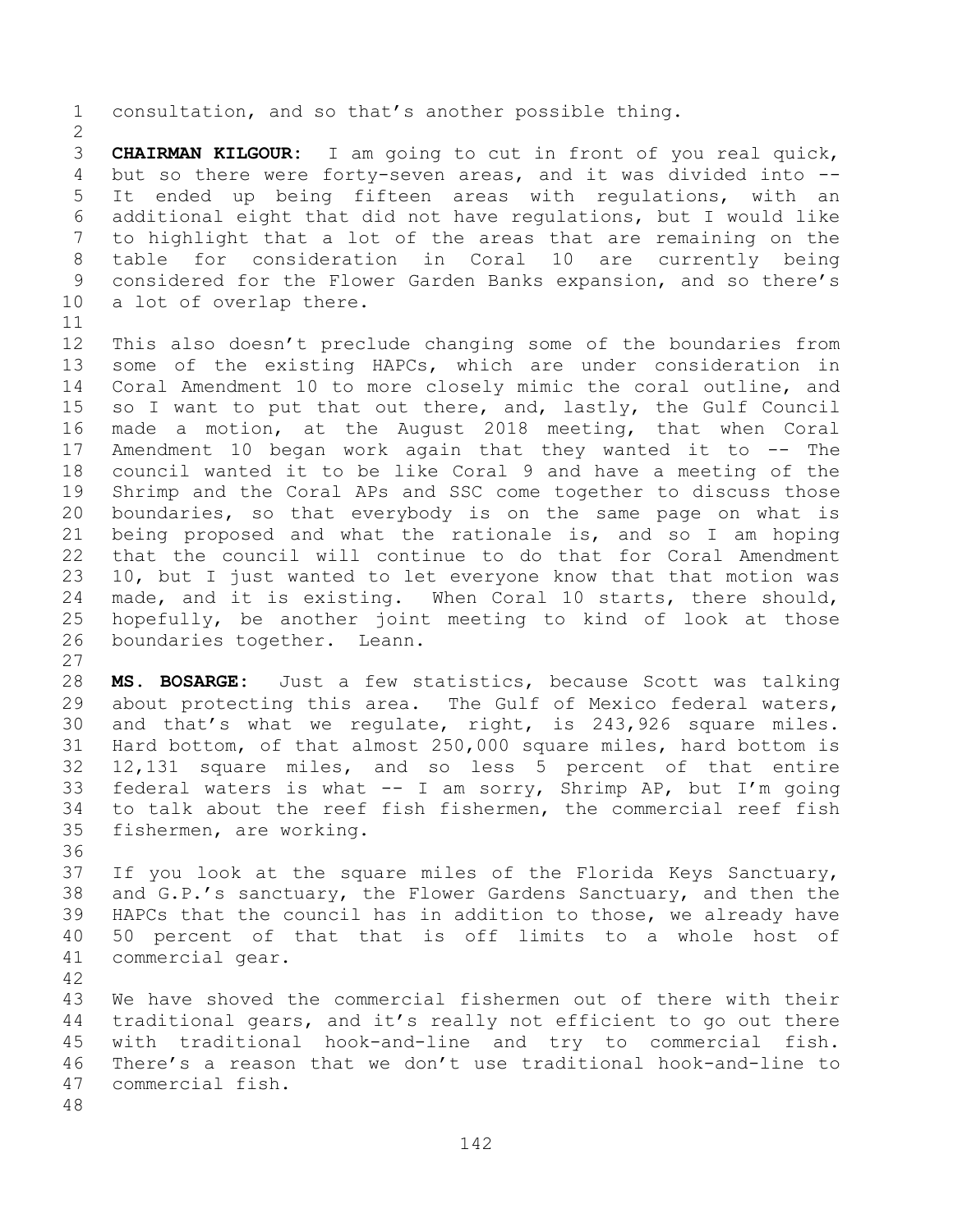Now, yes, we can go down this road, but I think, at some point, we need to learn lessons from the South Atlantic. That guy you talked about that was over here in the Gulf, that was doing that EFP -- In the South Atlantic, they have closed so much area, coral area, that they have pushed those fishermen into very small spots. That guy that golden crabs, he's got just a handful of sites that he can fish. That is not healthy for the ecosystem. When you do that, you put all the fishing pressure on a couple of little spots, and what happens? You fish them down. You fish them out, because you can't spread your effort out and pick a little here and a little here. It would be like if I had three basil plants at home that I picked leaves off of, and I said, well, I can't pick them off of those two anymore, but I'm going to cook with basil just as much, and I'm going to have no leaves left on that third basil plant, because I had to pick them all, and do you see what I'm saying? 22 We need to be cognizant of that. That's why those guys are over here trying to find a new fishery in the Gulf and fish for golden crabs over here, but it's not healthy for our Gulf ecosystem either when we keep compressing that effort into just a handful of spots, and you think it's a huge area, but, when you've already got half of it closed down, it's getting smaller and smaller, and so I have concerns. **MR. HICKMAN:** I concur with you, Leann, on a lot of those points, but I will say that I work with corals as well as fisheries, and, as a fisherman, and I travel all over the world fishing, our coral reef systems are going away so rapidly that it's scary, and I have two young children, and I don't want my kids to live in a world with no coral reefs. 37 If we could be proactive on some of these areas, especially some of these old coral habitats, it's the right thing to do, and it's always a compromise. Everything is a compromise, and I think Coral Amendment 10 will be that same compromise, and so I at least want to see them start working on it and have discussions on it, some of this deepwater stuff. I see the value in it. **CHAIRMAN KILGOUR:** I would like to just -- I like your basil analogy, I do, but I would like you to think about what if it took a thousand years to grow that one basil plant and you just

threw a crab trap on it and it's gone now. That is, I think,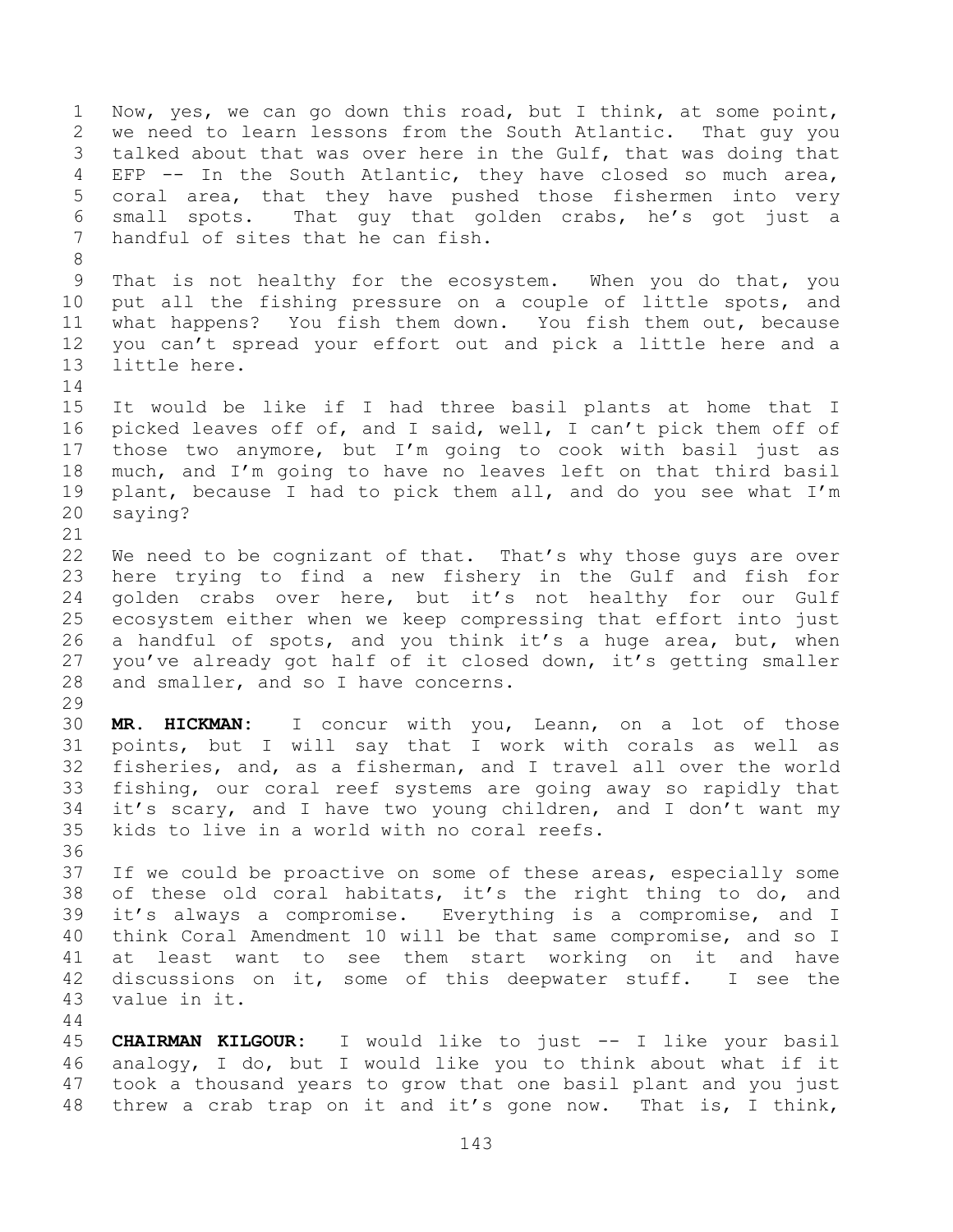where a lot of the coral biologists are coming from, is that it takes a thousand years to grow that small little basil plant, and one crab trap can wipe it out, and so it's really important 4 that, if there are these areas that need protection, that they get the protection they need, and so I think it's a discussion worth having. Sandra.

 **DR. BROOKE:** Just a comment on the South Atlantic Fishery Management Council areas. The council worked with the golden crab fishermen, and they got all of their historical fishing areas opened to them, just to make that comment. They did.

 **MS. BOSARGE:** They are trying to open some of the areas back up to them.

 **DR. BROOKE:** I know, but those are new areas. They are not historical areas, and they want to go into areas that they don't know what is there, and that's why there is a question about it, and they are coming into the Gulf not because that option has been closed in the South Atlantic, because it hasn't. It's still open for discussion, and it's pending.

 I don't know when it's going to stop being pending, but it is pending, and so they're coming over here because the demand for the fishery has increased, and there used to be a historical golden crab fishery in the Gulf, and they used to fish up by the lophelia banks, by Many Mounds, and now they want to come over and do experimental fishing, which is fine, but it's not like they have been -- It's not because they have fished out their areas and they've got nowhere else to go. I think it's a bit more complicated than that.

 **MR. SCHMAHL:** I just wanted to kind of reinforce the -- Back when we originally identified those areas of concern, in I think it was 2014 or so, and we had the coral group, and we put together that -- It ended up being forty-seven sites around that, and we had a lot of discussion about that, and, actually, we were trying to be reasonable, at that time. 

 There were actually a lot more than that that could have been identified, and, with the modeling that shows that you have suitable habitat, it could be extremely large areas, and so, when we came forward with that proposal of forty-seven, we had pared that down quite a bit, and so, when the Gulf Council cut that back to fifteen, it seemed to me to be -- It was a compromise, but I felt that that was not really based on science.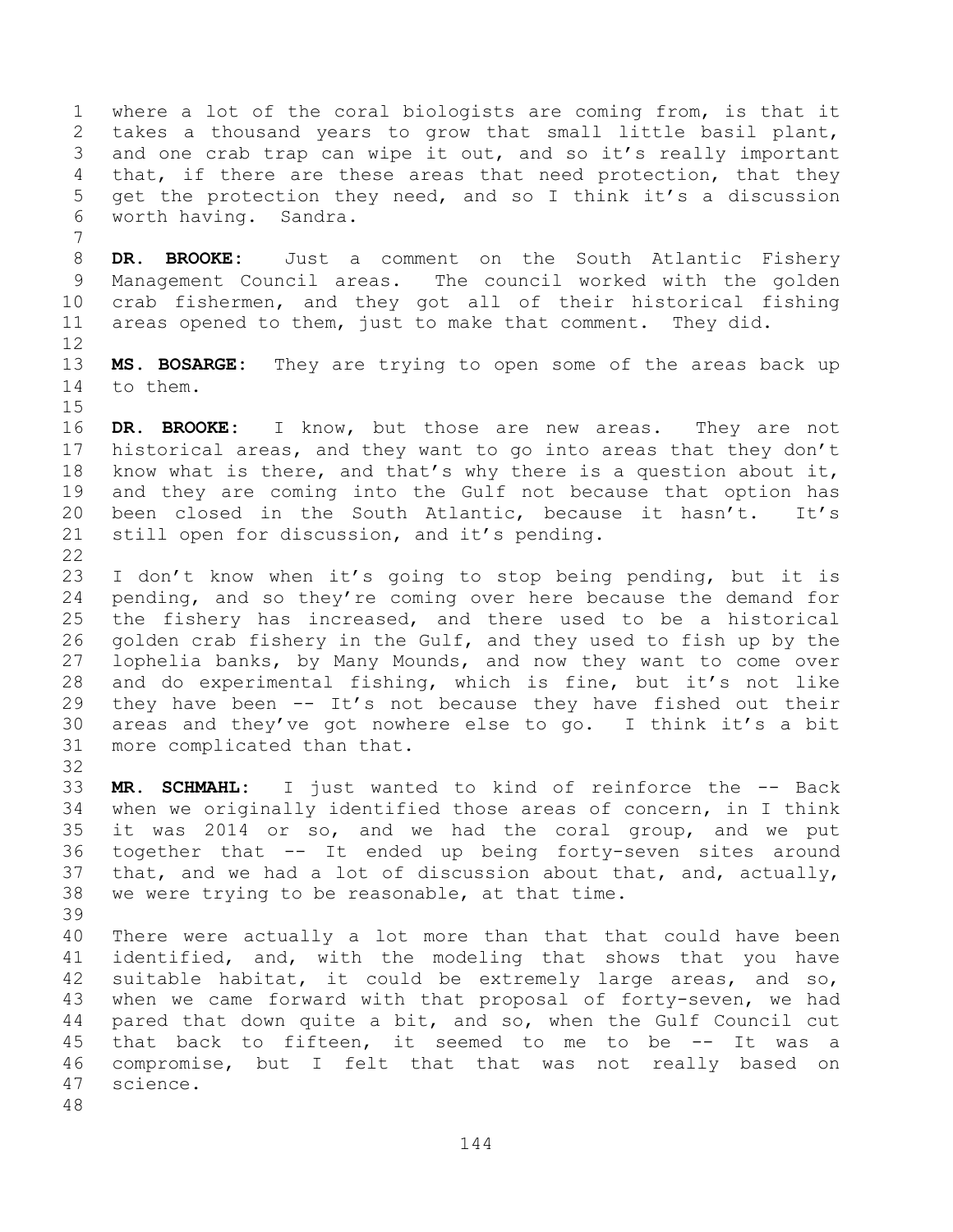If you want to base it on science, I would still argue that those forty-seven sites are still extremely, extremely important, and the ones that were left out need to be looked at again.

 **MR. PERRET:** When you propose things, you're not giving anything up. You are gaining something at the loss of another group, and that is just what has happened with fishery resources. You are going to gain coral areas, and I am all for it. If indeed the coral is there, we want to protect the coral too, and so you're not giving anything up, yet the shrimp industry is losing area. Now, the shrimp industry doesn't want to trawl on coral, but the coral areas need buffers and so on and so forth. We have seen 14 that. Don't think that you're giving. You are gaining, is what you're doing.

 **MR. SCHMAHL:** I work for the government, and I work for the people of the United States of America, and I think that the people of the United States of America are giving something up if we lose these coral resources that are so significantly important.

 **MR. SAMMARCO:** I have a question. This is a technical question for the fishery people. How accurate are the guys that work in deep water, when they drop their gear? I mean, they must have, obviously, deep sounding information, but do they know where they are dropping their stuff? I don't know. Is it accurate within 5 percent or 10 percent, either trawling gear or traps or whatever?

 **MS. BOSARGE:** I won't speak to traps, because that's not my industry, but, yes, the royal red guys, which are the deepwater shrimpers, they are very accurate. They have to be, because their life depends on it. The amount of gear that they have out 35 and the amount of cable that they have out, if they were to hang up in that coral -- First off, you're way offshore, and so it's rough. It's not like being next to the beach.

 When you hang up, what happens is that boat starts to turn, and one side of it starts to go down, and so you start to list. If you are in any kind of sea and you hang up like that, just like that, you can roll that boat over, and you have cost you and your crew your life, and so do they know where they're putting that gear out? Yes, they better, or it will cost them dearly. 

 **MR. BOSARGE:** Just to clarify that, when they spool their cable on their winch, you have to stick it through a hole in the drum to start spooling, and you normally put a clamp on that cable.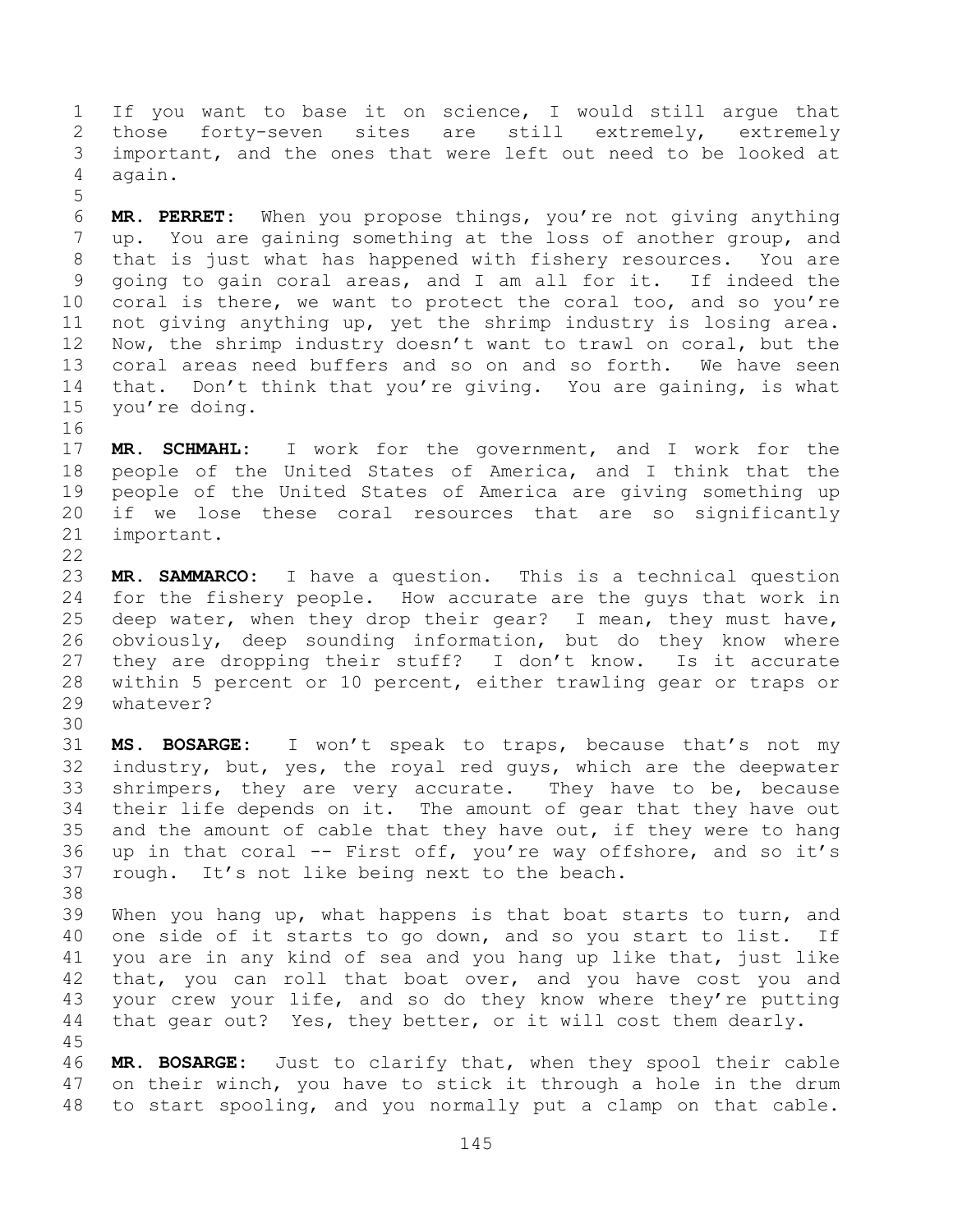Those royal red guys take the clamp off. That way, if they get in that trouble, they can let it go, because, otherwise, it's going to take them down.

 **MR. HICKMAN:** Speaking about deepwater fisherman, and I'm not a deepwater fisherman, and I'm not a longliner, but my best friend lands over 40 percent of the deepwater IFQ quota in the whole Gulf of Mexico, and he has multiple longline boats.

 Do they fish around some sticky areas from time to time? Yes, but they don't get their gear back if they do, or, if they do, they damage the bottom. Do they fish the flats and in the mud and all this other stuff? Sure, and they lay down ridges, and, at different times of year -- These fish do move around. They're on the flats, and they're up next to the sticky bottom, and they do all kinds of stuff, but it's the captains that know what they're doing to not lay that line in that bottom. 

 Does it happen? Do we have ROV data with longline in some of these areas? Yes, we do. Not a tremendous amount, but we do have some of that data. Would it be good to keep them out of that? Would Buddy be happy with me if I was saying we want to protect more -- They want to make a living, and I get it, but do we need to protect -- There is a compromise. There is a give-and-take in all of this.

 You do have to have habitat long-term to be able to have these fisheries, to be able to catch them. If you've got more fish on that bottom, you're going to have more fish around it on the flats, and it's just -- It's a spillover effect, and it works.

 **DR. BROOKE:** Just to your question, Paul, about the traps, we have talked to the golden crabbers about this, how well they know where they are putting their lines, and, of course, they try and avoid the corals, but you're talking about a long line 36 of traps in a very high current, and they admit that -- They have some control over where the traps go, but not 100 percent. 

**AP MEMBER:** In the Atlantic, I'm sure, in the Gulf Stream.

 **CHAIRMAN KILGOUR:** All right. I think we've had a lot of great discussion on this. It's a Coral AP and Coral SSC motion.

 **UNIDENTIFIED:** One quick comment. I live around here, and I see a whole bunch of fish, and I come here and I thank NOAA and National Marine Fisheries -- There is no shrimp, and we've been saying this for four or five years, and you think, when you remodeled and moved from the other office, you could have found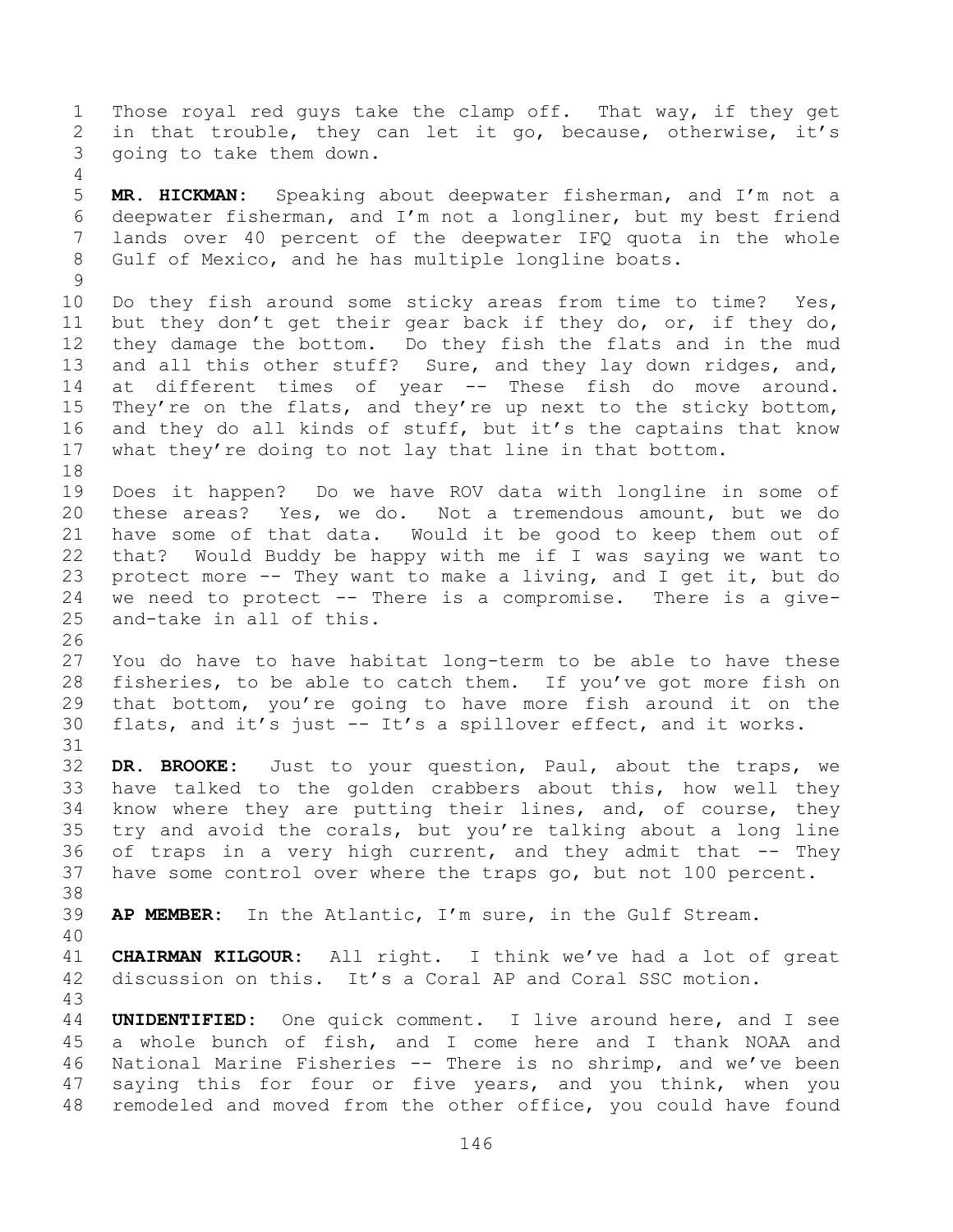a NOAA/National Marine Fisheries poster, which I had in my office, which was beautiful, of shrimp. That's all I have to say. **CHAIRMAN KILGOUR:** Let's vote on this motion. **Any opposed to the motion? The motion carries with no opposition.** Basher, can you do it in five minutes? **DR. BASHER:** I can do it in five minutes. **CHAIRMAN KILGOUR:** I am just going to make a note that I have to leave at 5:30, and so, if I leave, forgive me. **DR. BASHER:** It's ten minutes. It won't take long. **MR. SCHMAHL:** Morgan, I apologize, but I'm going to have to leave like right at five, just to catch a flight. **CORAL REEF CONSERVATION PROGRAM UPDATE DR. BASHER:** Thank you, everyone. I will be very brief, just because I know that everyone is tired, and so I am working as a Coral Reef Biologist with the Gulf Council since last year, and so I will give you a brief update on the Coral Reef Conservation Grant that we have. The grant, in the current cycle, is focused on -- It's like a three-year proposal, and it's focused on endangered coral species, which are addressing threats to the coral reef in terms of climate change and fisheries and also how these things are affecting the coral reef ecosystem and associated fisheries in the Gulf of Mexico. The way we address these threats is by using decision-support tools, defined tools, engaging stakeholders throughout that process, and, also, doing some comprehensive scientific review, and also producing some learning tools or materials which can be used by everyone. Just to start, I know that everyone in this room knows that NOAA, in 2014, published a Federal Register notice that listed seven coral species as threatened under the Endangered Species Act, and so we developed several storyboards and tools which were developed as outreach materials to increase awareness about them for the general public. One of the goals of the proposal was to identify the baseline abundance of the distribution of the coral species in the Gulf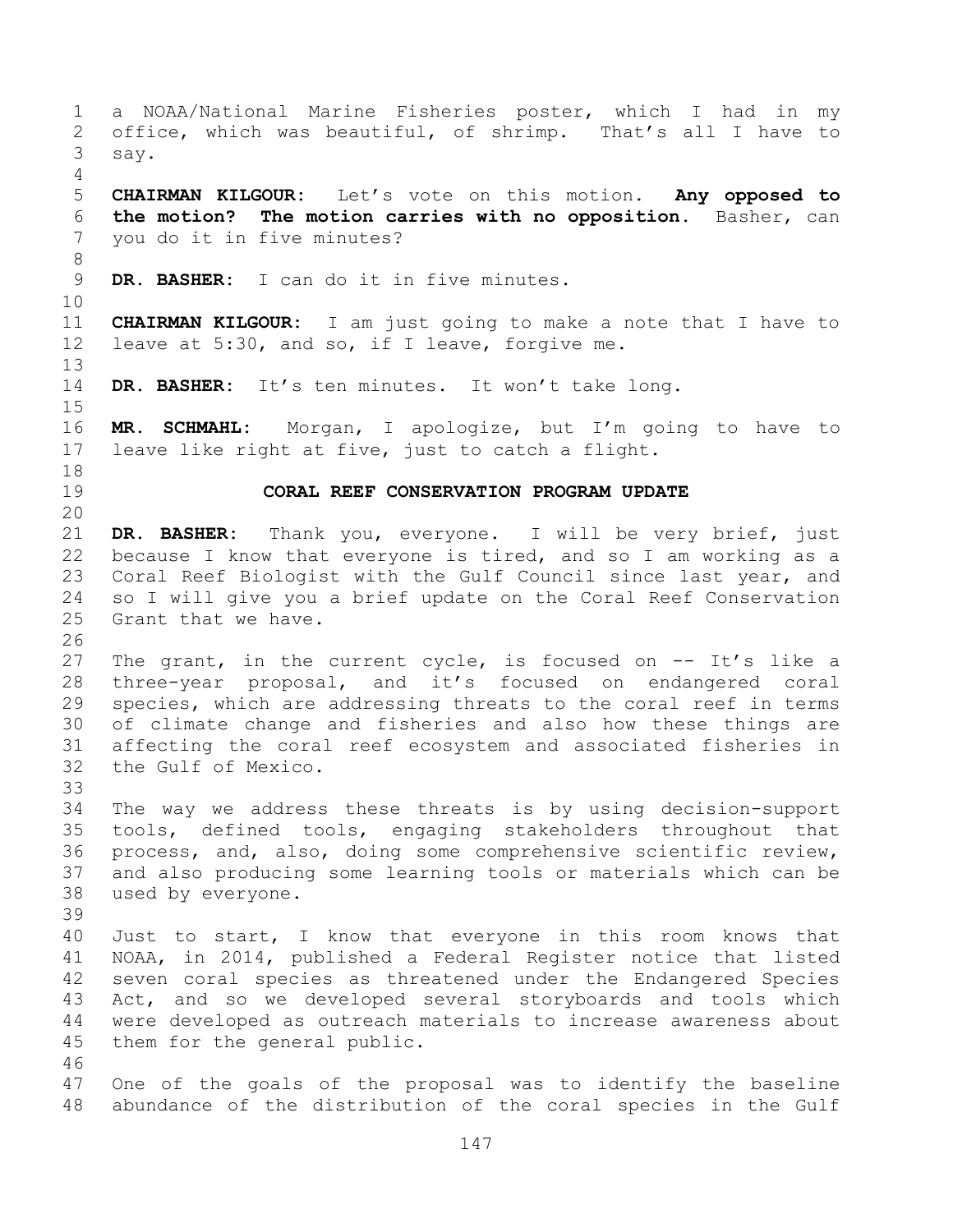region and generate extensive Story Maps with a literature search for the current distribution, their life history information, and potential threats to the Gulf, through climate change or other means, and, also, create metadata and maintain those information in the portal, so that everyone can access it. I will just go through some of the outreach materials that we developed as part of this proposal, and so you can go to those links listed in this presentation, and you can do that later on, but I will just go briefly. There is a storyboard about life history and climate change impacts on the ESA-listed species, and there is a storyboard on the causes and consequences of the coral reef declines across the Gulf, and there is also individual threats to the corals listed in another storyboard. We also developed pamphlets as outreach materials for the ESA- listed species, and these can be downloaded from the website. We haven't made it public yet, because we plan to do -- Also, we're going to generate a booklet which can be used by divers, like a dive guide, and you can just flip it and see which corals are endangered and which coral is not endangered, and so we are planning to include some of the more common corals in this list, in a dive pamphlet, and that will be available very soon, and we are almost done finalizing the layouts. One of the outreach materials is we coordinated with federal and state agencies to host the ESA coral observation database, and this database was previously hosted by NOAA, and then they asked us to host it on our website, so everyone could access the information, because it was pretty much restricted before that. I will give a brief demo of what that database interface looks like. Once you open that link, it will show up, and this is the interface, and it gives the information of how to navigate the interface and use different functions. On the right, you can turn on and off different coral species, which ones you want to see and which ones you don't want to see, and, below here, it 40 shows the numbers, and so, if you zoom in a particular -- Once you zoom into particular areas, it will show the number of observations in the particular visualization. You can also pick the individual points and see what type of coral it is and the data sources collected from where and also the depth ratio, and you can even search -- You can filter by year, like if you wanted to see boulder coral which is found from -- Like the range is 1993 to 2018, and so we are updating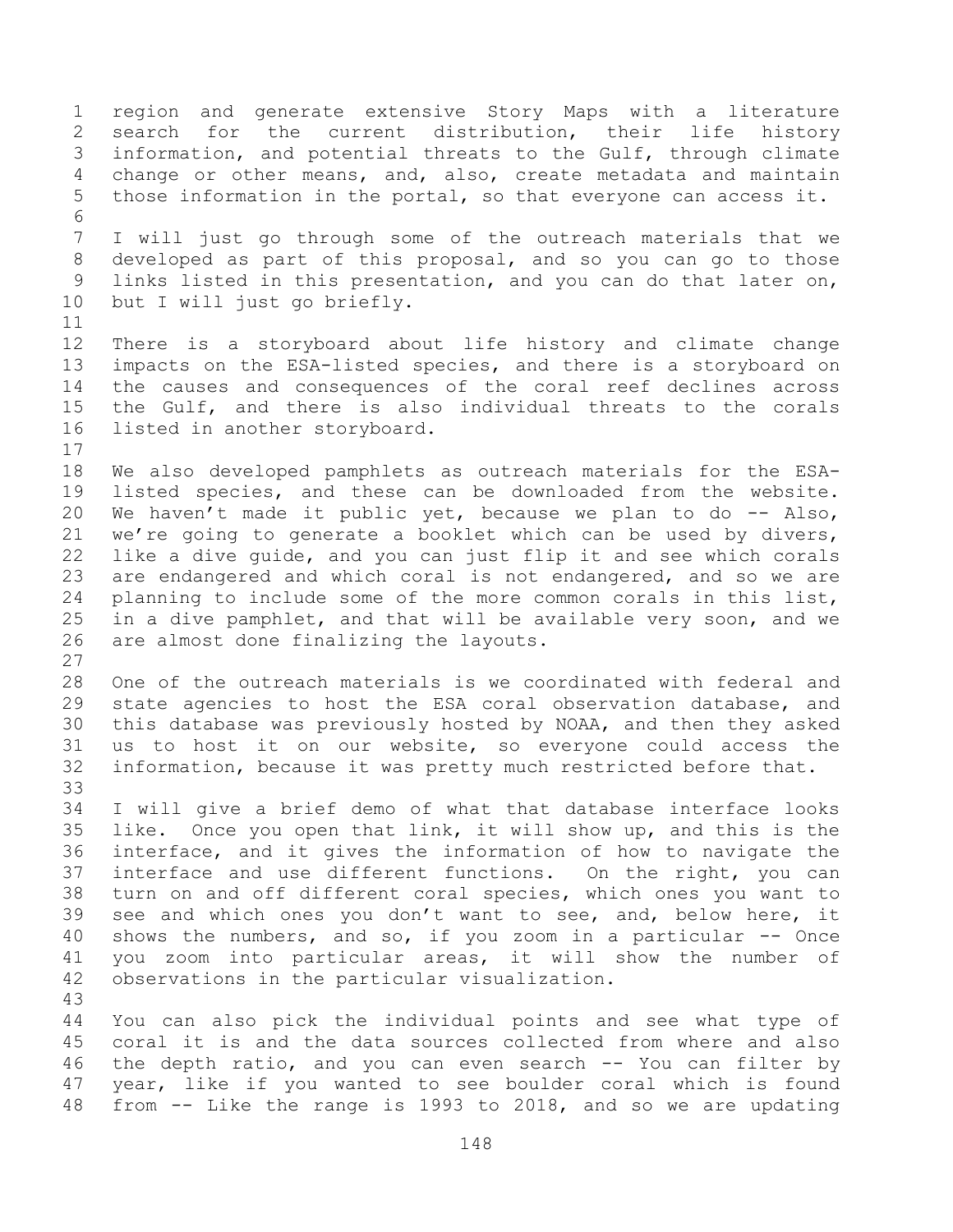the database like every year, and we get data from NOAA and other partners. You can filter data based on the year, also. Also, the recent HAPC areas, everything is shown in the map, and so it will be helpful for anyone who wants to explore to see what areas where the ESA corals are found and whether they are next to HAPC areas or close to areas. All of this information, we are planning to make it available, and you can download it from the server, and I will go into that detail a little bit later in the presentation. The next task of the proposal is documenting climate change affecting the health of the corals and the information -- We plan to do it by compiling different environmental and climate information that we have across the Gulf and put it into like a platform which could be used by users and managers and the public and also develop some spatially-explicit models incorporating climate change and information, and it should be published through different white papers and learning modules, to give the information on what we find out from these analyses. I think what we discussed earlier, like Morgan mentioned, that Coral 9 will be with NOAA in the next few weeks, and it will be published, and so it will be part of the report for the project, and another project we developed is the HAPC explorer, and you can go to the link and check that out. It's to explore defined HAPC areas and also download the Shapefiles for you to use, and we started doing some predictive models for the coral species, like particularly ESA species across the Gulf, and this is some of the areas which are predicted to be higher in presence, and we are validating the data with the current observation data from different sources, and this can be done for all seven coral species, ESA species.

 One of the things that I think has come up at this meeting is we need to update the information for the Coral 10, to know exactly which areas -- What is proposed is to identify the areas which are currently protected through defined regulations and whether that protection is working or not, and so we plan to do like a short study based on a literature search and data to find out hotspots of different areas, some managed area and non-managed areas, and compare the areas, like how the areas and the fish have different species distribution varied across the sites. 

 For that, we plan to do -- Like use some data from Flower Garden Banks and like Steamboat Lumps and Madison-Swanson and the Edges, and these are like control sites of managed areas, and we also have some data from the South Texas Banks, and I will be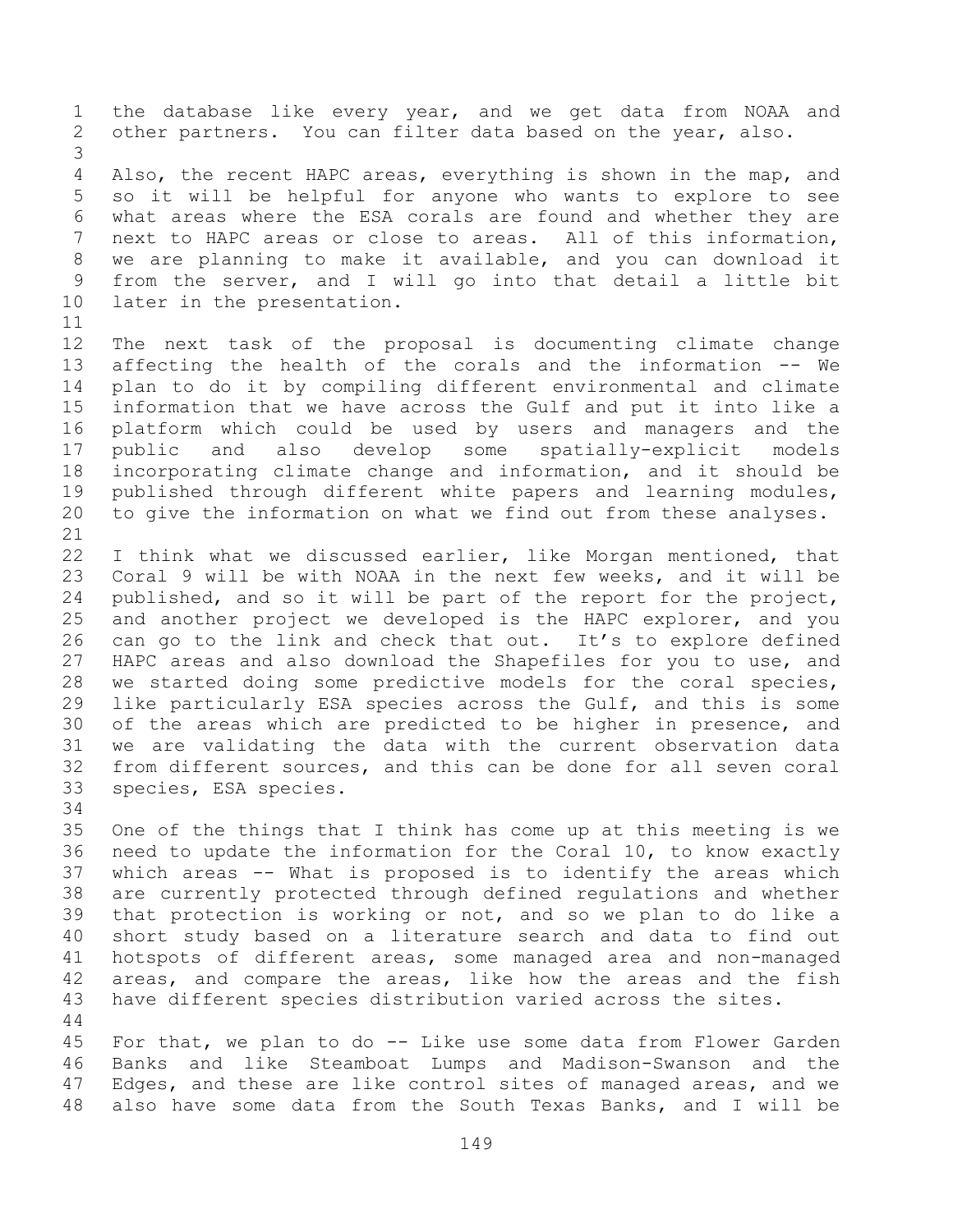open to anyone, if any of you have any data for our non-managed sites which we could use, and it will be useful for us to do the comparison later on. As a part of the proposal, we also developed some deep-sea coral species storyboards, and we are -- When I started, I found that there is not much information that you can get from the NOAA website about deep-sea corals, and there is very brief information there, and so we plan to develop like a very detailed storyboard about what kind of information we know about each individual species. So far, we have done like four, and there is a few more on the way, and so this is all available online, and you can go and browse and see. If anyone wants to know more about some of these species, you could just browse them and see the information there. Also, as part of this project, after I joined, we created a new geospatial site to have the data from the council products, and that can be accessed from -- It's the same as NOAA, and so it's gmfmc.maps.arcgis.com, and we will make available different geospatial products through this website, so anyone can get access it for free. We also have our internal server, which could be used to distribute the data, if you want to do any like extensive analysis, and we could give you log-ins to do the analysis on there. Finally, the coral portal is getting a new face and update, and this is like a long-time -- This is a new look for the coral, and I don't know whether you will like it. I will just go briefly through the website. This is the new coral portal website, and there is some different storyboards and tools and products that we have developed. These is also this, and, whenever we post something, it will come up here. It will also show what are the popular posts that people are reading through to look at our website, and you can also -- There is a new -- We are trying to create like a new resources page, where you can download different Shapefiles, which we have, and you can download those or you can link to our geospatial server. There is a link to that here, and so it can be a resource for you if you want to use it. As outreach materials, we have the pamphlets, which we could use to educate people about the ESA corals, and there are the new dive booklets, which we could also use, and the new coral

portal, and I urge everyone to visit it and give me feedback, if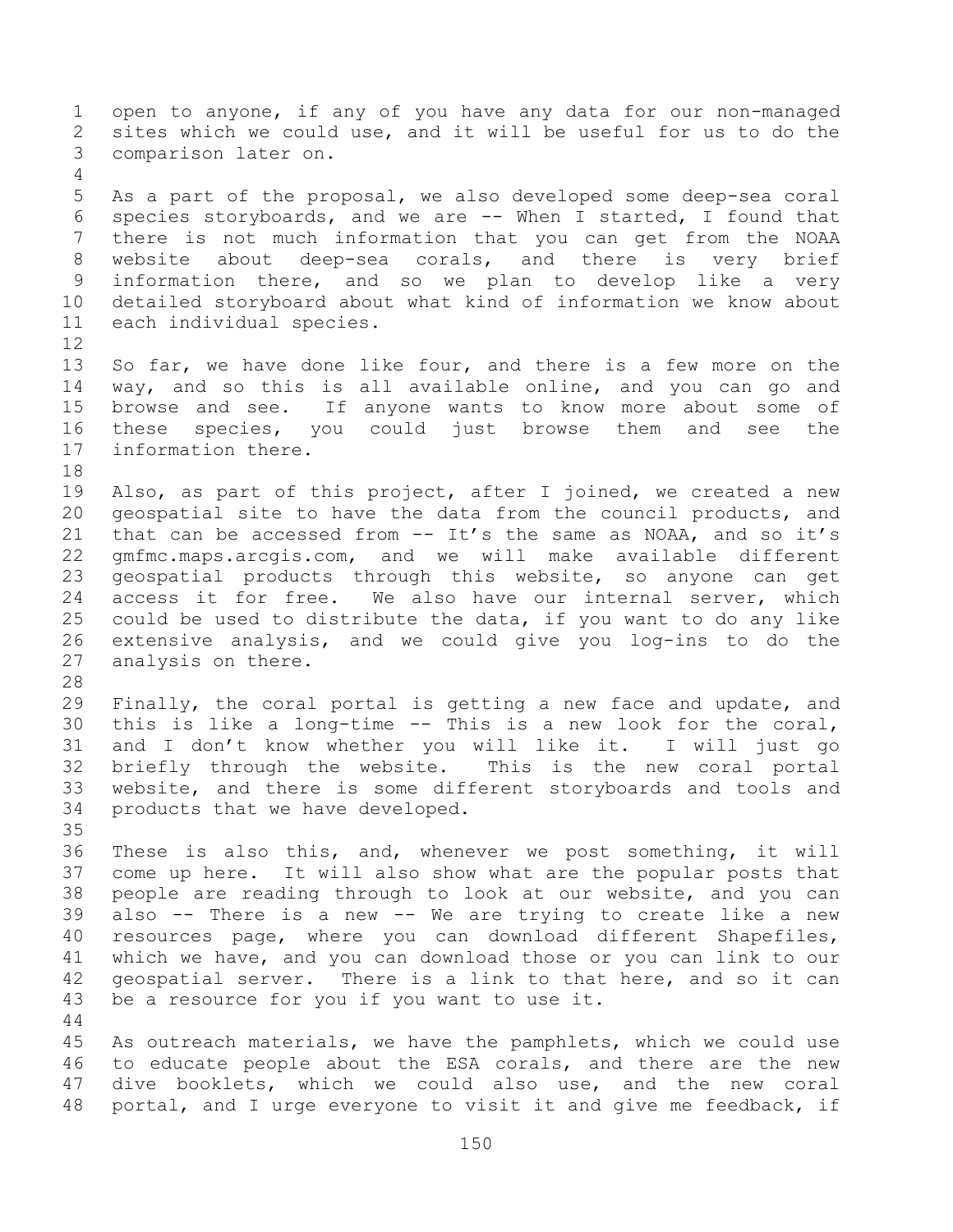you have any, because we plan to make it publicly available after the next council meeting, and so, before that, if you have any feedback, just send that to me. Also, our geospatial server, which it could be used for important different layers into your maps. Some of the tasks we plan to do in the future are like continue developing explicit models with the climate change areas and climate change information also and include information about hurricanes, and, as I mentioned, compare the effectiveness of MPA and non-MPA sites based on the available data. By MPA, I mean managed sites, and there will be a few more storyboards and white papers coming out as part of this proposal. Thank you. Eight minutes. **CHAIRMAN KILGOUR:** Basher, you're my hero. Are there any

 questions for Basher? Leann. 

 **MS. BOSARGE:** No, but I've got to clarify one thing at some point.

 **CHAIRMAN KILGOUR:** All right. If there are no questions for Basher, have at it.

 **MS. BOSARGE:** We had a discussion earlier, and I had to refresh my memory on that closure in the South Atlantic, and so I'm going to read to you verbatim from their amendment. This is about golden crabbers in closed areas. When the Stetson-Miami Terrace CHAPC was created, it restricted access for the golden crab fishermen in the Northern Zone. Golden crab fishermen requested that their historic access to the fishery be reestablished in the Northern Zone at an advisory panel meeting in January of 2013. There was some concern that the new closed areas had limited fishable areas for the fishery. 

 Specifically, fishermen wanted historic information from some different places, and it talks about what they wanted analyzed and things like that, and the South Atlantic Council is -- They held up to their end of the bargain, because there was also some areas for rock shrimpers over there that were historical grounds that were closed, and they said, when they finally passed that amendment that closed a bunch of that area, they said, because I was about this far pregnant, and I remember it distinctly when I 44 was there, but they said, look, you know -- Because most of what they closed is based on modeling and not actual -- Here, in the Gulf -- Yes, they used modeling to close areas in the South Atlantic, and it says it in here.